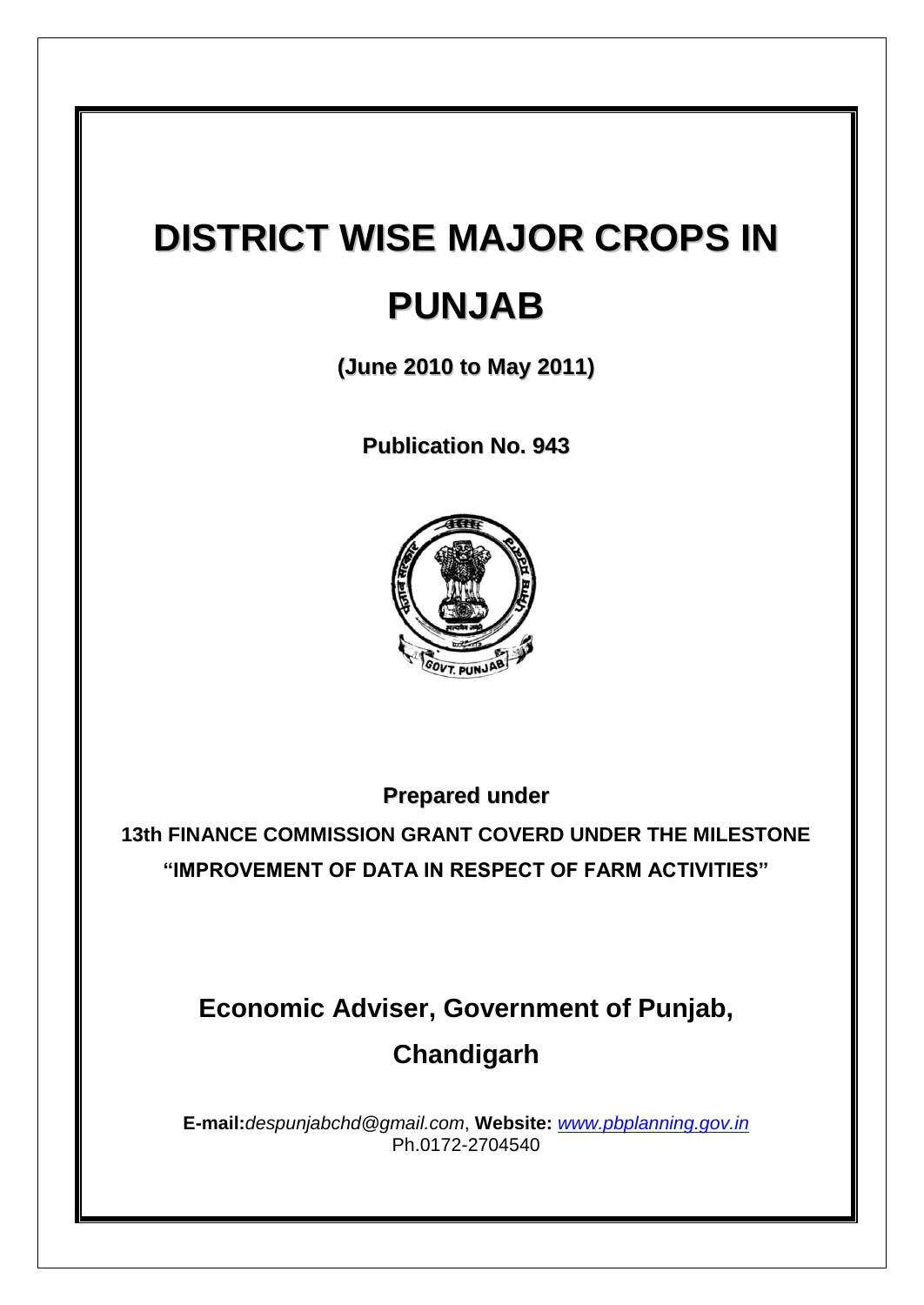# *PREFACE*



Agriculture plays an important role in the state economy being the predominant occupation and its contribution to GDP. Agricultural alone accounts for 15 percent of the state GDP. Hence identification of major crops and their contribution in GDP is very important for taking suitable policy decisions. State will take up the cost of cultivation studies for identification of inputs and their cost in producing these crops. In this report district wise 10 major crops have been identified. This report covers cultivated area, production and value during 2010-11.

This publication will serves as an important tool for planners, economists, statisticians, and research scholars in formulating, assessing, renewing and evaluating the main features of agriculture sector of Punjab economy.

I appreciate the efforts of S. Jagdeep Singh Joint Director and Smt. Deepinder Kaur Dyesa in preparing this report. Acknowledgement is also made of the initial work done by S. Harvinder Singh Joint Director and S. Gurmeet Singh Research Officer.

**Chandigarh: M.L. Sharma Date: Economic Adviser, Govt. of Punjab**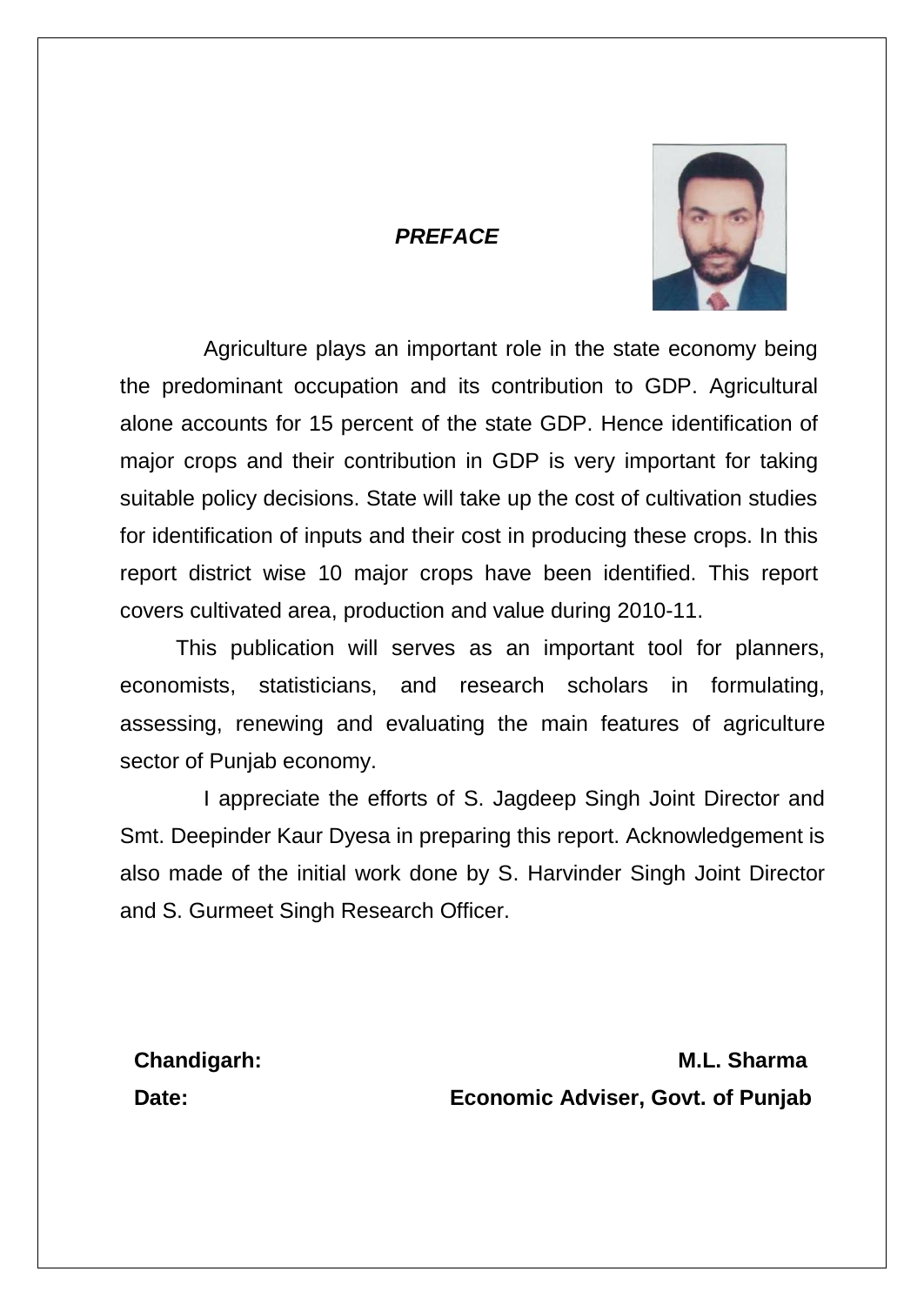# **OFFICERS/OFFICIALS INVOLVED IN PREPARATION OF THIS REPORT**

| Sh. Jagdeep Singh   | <b>Joint Director</b>                |
|---------------------|--------------------------------------|
| Smt. Deepinder Kaur | Dy. Economic and Statistical Adviser |
| Smt. Punam Gupta    | <b>Statistical Assistant</b>         |
| Sh. Kuljeet Singh   | Investigator                         |
| Smt. Shashi Bala    | Steno-typist                         |
| Miss Harpreet Kaur  | <b>Young Professional</b>            |
| Sh. Krishan Singh   | <b>Young Professional</b>            |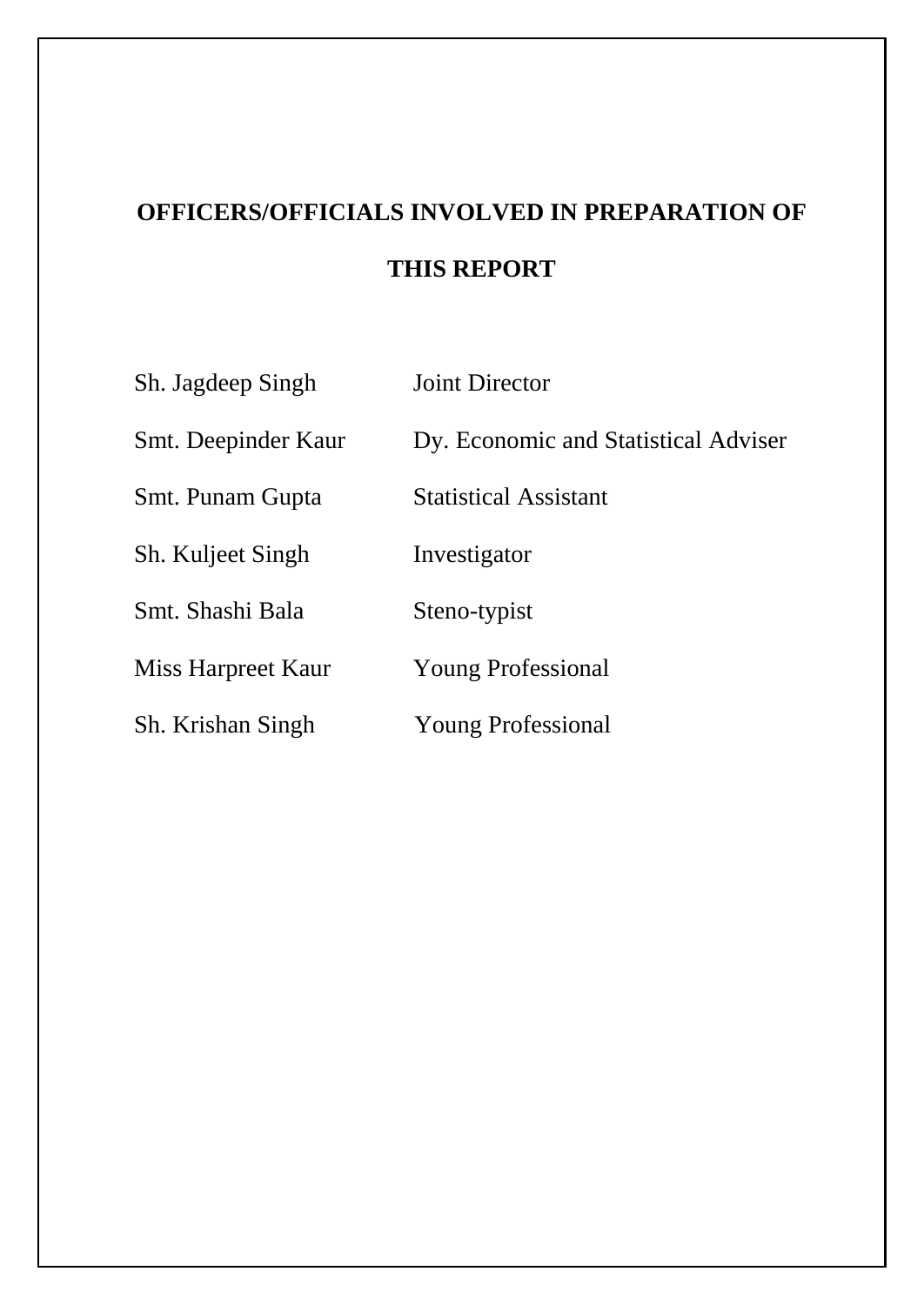# **INDEX**

| Part                    | <b>Contents</b>                                                                                                         | Page No.  |
|-------------------------|-------------------------------------------------------------------------------------------------------------------------|-----------|
| $\mathbf I$             | A brief about Milestone, Target and Achievement                                                                         | $1 - 4$   |
| $\mathbf{H}$            | An Account of Major Crops, District Wise and the<br>State as a Whole                                                    | $5 - 23$  |
| III                     | District wise Data on cultivated area, Production and<br>peak period arrival prices at primary market of Major<br>crops | $24 - 44$ |
| IV                      | District wise Data on Value, cultivated area and<br>production of Major crops                                           | $45 - 65$ |
| $\overline{\mathbf{V}}$ | District wise Data on Production, cultivated area and<br>peak period arrival prices at primary market of Major<br>crops | 66-86     |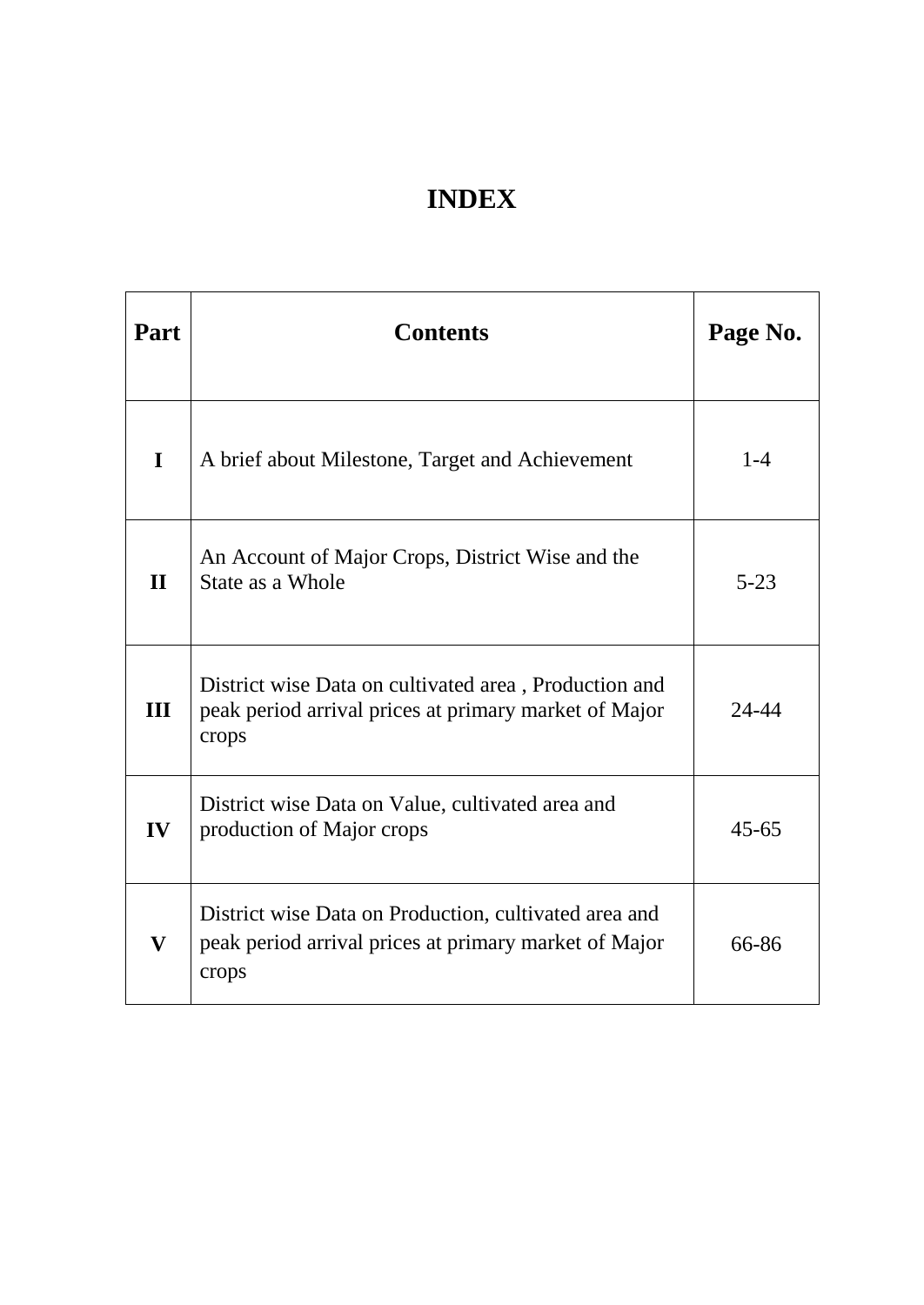# **Part I A brief about Milestone, Target and Achievement**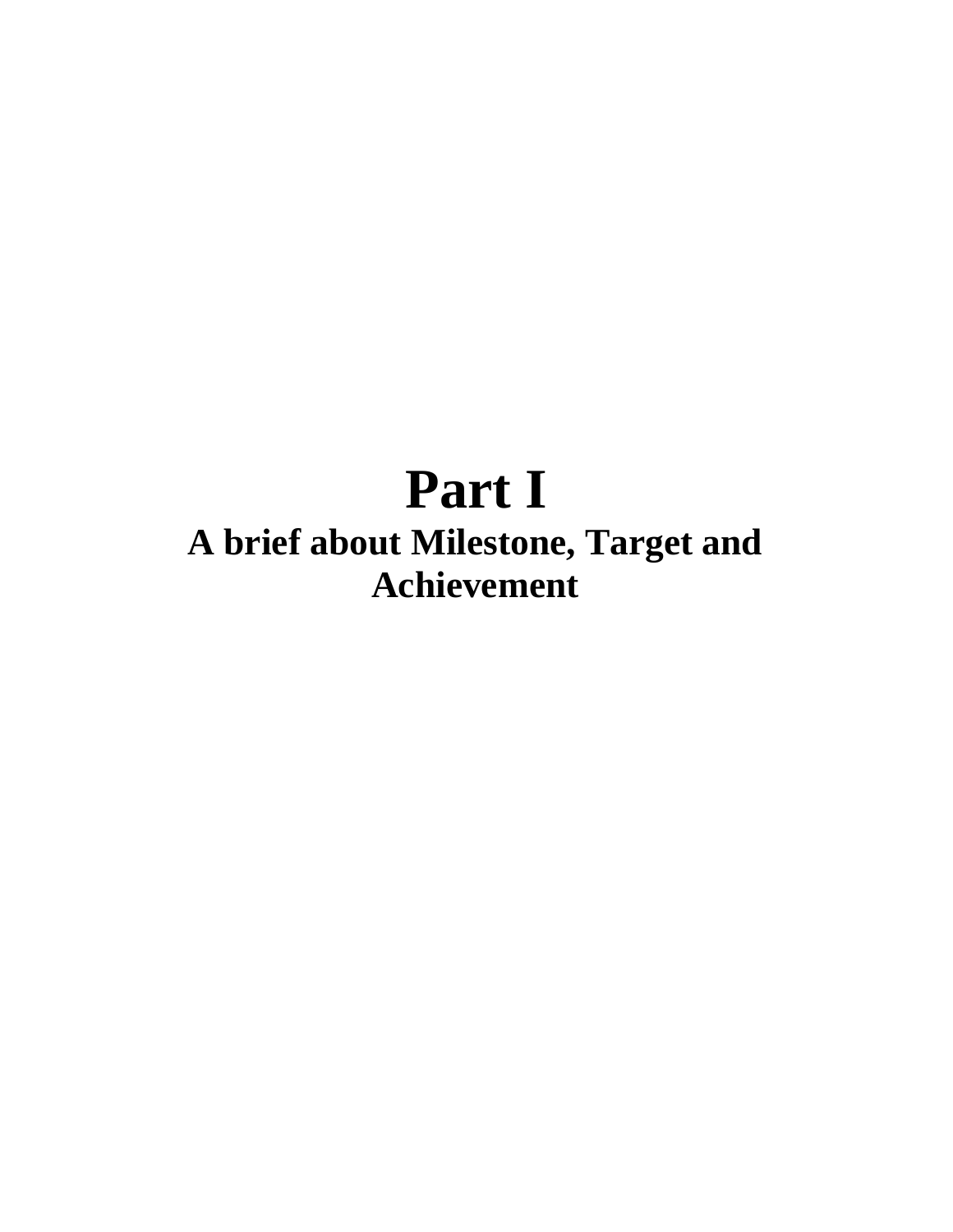# **Part-I**

# **A brief background about Milestone, Target and Achievement**

To improve the Statistical System at State and District levels, Thirteenth Finance Commission (13<sup>th</sup> FC) has recommended a grant of Rs. 616 Crore for all states over its awarded period 2010-15. Under this, 13<sup>th</sup> FC has recommended Rs. 20.00 crore to the Punjab State @ Rs. 1.00 crore per district, which is meant primarily to improve statistical system in the districts. At least 75% of the grant is to be spent at the district level to strengthen statistical system for the activities not covered under the "India Statistical Strengthening Project (ISSP)" and  $1/4<sup>th</sup>$  may be used at State Level.

# **Milestones Fixed under 13th Finance Commission**

Under the  $13<sup>th</sup>$  FC grant 5 major Milestones are fixed to be achieved during the grant period i.e. 2010-15. These 5 Milestones are as under:

- (i) Preparation and maintenance of Business Register at District Level.
- (ii) Preparation of Local Bodies Accounts by collecting data on receipts and payments of these bodies.
- (iii) Improvement of data in respect of Farm Activities.
- (iv) Pooling of Central and state sample data for generating district level parameters.
- (v) Providing network connectivity among districts and with State Headquarters.

#### **Improvement of Data in respect of Farm Activities**

 The whole grant is be released by Government of India to the State Government in 5 equal installments during the grant period i.e. during 2010-11 to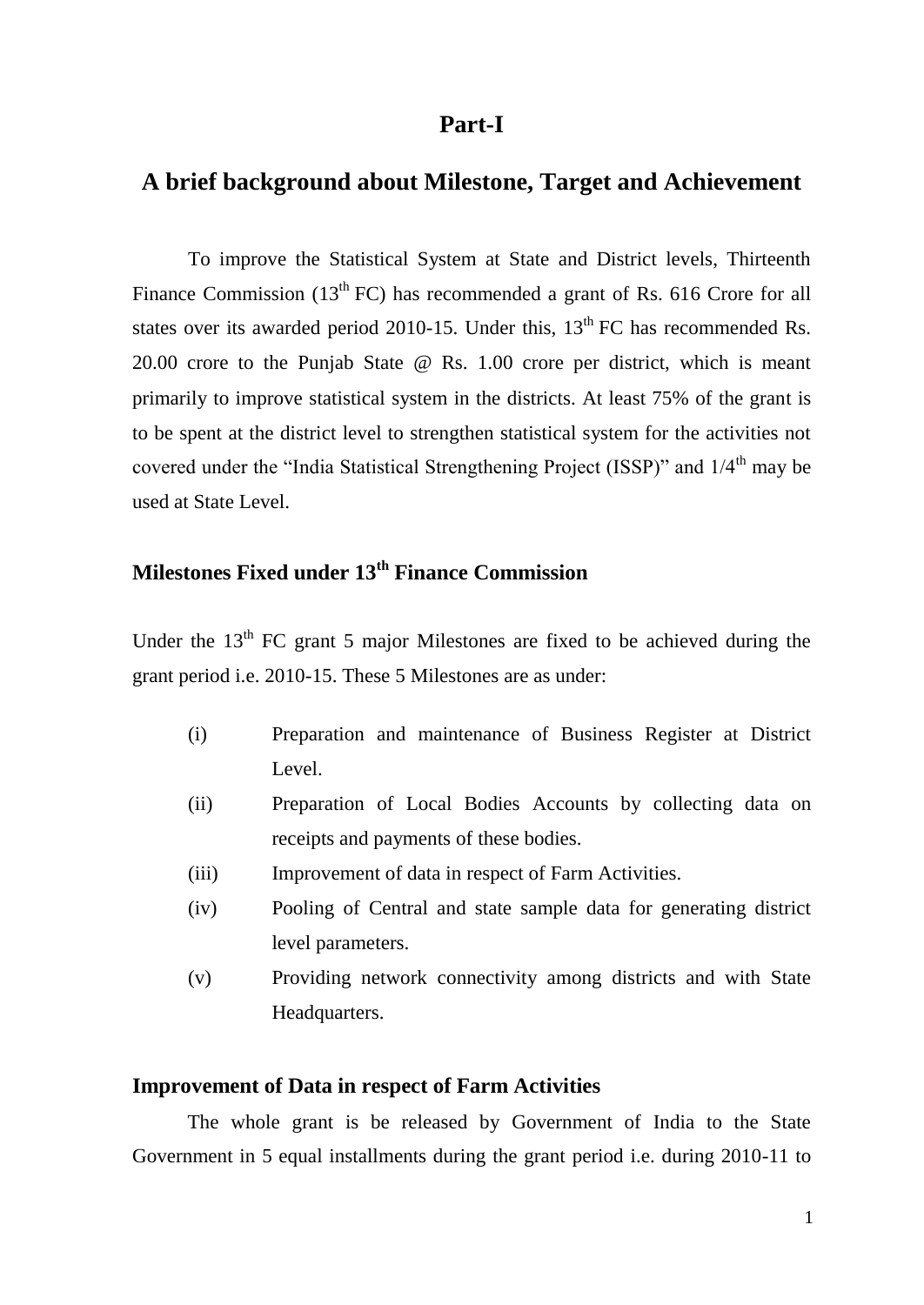2014-15. All 5 Milestones are set to be achieved under 5 installments of grant. Various prescribed targets are to be achieved in each Milestone during grant period. Under the Milestone of "**Improvement of Data in respect of Farm Activities,"** installment wise following targets are fixed to be achieved:

## **2nd Installment**

Identification of 10 major crops in the district and collection of estimates of cultivated area, production and peak period arrival prices at primary market for these crops, from either the existing administrative records or through studies to compile the data.

# **3rd Installment**

Conducting of cost of cultivation studies for important crops and their dissemination for the use of estimating district level Gross Value Added (GVA).

## **4th Installment**

Collection of data on production and prices for Horticulture and other crops, either from the existing administrative records or conduct studies to compile it. The data is to be used in estimation of District income.

## **5th Installment**

Consolidation and compilation of industry-wise data for GSDP and Gross District Domestic Product (GDDP).

#### **Methodology to Identification of 10 major crops, their production and prices**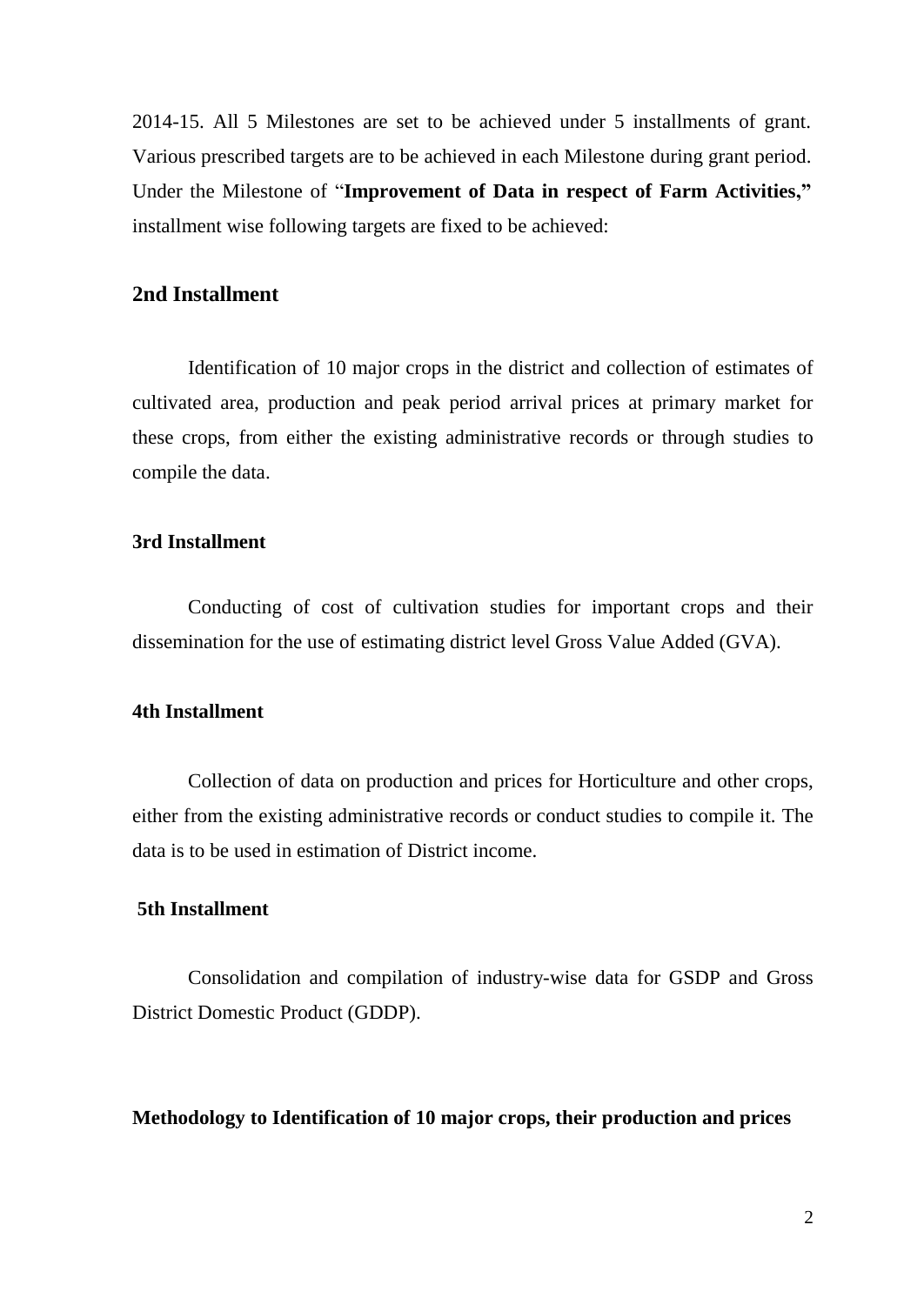Under the  $2<sup>nd</sup>$  Installment of grant identification of 10 major crops in each district is to be made and estimates of cultivated area and production are to be collected anongwith collection of peak period arrival prices at primary market for these crops, from either the existing administrative records or through studies to compile these data.

For this purpose 10 major crops having maximum area cultivated during the Agriculture Year (AY) 2010-11 are identified in each district. Data on cultivated area and production and the peak period arrival prices at primary market for these crops has been collected and compiled for the AY 2010-11 in this report.

#### **Source of Data**

The data on cultivated area and production under crops is collected by the Agriculture Department, Punjab every year. Thus the data on these two items has been collected from the Agriculture Department, Punjab. As far as the peak period arrival prices at primary market for these crops are concerned, this information has been collected from each District Market Committee.

## **Reference Period**

The latest data available with the Agriculture Department, Punjab on cultivated area and production under these crops was for the Agriculture Year (AY) 2010-11. Therefore the data compiled for this purpose relates to the A Y 2010-11.

## **Scope**

At present there are 22 Districts in Punjab, but during the year 2010-11 there were 20 Districts in the State and two new districts namely Pathankot and Fazilka are carved out during the year 2011-12. Hence, in this report the data is compiled for 20 Districts only.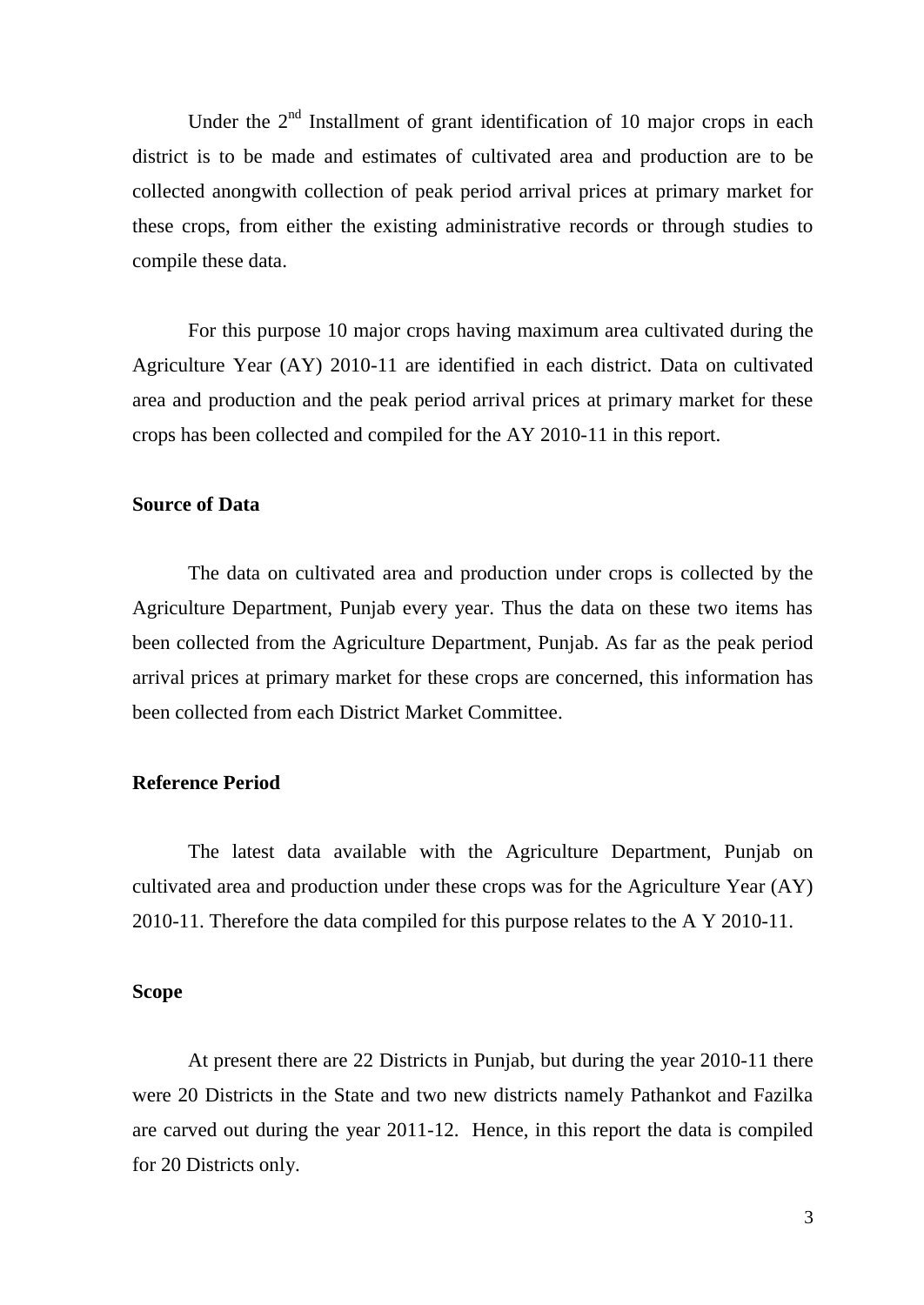# **Composition of Report**

In this report a brief about milestone, target and achievement is presented in Part-II. An account of major 10 crops, district wise and the state as whole, has been given in Part-II of it. District wise tables containing data on cultivated area, production and peak period arrival prices at primary market for these crops, are given in Part-III of the report.

\*\*\*\*\*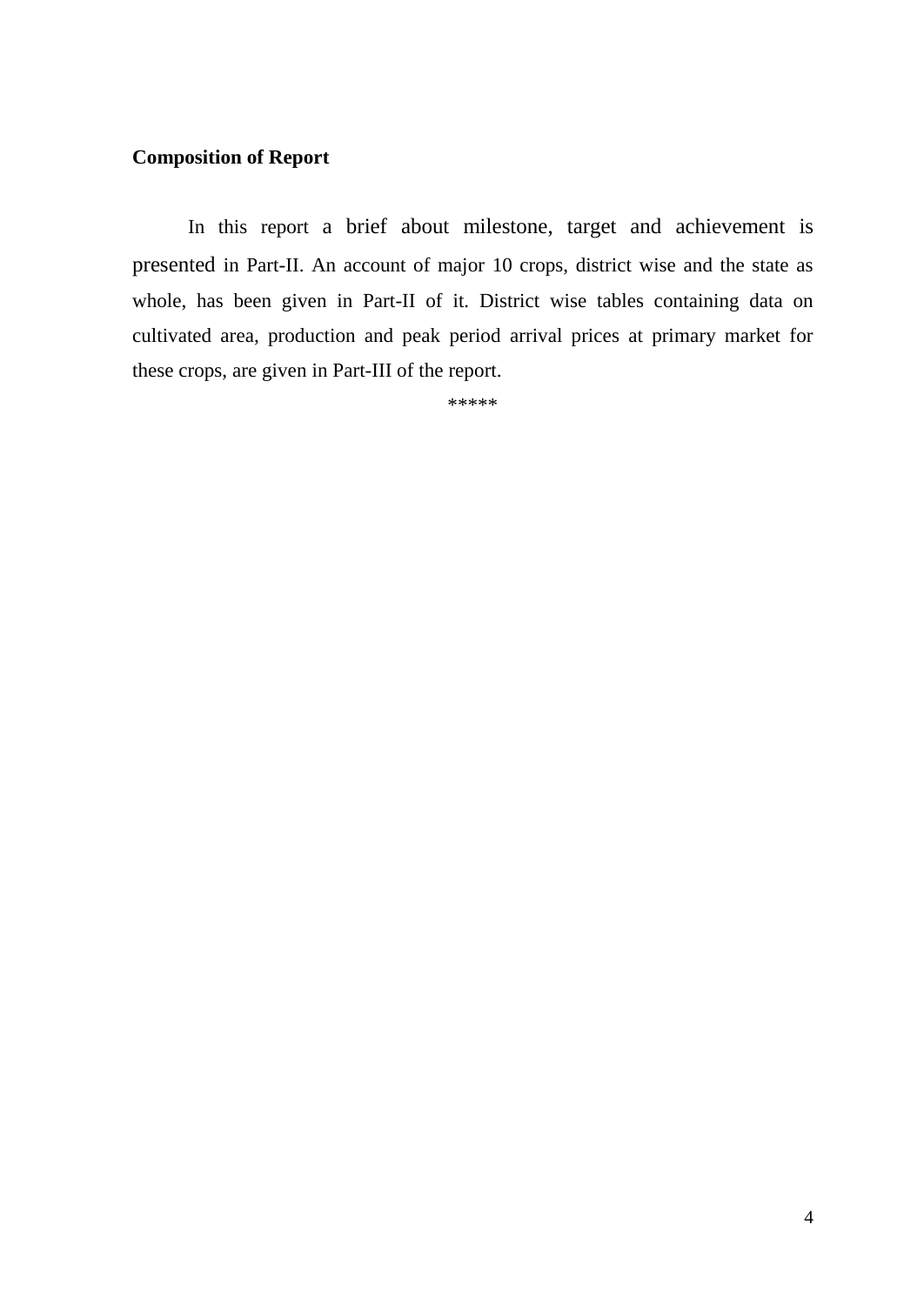# **Part-II**

# **An Account of Major 10 Crops, District Wise and the State as a Whole**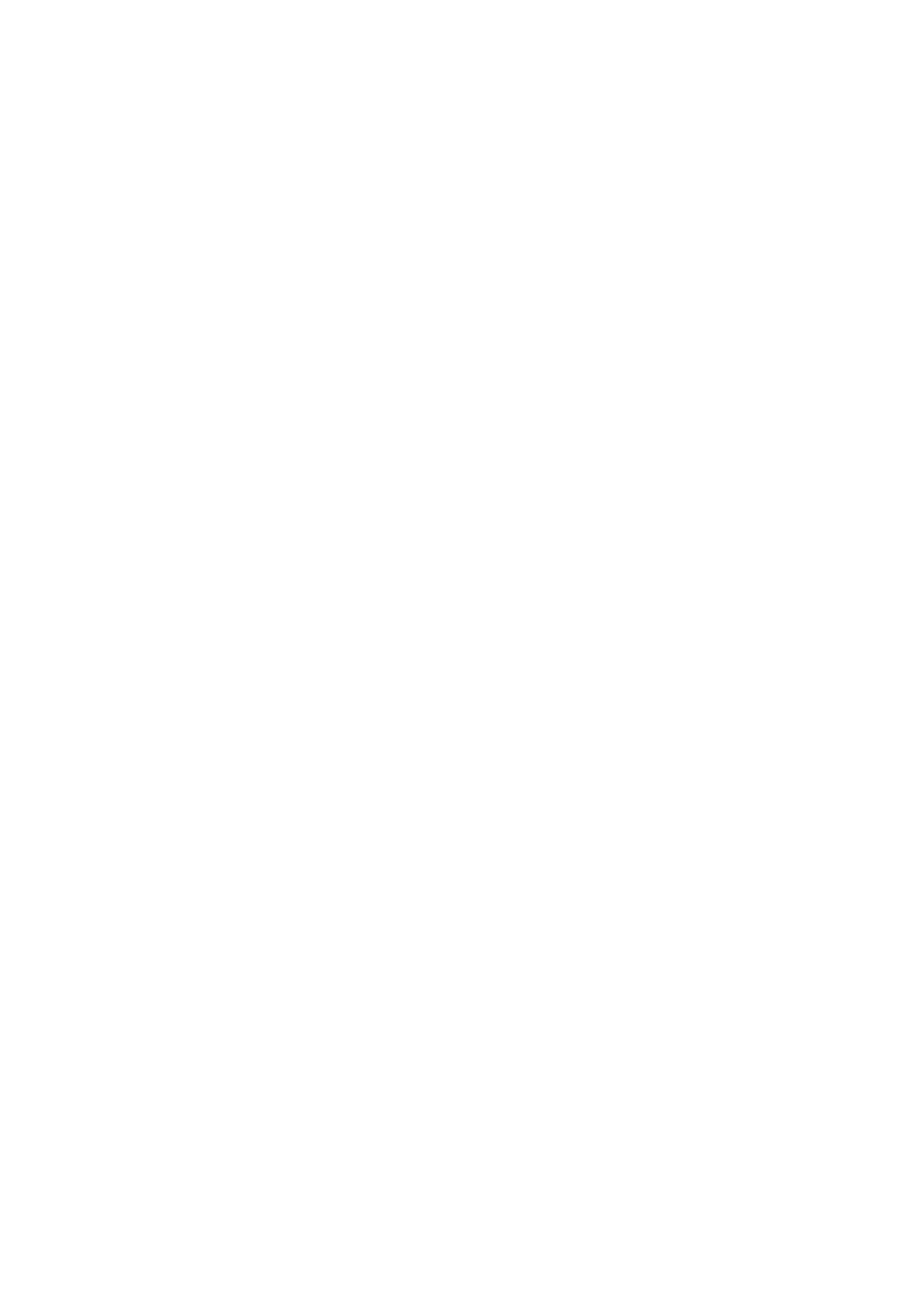# **Part-II**

# **An Account of Major 10 Crops, District Wise and the State as a Whole**

Punjab is predominately an agrarian State. It is leading state in Green Revolution and remained the major contributor to the national food grain pool. It contributed 38.60 % wheat and 22.10 % rice to the central pool during 2011-12. The productivity of wheat and rice was 50.97 qtls per hectare and 37.41 qtls per hectare respectively during 2011- 12.

The total food grains production in Punjab has increased significantly after Green Revolution. In 1970-71, production of food grains was 73.05 lac metric tonnes, which increased to 290.92 lac metric tonnes in 2011-12 (P) showing an increase of about four times.

Wheat and rice played a major role in increasing agricultural production significantly in the State. The production of rice has increased from 6.88 lac metric tonnes in 1970-71 to 105.42 lac metric tonnes in 2011-12(P) showing a very significant hike of over 15 times. Similarly, the production of wheat has increased from 51.45 lac metric tones in 1970-71 to 179.82 lac metric tonnes during 2011-12(P) registering an increase of over 3 times.

## **1. Area-wise Major 10 Crops**

During the Agriculture Year (AY) 2010-11, total cropped area of the state was 7882 (P) thousand hectares, out of which 7311.49 (92.76%) thousand hectare area was under 17 major crops in all districts of the state. With coverage of 10 major crops in each of district 17 crops are covered at state level. These 17 crops are as under:-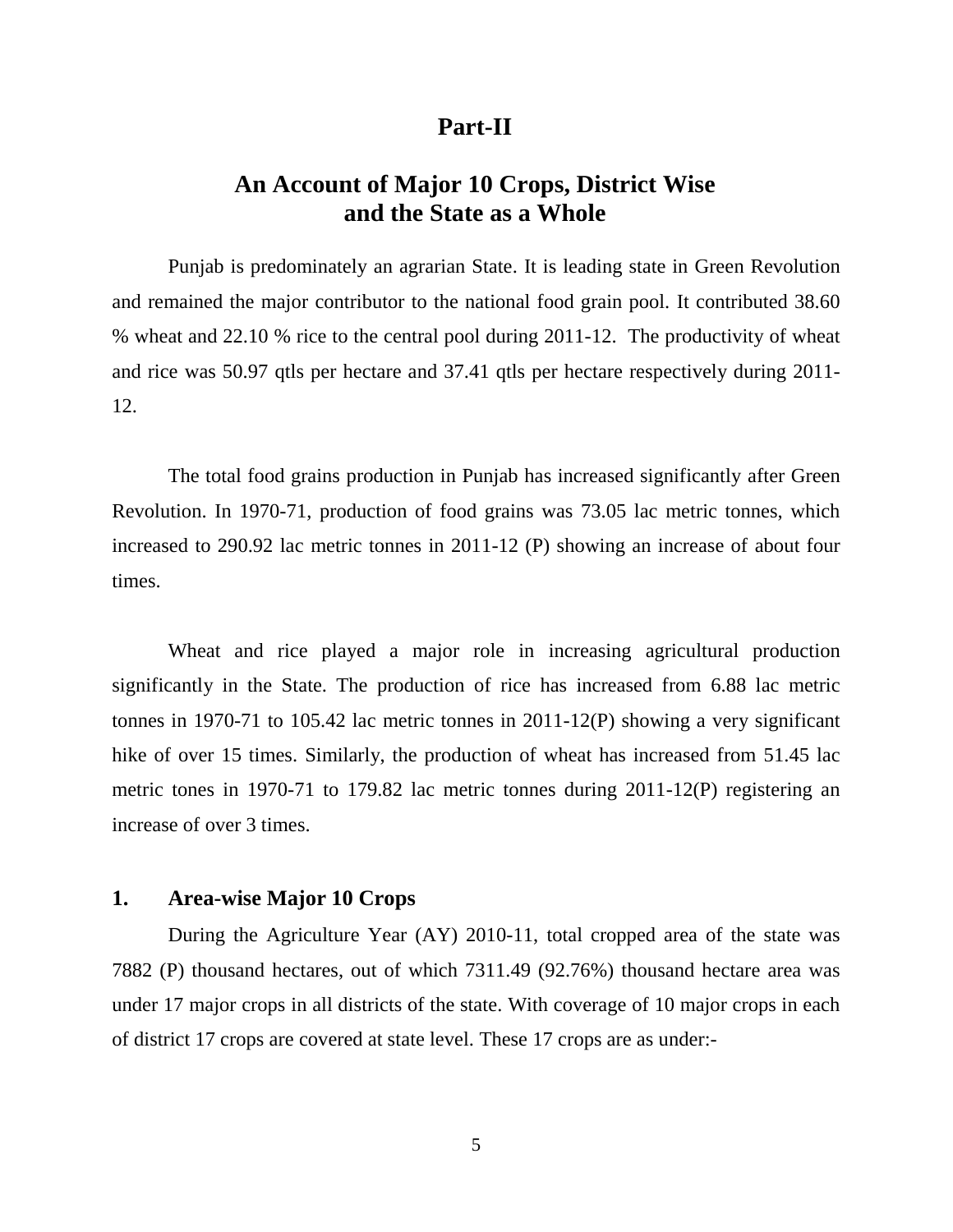| <b>SN</b>                                                                                    | Crop                   | <b>Cultivated area during AY</b><br>2010-11 (in"000" hectare) | <b>Percentage to total</b><br>cropped area* |  |  |  |  |  |  |  |
|----------------------------------------------------------------------------------------------|------------------------|---------------------------------------------------------------|---------------------------------------------|--|--|--|--|--|--|--|
| $\mathbf{1}$                                                                                 | <b>Wheat</b>           | 3510                                                          | 44.53                                       |  |  |  |  |  |  |  |
| 2                                                                                            | Paddy                  | 2831                                                          | 35.92                                       |  |  |  |  |  |  |  |
| 3                                                                                            | <b>Cotton</b>          | 483                                                           | 6.13                                        |  |  |  |  |  |  |  |
| $\overline{4}$                                                                               | <b>Maize</b>           | 133                                                           | 1.69                                        |  |  |  |  |  |  |  |
| 5                                                                                            | <b>Total Oil Seeds</b> | 110.283                                                       | 1.40                                        |  |  |  |  |  |  |  |
| 6                                                                                            | <b>Potatoes</b>        | 83.573                                                        | 1.06                                        |  |  |  |  |  |  |  |
| 7                                                                                            | <b>Sugarcane</b>       | 70                                                            | 0.89                                        |  |  |  |  |  |  |  |
| 8                                                                                            | <b>Total Pulses</b>    | 21.3                                                          | 0.27                                        |  |  |  |  |  |  |  |
| 9                                                                                            | <b>Peas</b>            | 19.664                                                        | 0.25                                        |  |  |  |  |  |  |  |
| 10                                                                                           | <b>Barley</b>          | 12                                                            | 0.15                                        |  |  |  |  |  |  |  |
| 11                                                                                           | <b>Cauliflower</b>     | 8.649                                                         | 0.11                                        |  |  |  |  |  |  |  |
| 12                                                                                           | Onion                  | 8.221                                                         | 0.10                                        |  |  |  |  |  |  |  |
| 13                                                                                           | <b>Tomatoes</b>        | 6.264                                                         | 0.08                                        |  |  |  |  |  |  |  |
| 14                                                                                           | Cabbage                | 4.376                                                         | 0.06                                        |  |  |  |  |  |  |  |
| 15                                                                                           | Garlic                 | 3.735                                                         | 0.05                                        |  |  |  |  |  |  |  |
| 16                                                                                           | <b>Brinjal</b>         | 3.425                                                         | 0.04                                        |  |  |  |  |  |  |  |
| 17                                                                                           | <b>Bajra</b>           | 3                                                             | 0.04                                        |  |  |  |  |  |  |  |
|                                                                                              | <b>Total</b>           | 7311.49                                                       | 92.76                                       |  |  |  |  |  |  |  |
| * Total cropped area of the State was 7882 thousand hectare during 2010-<br>11(provisional). |                        |                                                               |                                             |  |  |  |  |  |  |  |

**Table 2.1: Crop wise cultivated area and percentage of cultivated area to total cropped are during AY 2010-11.**

Among these 17 crops, wheat and paddy were main crops which occupied 80.45% of the total cropped area of the state. District-wise ranks among 10 major crops of these 17 crops during the AY 2010-11 are given in table 2.4 and district/rank-wise 10 major crops and area covered under these crops during AY 2010-11 is given in table 2.5. Crop wise brief is given below:-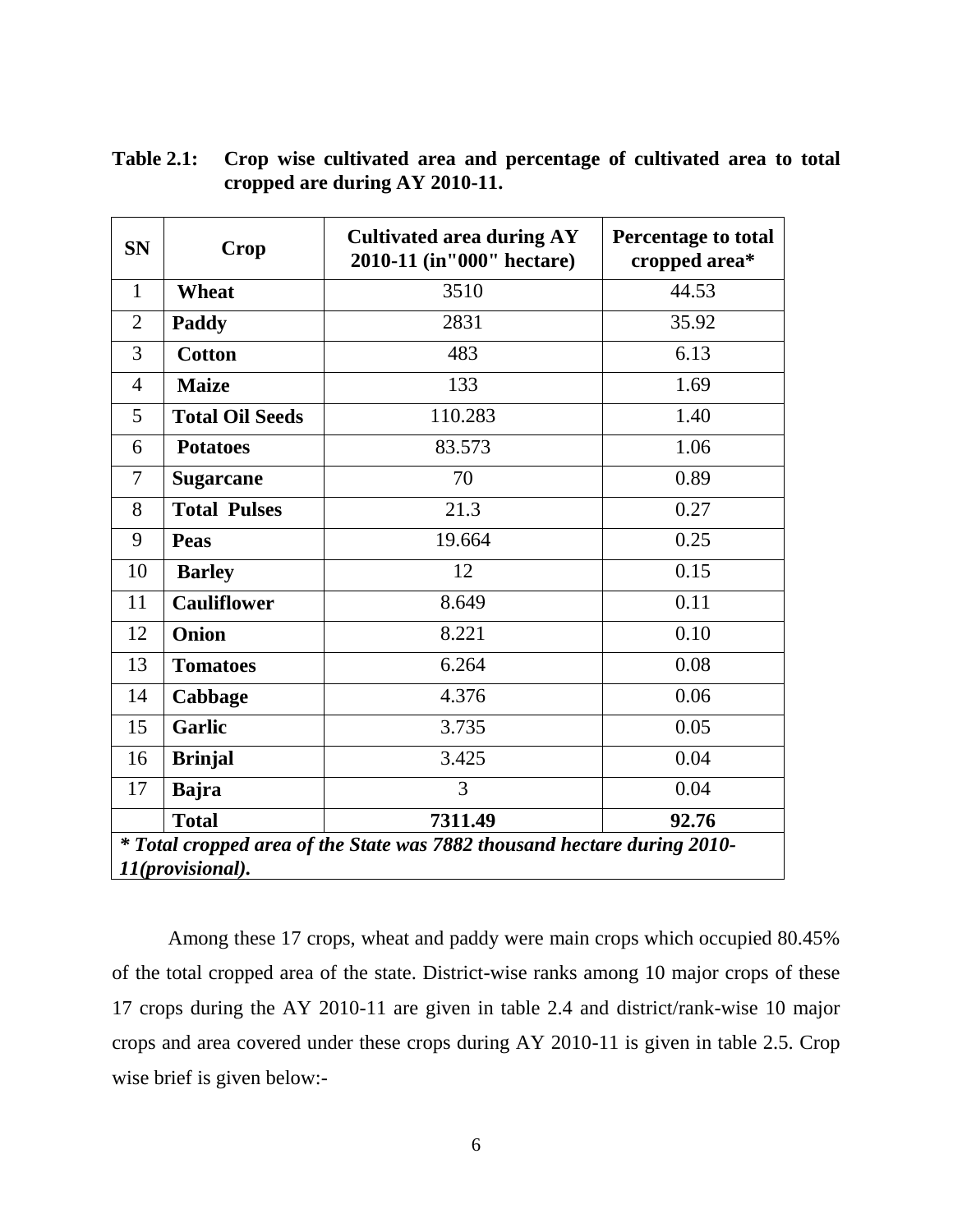- (i) **Wheat** was the main crop of the state which was sown in the largest area (3510 thousand hectare) during the reference period. It was the  $1<sup>st</sup>$  major crop in all districts except two districts namely Kapurthala and Fatehgarh Sahib where it ranked 2<sup>nd</sup>.
- (ii) **Paddy** had  $2<sup>nd</sup>$  rank in state as per area covered (2831 thousand hectare) under it. It occupied  $2<sup>nd</sup>$  place in 16 districts while it had  $1<sup>st</sup>$  rank in 2 districts i.e. Kapurthala and Fatehgarh Sahib. It ranked  $3<sup>rd</sup>$  in 2 districts namely Bathinda and Mansa.
- (iii) **Cotton** was 3rd major crop in the state which occupied 483 thousand hectare area during AY 2010-11. But this crop was sown mainly in 8 districts namely Sangrur, Barnala, Moga, Fridkot, Muktsar, Bathinda, Mansa and Firozepur where it ranked  $2<sup>nd</sup>$  to 4<sup>th</sup>. In 3 other districts namely Taran Tarn, Ludhiana and Patiala, it had 6<sup>th</sup>,  $9<sup>th</sup>$  and  $10<sup>th</sup>$  rank respectively. In other 9 districts it did not fall in major 10 crops.
- (iv) **Maize** was the 4th major crop in state during the AY 2010-11 which was cultivated on 133 thousand hectare area. But it also did not fall in 10 major crops in 9 districts. It occupied 3rd rank in 4 districts,  $4^{\text{th}}$  rank in one district,  $5^{\text{th}}$  and  $6^{\text{th}}$ rank in 2-2 districts and  $7<sup>th</sup>$  and  $9<sup>th</sup>$  rank in one-one district.
- (v) **Oil Seeds** was the 5th major crop in the state during AY 2010-11 which occupied 1,10,283 hectare area. Oil Seeds had the  $3<sup>rd</sup>$  to  $5<sup>th</sup>$  rank in all districts.
- (vi) **Potatoes** ranked  $6^{th}$  in the state which was sown in 83,573 hectare area during AY 2010-11. It occupied 3rd to 6th place in 13 districts whereas it had  $7<sup>th</sup>$ ,  $8<sup>th</sup>$  and  $9<sup>th</sup>$ place in 2, 3, and 1 district respectively. In one district it did not fall in 10 major crops.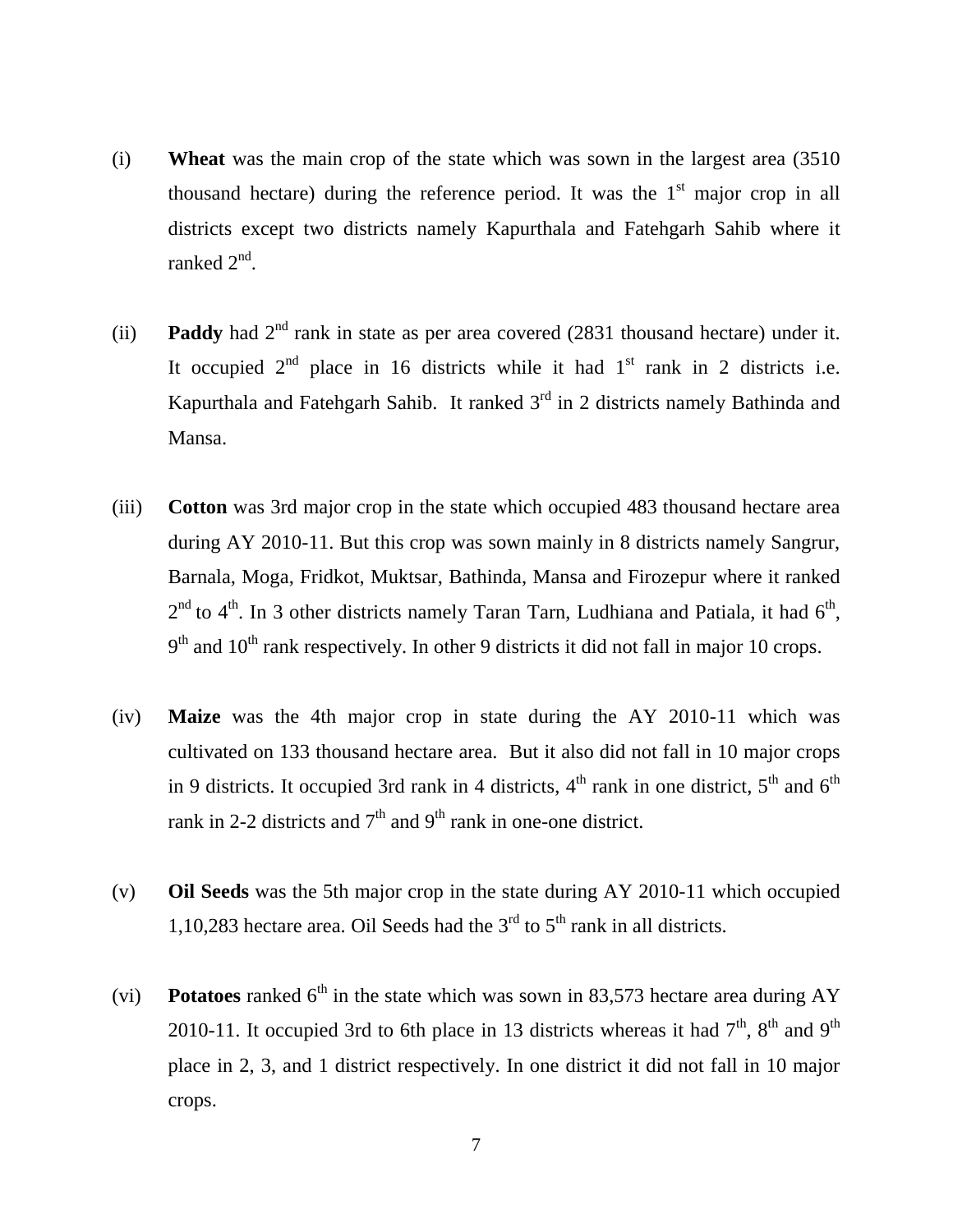- (vii) **Sugarcane** had the 7th rank in the state as per area (70,000 hectare) covered under it during AY 2010-11. But it did not fall under 10 major crops in 6 districts. It ranked 3rd to 6th in 12 districts whereas it occupied 7th and 8th place in one-one districts.
- (viii) **Pulses** ranked 8th in the state during the AY 2010-11 covering 21,300 hectare area. It did not fall in 10 major crops in 4 districts while it had  $4<sup>th</sup>$  to 7th rank in 13 districts. It occupied 8th, 9th and 10th rank in one-one district.
- (ix) **Peas** were the 9<sup>th</sup> major crop in the state during AY 2010-11 which was sown in 19,664 hectare area. In 8 districts it did not fall in 10 major crops while it had  $3<sup>rd</sup>$ rank in one district and  $7<sup>th</sup>$  to  $10<sup>th</sup>$  rank in 11 districts.
- (x) **Barley** was the 10th major crop in the state which was sown on 12000 hectare area during the AY 2010-11. But this crop did not accounted among 10 major crops in 12 districts. It ranked 5th to 8th in 8 districts.

#### **District wise percentage area under 10 major crops**

District-wise percentage of total cultivated area under 10 major crops to total cropped area of the District is given in table 2.6. This percentage varied between 82.06% to 98.21%.

# **2. Value-wise Major 10 Crops**

During the Agriculture Year (AY) 2010-11, total value of the state was 442521364, out of which 437085979 (98.77%) value was under 17 crops in all districts of the state. These 17 crops are as under:-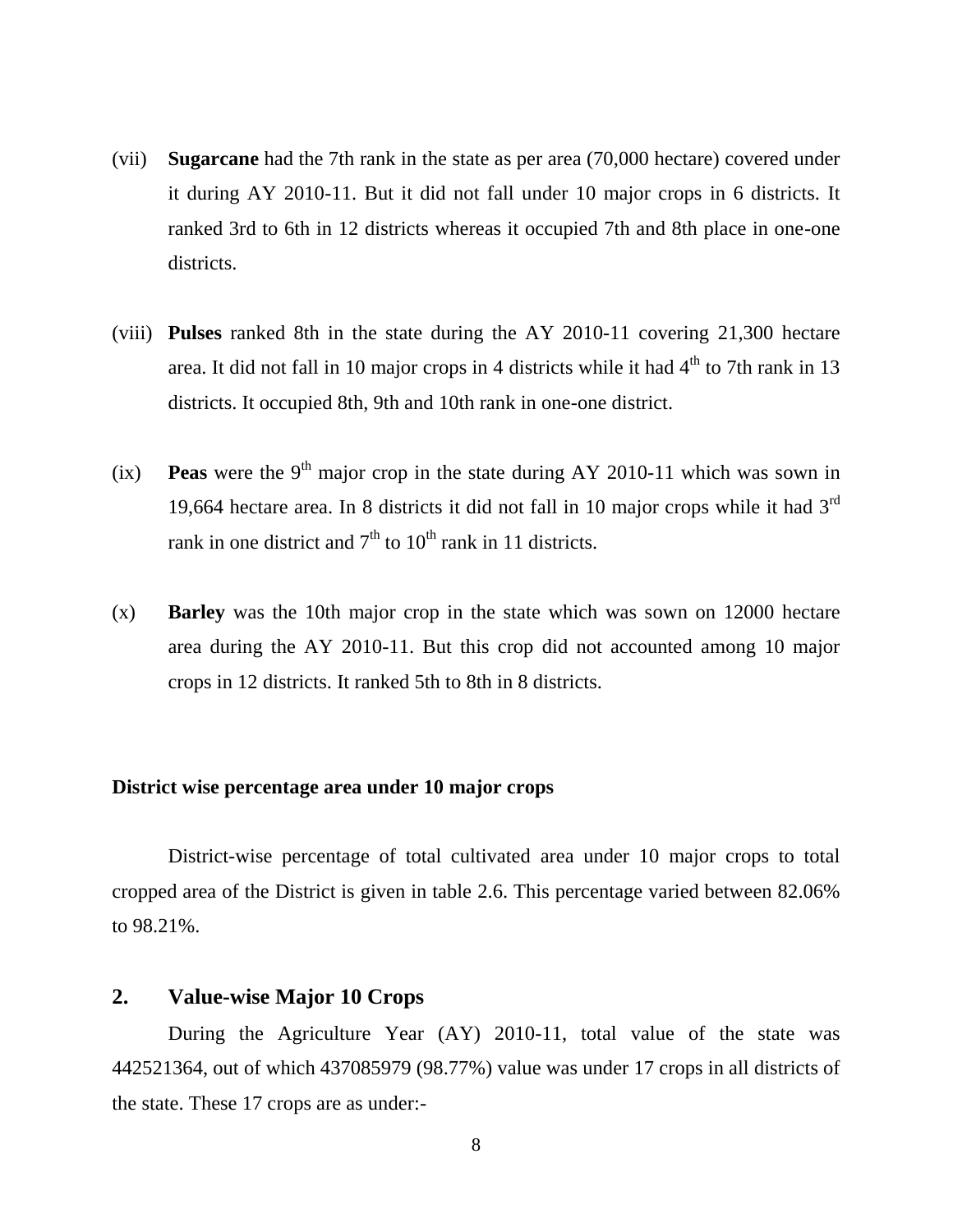| <b>SN</b>      |                        | Value during AY 2010-11                                            | <b>Percentage to total</b> |  |  |  |  |  |  |  |  |
|----------------|------------------------|--------------------------------------------------------------------|----------------------------|--|--|--|--|--|--|--|--|
|                | Crop                   | (in''000'' tonnes)                                                 | value*                     |  |  |  |  |  |  |  |  |
| $\mathbf{1}$   | Wheat                  | 192098035                                                          | 43.41                      |  |  |  |  |  |  |  |  |
| $\overline{2}$ | Paddy                  | 167416987                                                          | 37.83                      |  |  |  |  |  |  |  |  |
| 3              | <b>Cotton</b>          | 35060761                                                           | 7.92                       |  |  |  |  |  |  |  |  |
| $\overline{4}$ | <b>Potatoes</b>        | 10143465                                                           | 2.29                       |  |  |  |  |  |  |  |  |
| 5              | <b>Sugarcane</b>       | 9119272                                                            | 2.06                       |  |  |  |  |  |  |  |  |
| 6              | <b>Maize</b>           | 5138040                                                            | 1.16                       |  |  |  |  |  |  |  |  |
| $\overline{7}$ | <b>Peas</b>            | 4741474                                                            | 1.07                       |  |  |  |  |  |  |  |  |
| 8              | <b>Total Oil seeds</b> | 3124085                                                            | 0.71                       |  |  |  |  |  |  |  |  |
| 9              | <b>Onion</b>           | 2405337                                                            | 0.54                       |  |  |  |  |  |  |  |  |
| 10             | <b>Tomatoes</b>        | 2029915                                                            | 0.46                       |  |  |  |  |  |  |  |  |
| 11             | <b>Garlic</b>          | 1998946                                                            | 0.45                       |  |  |  |  |  |  |  |  |
| 12             | <b>Cauliflower</b>     | 1749713                                                            | 0.40                       |  |  |  |  |  |  |  |  |
| 13             | <b>Total Pulses</b>    | 629708                                                             | 0.14                       |  |  |  |  |  |  |  |  |
| 14             | <b>Brinjal</b>         | 488830                                                             | 0.11                       |  |  |  |  |  |  |  |  |
| 15             | Cabbage                | 466506                                                             | 0.11                       |  |  |  |  |  |  |  |  |
| 16             | <b>Barley</b>          | 441080                                                             | 0.10                       |  |  |  |  |  |  |  |  |
| 17             | <b>Bajra</b>           | 33825                                                              | 0.01                       |  |  |  |  |  |  |  |  |
|                | <b>Total</b>           | 437085979                                                          | 98.77                      |  |  |  |  |  |  |  |  |
|                |                        | $*$ Total value of the State was 442521364 (in "000") during 2010- |                            |  |  |  |  |  |  |  |  |
|                | 11(provisional).       |                                                                    |                            |  |  |  |  |  |  |  |  |

# **Table 2.2: Crop wise value and percentage of value to total value are during AY 2010-11**

Among these 17 crops, wheat and paddy were main crops which has highest (81.24%) value in the state. District-wise ranks among 10 major crops are given in table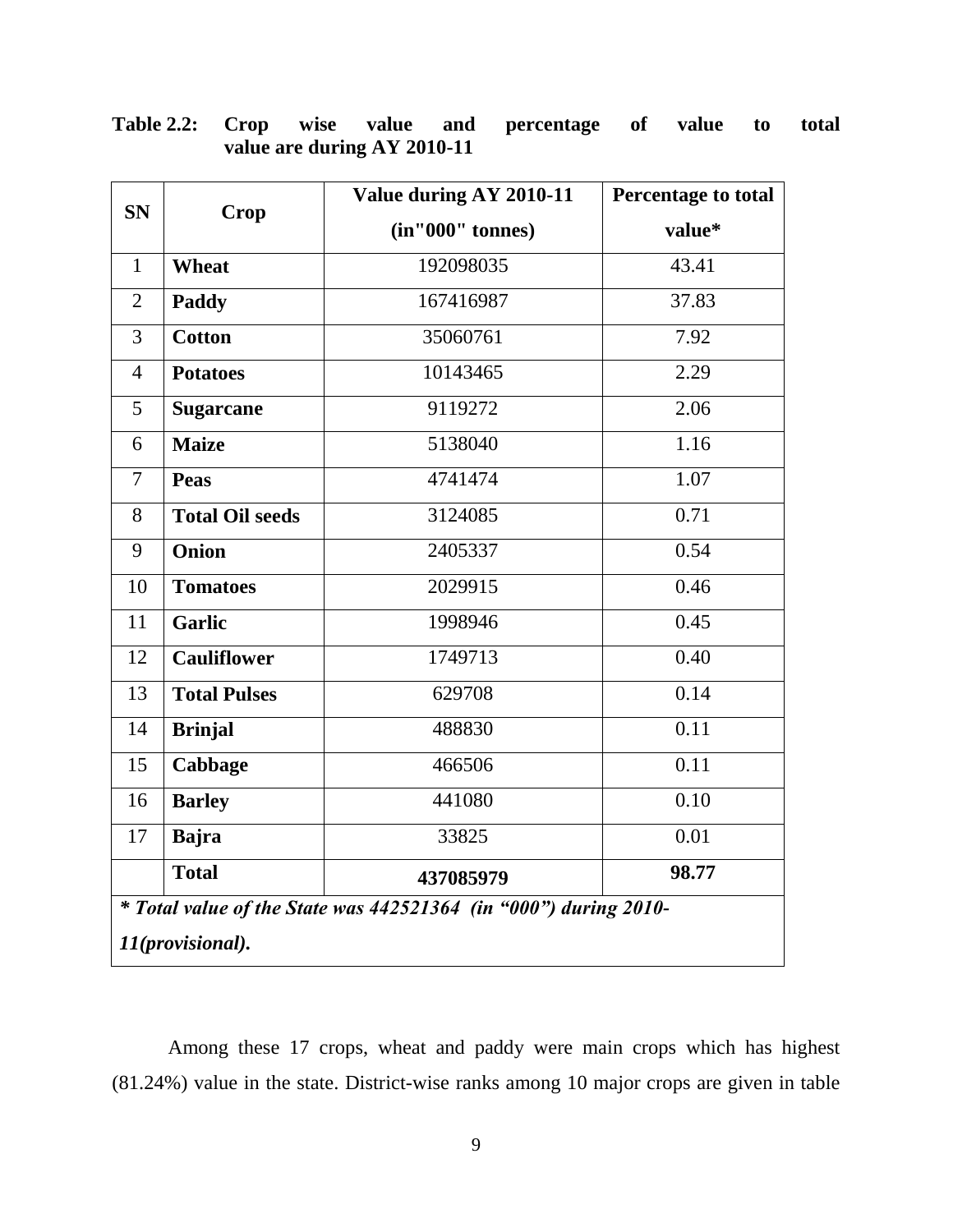2.7 and district/rank-wise 10 major crops and value under these crops during AY 2010-11 is given in table 2.8. Crop wise brief is given below:-

- I. **Wheat** was the main crop of the state which occupied the largest value (192098035 in "000") during the reference period. It was the  $1<sup>st</sup>$  major crop in all districts except eight districts where it ranked  $2<sup>nd</sup>$ .
- II. **Paddy** had  $2<sup>nd</sup>$  rank in state as per value (167416987 in "000") under it. It occupied  $2<sup>nd</sup>$  place in ten districts while it had  $1<sup>st</sup>$  rank in eight districts. It ranked 3<sup>rd</sup> in 2 districts namely Bathinda and Mansa.
- III. **Cotton** was  $3^{rd}$  major crop in the state whose value was  $35060761$  (in "000") during AY 2010-11. But this crop was sown mainly in 8 districts namely Sangrur, Barnala, Moga, Fridkot, Muktsar, Bathinda, Mansa and Firozepur where it ranked  $2<sup>nd</sup>$  to 4<sup>th</sup>. In two other districts namely Taran Tarn and Ludhiana, it had 7<sup>th</sup> and 9<sup>th</sup> ranks respectively. In other ten districts, it did not fall in major 10 crops.
- IV. **Potatoes** ranked  $4<sup>th</sup>$  in the state which occupied value 10143465 (in "000") during AY 2010-11. It occupied 3<sup>rd</sup> to 8<sup>th</sup> place in nine districts whereas it had 6<sup>th</sup>, 7<sup>th</sup> and 8<sup>th</sup> place in two, three, and one districts respectively. In one district, it did not fall in 10 major crops.
- V. **Sugarcane** had the  $5<sup>th</sup>$  rank in the state as per value was 9119272 (in "000") covered under it during AY 2010-11. But it did not fall under 10 major crops in thirteen districts. It ranked  $3<sup>rd</sup>$  to  $5<sup>th</sup>$  in six districts whereas it occupied 4<sup>th</sup> place in one district.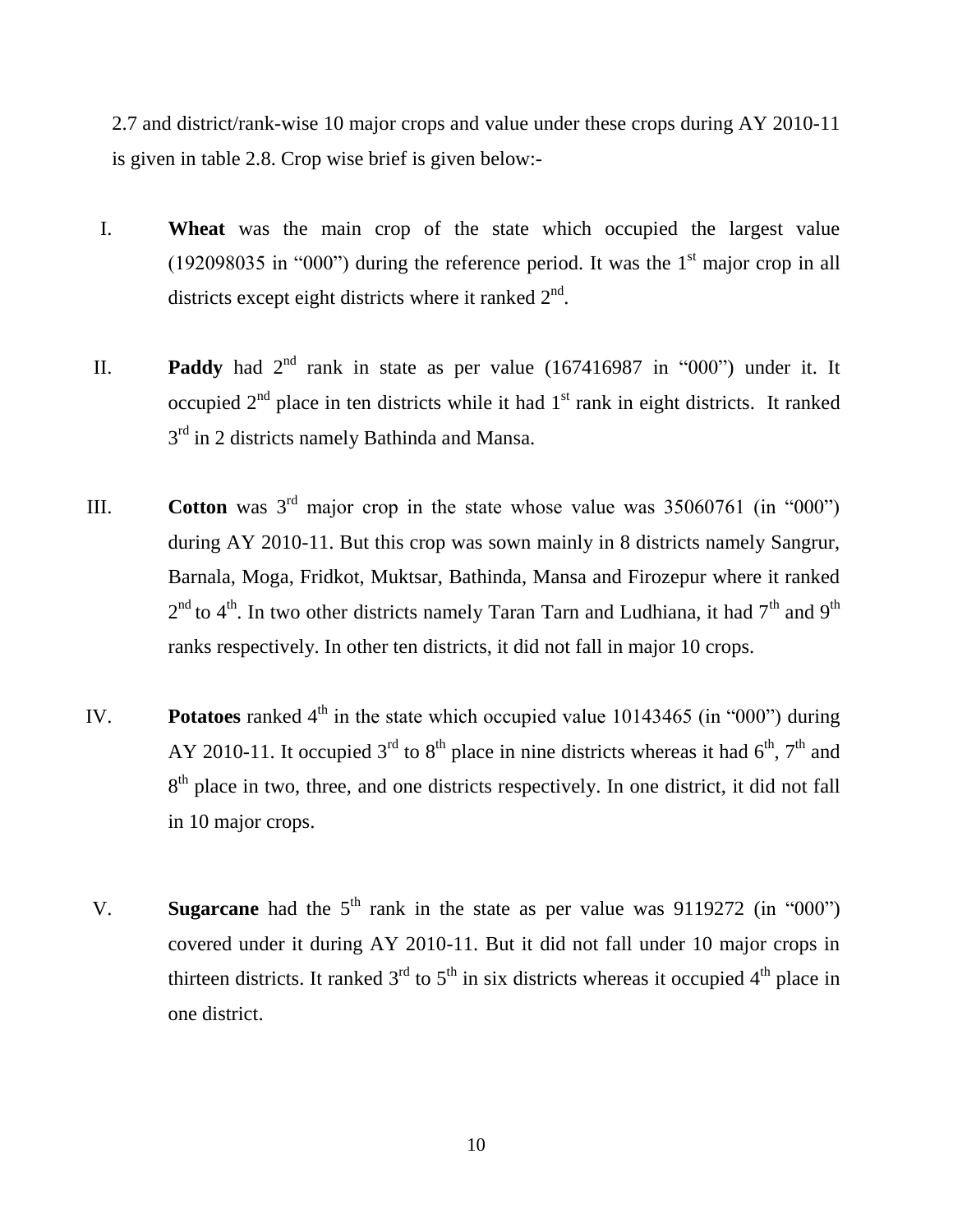- VI. **Maize** was the  $6<sup>th</sup>$  major crop in state during the AY 2010-11 whose value is 5138040 (in "000"). But it also did not fall in 10 major crops in twelve districts. It occupied 3rd rank in two districts,  $4<sup>th</sup>$  rank in three districts,  $8<sup>th</sup>$  and  $6<sup>th</sup>$  rank in oneone districts and  $7<sup>th</sup>$  and  $9<sup>th</sup>$  rank in one-one district.
- VII. **Peas** were the  $7<sup>th</sup>$  major crop in the state during AY 2010-11 whose value was 4741474 (in "000"). In five districts, it did not fall in 10 major crops while it had  $3<sup>rd</sup>$  rank in two districts and  $7<sup>th</sup>$  to  $10<sup>th</sup>$  rank in eleven districts.
- VIII. **Oil Seeds** was the  $8<sup>th</sup>$  major crop in the state during AY 2010-11 whose value was 3124085 (in "000"). Oil Seeds had the  $4<sup>th</sup>$  to  $10<sup>th</sup>$  rank in all districts.
	- IX. **Onion** had the 9<sup>th</sup> place in the state which occupied 2405337 value (in "000") during AY 2010-11. It accounted among 10 major crops in fifteen districts where its rank varied from  $6^{th}$  to  $10^{th}$ .
	- X. **Tomatoes** were the  $10^{th}$  crop in the state whose value was 2029915 (in "000") during the reference period. It was among 10 major crops in fourteen districts where its rank was  $7<sup>th</sup>$  to  $10<sup>th</sup>$ .

# **District wise value under 10 major crops**

 District-wise percentage of total value under 10 major crops to total value of crops of the District is given in table 2.9. This percentage varied between 95.34% to 99.74%.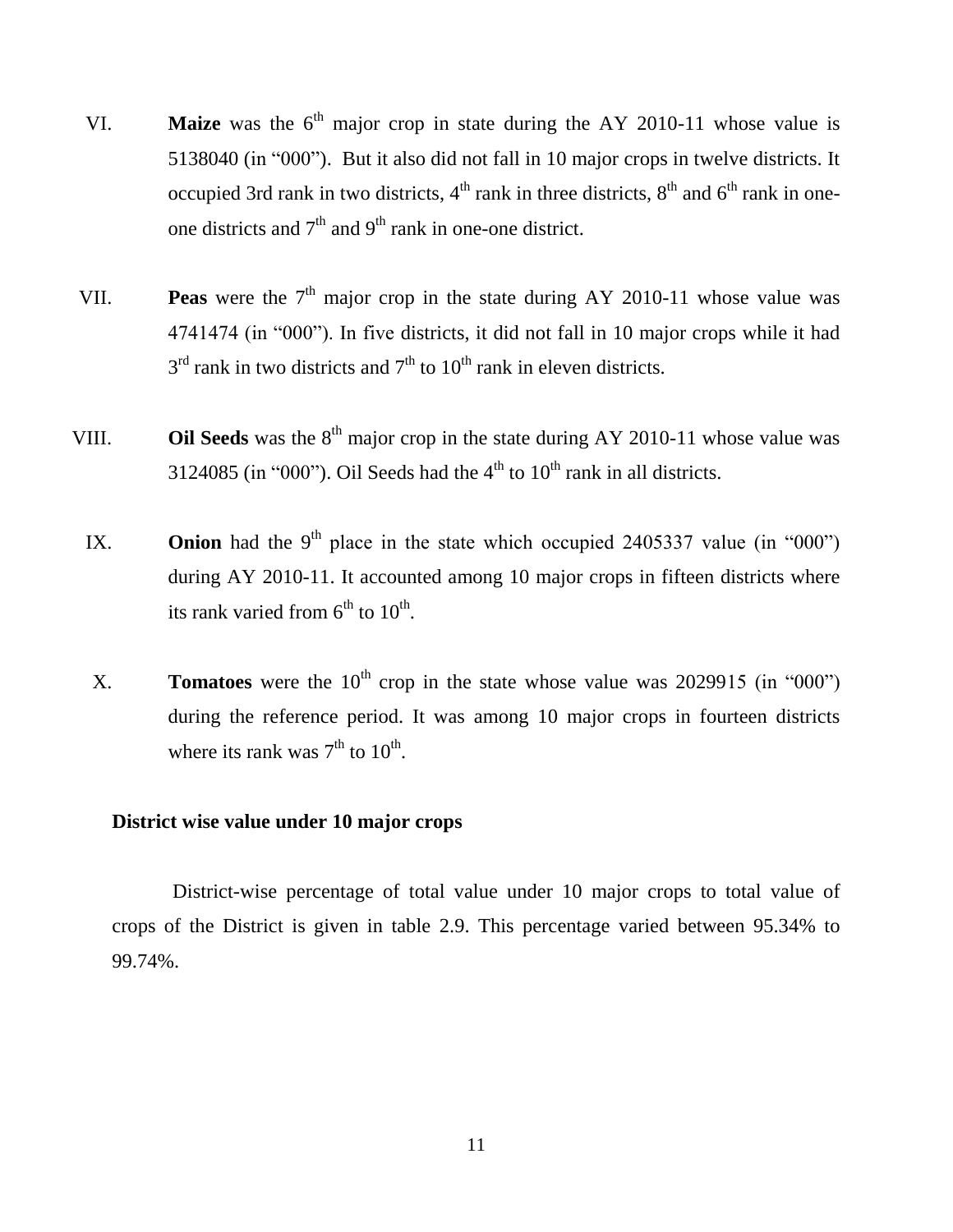# **3. Production-wise Major 10 Crops**

During the Agriculture Year (AY) 2010-11, total production of the state was 42084.95, out of which 41431.7 (98.45%) thousand tonnes was under 17 crops in all districts of the state. These 17 major crops are as under:-

| <b>Table 2.3:</b> | Crop wise production and percentage of cultivated production to total |
|-------------------|-----------------------------------------------------------------------|
|                   | cropped are during AY 2010-11.                                        |

| <b>SN</b>      |                        | <b>Production during AY 2010-</b> | Percentage to total |  |  |  |  |
|----------------|------------------------|-----------------------------------|---------------------|--|--|--|--|
|                | Crop                   | 11 (in"000" tonnes)               | production*         |  |  |  |  |
| $\mathbf{1}$   | Wheat                  | 16472                             | 39.14               |  |  |  |  |
| $\overline{2}$ | Paddy                  | 16255.5                           | 38.63               |  |  |  |  |
| 3              | <b>Sugarcane</b>       | 4170                              | 9.91                |  |  |  |  |
| $\overline{4}$ | <b>Potatoes</b>        | 2088.36                           | 4.96                |  |  |  |  |
| 5              | <b>Cotton</b>          | 928.92                            | 2.21                |  |  |  |  |
| 6              | <b>Maize</b>           | 491.00                            | 1.17                |  |  |  |  |
| $\overline{7}$ | <b>Peas</b>            | 200.562                           | 0.48                |  |  |  |  |
| 8              | Onion                  | 182.273                           | 0.43                |  |  |  |  |
| 9              | <b>Cauliflower</b>     | 154.655                           | 0.37                |  |  |  |  |
| 10             | <b>Tomatoes</b>        | 154.458                           | 0.37                |  |  |  |  |
| 11             | Cabbage                | 76.752                            | 0.18                |  |  |  |  |
| 12             | <b>Total Oil Seeds</b> | 72.500                            | 0.17                |  |  |  |  |
| 13             | <b>Brinjal</b>         | 68.848                            | 0.16                |  |  |  |  |
| 14             | <b>Barley</b>          | 44.00                             | 0.10                |  |  |  |  |
| 15             | <b>Garlic</b>          | 41.31                             | 0.10                |  |  |  |  |
| 16             | <b>Total Pulses</b>    | 15.30                             | 0.04                |  |  |  |  |
| 17             | <b>Bajra</b>           | 15.30                             | 0.04                |  |  |  |  |
|                | <b>Total</b>           | 41431.7                           | 98.45               |  |  |  |  |
|                |                        |                                   |                     |  |  |  |  |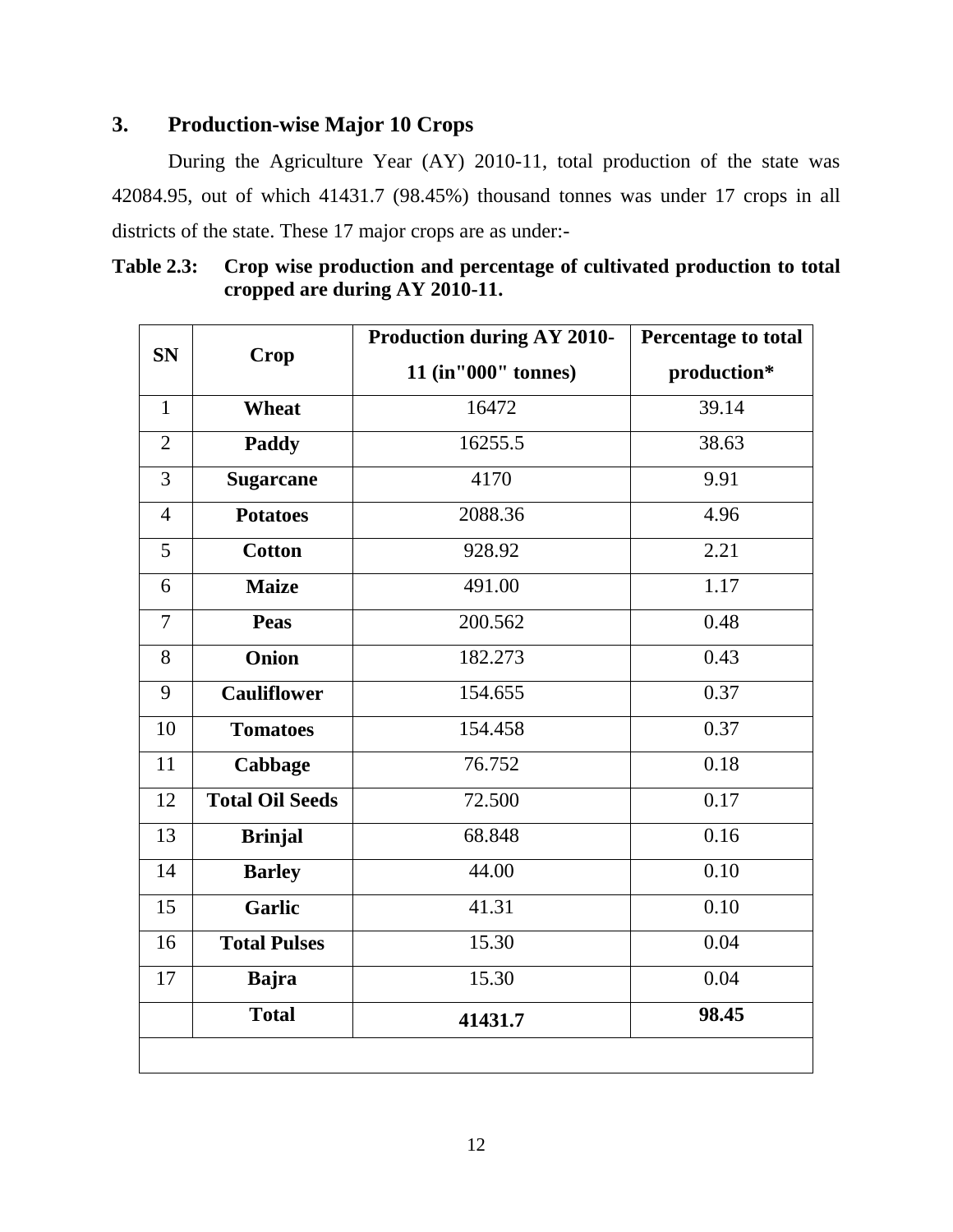Among these 17 crops, wheat and paddy were main crops which was highest (77.77%) production in the state. District-wise ranks among 10 major crops are given in table 2.10 and district/rank-wise 10 major crops and production under these crops during AY 2010-11 is given in table 2.11. Crop wise brief is given below:-

- i. **Wheat** was the main crop of the state which produces the largest production (16472 thousand tonnes) during the reference period. It was the  $1<sup>st</sup>$  major crop in all districts except two districts namely Kapurthala and Fatehgarh Sahib where it ranked 2<sup>nd</sup>.
- ii. **Paddy** had  $2<sup>nd</sup>$  rank in state as per production (16255.5 thousand tonnes) under it. It occupied  $2<sup>nd</sup>$  place in 10 districts while it had  $1<sup>st</sup>$  rank in 9 districts. It ranked  $2<sup>nd</sup>$ in 10 districts.
- iii. **Sugarcane** had the 3rd rank in the state as per production 4170 tonnes produced during AY 2010-11. But it did not fall under 10 major crops in nine districts. It ranked 3rd to 4th in eleven districts
- iv. **Potatoes** ranked 4<sup>th</sup> in the state which produced 2088.36 tonnes during AY 2010-11. It occupied 3rd to 7th place in all 13 districts whereas it had  $7<sup>th</sup>$  place in one district. In one district it did not fall in 10 major crops.
- v. **Cotton** was  $5<sup>th</sup>$  major crop in the state which produced 928.92 thousand tonnes during AY 2010-11. But this crop was sown mainly in 8 districts namely Sangrur, Barnala, Moga, Fridkot, Muktsar, Bathinda, Mansa and Firozepur where it ranked  $2<sup>nd</sup>$  to 4<sup>th</sup>. In Taran Tarn, it had 8<sup>th</sup> rank. In other 11 districts, it did not fall in major 10 crops.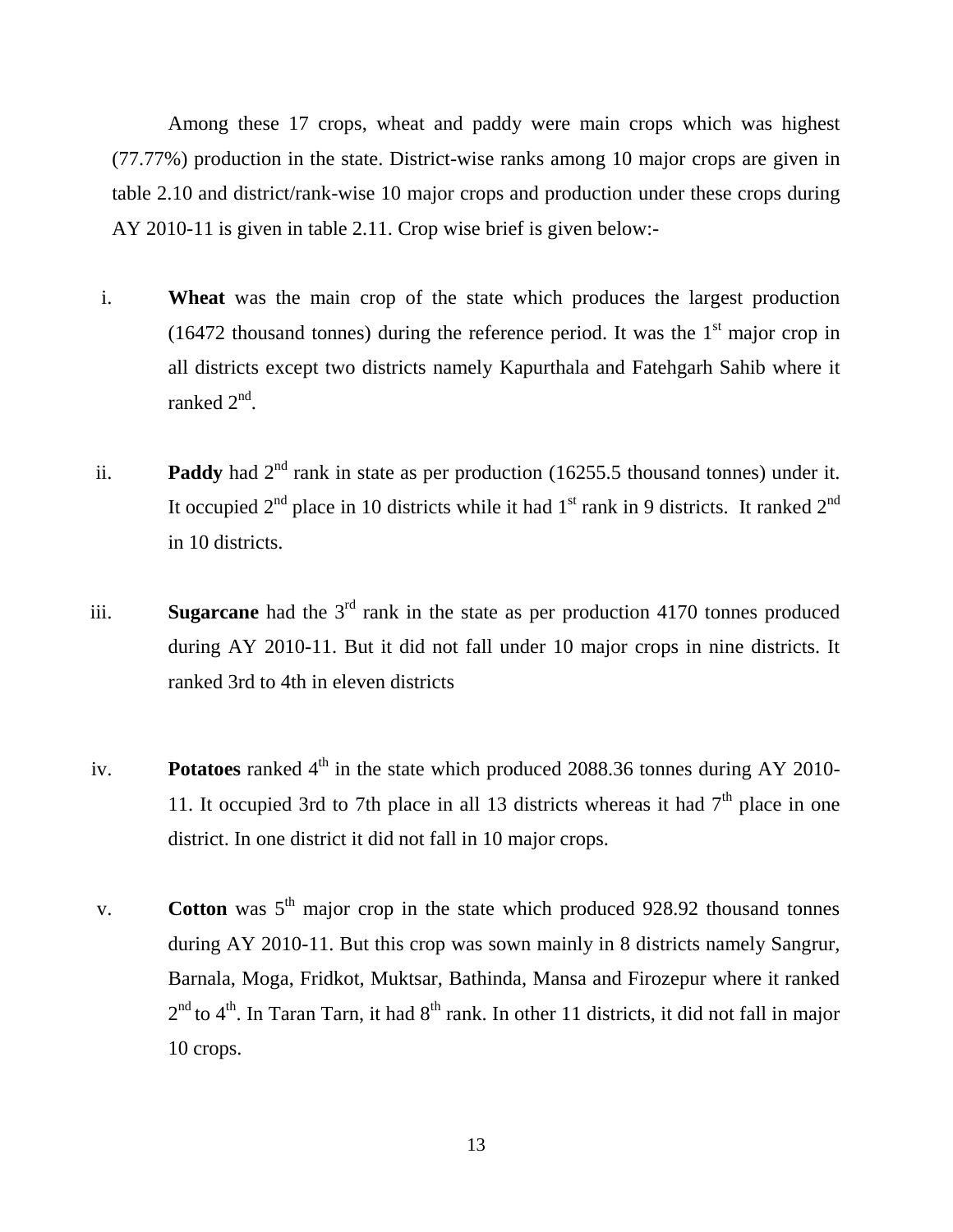- vi. **Maize** was the  $6<sup>th</sup>$  major crop in state during the AY 2010-11 which produced 491.00 tonnes. But it also did not fall in 10 major crops in 10 districts. It occupied  $4<sup>th</sup>$  rank in three districts,  $5<sup>th</sup>$  and  $6<sup>th</sup>$  rank in three and two districts and  $8<sup>th</sup>$  and  $10<sup>th</sup>$ rank in one-one district.
- vii. **Peas** were the  $7<sup>th</sup>$  major crop in the state during AY 2010-11 which produced 200.562 tonnes. In 7 districts, it did not fall in 10 major crops while it had  $7<sup>th</sup>$  and  $8<sup>th</sup>$  rank in three districts and  $5<sup>th</sup>$  to  $10<sup>th</sup>$  rank in twelve districts.
- viii. **Onion** had the  $8<sup>th</sup>$  place in the state which produced 182.273 tonnes during AY 2010-11. It accounted among 10 major crops in 17 districts where its rank varied from  $4^{\text{th}}$  to  $10^{\text{th}}$ .
- ix. **Cauliflower** had  $9<sup>th</sup>$  rank in the State which produced 154.65 tonnes during the AY 2010-11. It was in 10 major crops in 15 districts where it ranked  $5<sup>th</sup>$  to  $10<sup>th</sup>$ .
- x. **Tomatoes** were the  $10^{th}$  crop in the state which produced 154.458 tonnes during the reference period. It was among 10 major crops only in 15 districts where its rank was  $4^{\text{th}}$  to  $10^{\text{th}}$ .

# **District wise percentage production under 10 major crops**

District-wise percentage of total production under 10 major crops to total production of the crops of the District is given in table 2.12. This percentage varied between 95.22% to 99.68%.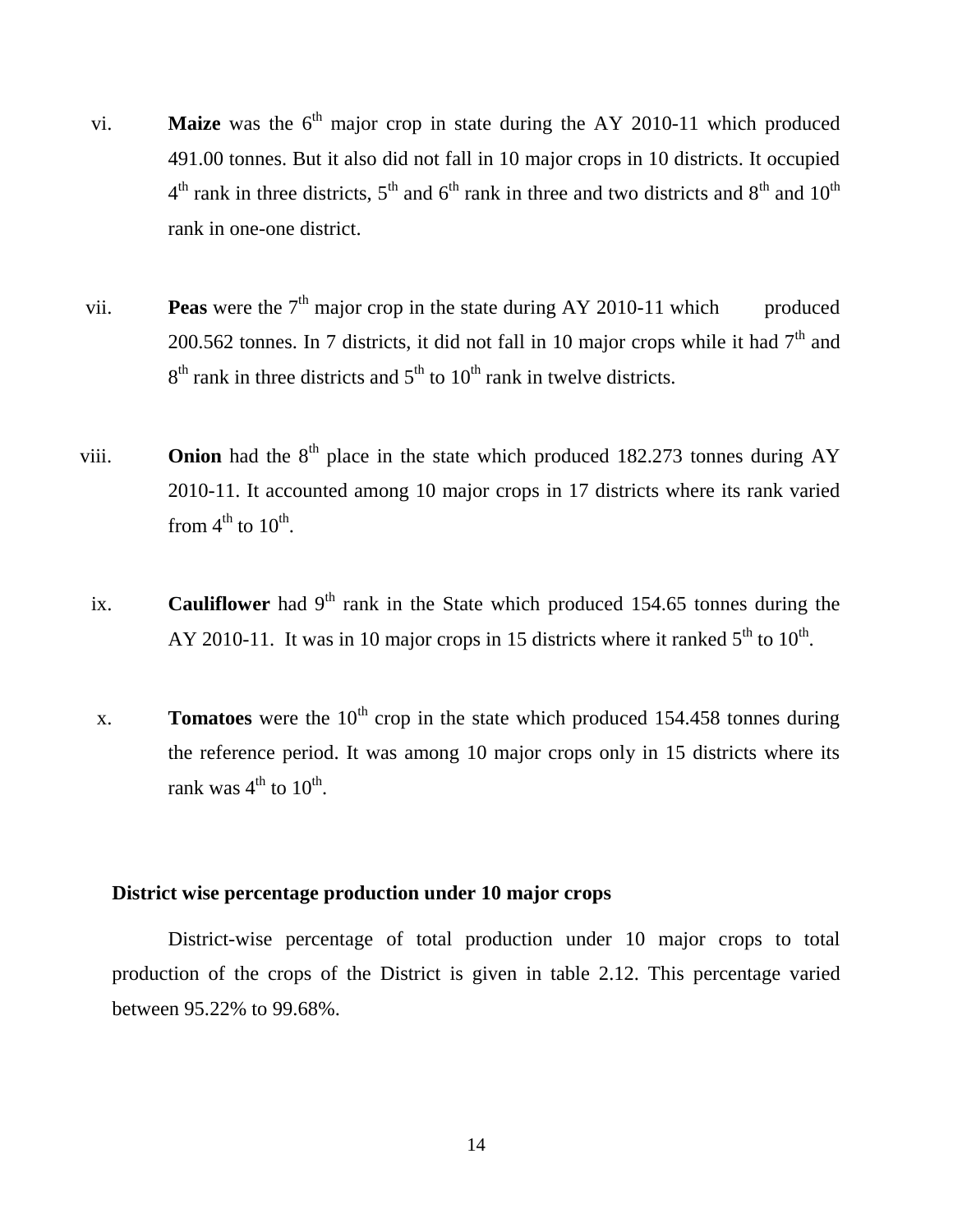|                  |                                  |                |                |                |                              |                |                     |                    |                |                | District wise rank of crops |                 |                         |                |                 |                |                |                |                |                 |                |                |
|------------------|----------------------------------|----------------|----------------|----------------|------------------------------|----------------|---------------------|--------------------|----------------|----------------|-----------------------------|-----------------|-------------------------|----------------|-----------------|----------------|----------------|----------------|----------------|-----------------|----------------|----------------|
| <b>SN</b>        | <b>Crop</b>                      | Punjab         | Amrit-<br>sar  | <b>Tarn</b>    | <b>Taran Kapurt-</b><br>hala | Jalan-<br>dhar | Gurda-Hosh-<br>spur | iarpur Nagar nagar | <b>SBS</b>     | Rup-           | <b>SAS</b><br><b>Nagar</b>  | Pat-<br>iala    | Fateh-<br>garh<br>Sahib | Sang-<br>rur   | Bar-<br>nala    | Ludh-<br>iana  | Moga           | Farid-<br>kot  | Muk-<br>tsar   | Bath-<br>inda   | <b>Mansa</b>   | Fero-<br>zepur |
| $\mathbf{1}$     | Wheat                            | $\mathbf{1}$   | -1             | 1              | $\overline{c}$               | 1              | 1                   | $\mathbf{1}$       | -1             | 1              | -1                          | -1              | $\overline{c}$          | $\mathbf{1}$   | 1               | 1              | $\mathbf{1}$   | 1              | $\mathbf{1}$   | 1               | 1              | 1              |
| $\sqrt{2}$       | Paddy                            | $\overline{2}$ | $\overline{2}$ | $\overline{2}$ | $\mathbf{1}$                 | $\overline{2}$ | $\overline{2}$      | $\overline{2}$     | $\overline{2}$ | $\overline{c}$ | $\overline{2}$              | $\mathbf{2}$    | 1                       | $\overline{2}$ | $\overline{2}$  | $\overline{2}$ | $\overline{2}$ | 2              | $\overline{2}$ | $\mathfrak{Z}$  | $\overline{3}$ | $\overline{2}$ |
| 3                | <b>Cotton</b>                    | 3              |                | 6              |                              |                |                     |                    |                |                |                             | 10              |                         | 3              | $\overline{3}$  | $\overline{9}$ | $\overline{4}$ | 3              | 3              | $\overline{2}$  | $\overline{2}$ | 3              |
| $\overline{4}$   | <b>Maize</b>                     | $\overline{4}$ | $\overline{7}$ | 5              | 6                            | 5              | $\overline{4}$      | $\mathfrak{Z}$     | 3              | $\overline{3}$ | $\mathfrak{Z}$              | 9               |                         |                |                 | 6              |                |                |                |                 |                |                |
| $\sqrt{5}$       | <b>Total Oil</b><br><b>Seeds</b> | 5              | $\overline{4}$ | $\mathfrak{Z}$ | 4                            | $\overline{4}$ | 5                   | $\overline{4}$     | $\overline{4}$ | $\overline{4}$ | $\overline{4}$              | $\overline{4}$  | 4                       | $\overline{4}$ | $\overline{4}$  | 3              | 5              | 5              | $\overline{4}$ | 5               | $\overline{4}$ | $\overline{4}$ |
| 6                | <b>Potatoes</b>                  | 6              | 5              | 8              | 3                            | 3              | $\tau$              | 5                  | 6              | $\tau$         | 5                           | 3               | 3                       |                | $5\overline{)}$ | $\overline{4}$ | 3              | 6              | $\,8\,$        | $\overline{4}$  | 8              | 9              |
| $\boldsymbol{7}$ | Sugarcane                        | $\tau$         | 6              |                | 5                            | 6              | 3                   | 6                  | 5              | 5              | 6                           | 5               | 5                       | 6              |                 | $\tau$         |                |                | 6              |                 |                | 8              |
| 8                | <b>Total Pulses</b>              | $8\,$          | 10             | $\overline{4}$ |                              | $\tau$         | 6                   | 9                  |                | 6              | $\tau$                      |                 |                         | 8              | $\tau$          | 5              | 6              | $\overline{4}$ | $\tau$         | $7\overline{ }$ | $\tau$         | 6              |
| 9                | Peas                             | 9              | $\mathfrak{Z}$ | $\tau$         | 9                            | $\,8\,$        | 9                   | $\tau$             | $\overline{7}$ |                |                             | $7\phantom{.0}$ |                         | 10             | 8               |                |                |                | $\mathbf{Q}$   |                 | 9              |                |
| 10               | <b>Barley</b>                    | 10             |                |                |                              |                |                     |                    |                |                |                             | 8               |                         | 5              | 6               | $\,8\,$        |                |                | 5              | 6               | 6              | 5              |
| 11               | Cauliflower                      | 11             | 9              | 10             | 8                            |                | 8                   | 8                  |                | 9              | 9                           |                 | 6                       |                | 10              | 10             | $\tau$         | $\tau$         |                |                 |                |                |
| 12               | Onion                            | 12             |                |                |                              | 10             |                     |                    | 9              | 8              | 8                           | 6               | 9                       | $\overline{7}$ |                 |                | 10             |                |                | 8               | 10             | 10             |
| 13               | <b>Tomatoes</b>                  | 13             | $\,8\,$        | 9              | $\tau$                       |                | 10                  |                    |                | 10             | 10                          |                 | 10                      |                | 9               |                |                | 8              |                | 10              |                |                |
| 14               | Cabbage                          | 14             |                |                | 10                           |                |                     |                    | 10             |                |                             |                 | $\tau$                  |                |                 |                |                |                |                |                 |                |                |
| 15               | Garlic                           | 15             |                |                |                              | 9              |                     |                    |                |                |                             |                 | 8                       |                |                 |                | 9              | 9              |                | 9               |                |                |
| 16               | <b>Brinjal</b>                   | 16             |                |                |                              |                |                     | 10                 |                |                |                             |                 |                         |                |                 |                | 8              | 10             | 10             |                 |                |                |
| 17               | Bajra                            | 17             |                |                |                              |                |                     |                    |                |                |                             |                 |                         | 9              |                 |                |                |                |                |                 | 5              | $\tau$         |

# **Table: 2.4 District wise rank of Major 10 crops as per area covered during crop year 2010-11**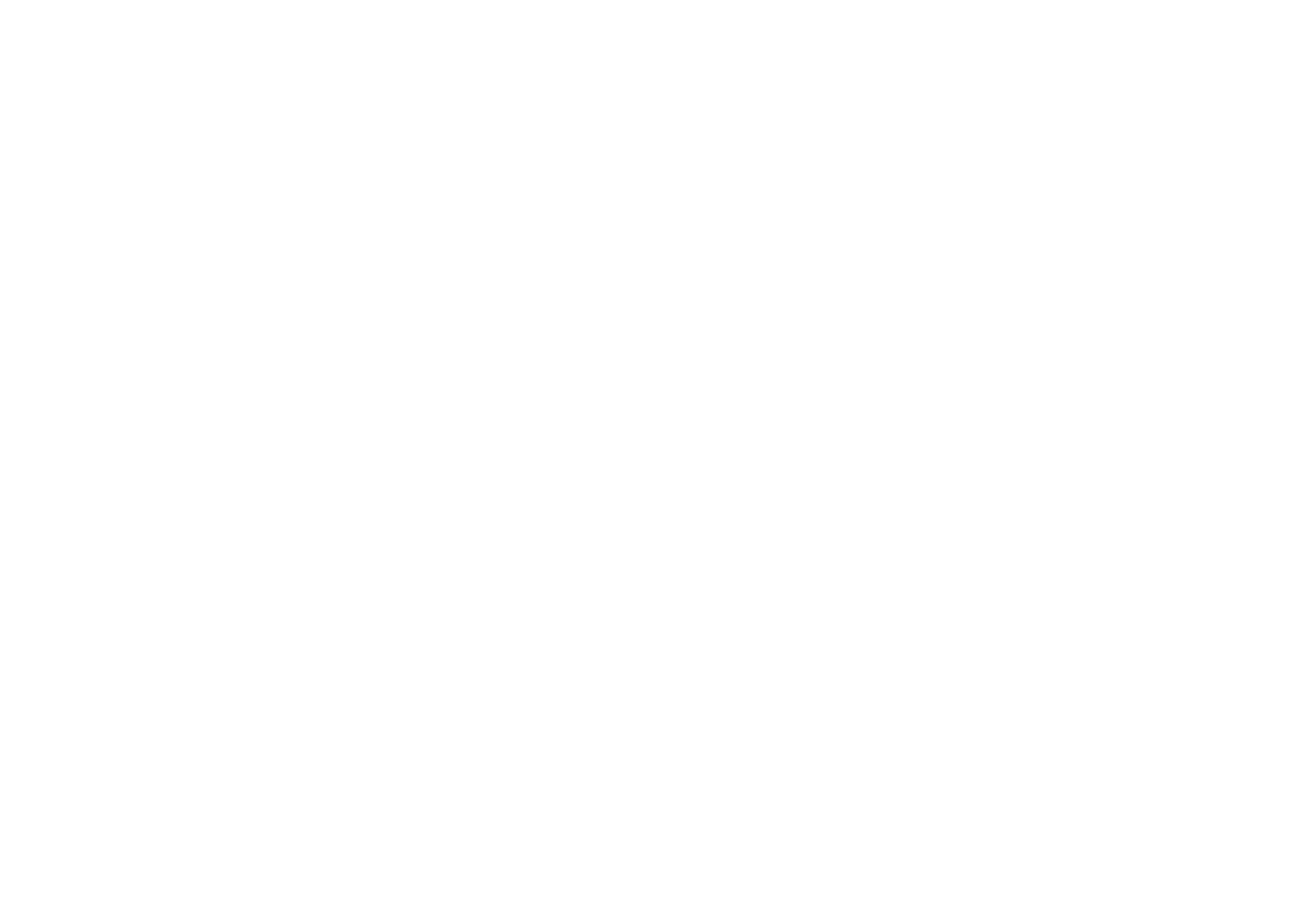|                |                     |              |                |                        |                         | Rank wise crop and area (in "000" hect) under crop |                     |                              |                             |                     |                     |
|----------------|---------------------|--------------|----------------|------------------------|-------------------------|----------------------------------------------------|---------------------|------------------------------|-----------------------------|---------------------|---------------------|
| <b>SN</b>      | <b>District</b>     | $\mathbf{1}$ | $\overline{2}$ | 3                      | $\overline{\mathbf{4}}$ | 5                                                  | 6                   | $\overline{7}$               | 8                           | 9                   | 10                  |
| -1             | Gurdaspur           | Wheat        | Paddy          | Sugarcane              | Maize                   | <b>Total Oil Seeds</b>                             | <b>Total Pulses</b> | Potatoes                     | Cauli-<br>flower            | Peas                | Tomatoes            |
|                |                     | 226          | 204            | 21                     | 11                      | 7.51                                               | 2.471               | 1.114                        | 1.102                       | 0.404               | 0.39                |
| 2              | Amritsar            | Wheat        | Paddy          | Peas                   | <b>Total Oil Seeds</b>  | Potatoes                                           | Sugarcane           | Maize                        | Tomatoes                    | Cauli-<br>flower    | <b>Total Pulses</b> |
|                |                     | 189          | 186            | 5.197                  | 5.11                    | 5.076                                              | $\overline{3}$      | -1                           | 0.975                       | 0.743               | 0.588               |
| 3              | <b>Taran Tarn</b>   | Wheat        | Paddy          | <b>Total Oil Seeds</b> | <b>Total Pulses</b>     | Maize                                              | Cotton              | Peas                         | Potatoes                    | Tomatoes            | Cauli-<br>flower    |
|                |                     | 186          | 172            | 4.10                   | 1.765                   | $\overline{1}$                                     | 1.00                | 0.99                         | 0.874                       | 0.654               | 0.128               |
| $\overline{4}$ | Kapurthala          | Paddy        | Wheat          | Potatoes               | <b>Total Oil Seeds</b>  | Sugarcane                                          | Maize               | Cauli-<br>Tomatoes<br>flower |                             | Peas                | Cabbage             |
|                |                     | 118          | 108            | 7.24                   | 5.86                    | $\overline{3}$                                     |                     | 2<br>0.897<br>0.559          |                             | 0.265               | 0.247               |
| 5              | <b>Jalandhar</b>    | Wheat        | Paddy          | Potatoes               | <b>Total Oil Seeds</b>  | Maize                                              | Sugarcane           | <b>Total Pulses</b>          | Peas                        | Garlic              | Onion               |
|                |                     | 169          | 163            | 19.514                 | 14.27                   | 9                                                  | 9                   | 0.824                        | 0.81                        | 0.786               | 0.617               |
| 6              | <b>Nawan Shahar</b> | Wheat        | Paddy          | Maize                  | <b>Total Oil Seeds</b>  | Sugarcane                                          | Potatoes            | Peas                         | Other Drugs &<br>Naracaties | Onion               | Cabbage             |
|                |                     | 74           | 58             | 14                     | 6.61                    | $\mathfrak{S}$                                     | 2.248               | 1.858                        | 0.622                       | 0.313               | 0.214               |
| 7              | Hoshiarpur          | Wheat        | Paddy          | Maize                  | <b>Total Oil Seeds</b>  | Potatoes                                           | Sugarcane           | Peas                         | Cauli-<br>flower            | <b>Total Pulses</b> | <b>Brinjal</b>      |
|                |                     | 154          | 73             | 63                     | 18.58                   | 16.794                                             | 16                  | 6.606                        | 1.358                       | 1.059               | 0.197               |
| 8              | Rupnagar            | Wheat        | Paddy          | Maize                  | <b>Total Oil Seeds</b>  | Sugarcane                                          | <b>Total Pulses</b> | Potatoes                     | Onion                       | Cauli-<br>flower    | Tomatoes            |
|                |                     | 65           | 38             | 23                     | 3.77                    | 2                                                  | 1.177               | 0.894                        | 0.208                       | 0.138               | 0.13                |
| 9              | <b>SAS Nagar</b>    | Wheat        | Paddy          | Maize                  | <b>Total Oil Seeds</b>  | Potatoes                                           | Sugarcane           | <b>Total Pulses</b>          | Onion                       | Cauli-<br>flower    | Tomatoes            |
|                |                     | 53           | 37             | 6                      | 3.61                    | 1.304                                              | -1                  | 0.824                        | 0.822                       | 0.419               | 0.24                |
| 10             |                     | Wheat        | Paddy          | <b>Total Oil Seeds</b> | Potatoes                | <b>Total Pulses</b>                                | Maize               | Sugarcane                    | Barley                      | Cotton              | Cauli-<br>flower    |
|                | Ludhiana            | 257          | 257            | 6.30                   | 5.424                   | 2.824                                              | $\overline{2}$      | 2                            | -1                          | 1.00                | 0.686               |

### **Table: 2.5 Disrtict/Rank wise Major 10 crops as per area covered during crop year 2010-11**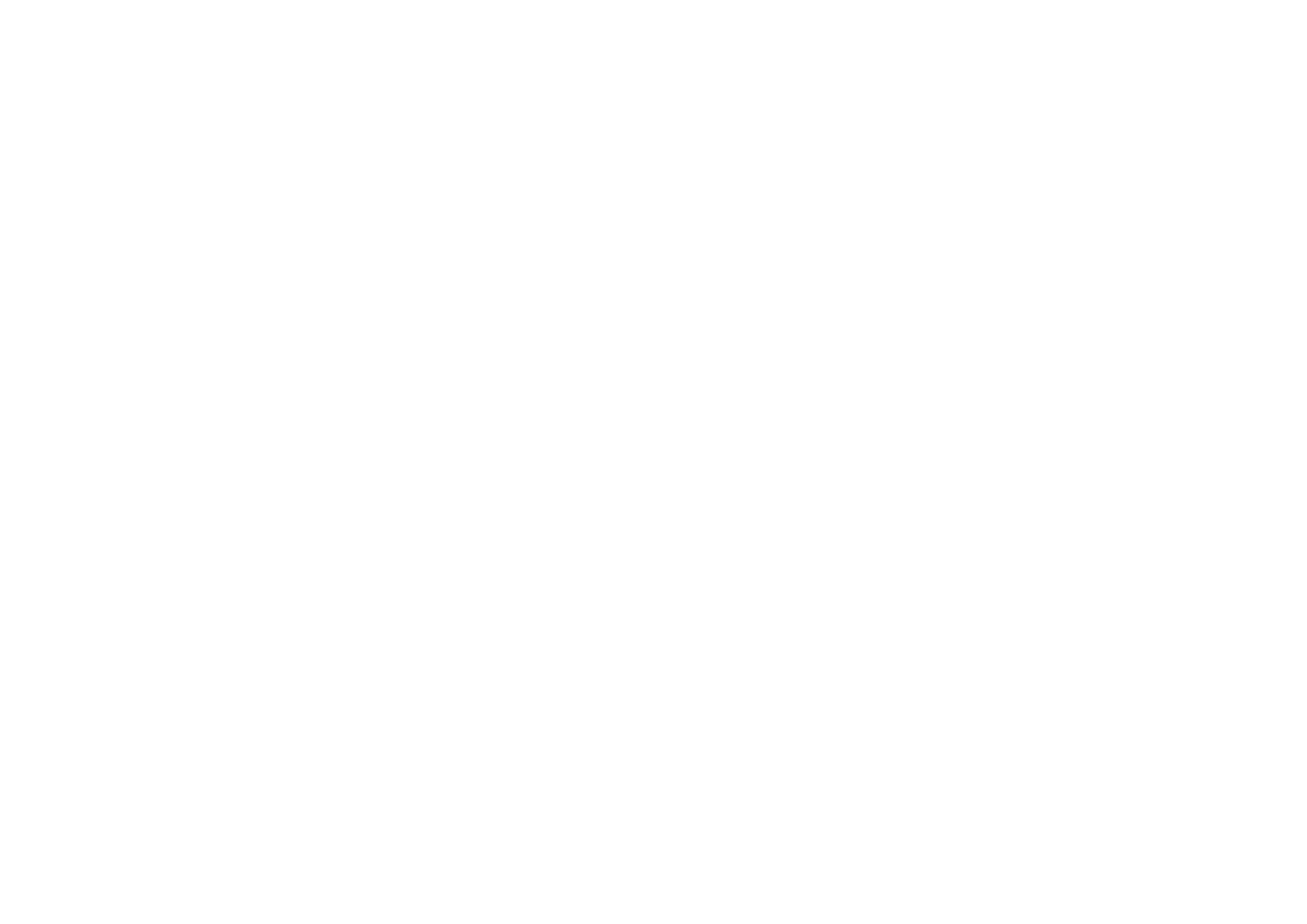|           |                    |              |                |              |                                               | Rank wise crop and area (in "000" hect) under crop |                                  |                     |                     |              |                  |
|-----------|--------------------|--------------|----------------|--------------|-----------------------------------------------|----------------------------------------------------|----------------------------------|---------------------|---------------------|--------------|------------------|
| <b>SN</b> | <b>District</b>    | $\mathbf{1}$ | $\overline{2}$ | $\mathbf{3}$ | $\overline{\mathbf{4}}$                       | 5                                                  | 6                                | $\overline{7}$      | 8                   | 9            | 10               |
| -11       | Ferozepur          | Wheat        | Paddy          | Cotton       | <b>Total Oil Seeds</b>                        | Barley                                             | <b>Total Pulses</b>              | Bajra               | Sugarcane           | Potatoes     | Onion            |
|           |                    | 397          | 258            | 116.00       | 11.74                                         | $\overline{3}$                                     | 2.942                            | $\overline{1}$      | $\mathbf{1}$        | 0.984        | 0.603            |
| 12        | Faridkot           | Wheat        | Paddy          | Cotton       | <b>Total Pulses</b><br><b>Total Oil Seeds</b> |                                                    | Potatoes                         | Cauli-<br>flower    | Tomatoes            | Garlic       | <b>Brinjal</b>   |
|           |                    | 117          | 101            | 15.00        | 0.824                                         | 0.37                                               | 0.354                            | 0.106               | 0.095               | 0.064        | 0.04             |
| 13        | <b>Muktsar</b>     | Wheat        | Paddy          | Cotton       | <b>Total Oil Seeds</b>                        | <b>Barley</b>                                      | <b>Total Pulses</b><br>Sugarcane |                     | Potatoes            | Peas         | <b>Brinjal</b>   |
|           |                    | 192          | 111            | 90.00        | 2.16                                          | $\overline{1}$                                     | $\mathbf{1}$                     | 0.588               | 0.182               | 0.08         | 0.059            |
| 14        | Moga               | Wheat        | Paddy          | Potatoes     | Cotton                                        | <b>Total Oil Seeds</b>                             | <b>Total Pulses</b>              | Cauli-<br>flower    | Brinjal             | Garlic       | Onion            |
|           |                    | 177          | 172            | 5.742        | 3.00                                          | 1.71                                               | 1.412                            | 0.218<br>0.2        |                     | 0.158        | 0.127            |
| 15        | <b>Bathinda</b>    | Wheat        | Cotton         | Paddy        | Potatoes                                      | <b>Total Oil Seeds</b>                             | Barley                           | <b>Total Pulses</b> |                     | Garlic       | Tomatoes         |
|           |                    | 253          | 147.00         | 107          | 6.084                                         | 4.37                                               | $\overline{2}$                   | 1.059               | 0.296               | 0.232        | 0.18             |
| 16        | <b>Mansa</b>       | Wheat        | Cotton         | Paddy        | <b>Total Oil Seeds</b>                        | Bajra                                              | Barley                           | <b>Total Pulses</b> | Potatoes            | Peas         | Onion            |
|           |                    | 170          | 88.00          | 78           | 4.60                                          | $\overline{1}$                                     | $\mathbf{1}$                     | 0.588               | 0.172               | 0.135        | 0.068            |
| 17        | <b>Sangrur</b>     | Wheat        | Paddy          | Cotton       | <b>Total Oil Seeds</b>                        | Barley                                             | Sugarcane                        | Onion               | <b>Total Pulses</b> | Bajra        | Peas             |
|           |                    | 287          | 272            | 11.00        | 2.37                                          | $\overline{2}$                                     | 2                                | 1.668               | 1.412               | $\mathbf{1}$ | 0.554            |
| 18        | <b>Barnala</b>     | Wheat        | Paddy          | Cotton       | <b>Total Oil Seeds</b>                        | Potatoes                                           | Barley                           | <b>Total Pulses</b> | Peas                | Tomatoes     | Cauli-<br>flower |
|           |                    | 115          | 105            | 10.00        | 1.67                                          | 1.014                                              | -1                               | 0.824               | 0.102               | 0.05         | 0.046            |
| 19        | Patiala            | Wheat        | Paddy          | Potatoes     | <b>Total Oil Seeds</b>                        | Sugarcane                                          | Onion                            | Peas                | Barley              | Maize        | Cotton           |
|           |                    | 236          | 234            | 4.244        | 3.15                                          | $\overline{2}$                                     | 1.95                             | 1.504               | $\overline{1}$      | $\mathbf{1}$ | 1.00             |
| 20        | Fatehgarh<br>Sahib | Paddy        | Wheat          | Potatoes     | <b>Total Oil Seeds</b>                        | Sugarcane                                          | Cauli-<br>flower                 | Cabbage             | Garlic              | Onion        | Tomatoes         |
|           |                    | 87           | 85             | 3.966        | 2.43                                          | 2                                                  | 0.906                            | 0.388               | 0.289               | 0.233        | 0.157            |
|           | Punjab             | Wheat        | Paddy          | Cotton       | Maize                                         | <b>Total Oil Seeds</b>                             | Potatoes                         | Sugarcane           | <b>Total Pulses</b> | Peas         | Barley           |
|           |                    | 3510         | 2831           | 483          | 133                                           | 110.283                                            | 83.573                           | 70                  | 21.3                | 19.664       | 12               |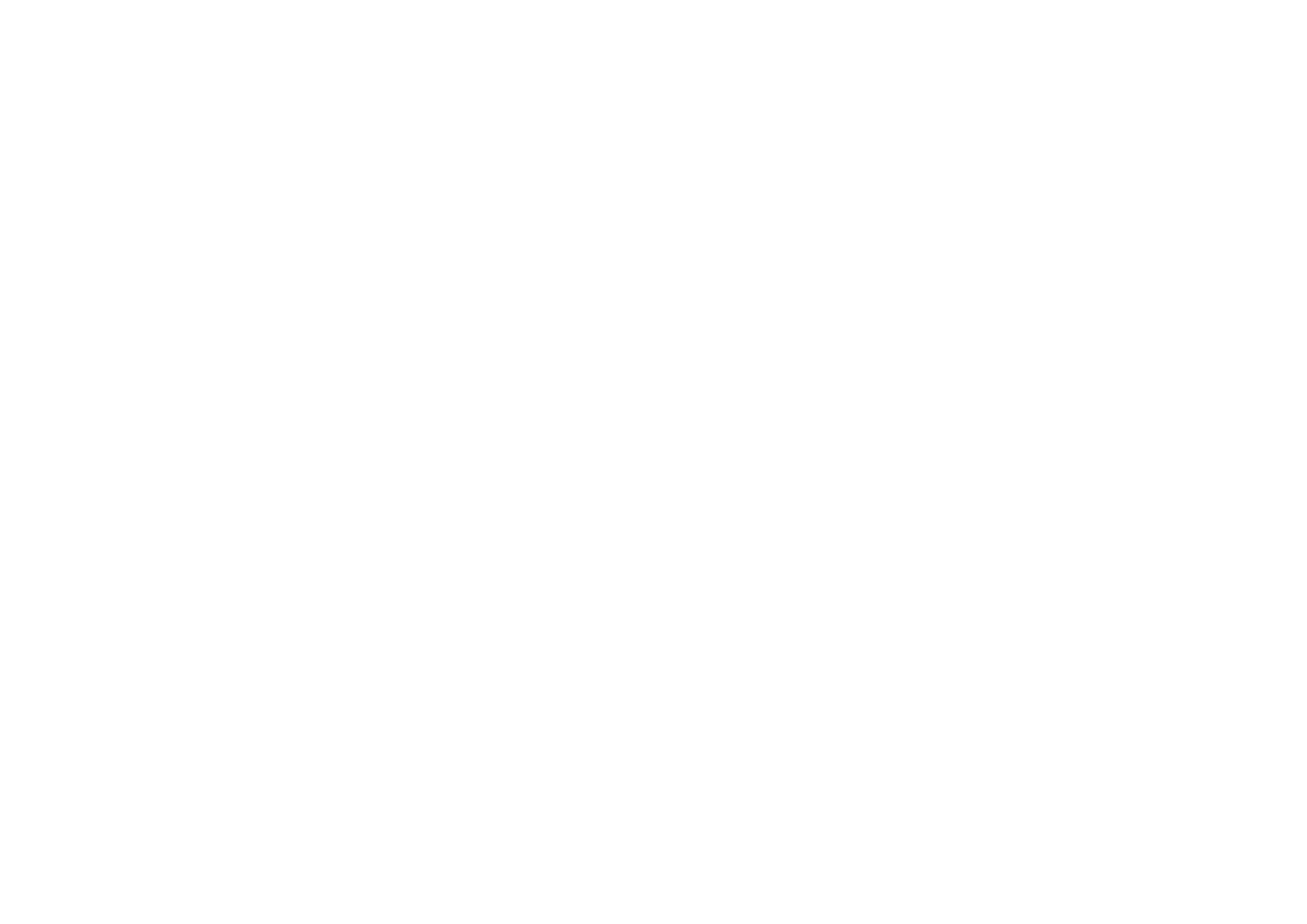| <b>SN</b>      | <b>District</b>        | <b>Total cultivated area</b><br>under 10 major crops<br>(in "000" hect) | <b>Total</b><br>cropped<br>area (in<br>"000" hect) | <b>%age of total</b><br>cultivated area<br>under 10 major crops<br>to total cropped area |
|----------------|------------------------|-------------------------------------------------------------------------|----------------------------------------------------|------------------------------------------------------------------------------------------|
| $\mathbf{1}$   | <b>Amritsar</b>        | 396.686                                                                 | 424                                                | 93.56                                                                                    |
| $\overline{2}$ | <b>Taran Tarn</b>      | 368.510                                                                 | 396                                                | 93.06                                                                                    |
| 3              | Kapurthala             | 246.064                                                                 | 270                                                | 91.13                                                                                    |
| $\overline{4}$ | <b>Jalandhar</b>       | 386.818                                                                 | 407                                                | 95.04                                                                                    |
| 5              | Gurdaspur              | 474.988                                                                 | 503                                                | 94.43                                                                                    |
| 6              | Hoshiarpur             | 350.596                                                                 | 357                                                | 98.21                                                                                    |
| $\overline{7}$ | <b>SBS Nagar</b>       | 162.866                                                                 | 183                                                | 89.00                                                                                    |
| 8              | Rupnagar               | 134.314                                                                 | 146                                                | 92.00                                                                                    |
| 9              | <b>SAS Nagar</b>       | 104.222                                                                 | 127                                                | 82.06                                                                                    |
| 10             | <b>Patiala</b>         | 485.845                                                                 | 519                                                | 93.61                                                                                    |
| 11             | <b>Fatehgarh Sahib</b> | 182.372                                                                 | 187                                                | 97.53                                                                                    |
| 12             | <b>Sangrur</b>         | 581.007                                                                 | 620                                                | 93.71                                                                                    |
| 13             | <b>Barnala</b>         | 234.707                                                                 | 261                                                | 89.93                                                                                    |
| 14             | Ludhiana               | 535.235                                                                 | 599                                                | 89.35                                                                                    |
| 15             | Moga                   | 361.567                                                                 | 383                                                | 94.40                                                                                    |
| 16             | Faridkot               | 234.856                                                                 | 254                                                | 92.46                                                                                    |
| 17             | <b>Muktsar</b>         | 398.065                                                                 | 436                                                | 91.30                                                                                    |
| 18             | <b>Bathinda</b>        | 521.218                                                                 | 556                                                | 93.74                                                                                    |
| 19             | <b>Mansa</b>           | 343.562                                                                 | 366                                                | 93.87                                                                                    |
| 20             | Ferozepur              | 792.273                                                                 | 888                                                | 89.22                                                                                    |

**Table: 2.6 District wise total cultivated area under 10 major crops and total croped area of district during AY 2010-11**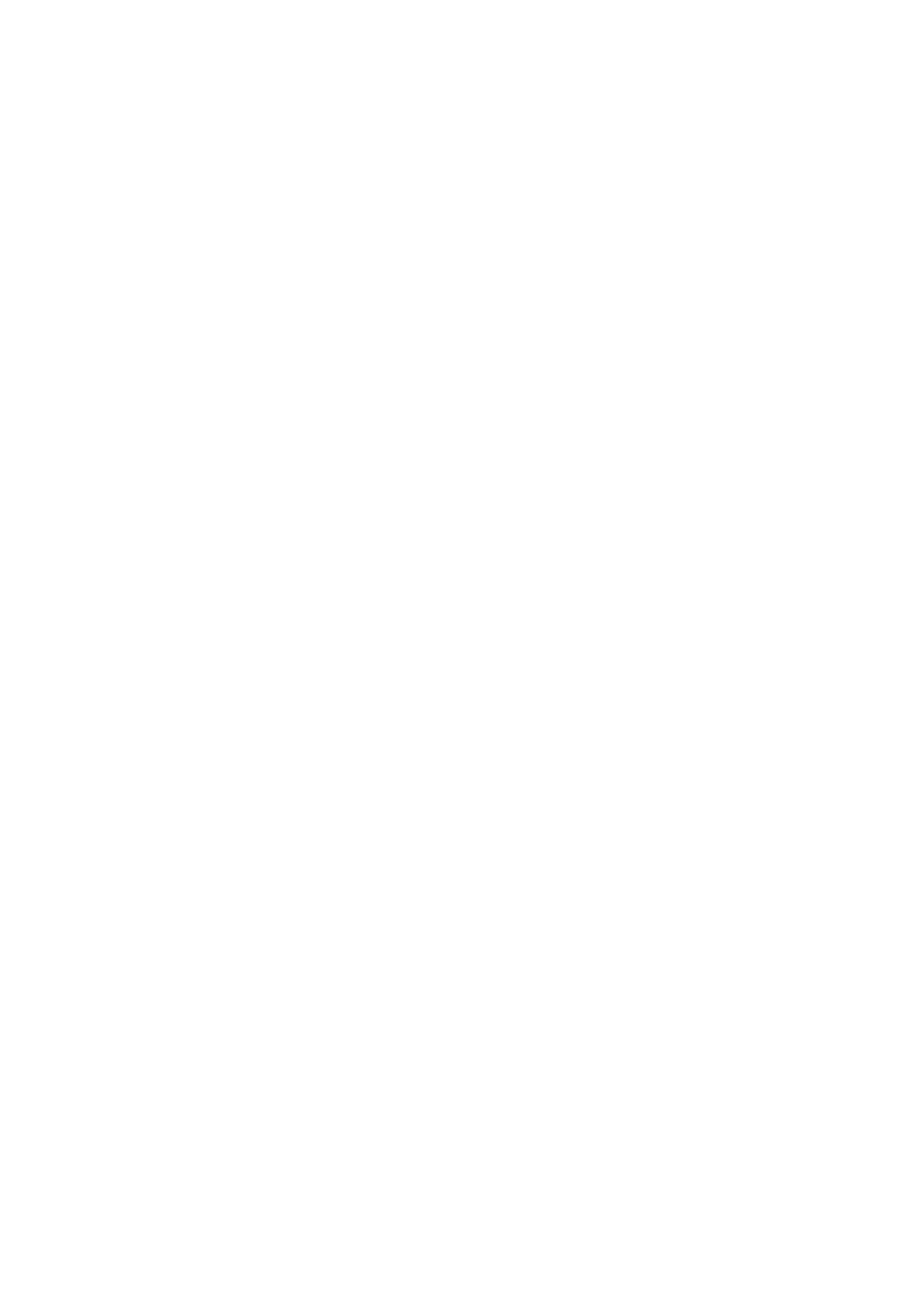|                |                                  |                |                 |                 |                                       |                |                |                |                            |                | District wise rank of crops |                 |                         |                |                |                |                 |                |                |                |                |                |
|----------------|----------------------------------|----------------|-----------------|-----------------|---------------------------------------|----------------|----------------|----------------|----------------------------|----------------|-----------------------------|-----------------|-------------------------|----------------|----------------|----------------|-----------------|----------------|----------------|----------------|----------------|----------------|
| <b>SN</b>      | Crop                             | Punjab         | Amrit-<br>sar   | <b>Tarn</b>     | Taran   Kapurt Jalan   Gurda-<br>hala | dhar           | spur           | Hosh-          | <b>SBS</b><br>iarpur Nagar | Rup-<br>nagar  | <b>SAS</b><br><b>Nagar</b>  | Pat-<br>iala    | Fateh-<br>garh<br>Sahib | Sang-<br>rur   | Bar-<br>nala   | Ludh-<br>iana  | Moga            | Farid-<br>kot  | Muk-<br>tsar   | Bath-<br>inda  | Mansa          | Fero-<br>zepur |
| $\mathbf{1}$   | Wheat                            | $\mathbf{1}$   | -1              | -1              | 2                                     | 1              | $\overline{2}$ | $\mathbf{1}$   | 1                          | -1             | $\mathbf{1}$                | $\overline{2}$  | $\overline{2}$          | 2              | $\overline{c}$ | $\overline{2}$ | $\overline{2}$  | 1              | 1              | -1             | -1             | $\mathbf{1}$   |
| 2              | Paddy                            | $\overline{2}$ | $\overline{2}$  | 2               | 1                                     | $\overline{2}$ | $\mathbf{1}$   | $\overline{2}$ | 2                          | $\overline{2}$ | $\overline{2}$              | $\mathbf{1}$    | $\mathbf{1}$            | -1             | $\mathbf{1}$   | $\mathbf{1}$   | $\mathbf{1}$    | 2              | 2              | 3              | 3              | 2              |
| $\cdots$       | <b>Cotton</b>                    | 3              |                 | $7\phantom{.0}$ |                                       |                |                |                |                            |                |                             |                 |                         | 3              | $\mathfrak{Z}$ | 9              | $\overline{4}$  | 3              | 3              | $\overline{c}$ | 2              | 3              |
| $\overline{4}$ | <b>Potatoes</b>                  | $\overline{4}$ | $\overline{4}$  | 5               | $\overline{4}$                        | 3              | 8              | $\overline{4}$ | $\tau$                     | $\sqrt{5}$     | 6                           | $\overline{4}$  | 3                       |                | $\overline{4}$ | 3              | $\mathbf{3}$    | $\overline{4}$ | 6              | $\overline{4}$ | $\tau$         | $\tau$         |
| 5              | Sugarcane                        | 5              | $5\overline{)}$ |                 | $\overline{3}$                        |                | $\mathfrak{Z}$ | 5              | $\overline{3}$             | $\overline{4}$ |                             |                 |                         |                |                |                |                 |                |                |                |                |                |
| 6              | <b>Maize</b>                     | 6              |                 | 9               | $\,8\,$                               | 6              | $\overline{4}$ | $\mathfrak{Z}$ | $\overline{4}$             | 3              | $\overline{4}$              |                 |                         |                |                |                |                 |                |                |                |                |                |
| $\tau$         | Peas                             | $\mathcal{I}$  | $\mathfrak{Z}$  | 3               | 10                                    | $\overline{7}$ | 9              | 6              | 5                          |                |                             | 5               | 10                      | 5              | 8              | $\,8\,$        |                 | 10             | $\,8\,$        |                | 5              |                |
| 8              | <b>Total Oil</b><br><b>Seeds</b> | 8              | 8               | 6               | 6                                     | 5              | 6              | $\tau$         | 6                          | 6              | $7\overline{ }$             | 10              | 6                       | 9              | 5              | 5              | 8               | 9              | $\overline{4}$ | 5              | $\overline{4}$ | $\overline{4}$ |
| 9              | Onion                            | 9              |                 |                 | 9                                     | 8              |                | 10             | 9                          | $\tau$         | 5                           | $\mathfrak{Z}$  | $7\phantom{.0}$         | $\overline{4}$ |                | $\tau$         | $7\phantom{.0}$ |                | 10             | $\tau$         | 8              | 6              |
| 10             | <b>Tomatos</b>                   | 10             | 6               | $\overline{4}$  | 5                                     | 9              | $\tau$         |                | 8                          | 8              | 9                           | 6               | 8                       |                | 10             |                |                 | $\tau$         |                | 9              |                | 10             |
| 11             | Garlic                           | 11             |                 |                 |                                       | $\overline{4}$ |                | 9              | 10                         | 10             | 10                          | $7\overline{ }$ | $\overline{4}$          | 8              | 9              | $\overline{4}$ | 5               | 5              | 9              | 6              | 10             | 5              |
| 12             | <b>Cauliflower</b>               | 12             | $7\overline{ }$ | 10              | $\overline{7}$                        | 10             | 5              | 8              |                            |                | 8                           | 8               | 5                       | 6              |                | 6              | 9               | 8              |                |                |                |                |
| 13             | <b>Total Pulses</b>              | 13             |                 | 8               |                                       |                | 10             |                |                            | 9              |                             |                 |                         |                | 6              | 10             | 6               | 6              | $\tau$         | 10             | 9              | 9              |
| 14             | <b>Brinjal</b>                   | 14             | 9               |                 |                                       |                |                |                |                            |                |                             |                 |                         |                |                |                |                 |                |                |                |                |                |
| 15             | Cabbage                          | 15             | 10              |                 |                                       |                |                |                |                            |                |                             | 9               | 9                       | 10             |                |                | 10              |                |                |                |                |                |
| 16             | <b>Barley</b>                    | 16             |                 |                 |                                       |                |                |                |                            |                |                             |                 |                         | $\overline{7}$ | $\tau$         |                |                 |                | $\sqrt{5}$     | $\,8\,$        | 6              | 8              |
| 17             | Bajra                            | 17             |                 |                 |                                       |                |                |                |                            |                |                             |                 |                         |                |                |                |                 |                |                |                |                |                |

# **Table: 2.7 District wise rank of Major 10 crops as per value during crop year 2010-11**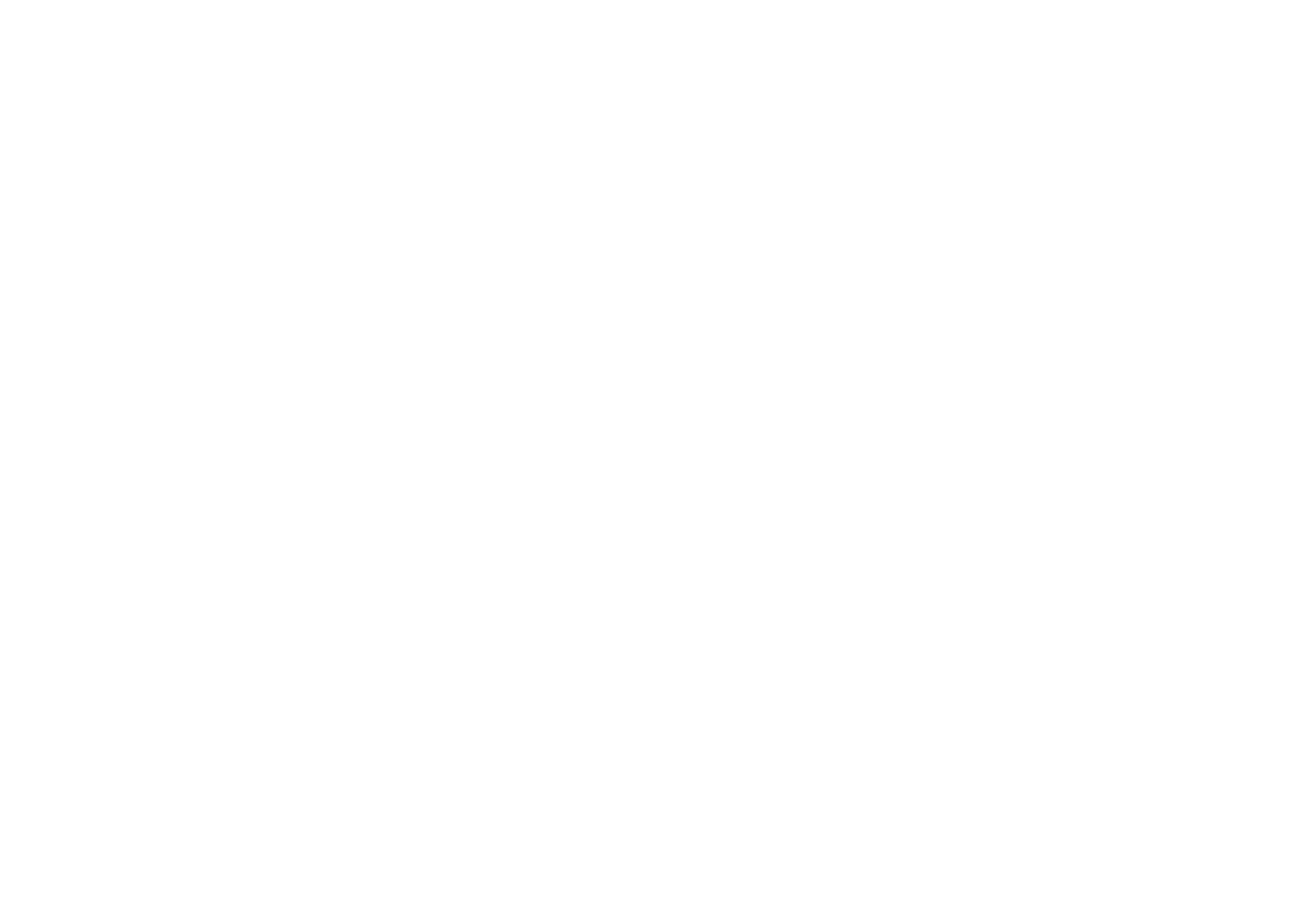|                 |                     |              |                |                        |                         | Rank wise crop and Value (in "000") under crop |                        |                        |                        |                     |                     |
|-----------------|---------------------|--------------|----------------|------------------------|-------------------------|------------------------------------------------|------------------------|------------------------|------------------------|---------------------|---------------------|
| <b>SN</b>       | <b>District</b>     | $\mathbf{1}$ | $\overline{2}$ |                        | $\overline{\mathbf{4}}$ | 5                                              | 6                      | 7                      | 8                      | $\boldsymbol{9}$    | 10                  |
| 1               | Gurdaspur           | Paddy        | Wheat          | <b>Total Sugarcane</b> | Maize                   | Cauliflower                                    | <b>Total Oil Seeds</b> | Tomatoes               | Potatoes               | Peas                | <b>Total Pulses</b> |
|                 |                     | 11023216     | 10813088       | 2846564                | 277500                  | 228972                                         | 175586                 | 135483                 | 124165                 | 93604               | 47967               |
| 2               | Amritsar            | Wheat        | Paddy          | Peas                   | Potatoes                | <b>Total Sugarcane</b>                         | Tomatoes               | Cauliflower            | <b>Total Oil Seeds</b> | <b>Brinjal</b>      | Cabbage             |
|                 |                     | 9530578      | 7864791        | 1201645                | 586622                  | 393733                                         | 349392                 | 153456                 | 112634                 | 56633               | 37873               |
| 3               | <b>Taran Tarn</b>   | Wheat        | Paddy          | Peas                   | Tomatoes                | Potatoes                                       | <b>Total Oil Seeds</b> | Cotton                 | <b>Total Pulses</b>    | Maize               | Cauliflower         |
|                 |                     | 10001224     | 7817883        | 224447                 | 206649                  | 100327                                         | 91543                  | 73207                  | 42106                  | 37000               | 23977               |
| $\overline{4}$  | Kapurthala          | Paddy        | Wheat          | <b>Total Sugarcane</b> | Potatoes                | Tomatoes                                       | <b>Total Oil Seeds</b> | Cauliflower<br>Maize   |                        | Onion               | Peas                |
|                 |                     | 7157940      | 5541462        | 1574931                | 875964                  | 310528                                         | 147526                 | 117763                 | 96250                  | 67384               | 61790               |
| 5               | <b>Jalandhar</b>    | Wheat        | Paddy          | Potatoes               | Garlic                  | <b>Total Oil Seeds</b>                         | Maize                  | Peas                   | Onion                  | Tomatoes            | Cauliflower         |
|                 |                     | 9154957      | 9149715        | 2092604                | 379793                  | 374416                                         | 309050                 | 183732                 | 181341                 | 169906              | 91118               |
| 6               | <b>Nawan Shahar</b> | Wheat        | Paddy          | <b>Total Sugarcane</b> | Maize                   | Peas                                           | <b>Total Oil Seeds</b> | Potatoes               | Tomatoes               | Onion               | Garlic              |
|                 |                     | 4024565      | 3570267        | 611004                 | 534660                  | 458991                                         | 233050                 | 218247                 | 81281                  | 79966               | 63740               |
| $7\phantom{.0}$ | Hoshiarpur          | Wheat        | Paddy          | Maize                  | Potatoes                | <b>Total Sugarcane</b>                         | Peas                   | <b>Total Oil Seeds</b> | Cauliflower            | Garlic              | Onion               |
|                 |                     | 7777422      | 4033938        | 2851030                | 1848515                 | 1805996                                        | 1636444                | 558472                 | 294895                 | 55930               | 50631               |
| 8               | Rupnagar            | Wheat        | Paddy          | Maize                  | <b>Total Sugarcane</b>  | Potatoes                                       | <b>Total Oil Seeds</b> | Onion                  | Tomatoes               | <b>Total Pulses</b> | Garlic              |
|                 |                     | 2925905      | 2260959        | 684000                 | 217271                  | 125286                                         | 90563                  | 54558                  | 37522                  | 33126               | 30286               |
| 9               | <b>SAS Nagar</b>    | Wheat        | Paddy          | <b>Total Sugarcane</b> | Maize                   | Onion                                          | Potatoes               | <b>Total Oil Seeds</b> | Cauliflower            | Tomatoes            | Garlic              |
|                 |                     | 2680054      | 1953345        | 1669773                | 216000                  | 198921                                         | 189249                 | 95664                  | 77894                  | 69570               | 56494               |
| 10              |                     | Paddy        | Wheat          | Potatoes               | Garlic                  | <b>Total Oil Seeds</b>                         | Cauliflower            | Onion                  | Peas                   | Cotton              | <b>Total Pulses</b> |
|                 | Ludhiana            | 17426302     | 15064974       | 823908                 | 278234                  | 182340                                         | 144234                 | 141395                 | 134536                 | 99587               | 92568               |

#### **Table: 2.8 Disrtict/Rank wise Major 10 crops as per value during crop year 2010-11**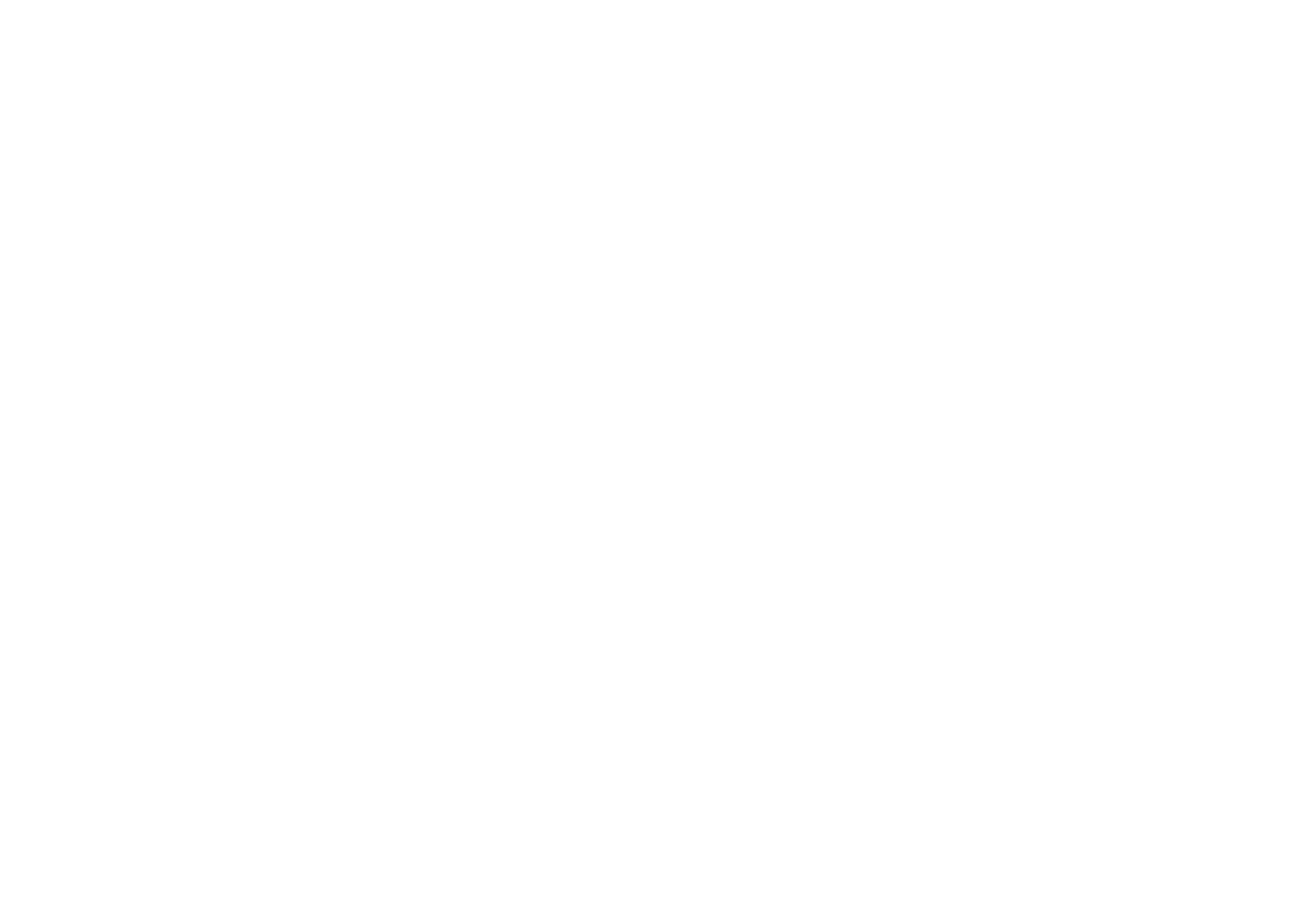|           | <b>District</b>    | Rank wise crop and Value (in "000") under crop |                |          |                         |                        |                        |                     |                        |                        |                        |
|-----------|--------------------|------------------------------------------------|----------------|----------|-------------------------|------------------------|------------------------|---------------------|------------------------|------------------------|------------------------|
| <b>SN</b> |                    | 1                                              | $\overline{2}$ | 3        | $\overline{\mathbf{4}}$ | 5                      | 6                      | $\overline{7}$      | 8                      | 9                      | 10                     |
| 11        | Ferozepur          | Wheat                                          | Paddy          | Cotton   | <b>Total Oil Seeds</b>  | Garlic                 | Onion                  | Potatoes            | Barley                 | <b>Total Pulses</b>    | Tomatoes               |
|           |                    | 21674266                                       | 14673162       | 7305604  | 396221                  | 218382                 | 164138                 | 136020              | 109230                 | 98082                  | 55142                  |
| 12        | Faridkot           | Wheat                                          | Paddy          | Cotton   | Potatoes                | Garlic                 | <b>Total Pulses</b>    | Tomatoes            | Cauliflower            | <b>Total Oil Seeds</b> | Peas                   |
|           |                    | 6596006                                        | 6290695        | 1076690  | 47581                   | 29028                  | 28612                  | 26274               | 20660                  | 9501                   | 6816                   |
| 13        | <b>Muktsar</b>     | Wheat                                          | Paddy          | Cotton   | <b>Total Oil Seeds</b>  | <b>Barley</b>          | Potatoes               | <b>Total Pulses</b> | Peas                   | Garlic                 | Onion                  |
|           |                    | 11212039                                       | 6644451        | 6315806  | 79873                   | 39720                  | 24274                  | 23765               | 19813                  | 16662                  | 11646                  |
| 14        | Moga               | Paddy                                          | Wheat          | Potatoes | Cotton                  | Garlic                 | <b>Total Pulses</b>    | Onion               | <b>Total Oil Seeds</b> | Cauliflower            | Cabbage                |
|           |                    | 11693363                                       | 10391932       | 871047   | 203850                  | 97460                  | 52217                  | 44420               | 41711                  | 37520                  | 8449                   |
| 15        | <b>Bathinda</b>    | Wheat                                          | Cotton         | Paddy    | Potatoes                | <b>Total Oil Seeds</b> | Garlic                 | Onion               | <b>Barley</b>          | Tomatoes               | <b>Total Pulses</b>    |
|           |                    | 13660646                                       | 11623841       | 6675452  | 887041                  | 130010                 | 113769                 | 75680               | 69510                  | 51900                  | 30391                  |
| 16        | Mansa              | Wheat                                          | Cotton         | Paddy    | <b>Total Oil Seeds</b>  | Peas                   | Barley                 | Potatoes            | Onion                  | <b>Total Pulses</b>    | Garlic                 |
|           |                    | 9573757                                        | 6713330        | 4827100  | 134785                  | 33689                  | 29790                  | 23450               | 17487                  | 16168                  | 15707                  |
| 17        | Sangrur            | Paddy                                          | Wheat          | Cotton   | Onion                   | Peas                   | Cauliflower            | Barley              | Garlic                 | <b>Total Oil Seeds</b> | Cabbage                |
|           |                    | 18101626                                       | 16979001       | 819123   | 516899                  | 141059                 | 102666                 | 79440               | 63436                  | 57821                  | 45136                  |
| 18        | <b>Barnala</b>     | Paddy                                          | Wheat          | Cotton   | Potatoes                | <b>Total Oil Seeds</b> | <b>Total Pulses</b>    | Barley              | Peas                   | Garlic                 | Tomatoes               |
|           |                    | 7103170                                        | 6597818        | 776382   | 135091                  | 42733                  | 33440                  | 29790               | 25236                  | 19482                  | 14002                  |
| 19        | Patiala            | Paddy                                          | Wheat          | Onion    | Potatoes                | Peas                   | Tomatoes               | Garlic              | Cauliflower            | Cabbage                | <b>Total Oil Seeds</b> |
|           |                    | 13492826                                       | 13000252       | 670369   | 410570                  | 372875                 | 285688                 | 256014              | 151486                 | 87367                  | 81556                  |
| 20        | Fatehgarh<br>Sahib | Paddy                                          | Wheat          | Potatoes | Garlic                  | Cauliflower            | <b>Total Oil Seeds</b> | Onion               | Tomatoes               | Cabbage                | Peas                   |
|           |                    | 5656786                                        | 4898088        | 587520   | 214901                  | 168526                 | 88081                  | 59074               | 45972                  | 40468                  | 33127                  |
|           | Punjab             | Wheat                                          | Paddy          | Cotton   | Potatoes                | <b>Total Sugarcane</b> | Maize                  | Peas                | <b>Total Oil Seeds</b> | Onion                  | Tomatoes               |
|           |                    | 192098035                                      | 167416987      | 35060761 | 10143465                | 9119272                | 5138040                | 4741474             | 3124085                | 2405337                | 2029915                |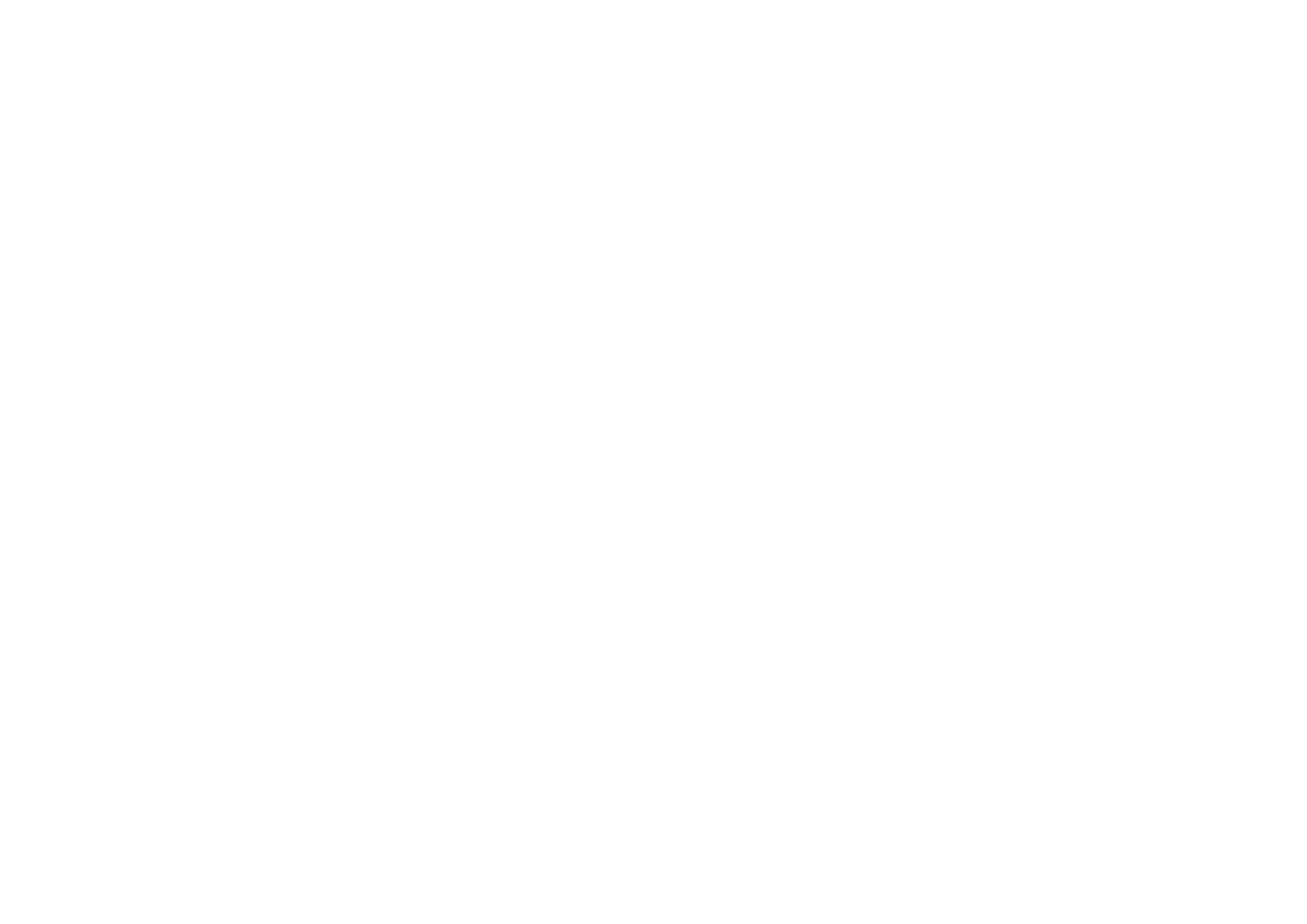| $\mu$ strict during A 1 2010-11 |                        |                                                               |                                          |                                                               |  |  |  |  |  |  |
|---------------------------------|------------------------|---------------------------------------------------------------|------------------------------------------|---------------------------------------------------------------|--|--|--|--|--|--|
| <b>SN</b>                       | <b>District</b>        | <b>Total value</b><br>under 10 major crops<br>(in "000" hect) | <b>Total value</b><br>(in "000"<br>hect) | %age of total value<br>under 10 major crops<br>to total value |  |  |  |  |  |  |
| $\mathbf{1}$                    | <b>Amritsar</b>        | 20287356                                                      | 20766124                                 | 97.69                                                         |  |  |  |  |  |  |
| $\overline{2}$                  | <b>Taran Tarn</b>      | 18618362                                                      | 18819965                                 | 98.93                                                         |  |  |  |  |  |  |
| 3                               | Kapurthala             | 15951538                                                      | 16608942                                 | 96.04                                                         |  |  |  |  |  |  |
| $\overline{4}$                  | <b>Jalandhar</b>       | 22086632                                                      | 23166896                                 | 95.34                                                         |  |  |  |  |  |  |
| 5                               | Gurdaspur              | 25766144                                                      | 26124010                                 | 98.63                                                         |  |  |  |  |  |  |
| 6                               | Hoshiarpur             | 20913271                                                      | 21821373                                 | 95.84                                                         |  |  |  |  |  |  |
| $\overline{7}$                  | <b>SBS</b> Nagar       | 9875771                                                       | 10281864                                 | 96.05                                                         |  |  |  |  |  |  |
| 8                               | Rupnagar               | 6459477                                                       | 6600487                                  | 97.86                                                         |  |  |  |  |  |  |
| 9                               | <b>SAS Nagar</b>       | 7206964                                                       | 7461464                                  | 96.59                                                         |  |  |  |  |  |  |
| 10                              | <b>Patiala</b>         | 28809001                                                      | 29374292                                 | 98.08                                                         |  |  |  |  |  |  |
| 11                              | <b>Fatehgarh Sahib</b> | 11792542                                                      | 11890270                                 | 99.18                                                         |  |  |  |  |  |  |
| 12                              | <b>Sangrur</b>         | 36906207                                                      | 37343762                                 | 98.83                                                         |  |  |  |  |  |  |
| 13                              | <b>Barnala</b>         | 14777144                                                      | 14832761                                 | 99.63                                                         |  |  |  |  |  |  |
| 14                              | Ludhiana               | 34388078                                                      | 35132133                                 | 97.88                                                         |  |  |  |  |  |  |
| 15                              | Moga                   | 23441968                                                      | 23518038                                 | 99.68                                                         |  |  |  |  |  |  |
| 16                              | <b>Faridkot</b>        | 14131864                                                      | 14168867                                 | 99.74                                                         |  |  |  |  |  |  |
| 17                              | <b>Muktsar</b>         | 24388050                                                      | 24452059                                 | 99.74                                                         |  |  |  |  |  |  |
| 18                              | <b>Bathinda</b>        | 33318240                                                      | 33507605                                 | 99.43                                                         |  |  |  |  |  |  |
| 19                              | <b>Mansa</b>           | 21385263                                                      | 21478186                                 | 99.57                                                         |  |  |  |  |  |  |
| 20                              | Ferozepur              | 44830249                                                      | 45172267                                 | 99.24                                                         |  |  |  |  |  |  |

**Table 2.9: District wise total value under 10 major crops and total value of district during AY 2010-11**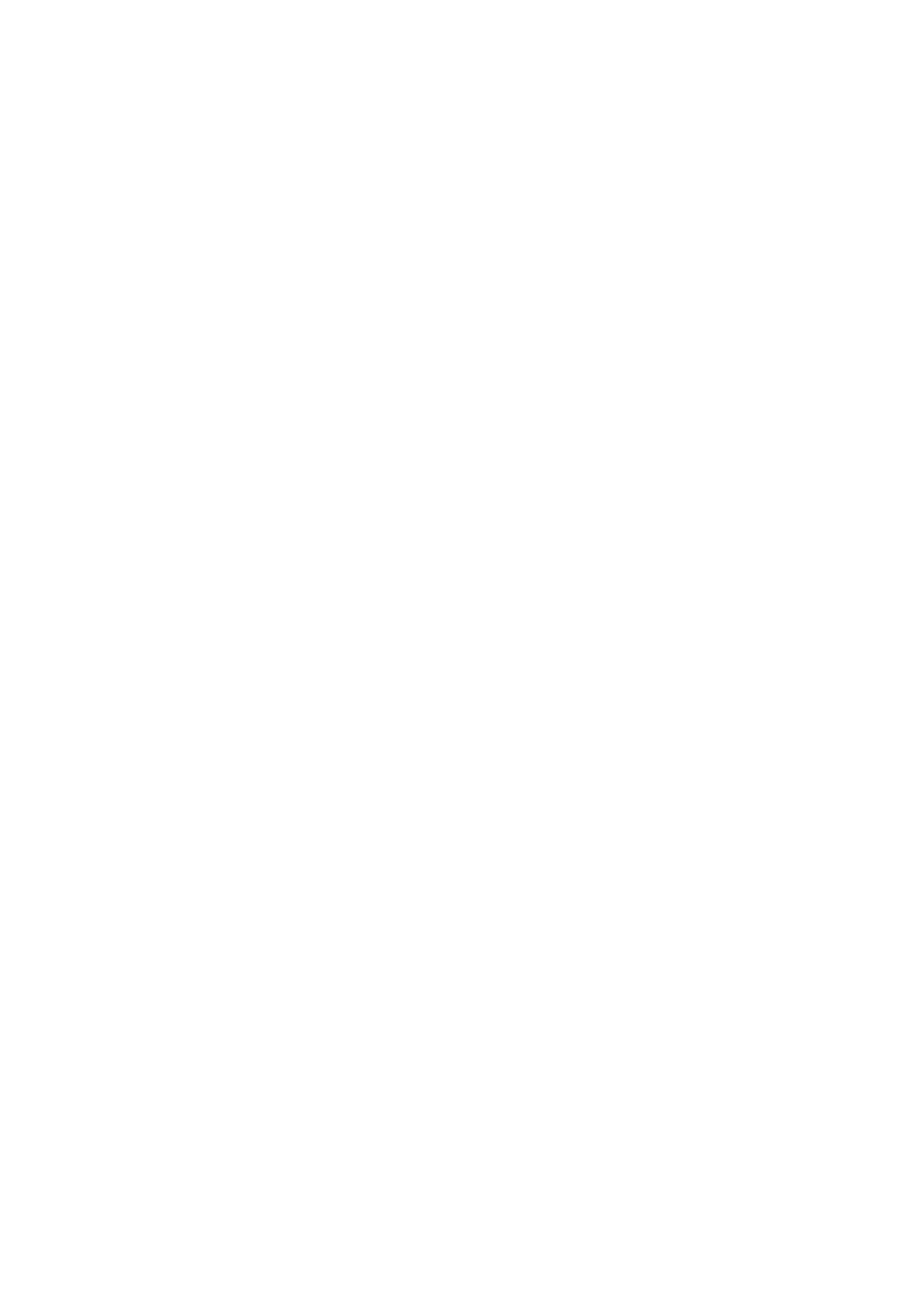|                 |                                  |                 |                 |                      |                 |                | District wise rank of crops |                 |                     |                 |                            |                 |                         |                 |                |                |                |                 |                 |                |                 |                 |
|-----------------|----------------------------------|-----------------|-----------------|----------------------|-----------------|----------------|-----------------------------|-----------------|---------------------|-----------------|----------------------------|-----------------|-------------------------|-----------------|----------------|----------------|----------------|-----------------|-----------------|----------------|-----------------|-----------------|
| SN              | Crop                             | Punjab          | Amrit-<br>sar   | <b>Taran</b><br>Tarn | Kapurt-<br>hala | Jalan-<br>dhar | Gurda-<br>spur              | Hosh-<br>iarpur | <b>SBS</b><br>Nagar | Rup-<br>nagar   | <b>SAS</b><br><b>Nagar</b> | Pat-<br>iala    | Fateh-<br>garh<br>Sahib | Sang-<br>rur    | Bar-<br>nala   | Ludh-<br>iana  | Moga           | Farid-<br>kot   | Muk-<br>tsar    | Bath-<br>inda  | Mansa           | Fero-<br>zepur  |
| $\mathbf{1}$    | Wheat                            | $\mathbf{1}$    | $\mathbf{1}$    | $\mathbf{1}$         | $\sqrt{2}$      | $\overline{2}$ | $\mathbf{3}$                | $\overline{2}$  | -1                  | -1              | $\mathbf{1}$               | $\overline{c}$  | $\sqrt{2}$              | $\overline{2}$  | $\overline{c}$ | $\overline{c}$ | $\overline{2}$ | $\overline{2}$  | 1               | $\mathbf{1}$   | $\mathbf{1}$    | $\mathbf{1}$    |
| $\overline{2}$  | Paddy                            | $\overline{2}$  | $\overline{2}$  | $\overline{2}$       | $\overline{1}$  | 1              | $\overline{c}$              | $\overline{4}$  | $\sqrt{2}$          | $\overline{2}$  | $\overline{2}$             | $\mathbf{1}$    | $\overline{1}$          | $\mathbf{1}$    | 1              | $\mathbf{1}$   | $\overline{1}$ | $\mathbf{1}$    | $\overline{2}$  | $\overline{2}$ | $\sqrt{2}$      | $\overline{2}$  |
| $\mathfrak{Z}$  | <b>Sugarcane</b>                 | 3               | $\mathbf{3}$    |                      | $\overline{4}$  | $\mathfrak{Z}$ | $\mathbf{1}$                | $\overline{1}$  | $\overline{3}$      | $\mathfrak{Z}$  | $\mathbf{3}$               | $\mathbf{3}$    | 3                       | $\mathbf{3}$    |                | $\overline{4}$ |                |                 | $\overline{4}$  |                |                 | $\overline{4}$  |
| $\overline{4}$  | <b>Potatoes</b>                  | $\overline{4}$  | $\overline{4}$  | $\mathbf{3}$         | 3               | $\overline{4}$ | $5\overline{)}$             | $\mathbf{3}$    | $\mathfrak{s}$      | 5               | $\overline{4}$             | $\overline{4}$  | $\overline{4}$          | $7\phantom{.0}$ | $\mathfrak{Z}$ | $\mathbf{3}$   | 3              | $\overline{4}$  | $5\overline{)}$ | $\overline{4}$ | $\overline{4}$  | $5\overline{)}$ |
| 5               | <b>Cotton</b>                    | $5\overline{)}$ |                 | $\,$ 8 $\,$          |                 |                |                             |                 |                     |                 |                            |                 |                         | 5               | $\overline{4}$ |                | $\overline{4}$ | $\mathbf{3}$    | $\mathfrak{Z}$  | $\overline{3}$ | 3               | $\mathfrak{Z}$  |
| 6               | Maize                            | 6               | 10              | 6                    | 6               | 5              | $\overline{4}$              | 5               | $\overline{4}$      | $\overline{4}$  | $5\overline{)}$            |                 |                         |                 |                | 8              |                |                 |                 |                |                 |                 |
| $7\overline{ }$ | Peas                             | $\tau$          | 5               | 5                    |                 | 9              | 9                           | 6               | 6                   |                 |                            | $7\phantom{.0}$ |                         | 10              | 8              |                |                | 10              | 10              |                | 8               |                 |
| 8               | Onion                            | 8               |                 |                      | 8               | $\tau$         | $\,$ 8 $\,$                 | 9               | $\,8\,$             | 6               | 6                          | $\mathfrak{S}$  | $7\phantom{.0}$         | $\overline{4}$  | $10\,$         | 6              | 6              |                 | 9               | 6              | $7\phantom{.0}$ | 6               |
| 9               | Cauliflower                      | 9               | $7\overline{ }$ | $\tau$               | $\tau$          |                | 6                           | $7\phantom{.0}$ |                     | 8               | $7\overline{ }$            | 9               | 5                       | 6               |                | 5              | 5              | 6               |                 | 10             | 10              |                 |
| 10              | <b>Tomatoes</b>                  | 10              | 6               | $\overline{4}$       | 5               | 6              | $7\phantom{.0}$             |                 | 9                   | $7\phantom{.0}$ | 8                          | 6               | 8                       |                 | 6              | 9              |                | 5               |                 | $\tau$         |                 | 10              |
| 11              | Cabbage                          | 11              | 9               |                      | 10              |                |                             |                 |                     |                 | 10                         | $\,$ 8 $\,$     | 6                       | 9               |                | $\tau$         | 9              |                 |                 |                |                 |                 |
| 12              | <b>Total Oil</b><br><b>Seeds</b> | 12              |                 |                      | $\overline{9}$  | 10             |                             | $\,8\,$         | $\tau$              | 9               | 9                          |                 | $\overline{9}$          |                 | $\tau$         |                | 10             |                 | $7\overline{ }$ | $\,$ 8 $\,$    | 6               | $8^{\circ}$     |
| 13              | <b>Brinjal</b>                   | 13              | $8\,$           | 9                    |                 |                | 10                          | 10              | 10                  | 10              |                            | $10\,$          |                         |                 |                | 10             |                | $7\phantom{.0}$ | 8               |                |                 |                 |
| 14              | <b>Barley</b>                    | 14              |                 |                      |                 |                |                             |                 |                     |                 |                            |                 |                         | $\,$ 8 $\,$     | $\overline{5}$ |                |                |                 | 6               | $\mathfrak{S}$ | $\overline{5}$  | $7\phantom{.0}$ |
| 15              | Garlic                           | 15              |                 |                      |                 | 8              |                             |                 |                     |                 |                            |                 | 10                      |                 |                |                | $\tau$         | 9               |                 | 9              |                 | 9               |
| 16              | <b>Total Pulses</b>              | 16              |                 | 10                   |                 |                |                             |                 |                     |                 |                            |                 |                         |                 | 9              |                | 8              | 8               |                 |                |                 |                 |
| 17              | Bajra                            | 17              |                 |                      |                 |                |                             |                 |                     |                 |                            |                 |                         |                 |                |                |                |                 |                 |                | 9               |                 |

#### **Table: 2.10 District wise rank of Major 10 crops as per production during crop year 2010-11**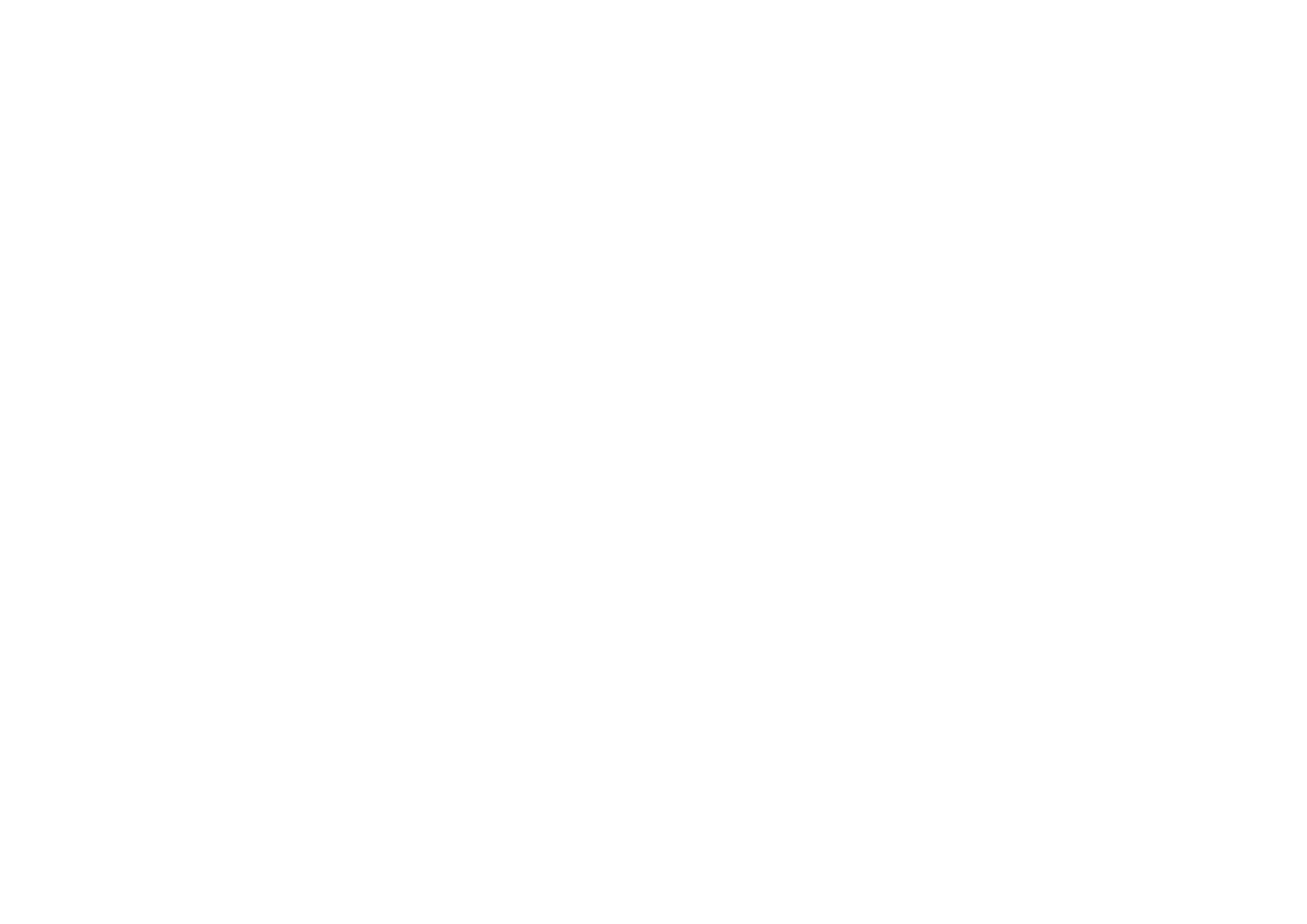|                |                               |              |                |           |                         | Rank wise crop and Production (in "000" Tonnes) under crop |             |                        |                        |                        |                        |
|----------------|-------------------------------|--------------|----------------|-----------|-------------------------|------------------------------------------------------------|-------------|------------------------|------------------------|------------------------|------------------------|
| <b>SN</b>      | <b>District</b>               | $\mathbf{1}$ | $\overline{2}$ | 3         | $\overline{\mathbf{4}}$ | 5                                                          | 6           | $\overline{7}$         | 8                      | 9                      | 10                     |
| 1              | Gurdaspur                     | Sugarcane    | Paddy          | Wheat     | Maize                   | Potatoes                                                   | Cauliflower | Tomatoes               | Onion                  | Peas                   | <b>Brinjal</b>         |
|                |                               | 1300         | 1057.5         | 919       | 30.000                  | 26.09                                                      | 19.74       | 9.911                  | 4.332                  | 4.175                  | 4.137                  |
| 2              | Amritsar                      | Wheat        | Paddy          | Sugarcane | Potatoes                | Peas                                                       | Tomatoes    | Cauliflower            | <b>Brinial</b>         | Cabbage                | Maize                  |
|                |                               | 810          | 754.5          | 180       | 129.212                 | 53.60                                                      | 25.56       | 13.229                 | 10.726                 | 6.231                  | 3.000                  |
| 3              | <b>Taran Tarn</b>             | Wheat        | Paddy          | Potatoes  | Tomatoes                | Peas                                                       | Maize       | Cauliflower            | Cotton                 | <b>Brinjal</b>         | <b>Total Pulses</b>    |
|                |                               | 850          | 750            | 21.077    | 15.117                  | 10.01                                                      | 4.00        | 2.067                  | 1.95                   | 1.493                  | 1.395                  |
| $\overline{4}$ | Kapurthala                    | Paddy        | Wheat          | Potatoes  | Sugarcane               | Tomatoes                                                   | Maize       | Cauliflower            | Onion                  | <b>Total Oil Seeds</b> | Cabbage                |
|                |                               | 690          | 480            | 184.026   | 180.000                 | 22.72                                                      | 11.00       | 10.152                 | 5.365                  | 4.7                    | 4.344                  |
| 5              | <b>Jalandhar</b>              | Paddy        | Wheat          | Sugarcane | Potatoes                | Maize                                                      | Tomatoes    | Onion                  | Garlic                 | Peas                   | <b>Total Oil Seeds</b> |
|                |                               | 882          | 793            | 540       | 504.242                 | 35.00                                                      | 14.89       | 14.438                 | 8.753                  | 8.195                  | 8.000                  |
| 6              | <b>Nawan</b><br><b>Shahar</b> | Wheat        | Paddy          | Sugarcane | Maize                   | Potatoes                                                   | Peas        | <b>Total Oil Seeds</b> | Onion                  | Tomatoes               | <b>Brinjal</b>         |
|                |                               | 348          | 346.5          | 280       | 57.000                  | 55.11                                                      | 18.79       | $7\overline{ }$        | 6.017                  | 5.278                  | 3.900                  |
| $\tau$         | Hoshiarpur                    | Sugarcane    | Wheat          | Potatoes  | Paddy                   | Maize                                                      | Peas        | Cauliflower            | <b>Total Oil Seeds</b> | Onion                  | <b>Brinjal</b>         |
|                |                               | 830          | 661            | 410.781   | 391.500                 | 241.00                                                     | 66.99       | 25.422                 | 11.8                   | 4.453                  | 4.182                  |
| 8              | Rupnagar                      | Wheat        | Paddy          | Sugarcane | Maize                   | Potatoes                                                   | Onion       | Tomatoes               | Cauliflower            | <b>Total Oil Seeds</b> | <b>Brinjal</b>         |
|                |                               | 253          | 220.5          | 100       | 76.000                  | 20.99                                                      | 4.58        | 3.009                  | 2.447                  | 2                      | 1.940                  |
|                |                               | Wheat        | Paddy          | Sugarcane | Potatoes                | Maize                                                      | Onion       | Cauliflower            | Tomatoes               | <b>Total Oil Seeds</b> | Cabbage                |
| 9              | <b>SAS Nagar</b>              | 227          | 190.5          | 60        | 31.700                  | 24.00                                                      | 16.69       | 6.715                  | 5.579                  | 2.6                    | 2.373                  |
|                |                               | Paddy        | Wheat          | Potatoes  | Sugarcane               | Cauliflower                                                | Onion       | Cabbage                | Maize                  | Tomatoes               | <b>Brinjal</b>         |
| 10             | Ludhiana                      | 1699.5       | 1276           | 138.008   | 130.000                 | 12.43                                                      | 11.86       | 8.495                  | $7\overline{ }$        | 6.935                  | 6.099                  |

#### **Table: 2.11 Disrtict/Rank wise Major 10 crops as per production during crop year 2010-11**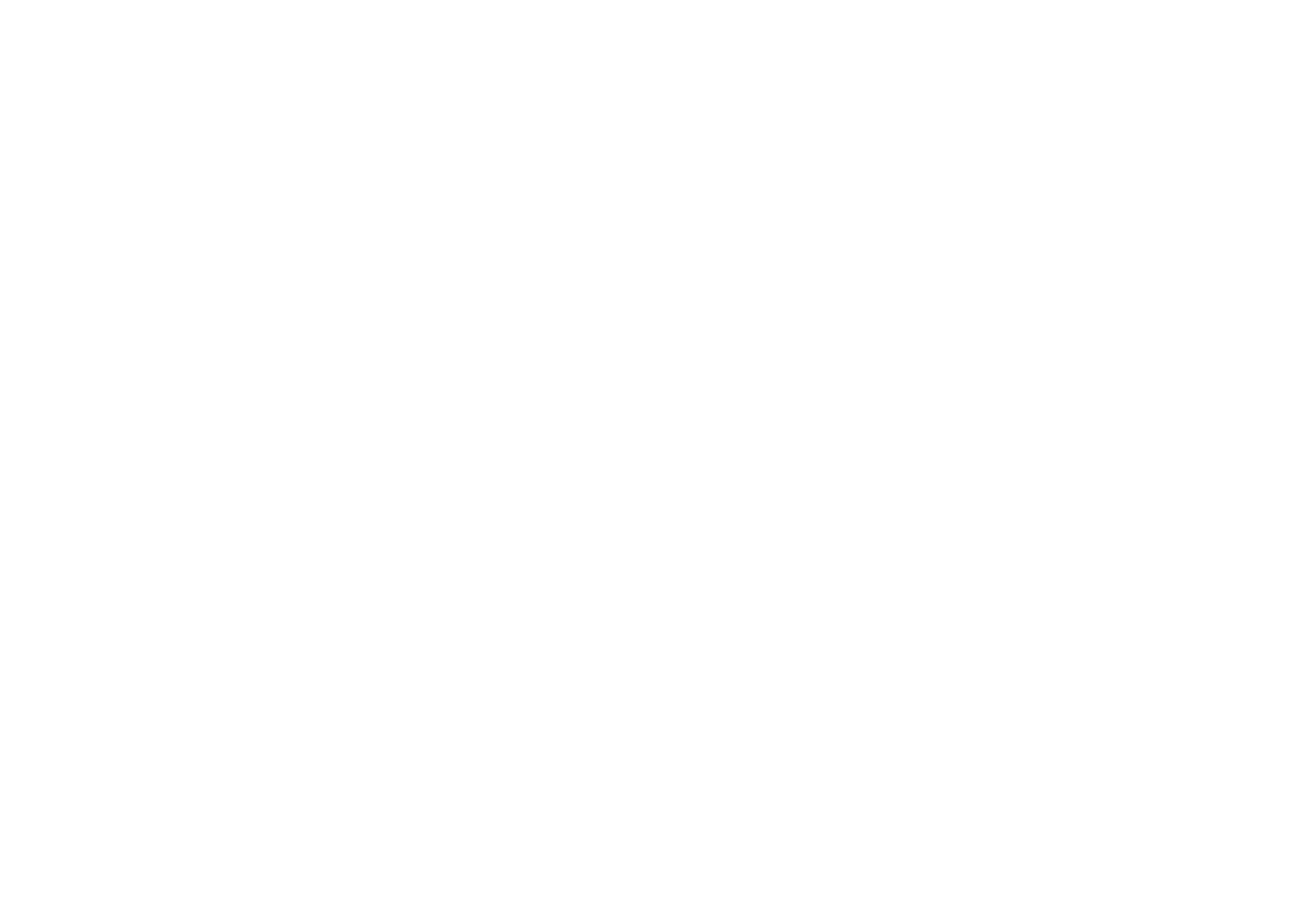|        |                 |        | Rank wise crop and Production (in "000" Tonnes) under crop |           |                         |             |                        |                        |                        |                        |                        |  |  |
|--------|-----------------|--------|------------------------------------------------------------|-----------|-------------------------|-------------|------------------------|------------------------|------------------------|------------------------|------------------------|--|--|
| SN     | <b>District</b> | 1      | $\overline{2}$                                             | 3         | $\overline{\mathbf{4}}$ | 5           | 6                      | $\boldsymbol{7}$       | 8                      | 9                      | 10                     |  |  |
| 11     | Ferozepur       | Wheat  | Paddy                                                      | Cotton    | Sugarcane               | Potatoes    | Onion                  | Barley                 | <b>Total Oil Seeds</b> | Garlic                 | Tomatoes               |  |  |
|        |                 | 1850   | 1431                                                       | 194.73    | 60.000                  | 22.78       | 13.77                  | 11                     | 9.5                    | 5.033                  | 4.422                  |  |  |
| 12     | Faridkot        | Paddy  | Wheat                                                      | Cotton    | Potatoes                | Tomatoes    | Cauliflower            | <b>Brinjal</b>         | <b>Total Pulses</b>    | Garlic                 | Peas                   |  |  |
|        |                 | 613.5  | 563                                                        | 28.74     | 7.970                   | 2.11        | 1.78                   | 0.864                  | 0.76                   | 0.669                  | 0.279                  |  |  |
| 13     | <b>Muktsar</b>  | Wheat  | Paddy                                                      | Cotton    | Sugarcane               | Potatoes    | Barley                 | <b>Total Oil Seeds</b> | <b>Brinjal</b>         | Onion                  | Peas                   |  |  |
|        |                 | 957    | 648                                                        | 168.36    | 60.000                  | 4.07        | 4.00                   | 2.1                    | 1.238                  | 0.977                  | 0.811                  |  |  |
| 14     | Moga            | Paddy  | Wheat                                                      | Potatoes  | Cotton                  | Cauliflower | Onion                  | Garlic                 | <b>Total Pulses</b>    | Cabbage                | <b>Total Oil Seeds</b> |  |  |
|        |                 | 1117.5 | 887                                                        | 145.904   | 4.530                   | 3.52        | 2.70                   | 1.772                  | 1.52                   | 1.39                   | 1.000                  |  |  |
| 15     | <b>Bathinda</b> | Wheat  | Paddy                                                      | Cotton    | Potatoes                | Barley      | Onion                  | Tomatoes               | <b>Total Oil Seeds</b> | Garlic                 | Cauliflower            |  |  |
|        |                 | 1166   | 655.5                                                      | 309.6     | 148.583                 | 7.00        | 6.35                   | 4.162                  | $\mathfrak{Z}$         | 2.622                  | 1.752                  |  |  |
| 16     | <b>Mansa</b>    | Wheat  | Paddy                                                      | Cotton    | Potatoes                | Barley      | <b>Total Oil Seeds</b> | Onion                  | Peas                   | Bajra                  | Cauliflower            |  |  |
|        |                 | 830    | 474                                                        | 178.8     | 3.928                   | 3.00        | 3.00                   | 1.467                  | 1.379                  |                        | 0.919                  |  |  |
| 17     | <b>Sangrur</b>  | Paddy  | Wheat                                                      | Sugarcane | Onion                   | Cotton      | Cauliflower            | Potatoes               | Barley                 | Cabbage                | Peas                   |  |  |
|        |                 | 1777.5 | 1472                                                       | 150       | 36.895                  | 18.18       | 9.64                   | 8.33                   | 8                      | 7.426                  | 5.774                  |  |  |
| 18     | <b>Barnala</b>  | Paddy  | Wheat                                                      | Potatoes  | Cotton                  | Barley      | Tomatoes               | <b>Total Oil Seeds</b> | Peas                   | <b>Total Pulses</b>    | Onion                  |  |  |
|        |                 | 697.5  | 572                                                        | 22.146    | 20.670                  | 3.00        | 1.14                   | 1.1                    | 1.033                  | 1.01                   | 0.906                  |  |  |
| 19     | Patiala         | Paddy  | Wheat                                                      | Sugarcane | Potatoes                | Onion       | Tomatoes               | Peas                   | Cabbage                | Cauliflower            | <b>Brinjal</b>         |  |  |
|        |                 | 1309.5 | 1141                                                       | 150       | 105.005                 | 44.28       | 21.78                  | 15.263                 | 14.374                 | 14.224                 | 10.525                 |  |  |
| $20\,$ | Fatehgarh       | Paddy  | Wheat                                                      | Sugarcane | Potatoes                | Cauliflower | Cabbage                | Onion                  | Tomatoes               | <b>Total Oil Seeds</b> | Garlic                 |  |  |
|        | Sahib           | 549    | 417                                                        | 150       | 98.412                  | 15.82       | 6.66                   | 4.764                  | 3.504                  | 3.5                    | 3.416                  |  |  |
|        | Punjab          | Wheat  | Paddy                                                      | Sugarcane | Potatoes                | Cotton      | Maize                  | Peas                   | Onion                  | Cauliflower            | Tomatoes               |  |  |
|        |                 | 16472  | 16255.5                                                    | 4170      | 2088.36                 | 928.92      | 491.00                 | 200.562                | 182.273                | 154.655                | 154.458                |  |  |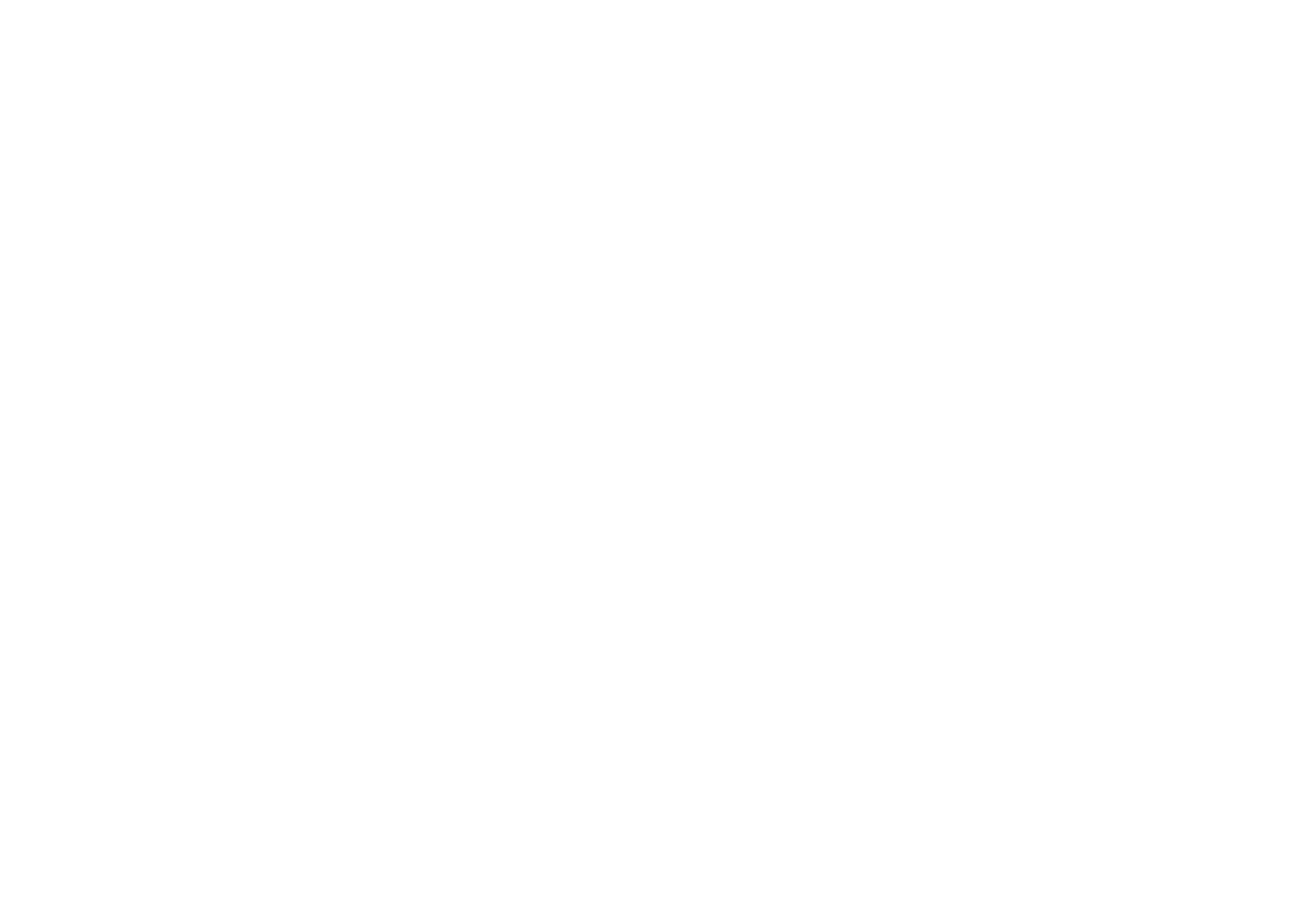| <b>SN</b>      | <b>District</b>        | <b>Total production</b><br>under 10 major crops<br>(in "000" hect) | o<br><b>Total</b><br>production<br>(in "000"<br>hect) | <b>%age of total</b><br>production<br>under 10 major crops<br>to total production |
|----------------|------------------------|--------------------------------------------------------------------|-------------------------------------------------------|-----------------------------------------------------------------------------------|
| $\mathbf{1}$   | <b>Amritsar</b>        | 1986.054                                                           | 2040.17                                               | 97.35                                                                             |
| $\overline{2}$ | <b>Taran Tarn</b>      | 1657.110                                                           | 1679.75                                               | 98.65                                                                             |
| 3              | Kapurthala             | 1592.303                                                           | 1672.28                                               | 95.22                                                                             |
| $\overline{4}$ | <b>Jalandhar</b>       | 2808.515                                                           | 2945.76                                               | 95.34                                                                             |
| 5              | Gurdaspur              | 3374.879                                                           | 3414.70                                               | 98.83                                                                             |
| 6              | Hoshiarpur             | 2647.123                                                           | 2758.53                                               | 95.96                                                                             |
| $\overline{7}$ | <b>SBS</b> Nagar       | 1127.596                                                           | 1175.04                                               | 95.96                                                                             |
| 8              | Rupnagar               | 684.459                                                            | 697.03                                                | 98.20                                                                             |
| 9              | <b>SAS Nagar</b>       | 567.155                                                            | 591.98                                                | 95.81                                                                             |
| 10             | Patiala                | 2825.944                                                           | 2878.55                                               | 98.17                                                                             |
| 11             | <b>Fatehgarh Sahib</b> | 1252.078                                                           | 1264.99                                               | 98.98                                                                             |
| 12             | <b>Sangrur</b>         | 3493.745                                                           | 3538.50                                               | 98.74                                                                             |
| 13             | <b>Barnala</b>         | 1320.508                                                           | 1326.13                                               | 99.58                                                                             |
| 14             | Ludhiana               | 3296.333                                                           | 3376.36                                               | 97.63                                                                             |
| 15             | Moga                   | 2166.836                                                           | 2175.47                                               | 99.60                                                                             |
| 16             | Faridkot               | 1219.670                                                           | 1223.58                                               | 99.68                                                                             |
| 17             | <b>Muktsar</b>         | 1846.552                                                           | 1853.78                                               | 99.61                                                                             |
| 18             | <b>Bathinda</b>        | 2304.568                                                           | 2324.15                                               | 99.16                                                                             |
| 19             | <b>Mansa</b>           | 1497.493                                                           | 1507.02                                               | 99.37                                                                             |
| 20             | Ferozepur              | 3602.239                                                           | 3641.18                                               | 98.93                                                                             |

**Table: 2.12 District wise total production under 10 major crops and total production of district during AY 2010-11**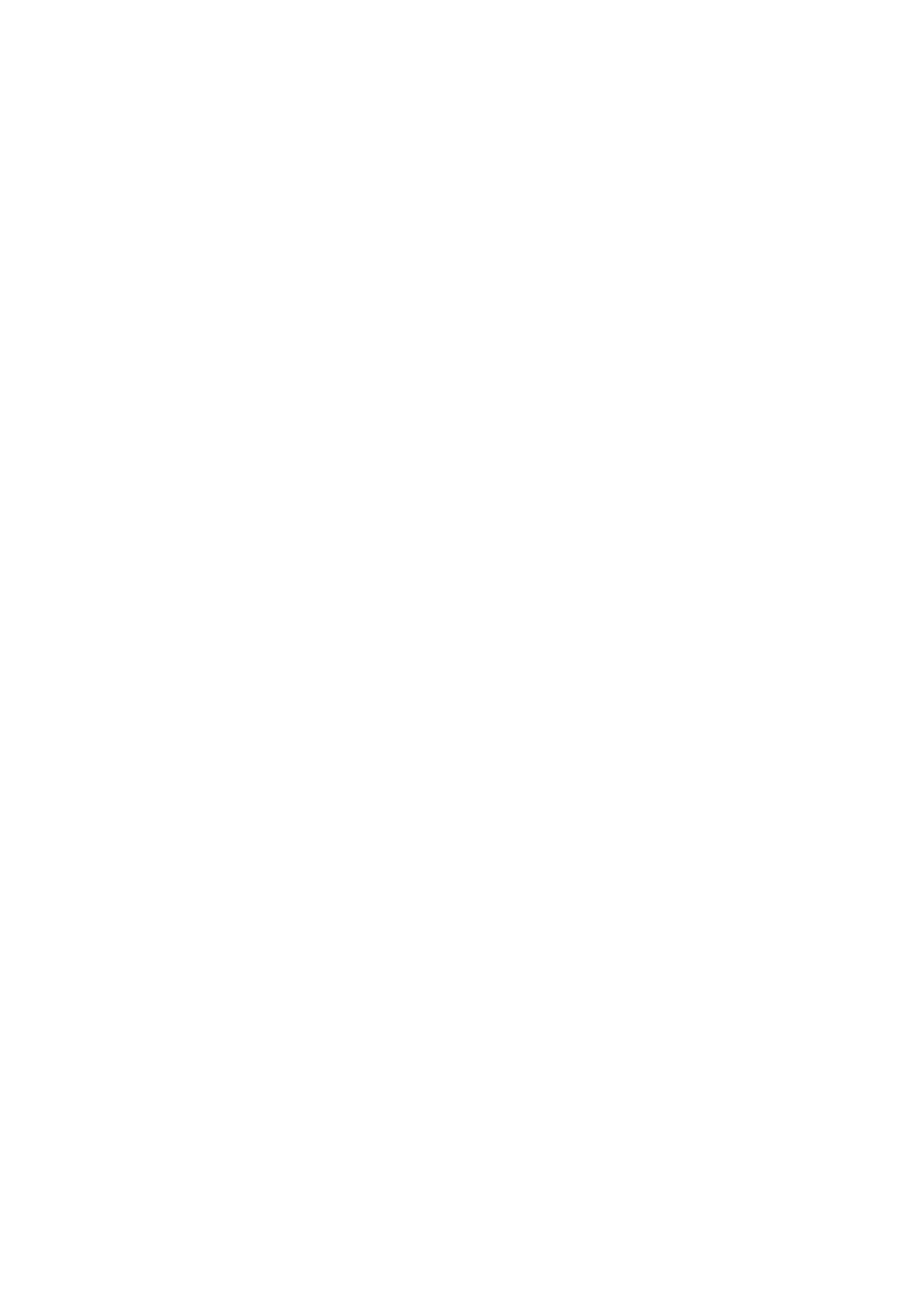# **Part-III**

**District wise Data on Cultivated Area, Production and Peak Period Arrival Prices at Primary Market for 10 Major Crops**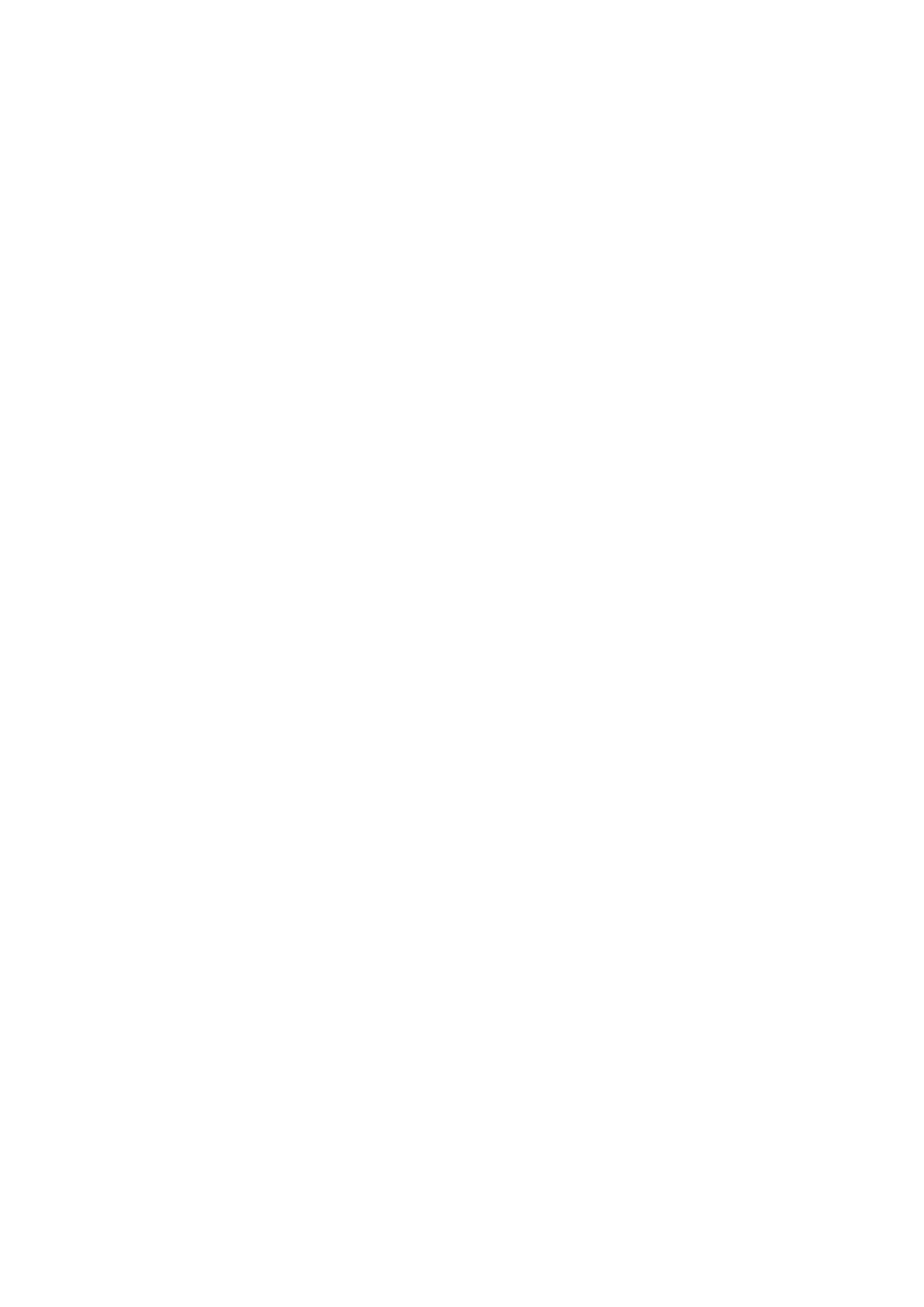## **Cultivated area, production and peak period arrival prices at primary market for 10 Major crops (as per cultivated area of crop) in the district for the crop year 2010-11**

| <b>SN</b>      | <b>Name of Crop</b> | <b>Cultivated</b><br>Area<br>(in "000"<br>hect) | <b>Production</b><br>(in "000"<br>Tonnes) | <b>Peak Period</b><br>arrival Price at<br><b>Primary</b><br><b>Market</b><br>(in per<br>Quintal) |
|----------------|---------------------|-------------------------------------------------|-------------------------------------------|--------------------------------------------------------------------------------------------------|
| $\mathfrak{1}$ | <b>Wheat</b>        | 226                                             | 919                                       | 1169.00                                                                                          |
| $\overline{2}$ | Paddy               | 204                                             | 1057.5                                    | 1042.00                                                                                          |
| $\mathfrak{Z}$ | <b>Sugarcane</b>    | 21                                              | 1300                                      | 195.00                                                                                           |
| $\overline{4}$ | <b>Maize</b>        | 11                                              | 30.00                                     | 925.00                                                                                           |
| 5              | <b>Total Oil</b>    | 7.51                                            | 3.30                                      | 2918.50                                                                                          |
| 6              | <b>Total Pulses</b> | 2.471                                           | 1.39                                      | 3411.80                                                                                          |
| 7              | <b>Potatoes</b>     | 1.114                                           | 26.085                                    | 476.00                                                                                           |
| 8              | <b>Cauliflower</b>  | 1.102                                           | 19.739                                    | 1160.00                                                                                          |
| 9              | <b>Peas</b>         | 0.404                                           | 4.175                                     | 2267.00                                                                                          |
| 10             | <b>Tomatoes</b>     | 0.39                                            | 9.911                                     | 1367.00                                                                                          |

**Gurdaspur**

Source : Director Agriculture, Punjab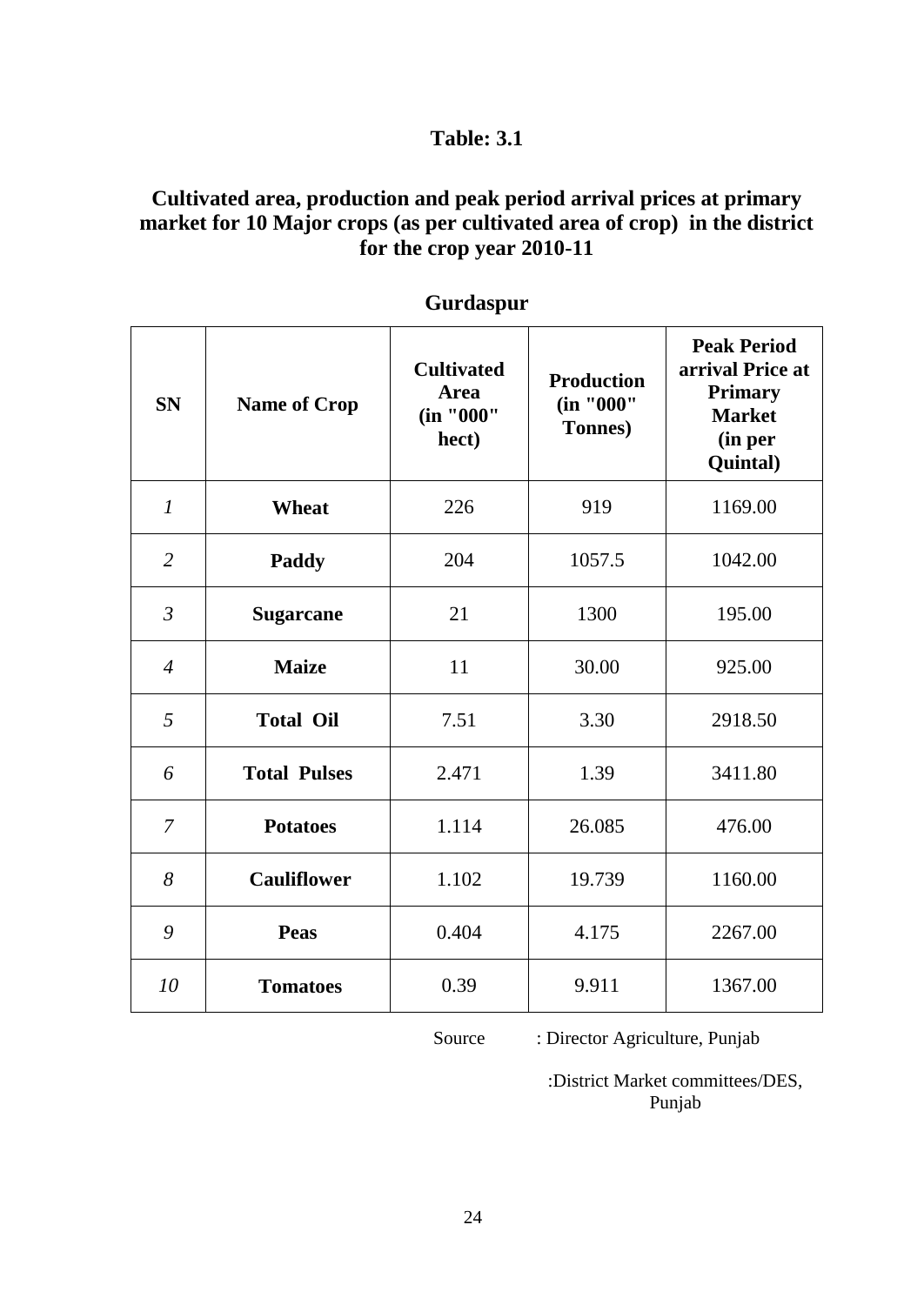## **Cultivated area, production and peak period arrival prices at primary market for 10 Major crops (as per cultivated area of crop) in the district for the crop year 2010-11**

| <b>SN</b>      | <b>Name of Crop</b> | <b>Cultivated</b><br><b>Area</b><br>(in "000"<br>hect) | <b>Production</b><br>(in "000"<br>Tonnes) | <b>Peak Period</b><br>arrival Price at<br><b>Primary</b><br><b>Market</b><br>(in per<br>Quintal) |
|----------------|---------------------|--------------------------------------------------------|-------------------------------------------|--------------------------------------------------------------------------------------------------|
| $\mathcal{I}$  | <b>Wheat</b>        | 189                                                    | 810                                       | 1169.00                                                                                          |
| $\overline{2}$ | <b>Paddy</b>        | 186                                                    | 754.5                                     | 1042.00                                                                                          |
| $\mathfrak{Z}$ | Peas                | 5.197                                                  | 53.597                                    | 757.83                                                                                           |
| $\overline{4}$ | <b>Total Oil</b>    | 5.107                                                  | 1.80                                      | 2918.50                                                                                          |
| 5              | <b>Potatoes</b>     | 5.08                                                   | 129.212                                   | 454.00                                                                                           |
| 6              | <b>Sugarcane</b>    | 3.00                                                   | 180                                       | 195.00                                                                                           |
| 7              | <b>Maize</b>        | $\mathbf{1}$                                           | 3                                         | 971.00                                                                                           |
| 8              | <b>Tomatoes</b>     | 0.975                                                  | 25.559                                    | 1367.00                                                                                          |
| 9              | <b>Cauliflower</b>  | 0.743                                                  | 13.229                                    | 1160.00                                                                                          |
| 10             | <b>Total Pulses</b> | 0.588                                                  | 0.51                                      | 3367.60                                                                                          |

 **Amritsar**

Source : Director Agriculture, Punjab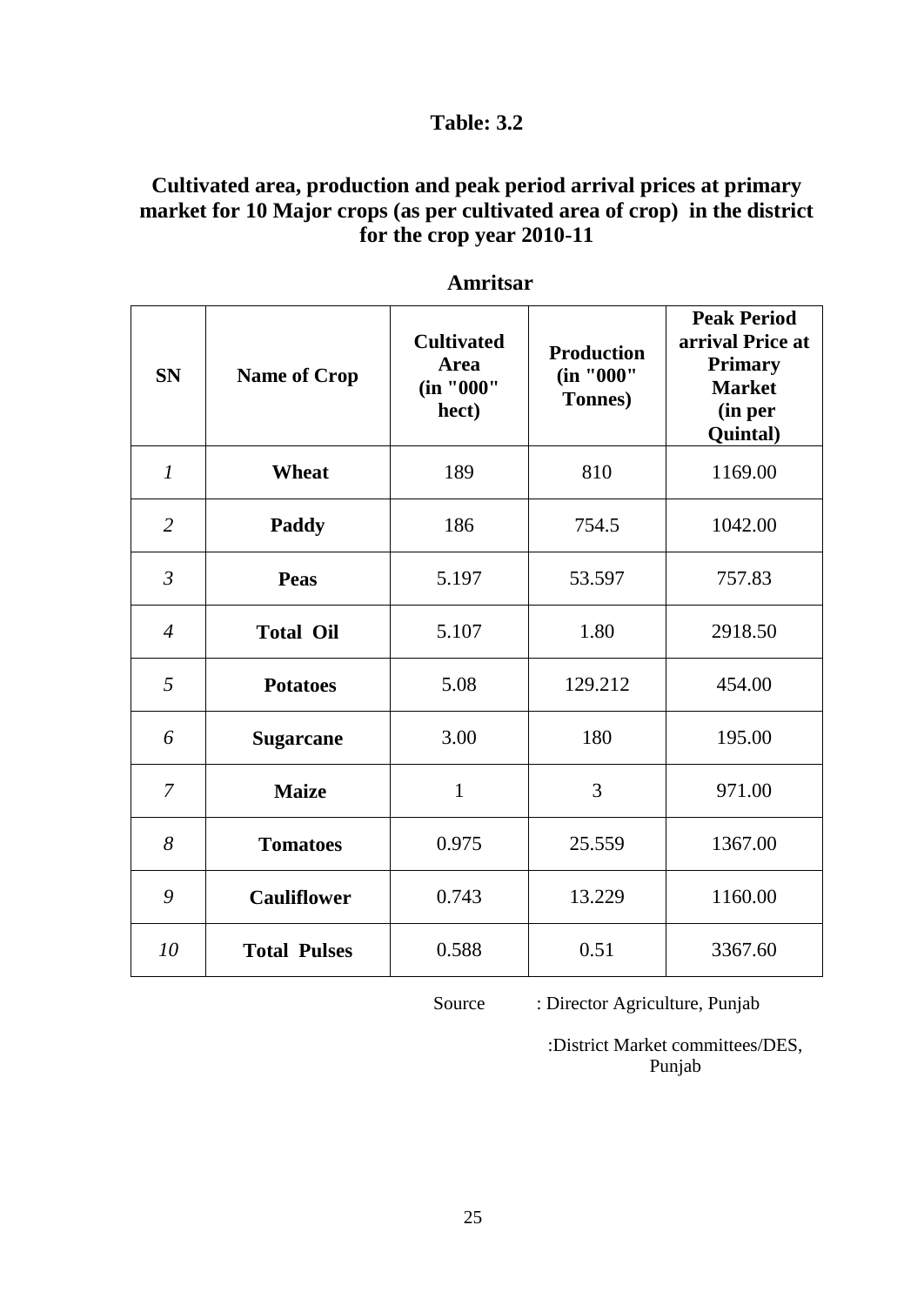## **Cultivated area, production and peak period arrival prices at primary market for 10 Major crops (as per cultivated area of crop) in the district for the crop year 2010-11**

| <b>SN</b>      | <b>Name of Crop</b> | <b>Cultivated</b><br><b>Area</b><br>(in "000"<br>hect) | <b>Production</b><br>(in "000"<br>Tonnes) | <b>Peak Period</b><br>arrival Price at<br><b>Primary</b><br><b>Market</b><br>(in per<br>Quintal) |
|----------------|---------------------|--------------------------------------------------------|-------------------------------------------|--------------------------------------------------------------------------------------------------|
| $\mathcal{I}$  | <b>Wheat</b>        | 186                                                    | 850                                       | 1169.00                                                                                          |
| $\overline{2}$ | Paddy               | 172                                                    | 750                                       | 1042.00                                                                                          |
| $\mathfrak{Z}$ | <b>Total Oil</b>    | 4.099                                                  | 0.60                                      | 2918.50                                                                                          |
| $\overline{4}$ | <b>Total Pulses</b> | 1.765                                                  | 1.39                                      | 3411.80                                                                                          |
| 5              | <b>Maize</b>        | 1.00                                                   | $\overline{4}$                            | 925.00                                                                                           |
| 6              | <b>Cotton</b>       | 1.00                                                   | 1.95                                      | 3754.20                                                                                          |
| $\overline{7}$ | <b>Peas</b>         | 0.99                                                   | 10.011                                    | 2242.00                                                                                          |
| 8              | <b>Potatoes</b>     | 0.874                                                  | 21.077                                    | 476.00                                                                                           |
| 9              | <b>Tomatoes</b>     | 0.654                                                  | 15.117                                    | 1367.00                                                                                          |
| 10             | <b>Cauliflower</b>  | 0.128                                                  | 2.067                                     | 1160.00                                                                                          |

## **Taran Tarn**

Source : Director Agriculture, Punjab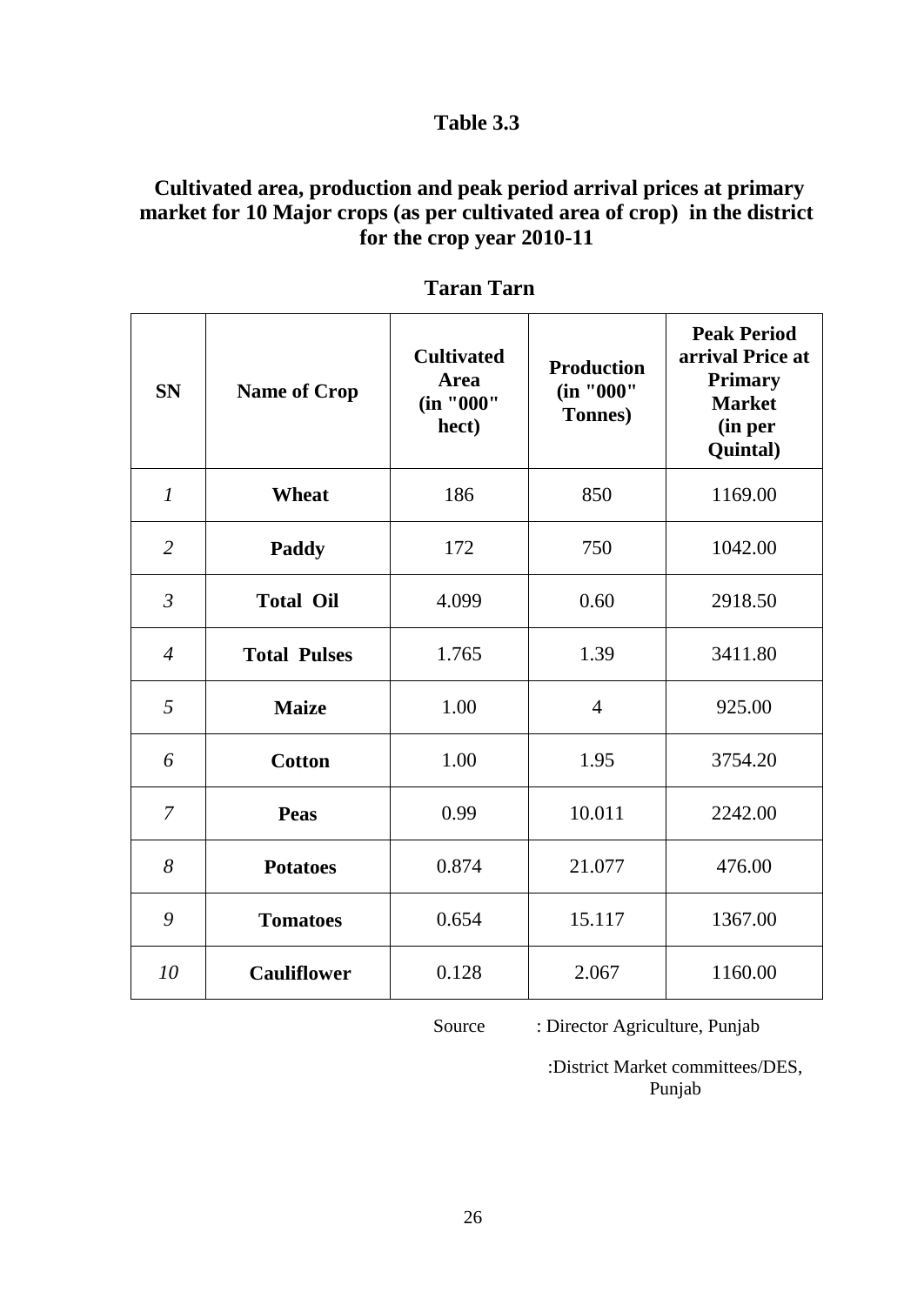## **Cultivated area, production and peak period arrival prices at primary market for 10 Major crops (as per cultivated area of crop) in the district for the crop year 2010-11**

| <b>SN</b>      | <b>Name of Crop</b> | <b>Cultivated</b><br>Area<br>(in "000"<br>hect) | <b>Production</b><br>(in "000"<br><b>Tonnes</b> ) | <b>Peak Period</b><br>arrival Price at<br><b>Primary</b><br><b>Market</b><br>(in per<br><b>Quintal</b> ) |
|----------------|---------------------|-------------------------------------------------|---------------------------------------------------|----------------------------------------------------------------------------------------------------------|
| $\mathfrak{1}$ | Paddy               | 118                                             | 690                                               | 1037.00                                                                                                  |
| $\overline{2}$ | <b>Wheat</b>        | 108                                             | 480                                               | 1147.00                                                                                                  |
| $\mathfrak{Z}$ | <b>Potatoes</b>     | 7.24                                            | 184.026                                           | 476.00                                                                                                   |
| $\overline{4}$ | <b>Total Oil</b>    | 5.856                                           | 5.86                                              | 2918.50                                                                                                  |
| 5              | <b>Sugarcane</b>    | 3.00                                            | 180                                               | 195.00                                                                                                   |
| 6              | <b>Maize</b>        | 2.00                                            | 11                                                | 875.00                                                                                                   |
| $\overline{7}$ | <b>Tomatoes</b>     | 0.897                                           | 22.716                                            | 1367.00                                                                                                  |
| 8              | <b>Cauliflower</b>  | 0.559                                           | 10.152                                            | 1160.00                                                                                                  |
| 9              | <b>Peas</b>         | 0.265                                           | 2.756                                             | 2242.00                                                                                                  |
| 10             | Cabbage             | 0.247                                           | 4.344                                             | 607.81                                                                                                   |

## **Kapurthala**

Source : Director Agriculture, Punjab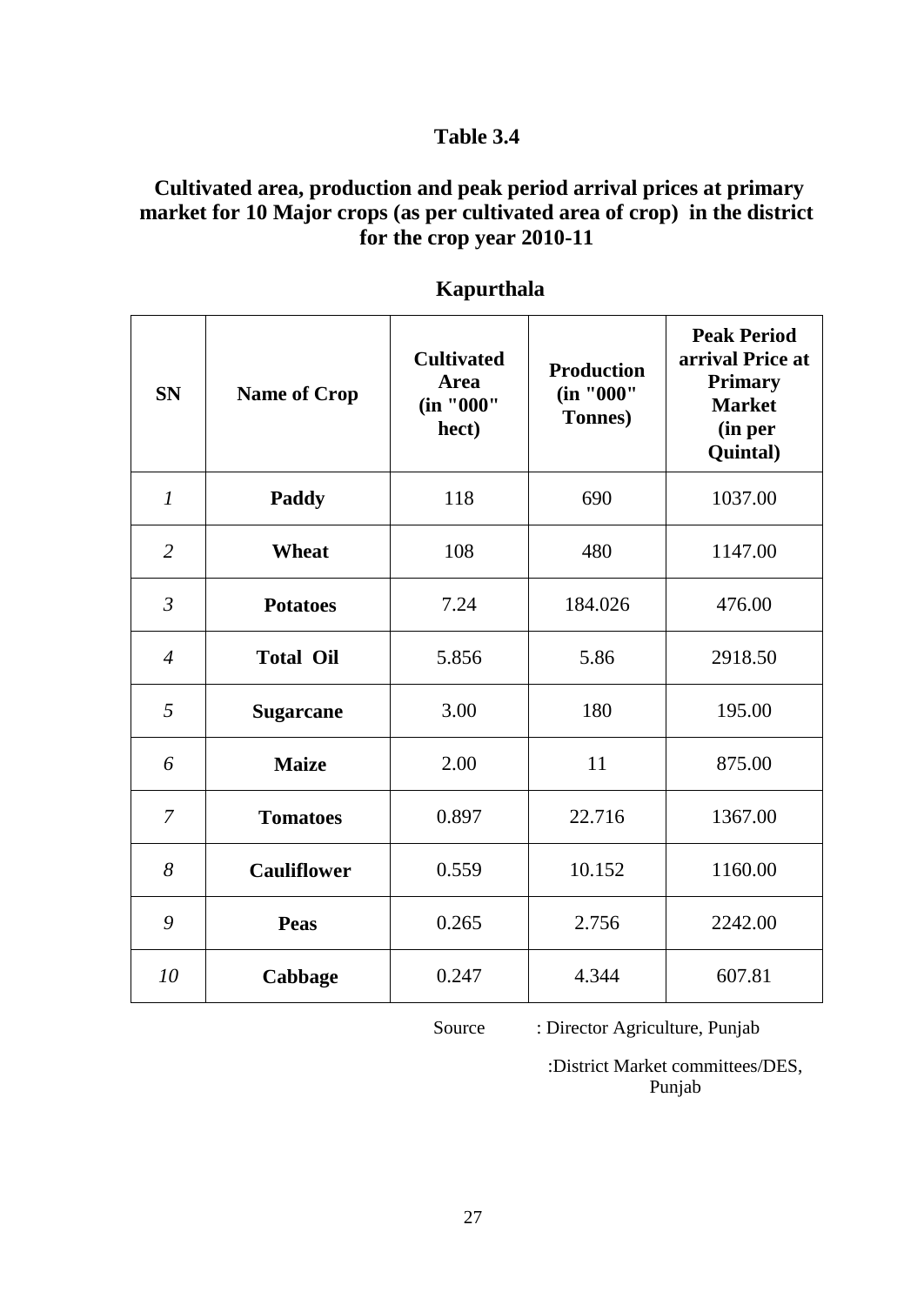## **Cultivated area, production and peak period arrival prices at primary market for 10 Major crops (as per cultivated area of crop) in the district for the crop year 2010-11**

| <b>SN</b>      | <b>Name of Crop</b> | <b>Cultivated</b><br><b>Area</b><br>(in "000"<br>hect) | <b>Production</b><br>(in "000"<br>Tonnes) | <b>Peak Period</b><br>arrival Price at<br><b>Primary</b><br><b>Market</b><br>(in per<br>Quintal) |
|----------------|---------------------|--------------------------------------------------------|-------------------------------------------|--------------------------------------------------------------------------------------------------|
| $\mathcal{I}$  | <b>Wheat</b>        | 169                                                    | 793                                       | 1147.00                                                                                          |
| $\overline{2}$ | Paddy               | 163                                                    | 882                                       | 1037.00                                                                                          |
| $\mathfrak{Z}$ | <b>Potatoes</b>     | 19.514                                                 | 504.242                                   | 415.00                                                                                           |
| $\overline{4}$ | <b>Total Oil</b>    | 14.267                                                 | 8.00                                      | 2998.30                                                                                          |
| 5              | <b>Maize</b>        | 9.00                                                   | 35                                        | 883.00                                                                                           |
| 6              | <b>Sugarcane</b>    | 9.00                                                   | 540                                       | 195.00                                                                                           |
| $\overline{7}$ | <b>Total Pulses</b> | 0.824                                                  | 0.89                                      | 3411.80                                                                                          |
| 8              | Peas                | 0.81                                                   | 8.195                                     | 2242.00                                                                                          |
| 9              | <b>Garlic</b>       | 0.786                                                  | 8.753                                     | 4339.00                                                                                          |
| 10             | Onion               | 0.617                                                  | 14.438                                    | 1256.00                                                                                          |

#### **Jalandhar**

Source : Director Agriculture, Punjab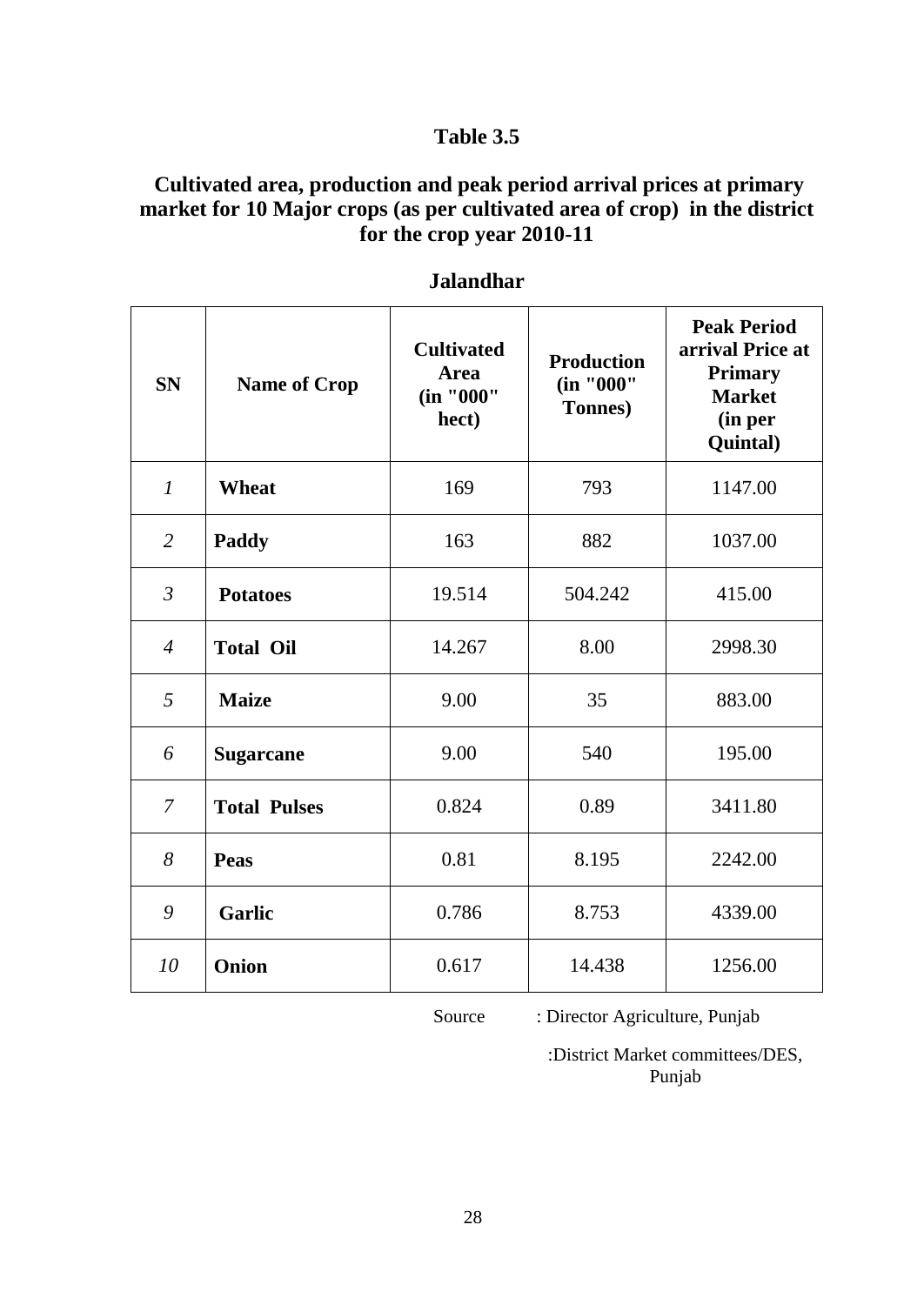## **Cultivated area, production and peak period arrival prices at primary market for 10 Major crops (as per cultivated area of crop) in the district for the crop year 2010-11**

| <b>SN</b>        | <b>Name of Crop</b>                         | <b>Cultivated</b><br><b>Area</b><br>(in "000"<br>hect) | <b>Production</b><br>(in "000"<br>Tonnes) | <b>Peak Period</b><br>arrival Price at<br><b>Primary</b><br><b>Market</b><br>(in per<br>Quintal) |
|------------------|---------------------------------------------|--------------------------------------------------------|-------------------------------------------|--------------------------------------------------------------------------------------------------|
| $\boldsymbol{l}$ | <b>Wheat</b>                                | 74                                                     | 348                                       | 1149.00                                                                                          |
| $\overline{2}$   | Paddy                                       | 58                                                     | 346.5                                     | 1030.00                                                                                          |
| $\overline{3}$   | <b>Maize</b>                                | 14                                                     | 57                                        | 938.00                                                                                           |
| $\overline{4}$   | <b>Total Oil</b>                            | 6.611                                                  | 7.00                                      | 2998.30                                                                                          |
| 5                | <b>Sugarcane</b>                            | 5.00                                                   | 280                                       | 195.00                                                                                           |
| 6                | <b>Potatoes</b>                             | 2.25                                                   | 55.113                                    | 396.00                                                                                           |
| $\overline{7}$   | <b>Peas</b>                                 | 1.858                                                  | 18.788                                    | 2443.00                                                                                          |
| 8                | <b>Other Drugs and</b><br><b>Naracaties</b> | 0.622                                                  | $\overline{0}$                            | 19167.67                                                                                         |
| 9                | <b>Onion</b>                                | 0.313                                                  | 6.02                                      | 1329.00                                                                                          |
| 10               | Cabbage                                     | 0.214                                                  | 3.53                                      | 607.81                                                                                           |

## **Nawan Shahar**

Source : Director Agriculture, Punjab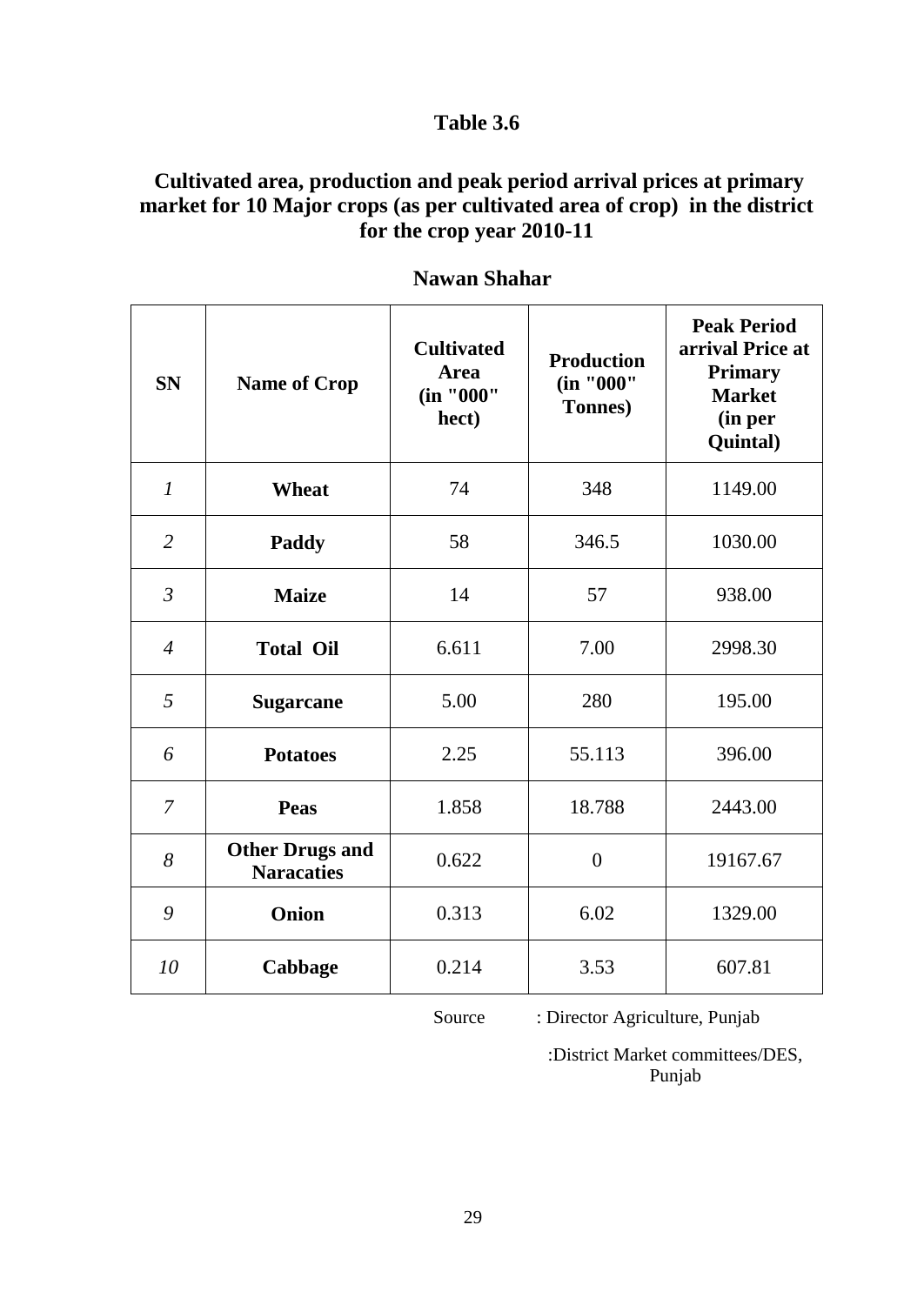## **Cultivated area, production and peak period arrival prices at primary market for 10 Major crops (as per cultivated area of crop) in the district for the crop year 2010-11**

| <b>SN</b>      | <b>Name of Crop</b> | <b>Cultivated</b><br><b>Area</b><br>(in "000"<br>hect) | <b>Production</b><br>(in "000"<br>Tonnes) | <b>Peak Period</b><br>arrival Price at<br><b>Primary</b><br><b>Market</b><br>(in per<br>Quintal) |
|----------------|---------------------|--------------------------------------------------------|-------------------------------------------|--------------------------------------------------------------------------------------------------|
| $\mathcal{I}$  | Wheat               | 154                                                    | 661                                       | 1169.00                                                                                          |
| $\overline{2}$ | Paddy               | 73                                                     | 391.5                                     | 1030.00                                                                                          |
| $\mathfrak{Z}$ | <b>Maize</b>        | 63                                                     | 241                                       | 1183.00                                                                                          |
| $\overline{4}$ | <b>Total Oil</b>    | 18.582                                                 | 11.80                                     | 2998.30                                                                                          |
| 5              | <b>Potatoes</b>     | 16.79                                                  | 410.781                                   | 450.00                                                                                           |
| 6              | <b>Sugarcane</b>    | 16.00                                                  | 830                                       | 195.00                                                                                           |
| $\overline{7}$ | Peas                | 6.606                                                  | 66.985                                    | 2443.00                                                                                          |
| 8              | <b>Cauliflower</b>  | 1.358                                                  | 25.422                                    | 1160.00                                                                                          |
| 9              | <b>Total Pulses</b> | 1.059                                                  | 0.634                                     | 3411.80                                                                                          |
| 10             | <b>Brinjal</b>      | 0.197                                                  | 4.182                                     | 767.00                                                                                           |

## **Hoshiarpur**

Source : Director Agriculture, Punjab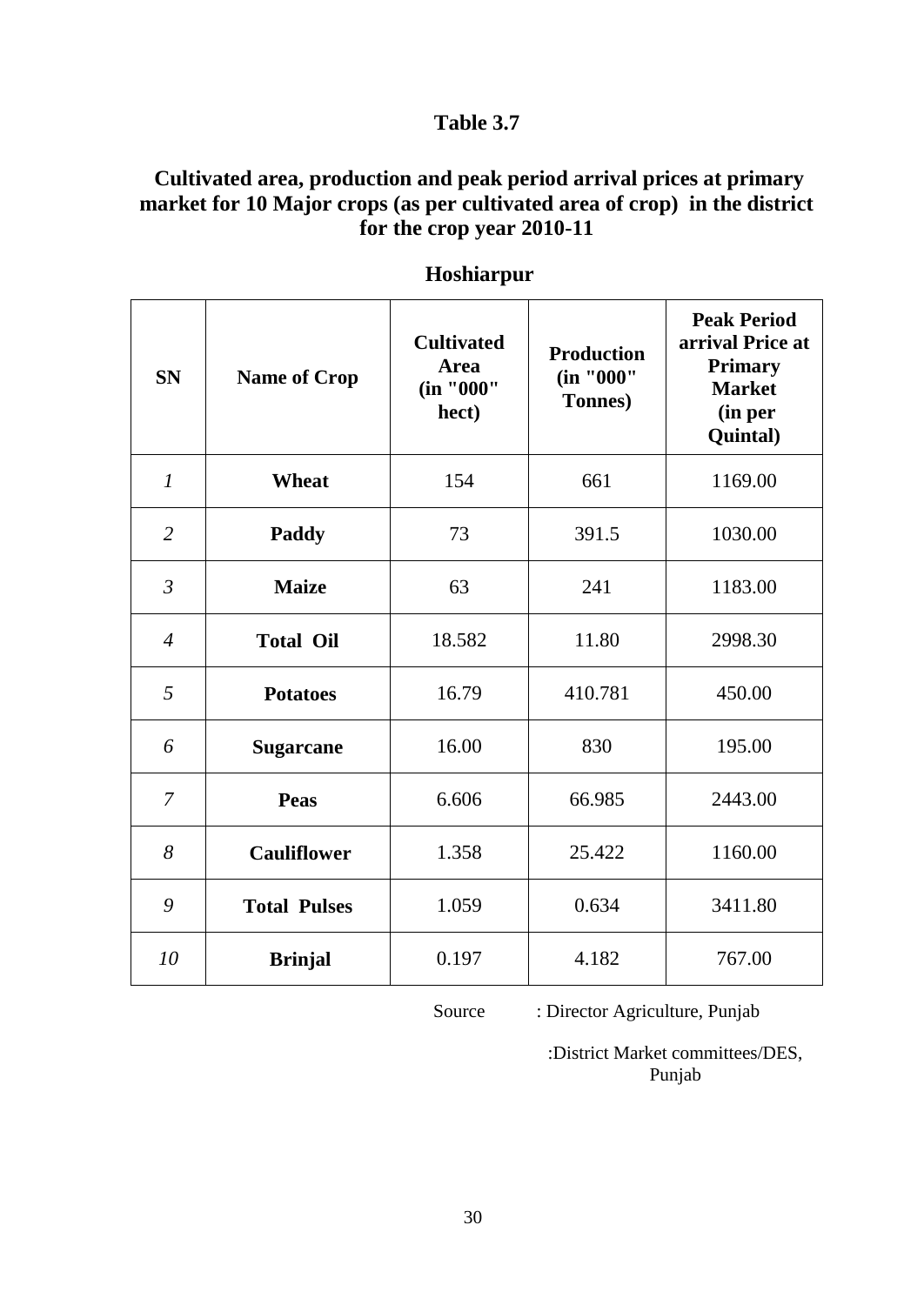## **Cultivated area, production and peak period arrival prices at primary market for 10 Major crops (as per cultivated area of crop) in the district for the crop year 2010-11**

| <b>SN</b>        | <b>Name of Crop</b> | <b>Cultivated</b><br>Area<br>(in "000"<br>hect) | <b>Production</b><br>(in "000"<br>Tonnes) | <b>Peak Period</b><br>arrival Price at<br><b>Primary</b><br><b>Market</b><br>(in per<br>Quintal) |
|------------------|---------------------|-------------------------------------------------|-------------------------------------------|--------------------------------------------------------------------------------------------------|
| $\boldsymbol{l}$ | <b>Wheat</b>        | 65                                              | 253                                       | 1149.00                                                                                          |
| $\overline{2}$   | Paddy               | 38                                              | 220.5                                     | 1025.00                                                                                          |
| $\mathfrak{Z}$   | <b>Maize</b>        | 23                                              | 76                                        | 900.00                                                                                           |
| $\overline{4}$   | <b>Total Oil</b>    | 3.767                                           | 2.00                                      | 2934.90                                                                                          |
| 5                | <b>Sugarcane</b>    | 2.00                                            | 100                                       | 195.00                                                                                           |
| 6                | <b>Total Pulses</b> | 1.177                                           | 1.14                                      | 3711.80                                                                                          |
| 7                | <b>Potatoes</b>     | 0.894                                           | 20.986                                    | 597.00                                                                                           |
| 8                | <b>Onion</b>        | 0.208                                           | 4.577                                     | 1192.00                                                                                          |
| 9                | <b>Cauliflower</b>  | 0.138                                           | 2.447                                     | 1160.00                                                                                          |
| 10               | <b>Tomatoes</b>     | 0.13                                            | 3.009                                     | 1247.00                                                                                          |

#### **Rupnagar**

Source : Director Agriculture, Punjab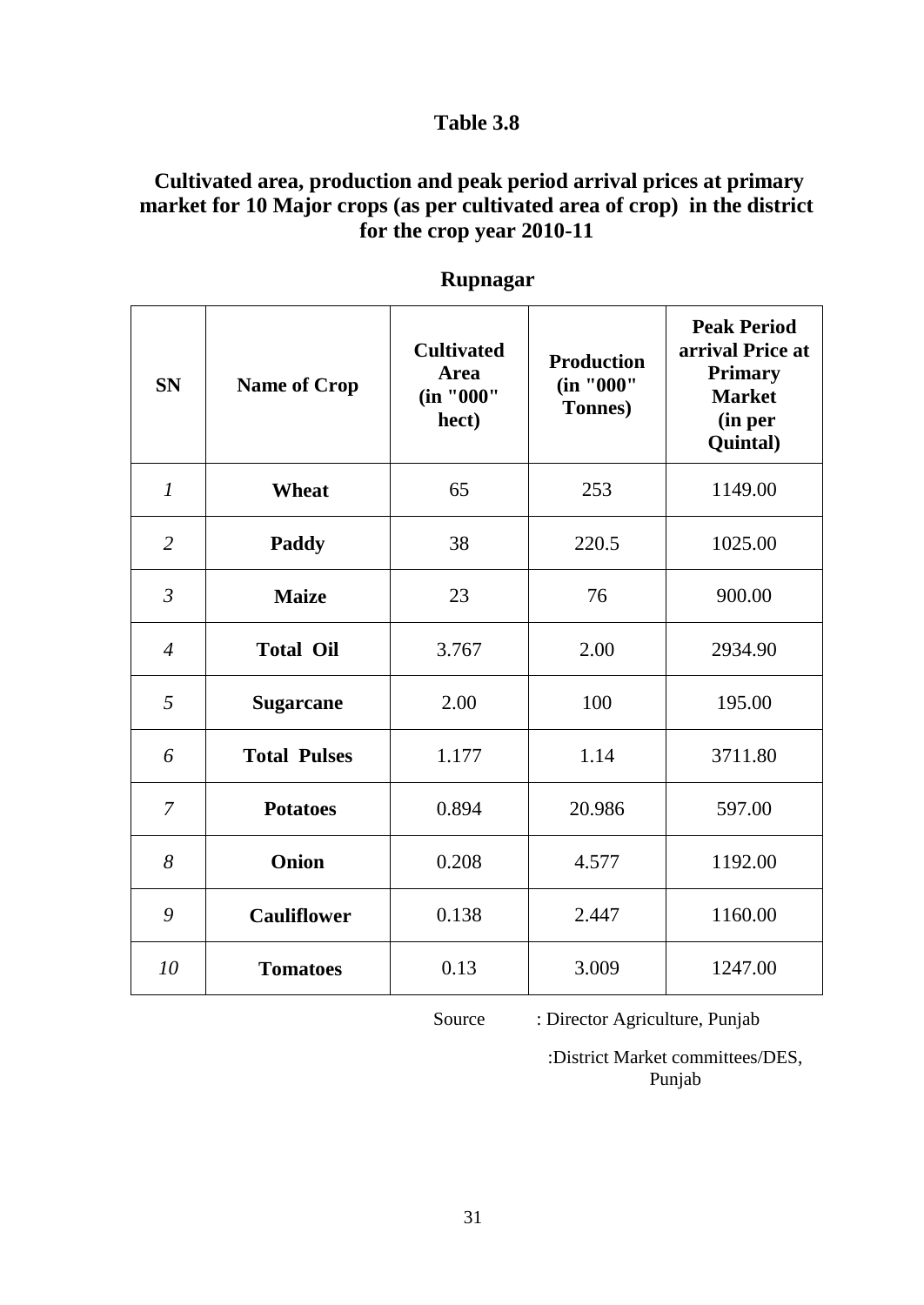## **Cultivated area, production and peak period arrival prices at primary market for 10 Major crops (as per cultivated area of crop) in the district for the crop year 2010-11**

| <b>SN</b>        | <b>Name of Crop</b> | <b>Cultivated</b><br><b>Area</b><br>(in "000"<br>hect) | <b>Production</b><br>(in "000"<br>Tonnes) | <b>Peak Period</b><br>arrival Price at<br><b>Primary</b><br><b>Market</b><br>(in per<br>Quintal) |
|------------------|---------------------|--------------------------------------------------------|-------------------------------------------|--------------------------------------------------------------------------------------------------|
| $\boldsymbol{l}$ | <b>Wheat</b>        | 53                                                     | 227                                       | 1173.00                                                                                          |
| $\overline{2}$   | Paddy               | 37                                                     | 190.5                                     | 1025.00                                                                                          |
| $\mathfrak{Z}$   | <b>Maize</b>        | 6                                                      | 24                                        | 900.00                                                                                           |
| $\overline{4}$   | <b>Total Oil</b>    | 3.613                                                  | 2.60                                      | 2934.90                                                                                          |
| 5                | <b>Potatoes</b>     | 1.30                                                   | 31.7                                      | 597.00                                                                                           |
| 6                | <b>Sugarcane</b>    | 1.00                                                   | 60                                        | 195.00                                                                                           |
| $\overline{7}$   | <b>Total Pulses</b> | 0.824                                                  | 0.76                                      | 3711.80                                                                                          |
| 8                | Onion               | 0.822                                                  | 16.688                                    | 1192.00                                                                                          |
| 9                | <b>Cauliflower</b>  | 0.419                                                  | 6.715                                     | 1160.00                                                                                          |
| 10               | <b>Tomatoes</b>     | 0.24                                                   | 5.579                                     | 1247.00                                                                                          |

 **SAS Nagar**

Source : Director Agriculture, Punjab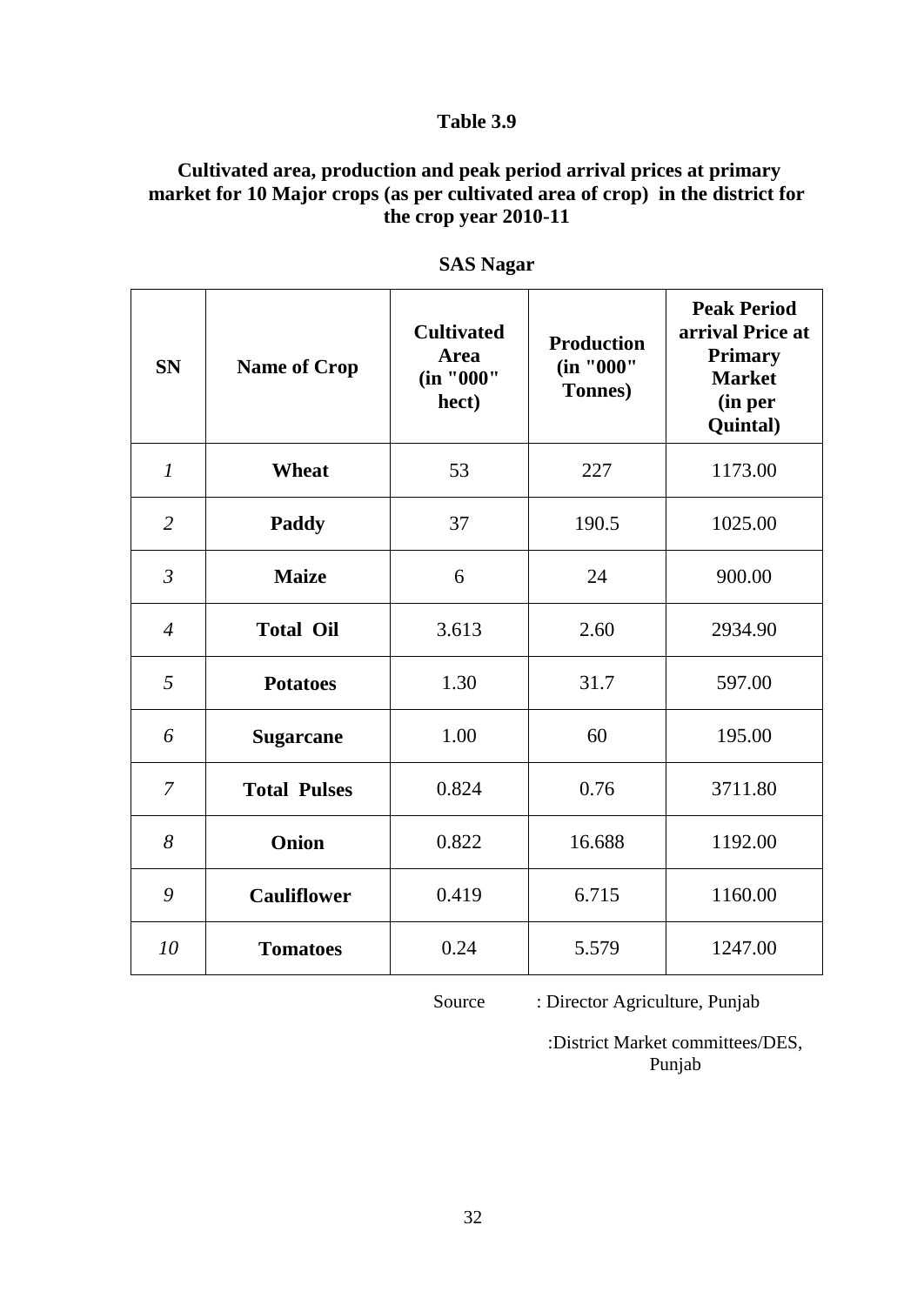## **Cultivated area, production and peak period arrival prices at primary market for 10 Major crops (as per cultivated area of crop) in the district for the crop year 2010-11**

| <b>SN</b>        | <b>Name of Crop</b> | <b>Cultivated</b><br><b>Area</b><br>(in "000"<br>hect) | <b>Production</b><br>(in "000"<br>Tonnes) | <b>Peak Period</b><br>arrival Price at<br><b>Primary</b><br><b>Market</b><br>(in per<br>Quintal) |
|------------------|---------------------|--------------------------------------------------------|-------------------------------------------|--------------------------------------------------------------------------------------------------|
| $\boldsymbol{l}$ | <b>Wheat</b>        | 257                                                    | 1276                                      | 1173.00                                                                                          |
| $\overline{2}$   | Paddy               | 257                                                    | 1699.5                                    | 1025.00                                                                                          |
| $\mathfrak{Z}$   | <b>Total Oil</b>    | 6.301                                                  | 4.20                                      | 4042.30                                                                                          |
| $\overline{4}$   | <b>Potatoes</b>     | 5.424                                                  | 138.008                                   | 597.00                                                                                           |
| 5                | <b>Total Pulses</b> | 2.824                                                  | 2.536                                     | 3545.80                                                                                          |
| 6                | <b>Maize</b>        | 2.00                                                   | 7                                         | 1012.00                                                                                          |
| $\overline{7}$   | <b>Sugarcane</b>    | $\overline{2}$                                         | 130                                       | 195.00                                                                                           |
| 8                | <b>Barley</b>       | $\mathbf{1}$                                           | $\overline{4}$                            | 993.00                                                                                           |
| 9                | <b>Cotton</b>       | 1.00                                                   | 1.95                                      | 5107.00                                                                                          |
| 10               | <b>Cauliflower</b>  | 0.686                                                  | 12.434                                    | 1160.00                                                                                          |

#### **Ludhiana**

Source : Director Agriculture, Punjab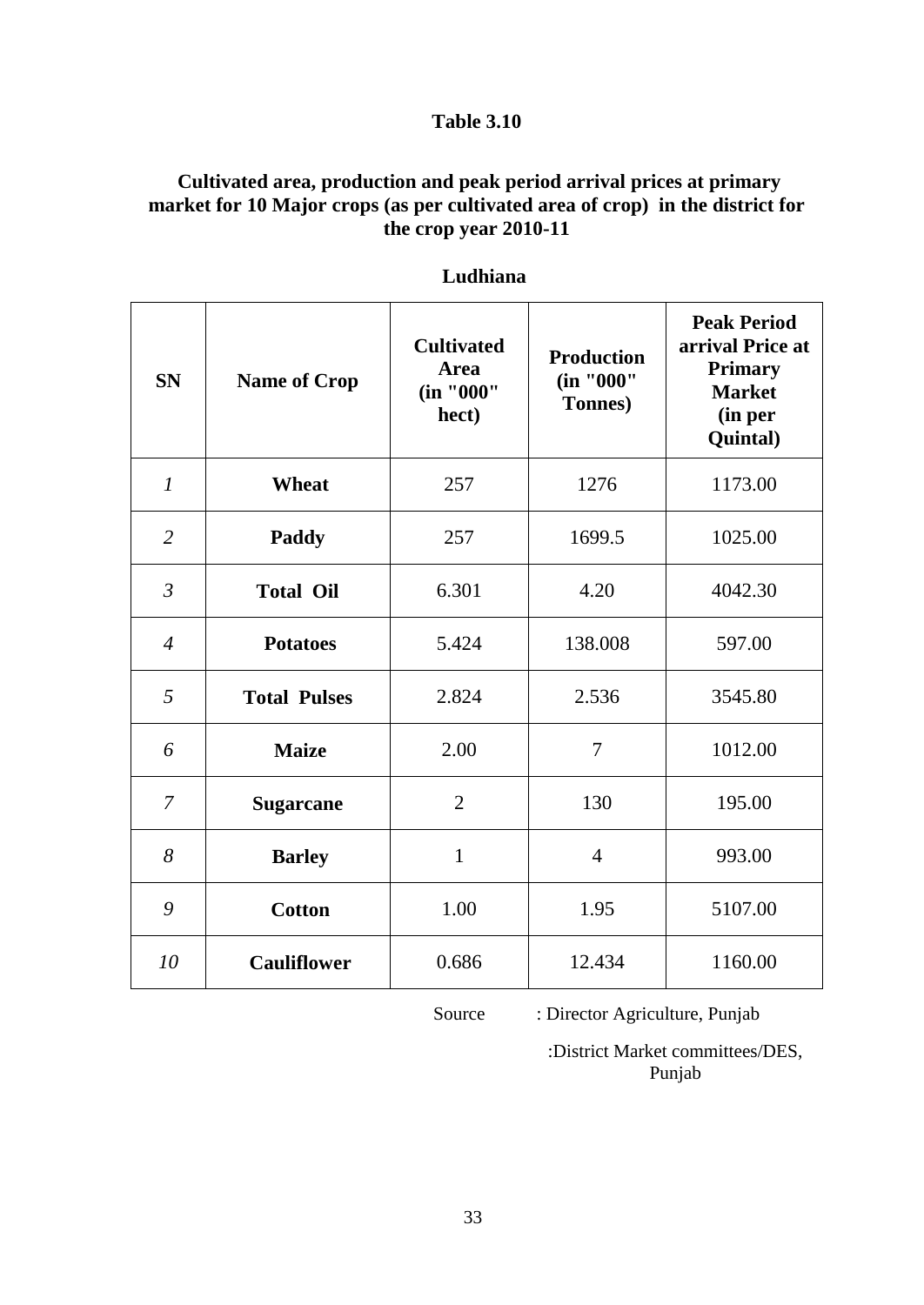## **Cultivated area, production and peak period arrival prices at primary market for 10 Major crops (as per cultivated area of crop) in the district for the crop year 2010-11**

| <b>SN</b>                   | <b>Name of Crop</b> | <b>Cultivated</b><br><b>Area</b><br>(in "000"<br>hect) | <b>Production</b><br>(in "000"<br>Tonnes) | <b>Peak Period</b><br>arrival Price at<br><b>Primary</b><br><b>Market</b><br>(in per<br>Quintal) |
|-----------------------------|---------------------|--------------------------------------------------------|-------------------------------------------|--------------------------------------------------------------------------------------------------|
| $\mathcal{I}_{\mathcal{I}}$ | <b>Wheat</b>        | 397                                                    | 1850                                      | 1164.00                                                                                          |
| $\overline{2}$              | Paddy               | 258                                                    | 1431                                      | 1025.00                                                                                          |
| $\mathfrak{Z}$              | <b>Cotton</b>       | 116.00                                                 | 194.73                                    | 3754.20                                                                                          |
| $\overline{4}$              | <b>Total Oil</b>    | 11.744                                                 | 9.50                                      | 2518.50                                                                                          |
| 5                           | <b>Barley</b>       | 3.00                                                   | 11                                        | 993.00                                                                                           |
| 6                           | <b>Total Pulses</b> | 2.942                                                  | 3.17                                      | 3763.20                                                                                          |
| $\overline{7}$              | <b>Bajra</b>        | $\mathbf{1}$                                           | $\mathbf{1}$                              | 1127.50                                                                                          |
| 8                           | <b>Sugarcane</b>    | $\mathbf{1}$                                           | 60                                        | 195.00                                                                                           |
| 9                           | <b>Potatoes</b>     | 0.984                                                  | 22.784                                    | 597.00                                                                                           |
| 10                          | <b>Onion</b>        | 0.603                                                  | 13.77                                     | 1192.00                                                                                          |

 **Ferozepur**

Source : Director Agriculture, Punjab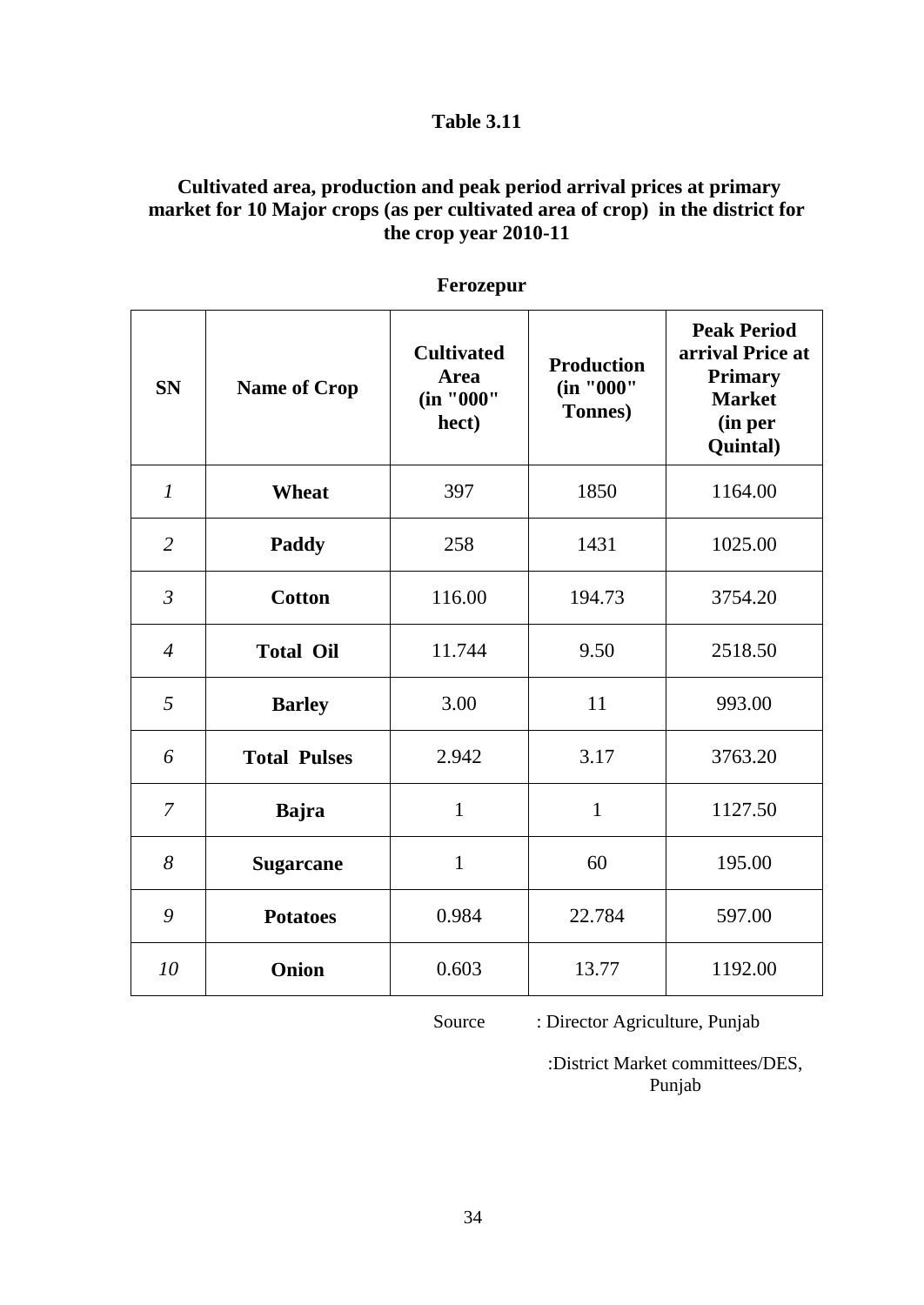## **Cultivated area, production and peak period arrival prices at primary market for 10 Major crops (as per cultivated area of crop) in the district for the crop year 2010-11**

| <b>SN</b>      | <b>Name of Crop</b> | <b>Cultivated</b><br><b>Area</b><br>(in "000"<br>hect) | <b>Production</b><br>(in "000"<br><b>Tonnes</b> ) | <b>Peak Period</b><br>arrival Price at<br><b>Primary</b><br><b>Market</b><br>(in per<br>Quintal) |
|----------------|---------------------|--------------------------------------------------------|---------------------------------------------------|--------------------------------------------------------------------------------------------------|
| $\mathcal{I}$  | <b>Wheat</b>        | 117                                                    | 563                                               | 1164.00                                                                                          |
| $\overline{2}$ | Paddy               | 101                                                    | 613.5                                             | 1025.00                                                                                          |
| $\mathfrak{Z}$ | <b>Cotton</b>       | 15.00                                                  | 28.74                                             | 3754.20                                                                                          |
| $\overline{4}$ | <b>Total Pulses</b> | 0.824                                                  | 0.761                                             | 3798.20                                                                                          |
| 5              | <b>Total Oil</b>    | 0.373                                                  | 0.10                                              | 2518.50                                                                                          |
| 6              | <b>Potatoes</b>     | 0.354                                                  | 7.97                                              | 597.00                                                                                           |
| 7              | <b>Cauliflower</b>  | 0.106                                                  | 1.781                                             | 1160.00                                                                                          |
| 8              | <b>Tomatoes</b>     | 0.095                                                  | 2.107                                             | 1247.00                                                                                          |
| 9              | <b>Garlic</b>       | 0.064                                                  | 0.669                                             | 4339.00                                                                                          |
| 10             | <b>Brinjal</b>      | 0.04                                                   | 0.864                                             | 756.00                                                                                           |

#### **Faridkot**

Source : Director Agriculture, Punjab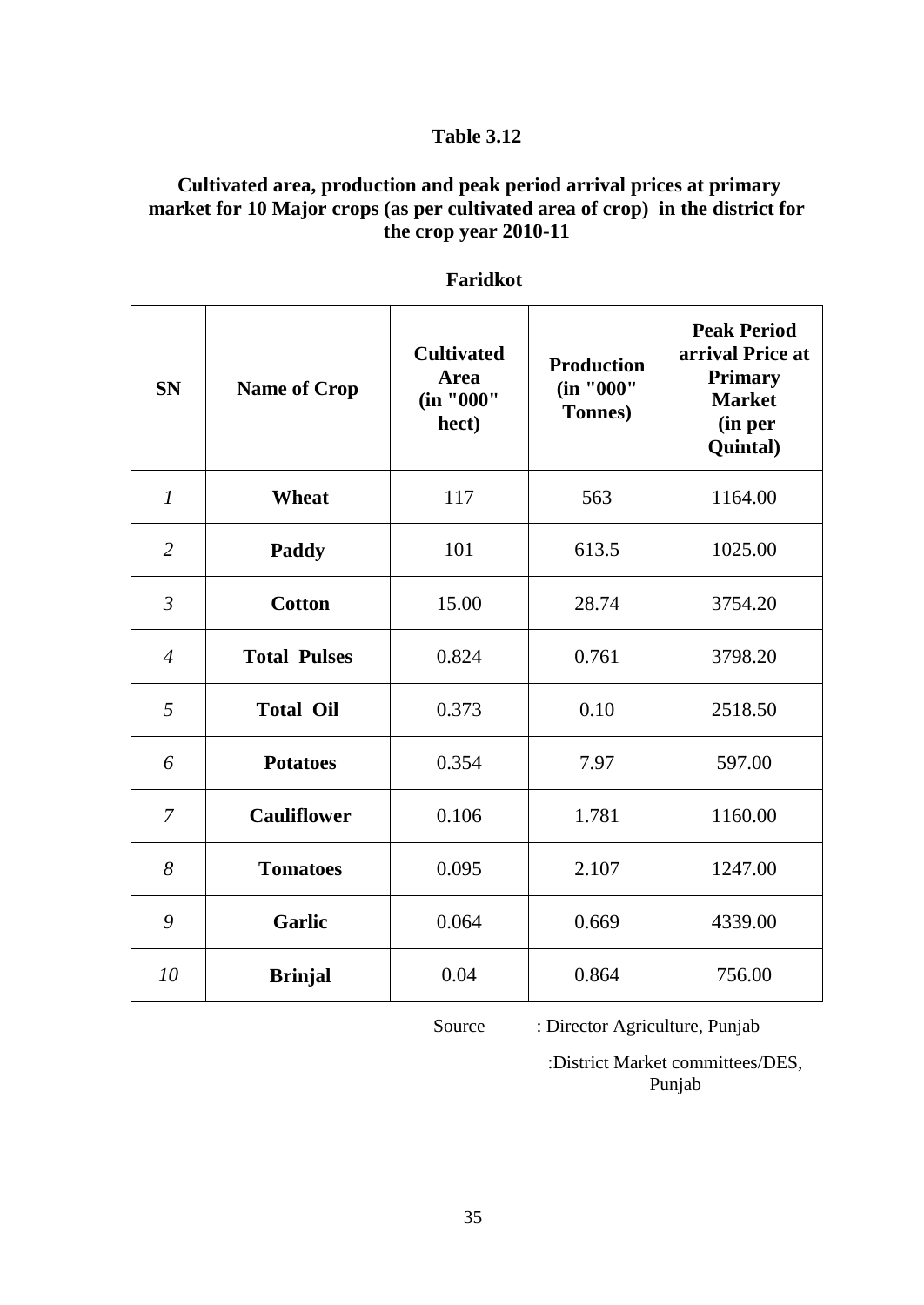## **Cultivated area, production and peak period arrival prices at primary market for 10 Major crops (as per cultivated area of crop) in the district for the crop year 2010-11**

| <b>SN</b>      | <b>Name of Crop</b> | <b>Cultivated</b><br><b>Area</b><br>(in "000"<br>hect) | <b>Production</b><br>(in "000"<br><b>Tonnes</b> ) | <b>Peak Period</b><br>arrival Price at<br><b>Primary</b><br><b>Market</b><br>(in per<br>Quintal) |
|----------------|---------------------|--------------------------------------------------------|---------------------------------------------------|--------------------------------------------------------------------------------------------------|
| $\mathcal{I}$  | Wheat               | 192                                                    | 957                                               | 1164.00                                                                                          |
| $\overline{2}$ | Paddy               | 111                                                    | 648                                               | 1025.00                                                                                          |
| $\overline{3}$ | <b>Cotton</b>       | 90.00                                                  | 168.36                                            | 3754.20                                                                                          |
| $\overline{4}$ | <b>Total Oil</b>    | 2.156                                                  | 2.10                                              | 2518.50                                                                                          |
| 5              | <b>Barley</b>       | 1.00                                                   | $\overline{4}$                                    | 993.00                                                                                           |
| 6              | <b>Sugarcane</b>    | 1.00                                                   | 60                                                | 195.00                                                                                           |
| 7              | <b>Total Pulses</b> | 0.588                                                  | 0.76                                              | 3687.40                                                                                          |
| 8              | <b>Potatoes</b>     | 0.182                                                  | 4.066                                             | 597.00                                                                                           |
| 9              | Peas                | 0.08                                                   | 0.811                                             | 2443.00                                                                                          |
| 10             | <b>Brinjal</b>      | 0.059                                                  | 1.238                                             | 756.00                                                                                           |

#### **Muktsar**

Source : Director Agriculture, Punjab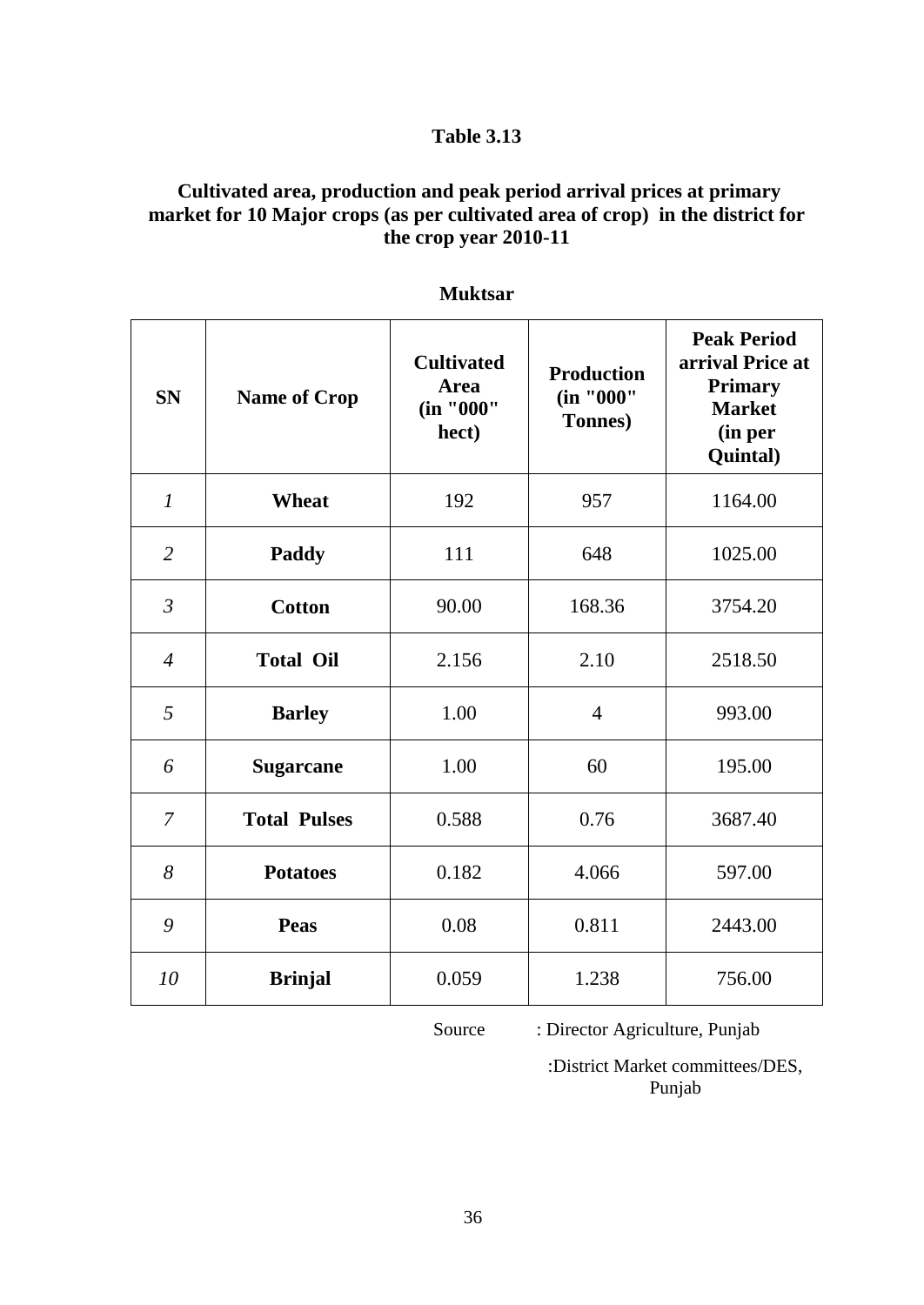## **Cultivated area, production and peak period arrival prices at primary market for 10 Major crops (as per cultivated area of crop) in the district for the crop year 2010-11**

| <b>SN</b>      | <b>Name of Crop</b> | <b>Cultivated</b><br><b>Area</b><br>(in "000"<br>hect) | <b>Production</b><br>(in "000"<br>Tonnes) | <b>Peak Period</b><br>arrival Price at<br><b>Primary</b><br><b>Market</b><br>(in per<br>Quintal) |
|----------------|---------------------|--------------------------------------------------------|-------------------------------------------|--------------------------------------------------------------------------------------------------|
| $\mathfrak{1}$ | <b>Wheat</b>        | 177                                                    | 887                                       | 1164.00                                                                                          |
| $\overline{2}$ | <b>Paddy</b>        | 172                                                    | 1117.5                                    | 1046.00                                                                                          |
| $\mathfrak{Z}$ | <b>Potatoes</b>     | 5.742                                                  | 145.904                                   | 597.00                                                                                           |
| $\overline{4}$ | <b>Cotton</b>       | 3.00                                                   | 4.53                                      | 4500.00                                                                                          |
| 5              | <b>Total Oil</b>    | 1.71                                                   | 1.00                                      | 2518.50                                                                                          |
| 6              | <b>Total Pulses</b> | 1.412                                                  | 1.52                                      | 3687.40                                                                                          |
| $\overline{7}$ | <b>Cauliflower</b>  | 0.218                                                  | 3.523                                     | 1065.00                                                                                          |
| 8              | <b>Brinjal</b>      | 0.2                                                    | 0.413                                     | 756.00                                                                                           |
| 9              | <b>Garlic</b>       | 0.158                                                  | 1.772                                     | 5500.00                                                                                          |
| 10             | Onion               | 0.127                                                  | 2.697                                     | 1647.00                                                                                          |

**Moga**

Source : Director Agriculture, Punjab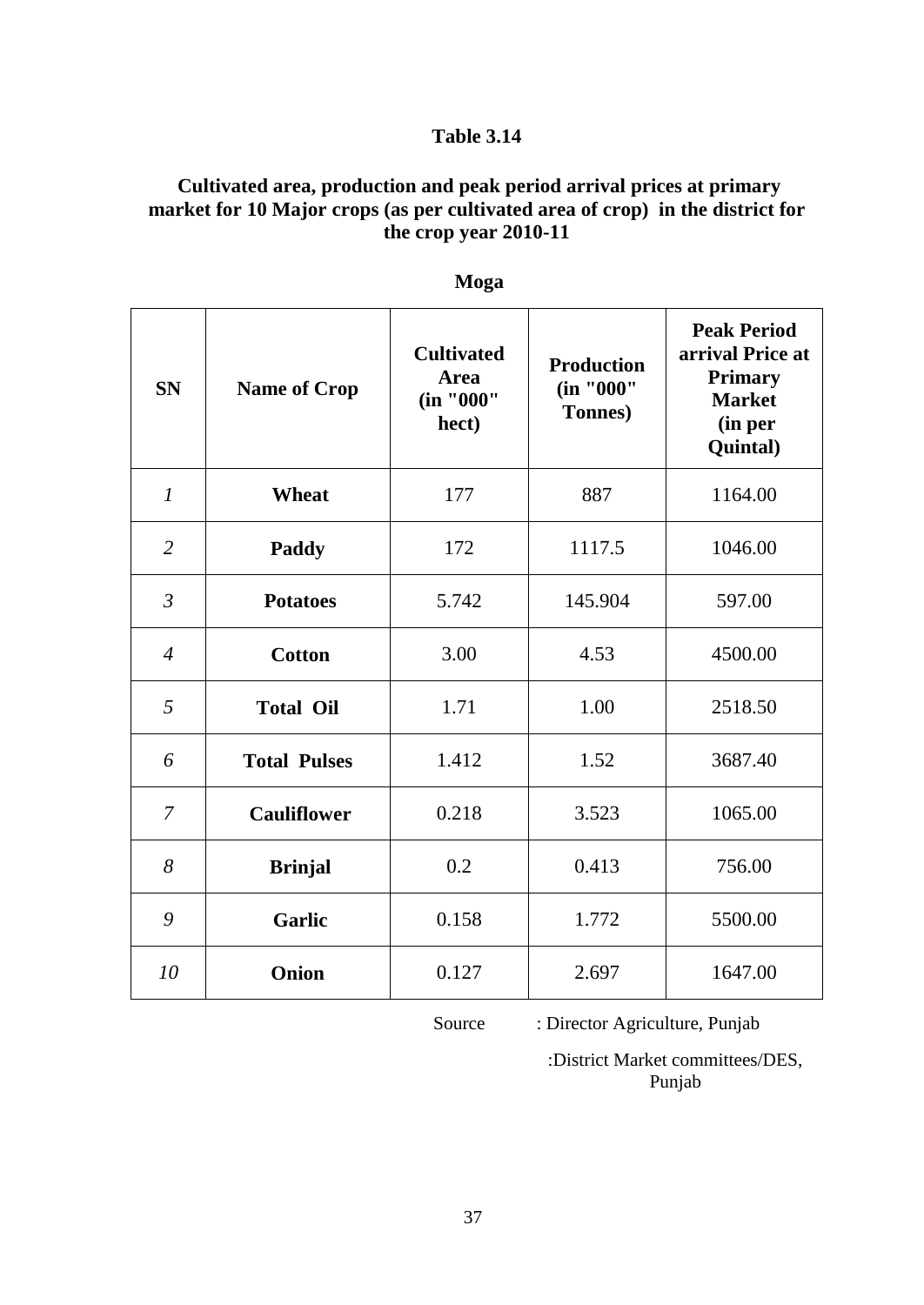## **Cultivated area, production and peak period arrival prices at primary market for 10 Major crops (as per cultivated area of crop) in the district for the crop year 2010-11**

| <b>SN</b>                   | <b>Name of Crop</b> | <b>Cultivated</b><br><b>Area</b><br>(in "000"<br>hect) | <b>Production</b><br>(in "000"<br><b>Tonnes</b> ) | <b>Peak Period</b><br>arrival Price at<br><b>Primary</b><br><b>Market</b><br>(in per<br>Quintal) |
|-----------------------------|---------------------|--------------------------------------------------------|---------------------------------------------------|--------------------------------------------------------------------------------------------------|
| $\mathcal{I}_{\mathcal{I}}$ | <b>Wheat</b>        | 253                                                    | 1166                                              | 1164.00                                                                                          |
| $\overline{2}$              | <b>Cotton</b>       | 147.00                                                 | 309.60                                            | 3754.20                                                                                          |
| $\mathfrak{Z}$              | Paddy               | 107                                                    | 655.5                                             | 1018.00                                                                                          |
| $\overline{4}$              | <b>Potatoes</b>     | 6.084                                                  | 148.583                                           | 597.00                                                                                           |
| 5                           | <b>Total Oil</b>    | 4.367                                                  | 3.00                                              | 2518.50                                                                                          |
| 6                           | <b>Barley</b>       | 2.00                                                   | $\overline{7}$                                    | 993.00                                                                                           |
| $\overline{7}$              | <b>Total Pulses</b> | 1.059                                                  | 1.01                                              | 3687.40                                                                                          |
| 8                           | Onion               | 0.296                                                  | 6.349                                             | 1192.00                                                                                          |
| 9                           | Garlic              | 0.232                                                  | 2.622                                             | 4339.00                                                                                          |
| 10                          | <b>Tomatoes</b>     | 0.18                                                   | 4.162                                             | 1247.00                                                                                          |

#### **Bathinda**

Source : Director Agriculture, Punjab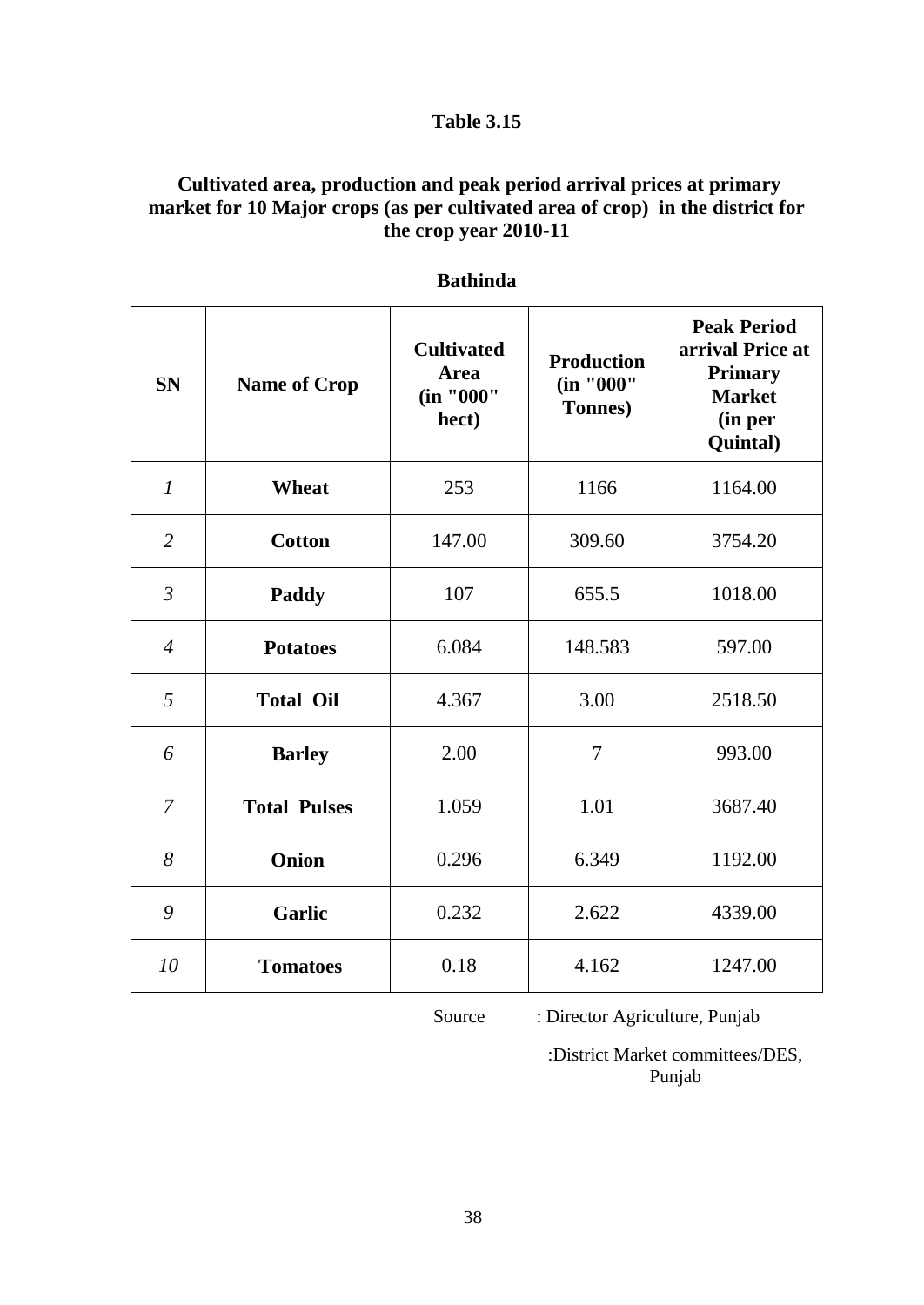## **Cultivated area, production and peak period arrival prices at primary market for 10 Major crops (as per cultivated area of crop) in the district for the crop year 2010-11**

| <b>SN</b>      | <b>Name of Crop</b> | <b>Cultivated</b><br>Area<br>(in "000"<br>hect) | <b>Production</b><br>(in "000"<br>Tonnes) | <b>Peak Period</b><br>arrival Price at<br><b>Primary</b><br><b>Market</b><br>(in per<br>Quintal) |
|----------------|---------------------|-------------------------------------------------|-------------------------------------------|--------------------------------------------------------------------------------------------------|
| $\mathcal{I}$  | <b>Wheat</b>        | 170                                             | 830                                       | 1146.00                                                                                          |
| $\overline{2}$ | <b>Cotton</b>       | 88.00                                           | 178.80                                    | 3754.20                                                                                          |
| $\mathfrak{Z}$ | Paddy               | 78                                              | 474                                       | 1018.00                                                                                          |
| $\overline{4}$ | <b>Total Oil</b>    | 4.599                                           | 3.00                                      | 2518.50                                                                                          |
| 5              | <b>Bajra</b>        | 1.00                                            | $\mathbf{1}$                              | 1127.50                                                                                          |
| 6              | <b>Barley</b>       | 1.00                                            | 3                                         | 993.00                                                                                           |
| 7              | <b>Total Pulses</b> | 0.588                                           | 0.51                                      | 3687.40                                                                                          |
| 8              | <b>Potatoes</b>     | 0.172                                           | 3.928                                     | 597.00                                                                                           |
| 9              | <b>Peas</b>         | 0.135                                           | 1.379                                     | 2443.00                                                                                          |
| 10             | Onion               | 0.068                                           | 1.467                                     | 1192.00                                                                                          |

**Mansa**

Source : Director Agriculture, Punjab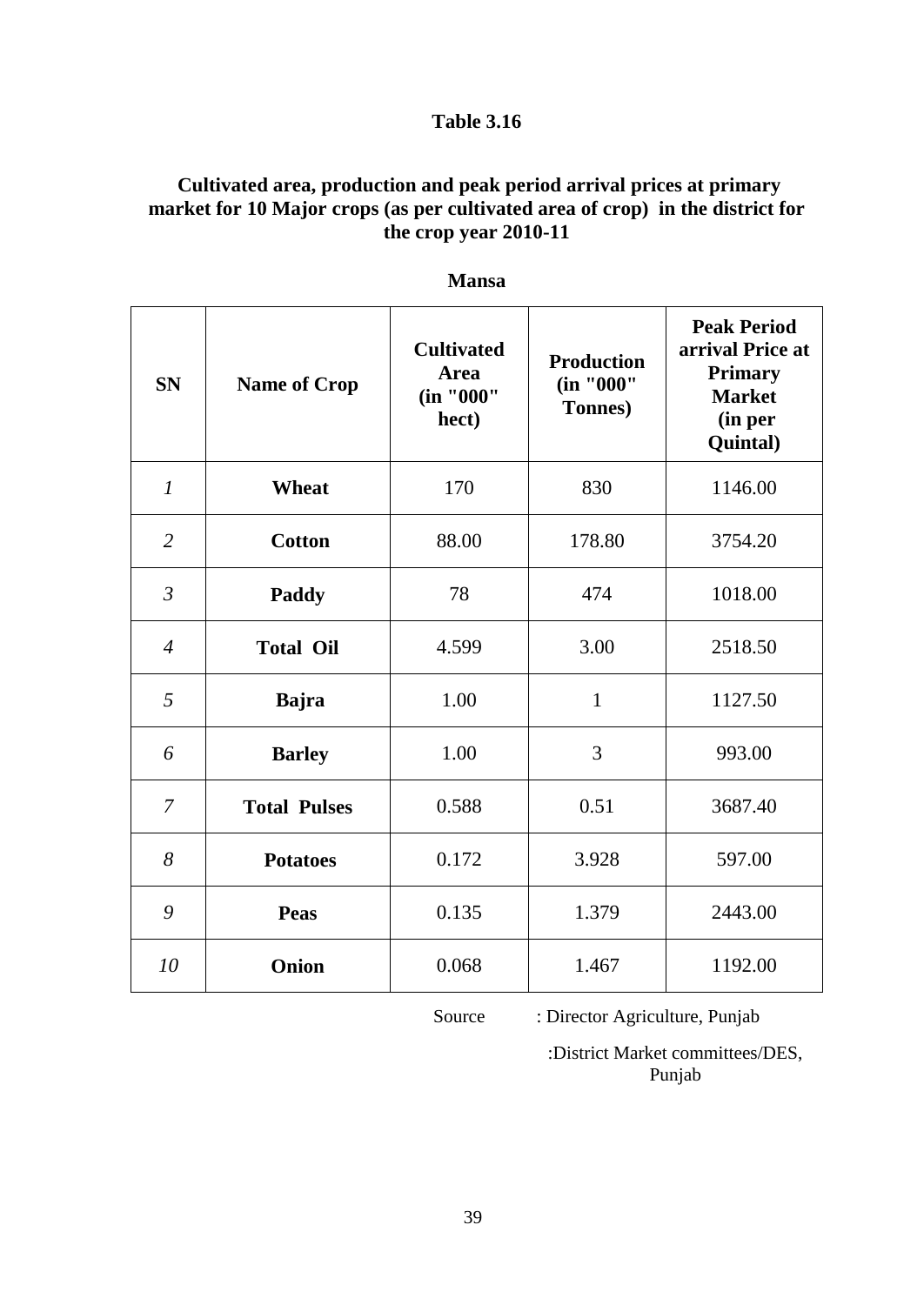## **Cultivated area, production and peak period arrival prices at primary market for 10 Major crops (as per cultivated area of crop) in the district for the crop year 2010-11**

| <b>SN</b>        | <b>Name of Crop</b> | <b>Cultivated</b><br><b>Area</b><br>(in "000"<br>hect) | <b>Production</b><br>(in "000"<br><b>Tonnes</b> ) | <b>Peak Period</b><br>arrival Price at<br><b>Primary</b><br><b>Market</b><br>(in per<br>Quintal) |
|------------------|---------------------|--------------------------------------------------------|---------------------------------------------------|--------------------------------------------------------------------------------------------------|
| $\boldsymbol{l}$ | <b>Wheat</b>        | 287                                                    | 1472                                              | 1146.00                                                                                          |
| $\overline{2}$   | Paddy               | 272                                                    | 1777.5                                            | 1018.00                                                                                          |
| $\mathfrak{Z}$   | <b>Cotton</b>       | 11.00                                                  | 18.18                                             | 4600.00                                                                                          |
| $\overline{4}$   | <b>Total Oil</b>    | 2.373                                                  | 1.20                                              | 2970.90                                                                                          |
| 5                | <b>Barley</b>       | 2.00                                                   | 8                                                 | 993.00                                                                                           |
| 6                | <b>Sugarcane</b>    | 2.00                                                   | 150                                               | 195.00                                                                                           |
| $\overline{7}$   | Onion               | 1.668                                                  | 36.895                                            | 1401.00                                                                                          |
| 8                | <b>Total Pulses</b> | 1.412                                                  | 1.27                                              | 3687.40                                                                                          |
| 9                | <b>Bajra</b>        | $\mathbf{1}$                                           | $\mathbf{1}$                                      | 1127.50                                                                                          |
| 10               | <b>Peas</b>         | 0.554                                                  | 5.774                                             | 2443.00                                                                                          |

 **Sangrur**

Source : Director Agriculture, Punjab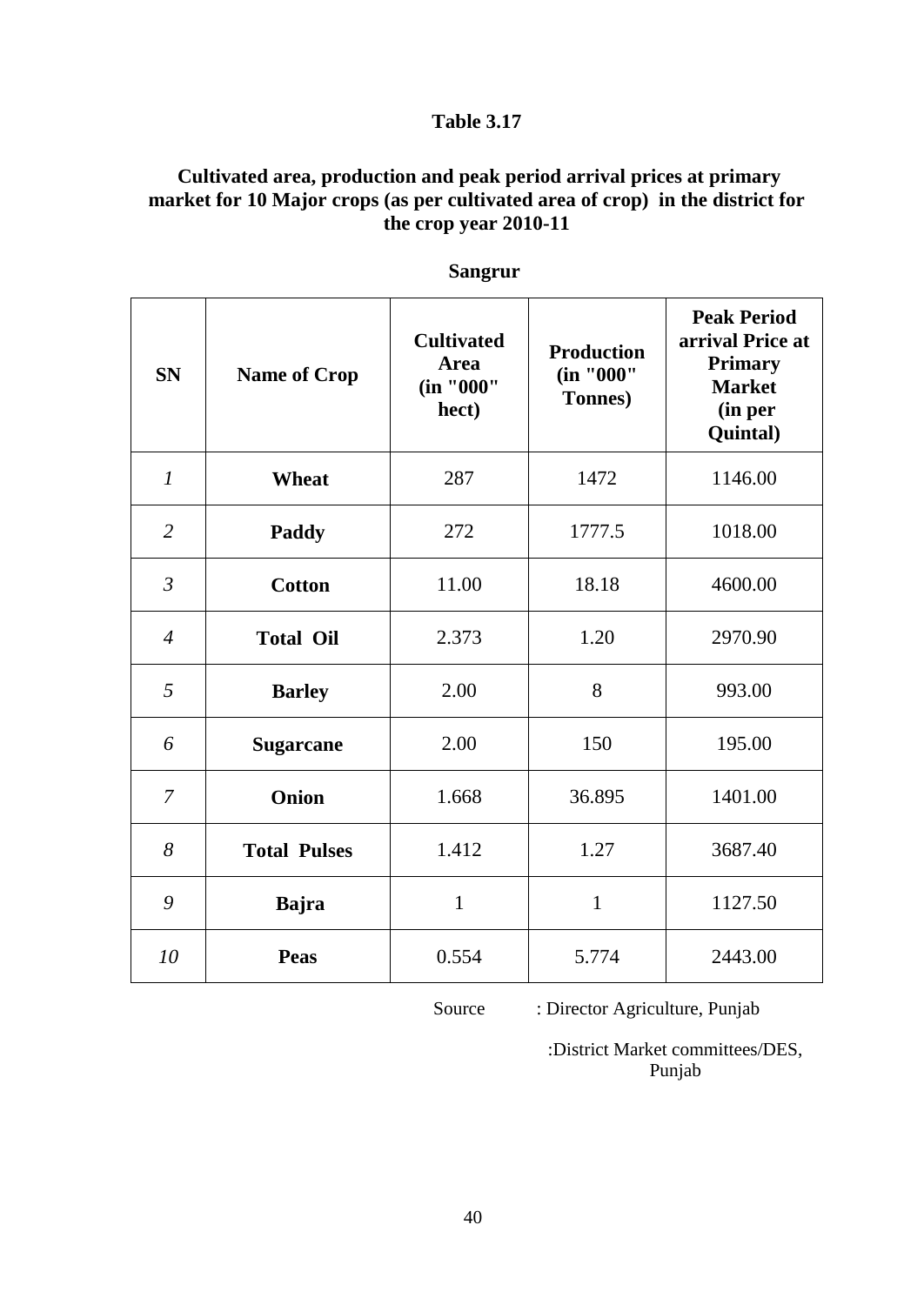## **Cultivated area, production and peak period arrival prices at primary market for 10 Major crops (as per cultivated area of crop) in the district for the crop year 2010-11**

| <b>SN</b>      | <b>Name of Crop</b> | <b>Cultivated</b><br><b>Area</b><br>(in "000"<br>hect) | <b>Production</b><br>(in "000"<br><b>Tonnes</b> ) | <b>Peak Period</b><br>arrival Price at<br><b>Primary</b><br><b>Market</b><br>(in per<br><b>Quintal</b> ) |
|----------------|---------------------|--------------------------------------------------------|---------------------------------------------------|----------------------------------------------------------------------------------------------------------|
| $\mathcal{I}$  | <b>Wheat</b>        | 115                                                    | 572                                               | 1146.00                                                                                                  |
| $\overline{2}$ | <b>Paddy</b>        | 105                                                    | 697.5                                             | 1018.00                                                                                                  |
| $\mathfrak{Z}$ | <b>Cotton</b>       | 10.00                                                  | 20.67                                             | 3754.20                                                                                                  |
| $\overline{4}$ | <b>Total Oil</b>    | 1.671                                                  | 1.10                                              | 2970.90                                                                                                  |
| 5              | <b>Potatoes</b>     | 1.01                                                   | 22.146                                            | 610.00                                                                                                   |
| 6              | <b>Barley</b>       | 1.00                                                   | 3                                                 | 993.00                                                                                                   |
| 7              | <b>Total Pulses</b> | 0.824                                                  | 1.01                                              | 3687.40                                                                                                  |
| 8              | <b>Peas</b>         | 0.102                                                  | 1.033                                             | 2443.00                                                                                                  |
| 9              | <b>Tomatoes</b>     | 0.05                                                   | 1.143                                             | 1225.00                                                                                                  |
| 10             | <b>Cauliflower</b>  | 0.046                                                  | 0.734                                             | 1065.00                                                                                                  |

#### **Barnala**

Source : Director Agriculture, Punjab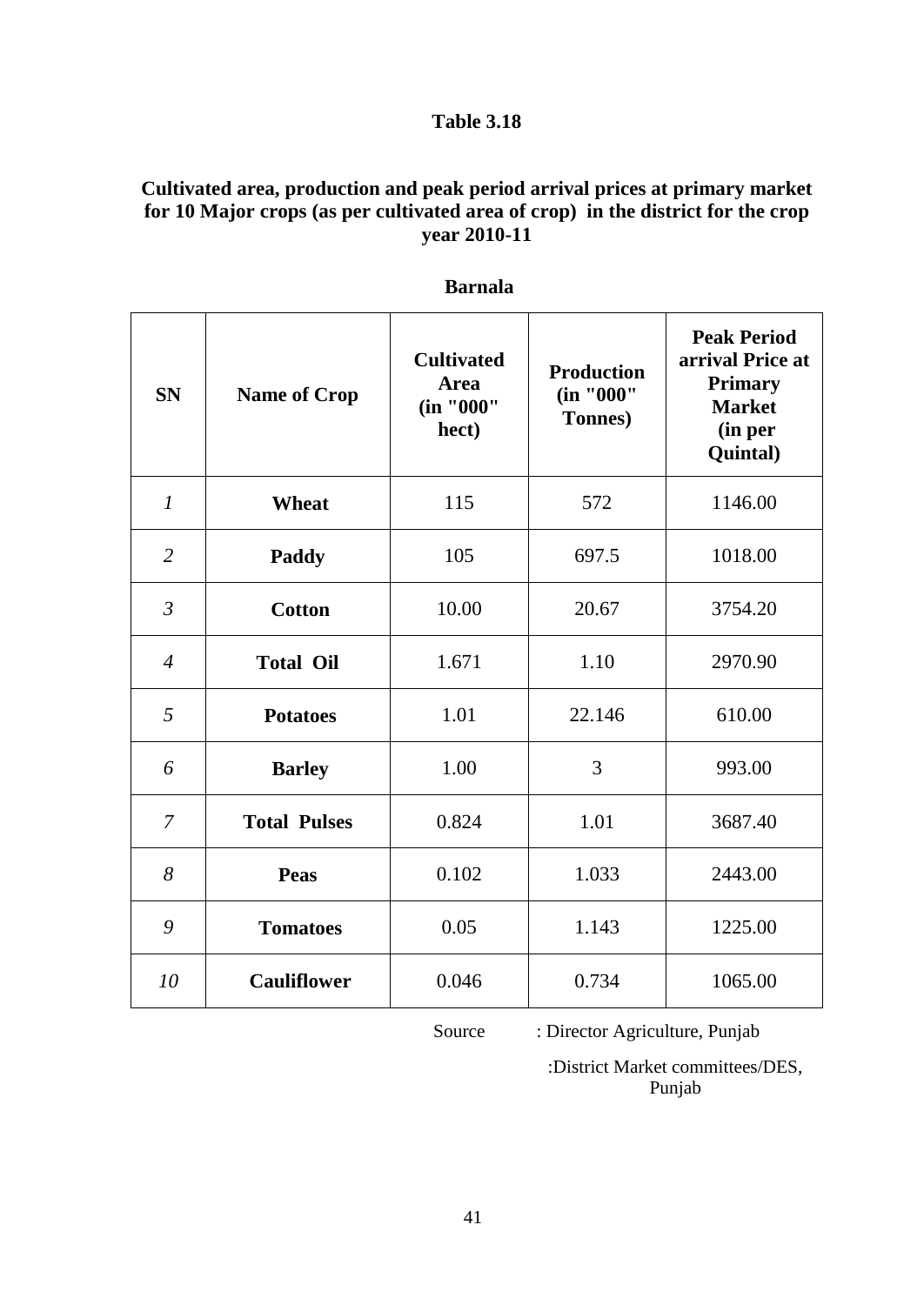## **Cultivated area, production and peak period arrival prices at primary market for 10 Major crops (as per cultivated area of crop) in the district for the crop year 2010-11**

| <b>SN</b>      | <b>Name of Crop</b> | <b>Cultivated</b><br><b>Area</b><br>(in "000"<br>hect) | <b>Production</b><br>(in "000"<br>Tonnes) | <b>Peak Period</b><br>arrival Price at<br><b>Primary</b><br><b>Market</b><br>(in per<br>Quintal) |
|----------------|---------------------|--------------------------------------------------------|-------------------------------------------|--------------------------------------------------------------------------------------------------|
| $\mathcal{I}$  | <b>Wheat</b>        | 236                                                    | 1141                                      | 1132.00                                                                                          |
| $\overline{2}$ | Paddy               | 234                                                    | 1309.5                                    | 1030.00                                                                                          |
| $\mathfrak{Z}$ | <b>Potatoes</b>     | 4.244                                                  | 105.005                                   | 391.00                                                                                           |
| $\overline{4}$ | <b>Total Oil</b>    | 3.147                                                  | 2.00                                      | 2970.90                                                                                          |
| 5              | <b>Sugarcane</b>    | 2.00                                                   | 150                                       | 195.00                                                                                           |
| 6              | Onion               | 1.95                                                   | 44.278                                    | 1514.00                                                                                          |
| $\overline{7}$ | <b>Peas</b>         | 1.504                                                  | 15.263                                    | 2443.00                                                                                          |
| 8              | <b>Barley</b>       | $\mathbf{1}$                                           | $\overline{4}$                            | 1097.00                                                                                          |
| 9              | <b>Maize</b>        | $\mathbf{1}$                                           | 3                                         | 1086.00                                                                                          |
| 10             | <b>Cotton</b>       | 1.00                                                   | 1.41                                      | 4150.00                                                                                          |

#### **Patiala**

Source : Director Agriculture, Punjab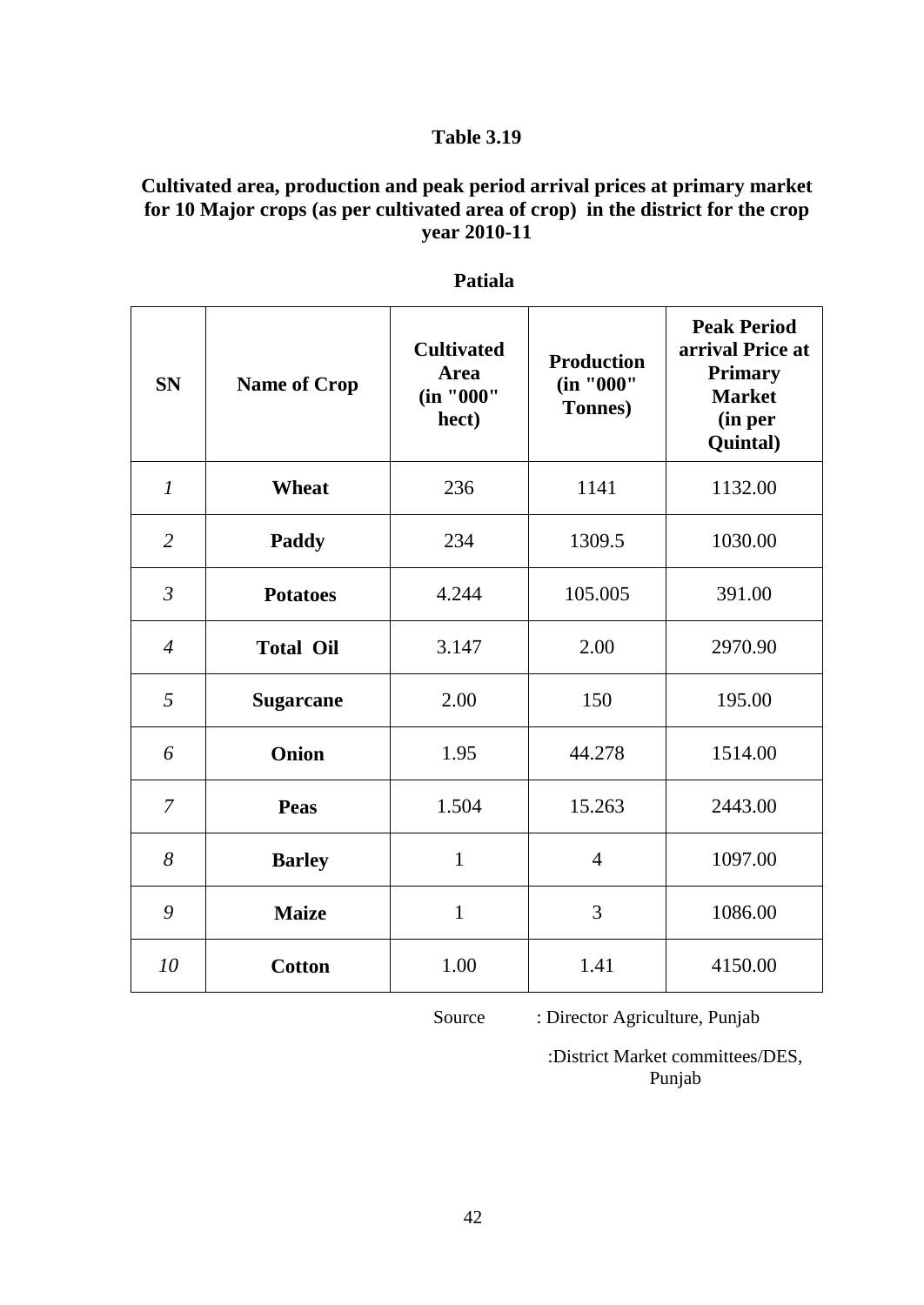## **Cultivated area, production and peak period arrival prices at primary market for 10 Major crops (as per cultivated area of crop) in the district for the crop year 2010-11**

| <b>SN</b>      | <b>Name of Crop</b> | <b>Cultivated</b><br><b>Area</b><br>(in "000"<br>hect) | <b>Production</b><br>(in "000"<br>Tonnes) | <b>Peak Period</b><br>arrival Price at<br><b>Primary</b><br><b>Market</b><br>(in per<br>Quintal) |
|----------------|---------------------|--------------------------------------------------------|-------------------------------------------|--------------------------------------------------------------------------------------------------|
| $\mathcal{I}$  | Paddy               | 87                                                     | 549                                       | 1030.00                                                                                          |
| $\overline{2}$ | <b>Wheat</b>        | 85                                                     | 417                                       | 1167.00                                                                                          |
| $\mathfrak{Z}$ | <b>Potatoes</b>     | 3.966                                                  | 98.412                                    | 597.00                                                                                           |
| $\overline{4}$ | <b>Total Oil</b>    | 2.433                                                  | 3.50                                      | 4229.10                                                                                          |
| 5              | <b>Sugarcane</b>    | 2.00                                                   | 150                                       | 195.00                                                                                           |
| 6              | <b>Cauliflower</b>  | 0.91                                                   | 15.824                                    | 1065.00                                                                                          |
| 7              | Cabbage             | 0.388                                                  | 6.658                                     | 607.81                                                                                           |
| 8              | <b>Garlic</b>       | 0.289                                                  | 3.416                                     | 6291.00                                                                                          |
| 9              | Onion               | 0.233                                                  | 4.764                                     | 1240.00                                                                                          |
| 10             | <b>Tomatoes</b>     | 0.157                                                  | 3.504                                     | 1312.00                                                                                          |

 **Fatehgarh Sahib**

Source : Director Agriculture, Punjab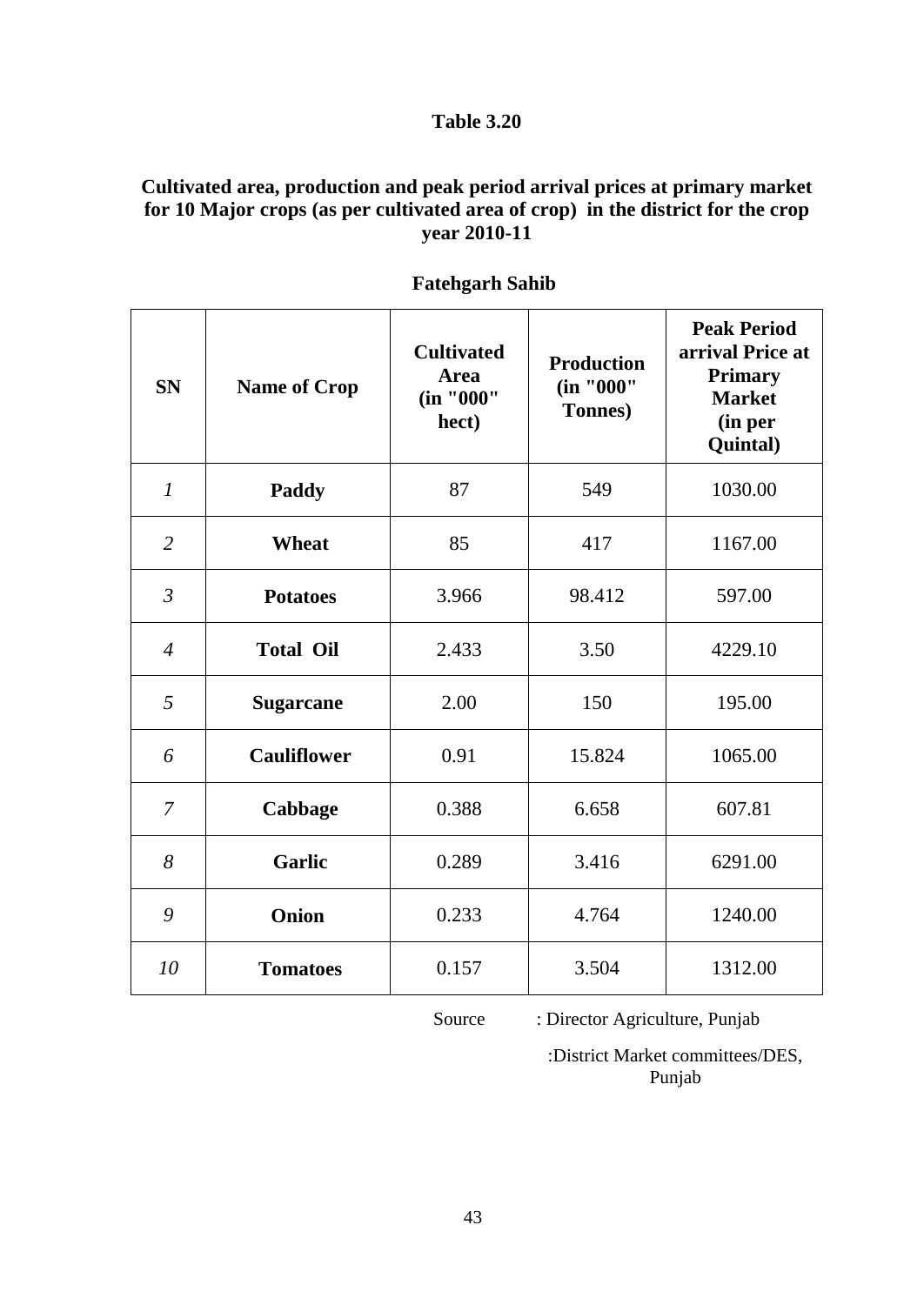#### **Cultivated area, production and peak period arrival prices at primary market for 10 Major crops (as per cultivated area of crop) in the district for the crop year 2010-11**

| <b>SN</b>      | <b>Name of Crop</b> | <b>Cultivated</b><br><b>Area</b><br>(in "000"<br>hect) | <b>Production</b><br>(in "000"<br><b>Tonnes</b> ) | <b>Peak Period</b><br>arrival Price at<br><b>Primary</b><br><b>Market</b><br>(in per<br>Quintal) |
|----------------|---------------------|--------------------------------------------------------|---------------------------------------------------|--------------------------------------------------------------------------------------------------|
| $\mathcal{I}$  | <b>Wheat</b>        | 3510                                                   | 16472                                             | 1158.66                                                                                          |
| $\overline{2}$ | Paddy               | 2831                                                   | 16255.5                                           | 1029.53                                                                                          |
| $\mathfrak{Z}$ | <b>Cotton</b>       | 483                                                    | 928.92                                            | 3775.74                                                                                          |
| $\overline{4}$ | <b>Maize</b>        | 133                                                    | 491                                               | 1046.44                                                                                          |
| 5              | <b>Total Oil</b>    | 110.283                                                | 72.50                                             | 2969.95                                                                                          |
| 6              | <b>Potatoes</b>     | 83.57                                                  | 2088.358                                          | 485.71                                                                                           |
| $\overline{7}$ | <b>Sugarcane</b>    | 70                                                     | 4170                                              | 195.00                                                                                           |
| 8              | <b>Total Pulses</b> | 21.30                                                  | 19.40                                             | 3593.08                                                                                          |
| 9              | <b>Peas</b>         | 19.664                                                 | 200.562                                           | 2364.09                                                                                          |
| 10             | <b>Barley</b>       | 12                                                     | 44                                                | 1002.45                                                                                          |

#### **Punjab**

Source : Director Agriculture, Punjab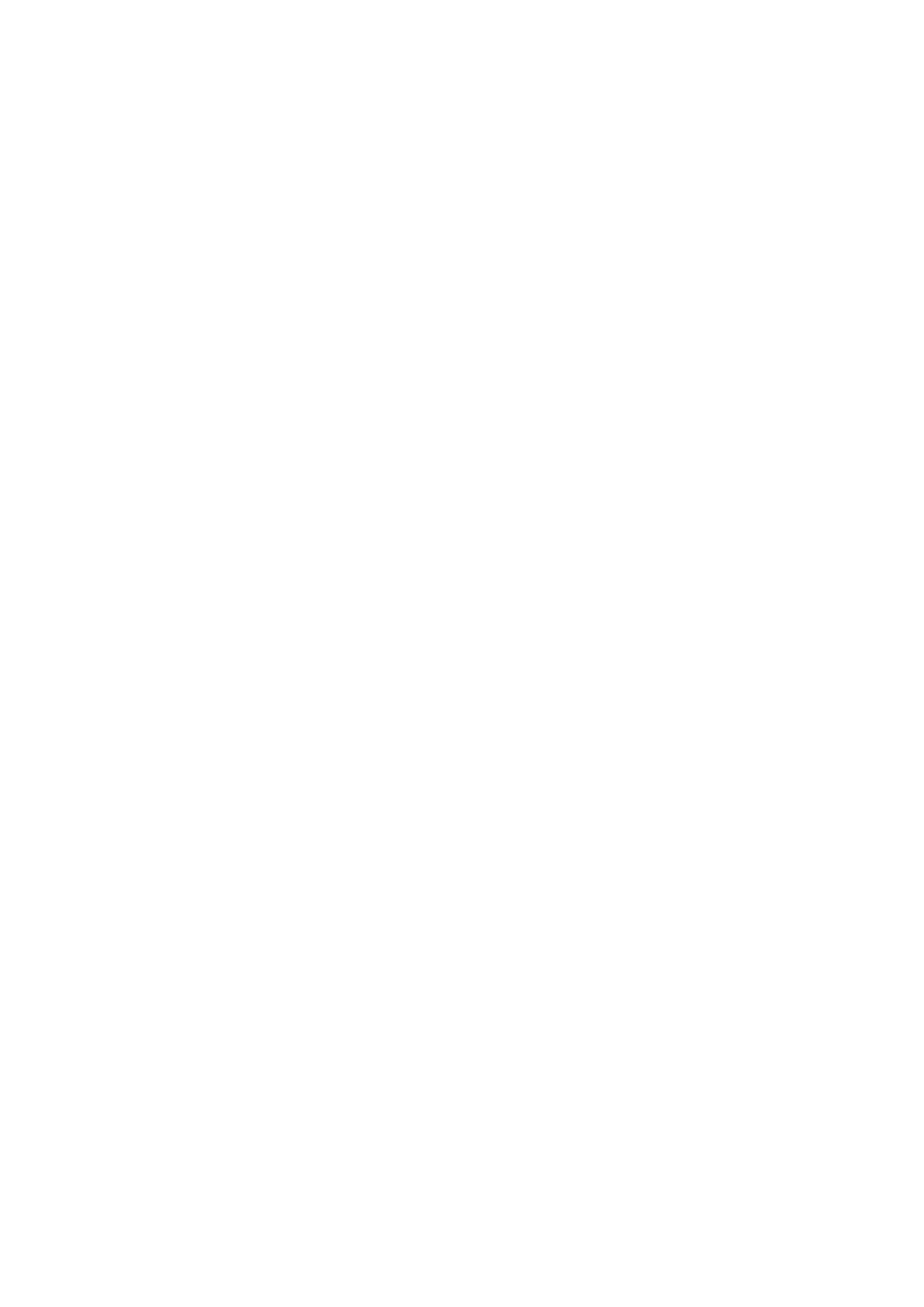## **Part-IV**

## **District wise Data on Value, cultivated area and production of 10 Major crops**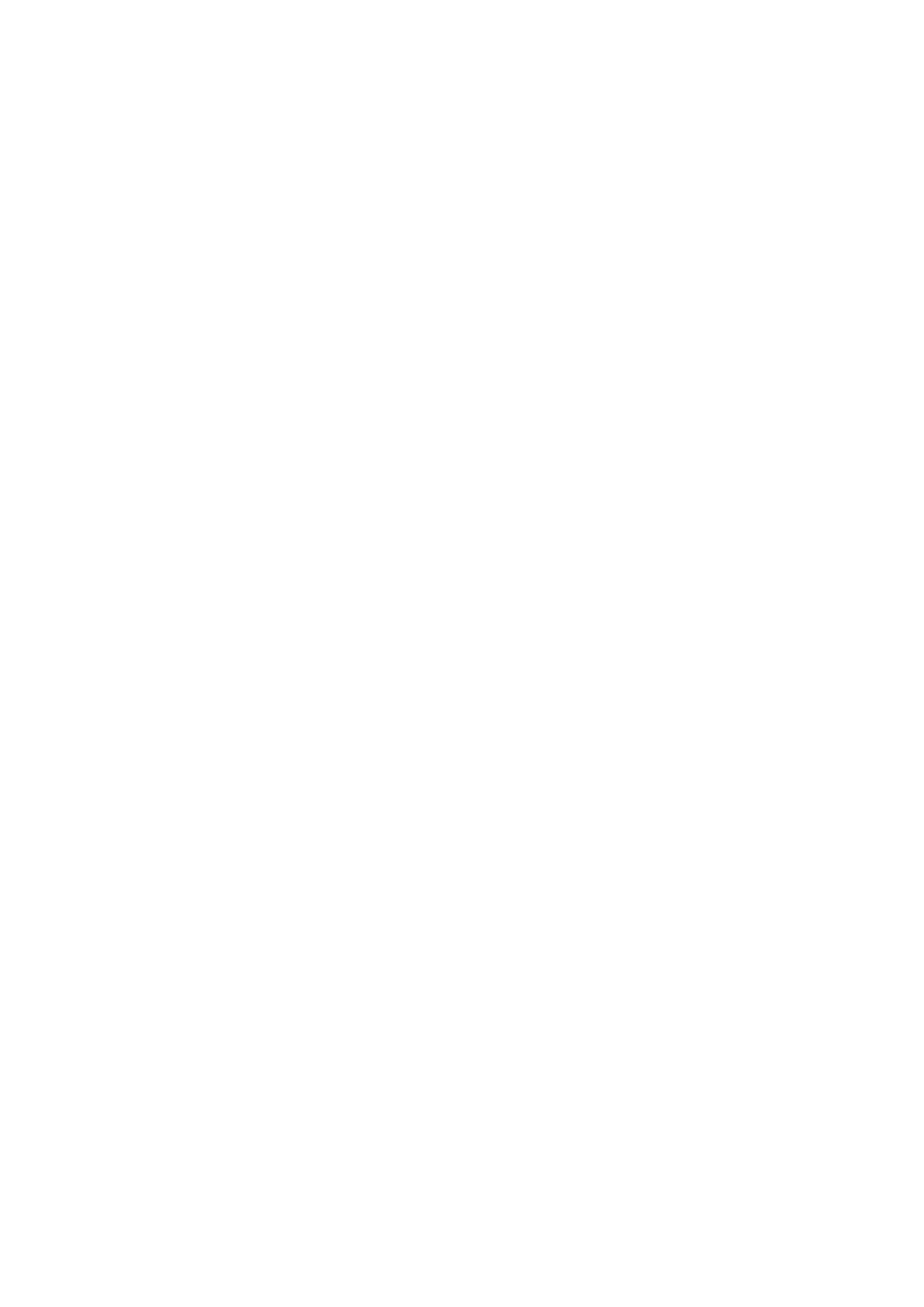## **Table: 4.1**

## **Value wise, cultivated area and production of 10 Major crops (as per cultivated area of crop) in the district**

| <b>SN</b>      | <b>Name of Crop</b>    | <b>Current</b><br><b>Value-wise</b><br><b>Ranking</b><br>(in Rs "000") | <b>Cultivated</b><br><b>Area</b><br>(in "000"<br>hect) | <b>Production</b><br>(in "000"<br><b>Tonnes</b> ) |
|----------------|------------------------|------------------------------------------------------------------------|--------------------------------------------------------|---------------------------------------------------|
| $\mathfrak{1}$ | Paddy                  | 11023216                                                               | 204                                                    | 1057.50                                           |
| 2              | <b>Wheat</b>           | 10813088                                                               | 226                                                    | 919.00                                            |
| $\mathfrak{Z}$ | <b>Total Sugarcane</b> | 2846564                                                                | 21                                                     | 1300.00                                           |
| $\overline{4}$ | <b>Maize</b>           | 277500                                                                 | 11.00                                                  | 30.00                                             |
| 5              | <b>Cauliflower</b>     | 228972                                                                 | 1.102                                                  | 19.739                                            |
| 6              | <b>Total Oil Seeds</b> | 175586                                                                 | 7.51                                                   | 3.30                                              |
| $\overline{7}$ | <b>Tomatoes</b>        | 135483                                                                 | 0.39                                                   | 9.911                                             |
| 8              | <b>Potatoes</b>        | 124165                                                                 | 1.114                                                  | 26.085                                            |
| 9              | Peas                   | 93604                                                                  | 0.404                                                  | 4.175                                             |
| 10             | <b>Total Pulses</b>    | 47967                                                                  | 2.471                                                  | 1.39                                              |

## **Gurdaspur**

Source : Director Agriculture, Punjab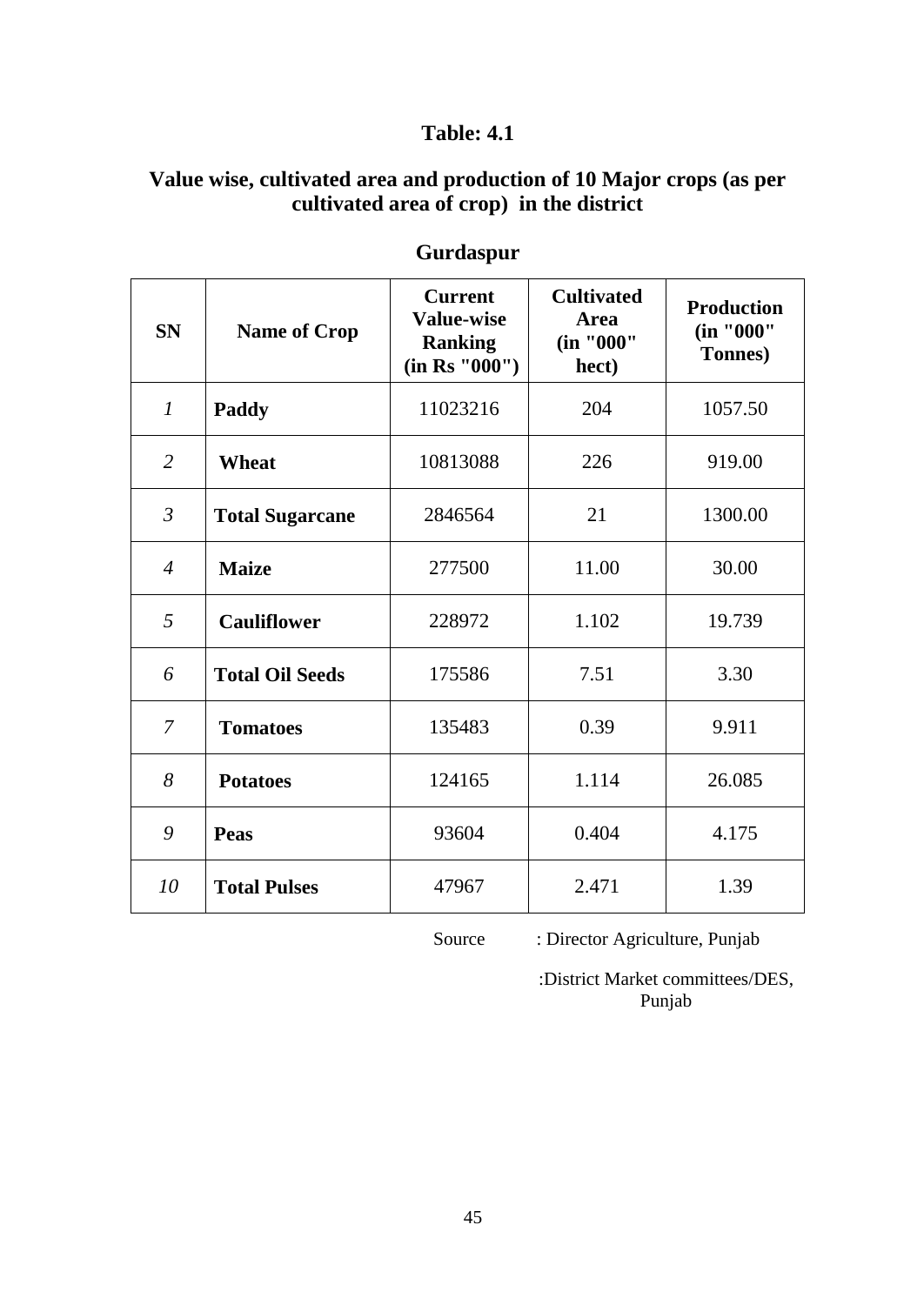## **Value wise, cultivated area and production of 10 Major crops (as per cultivated area of crop) in the district**

| <b>SN</b>      | <b>Name of Crop</b>    | <b>Current</b><br><b>Value-wise</b><br><b>Ranking</b><br>(in Rs '000'') | <b>Cultivated</b><br><b>Area</b><br>(in "000"<br>hect) | <b>Production</b><br>(in "000"<br><b>Tonnes</b> ) |
|----------------|------------------------|-------------------------------------------------------------------------|--------------------------------------------------------|---------------------------------------------------|
| $\mathcal{I}$  | <b>Wheat</b>           |                                                                         | 189                                                    | 810.00                                            |
| $\overline{2}$ | Paddy                  | 7864791                                                                 | 186                                                    | 754.50                                            |
| $\mathfrak{Z}$ | <b>Peas</b>            | 1201645                                                                 | 5.197                                                  | 53.597                                            |
| $\overline{4}$ | <b>Potatoes</b>        | 586622                                                                  | 5.08                                                   | 129.212                                           |
| 5              | <b>Total Sugarcane</b> | 393733                                                                  | 3.000                                                  | 180.000                                           |
| 6              | <b>Tomatoes</b>        | 349392                                                                  | 0.98                                                   | 25.559                                            |
| 7              | <b>Cauliflower</b>     | 153456                                                                  | 0.743                                                  | 13.229                                            |
| 8              | <b>Total Oil Seeds</b> | 112634                                                                  | 5.11                                                   | 1.800                                             |
| 9              | <b>Brinjal</b>         | 56633                                                                   | 0.501                                                  | 10.726                                            |
| 10             | Cabbage                | 37873                                                                   | 0.356                                                  | 6.23                                              |

#### **Amritsar**

Source : Director Agriculture, Punjab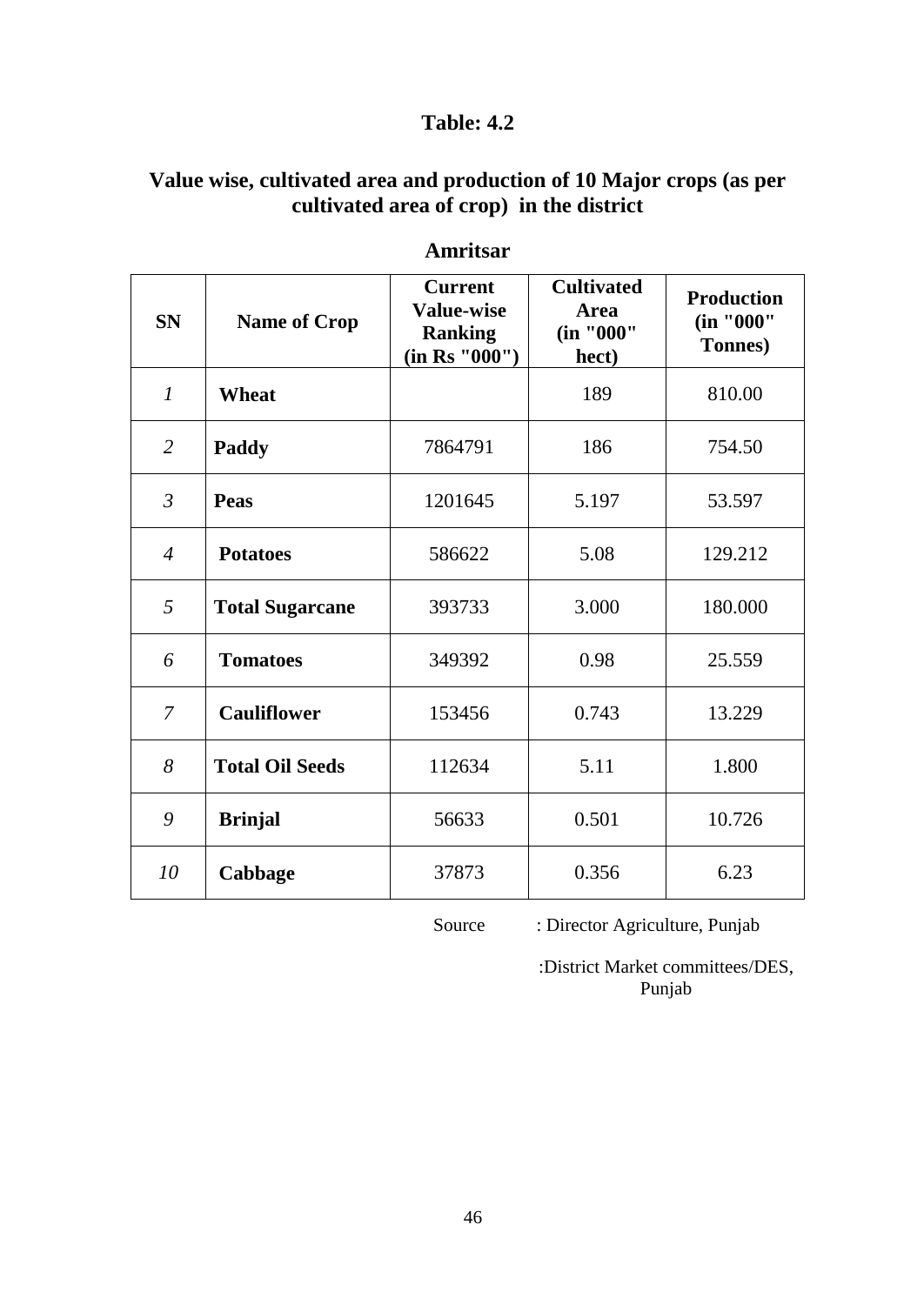## **Value wise, cultivated area and production of 10 Major crops (as per cultivated area of crop) in the district**

| <b>SN</b>      | <b>Name of Crop</b>    | <b>Current</b><br><b>Value-wise</b><br><b>Ranking</b><br>(in Rs '000'') | <b>Cultivated</b><br><b>Area</b><br>(in "000"<br>hect) | <b>Production</b><br>(in "000"<br>Tonnes) |
|----------------|------------------------|-------------------------------------------------------------------------|--------------------------------------------------------|-------------------------------------------|
| $\mathcal{I}$  | <b>Wheat</b>           | 10001224                                                                | 186                                                    | 850.00                                    |
| $\overline{2}$ | Paddy                  | 7817883                                                                 | 172                                                    | 750.00                                    |
| $\mathfrak{Z}$ | Peas                   | 224447                                                                  | 0.99                                                   | 10.011                                    |
| $\overline{4}$ | <b>Tomatoes</b>        | 206649                                                                  | 0.654                                                  | 15.117                                    |
| 5              | <b>Potatoes</b>        | 100327                                                                  | 0.874                                                  | 21.077                                    |
| 6              | <b>Total Oil Seeds</b> | 91543                                                                   | 4.10                                                   | 0.60                                      |
| $\overline{7}$ | <b>Cotton</b>          | 73207                                                                   | $\mathbf{1}$                                           | 1.950                                     |
| 8              | <b>Total Pulses</b>    | 42106                                                                   | 1.765                                                  | 1.390                                     |
| 9              | <b>Maize</b>           | 37000                                                                   | $\mathbf{1}$                                           | 4.000                                     |
| 10             | <b>Cauliflower</b>     | 23977                                                                   | 0.128                                                  | 2.067                                     |

## **Taran Tarn**

Source : Director Agriculture, Punjab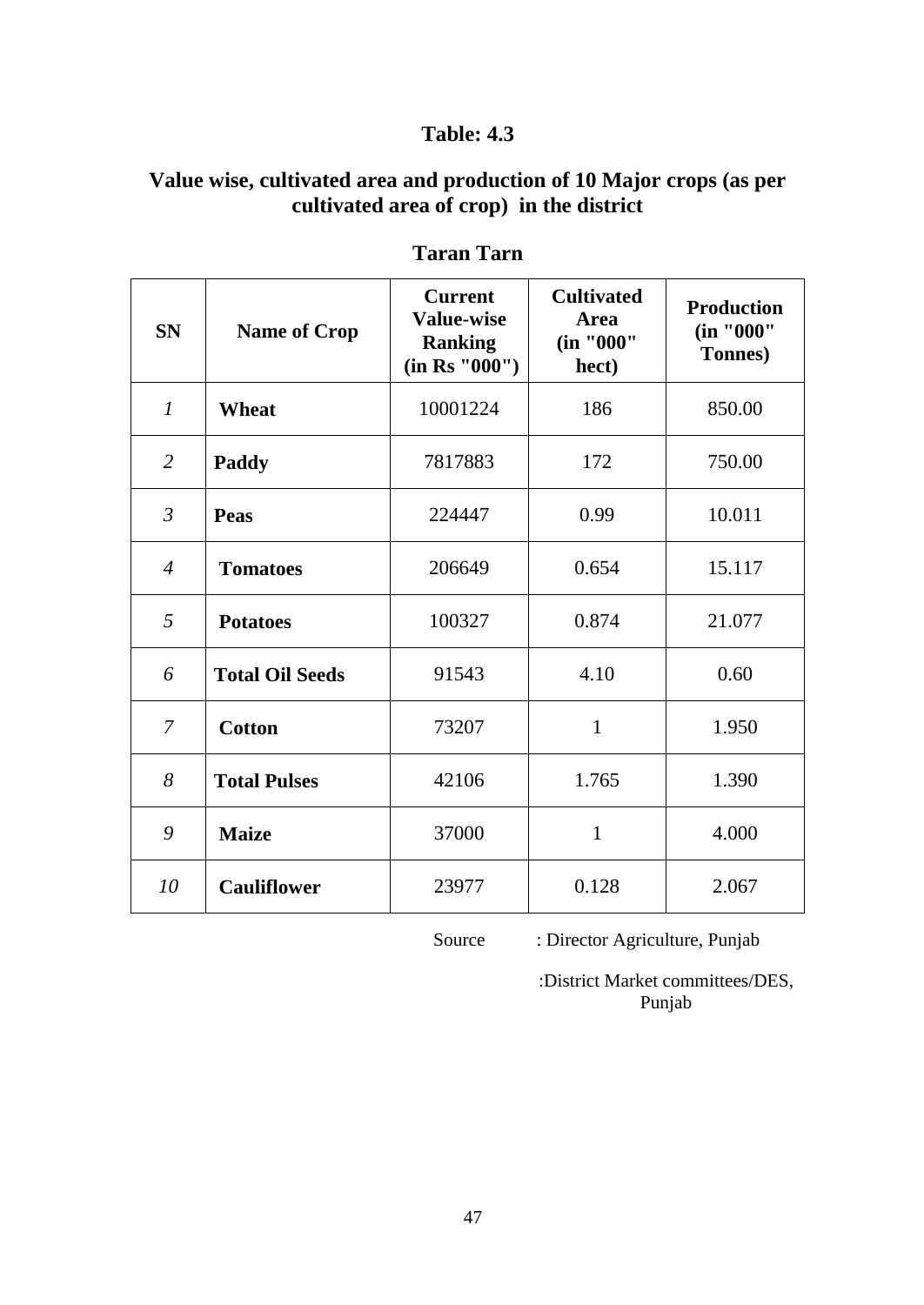# **Value wise, cultivated area and production of 10 Major crops (as per cultivated area of crop) in the district**

| <b>SN</b>      | <b>Name of Crop</b>    | <b>Current</b><br><b>Value-wise</b><br><b>Ranking</b><br>(in Rs "000") | <b>Cultivated</b><br><b>Area</b><br>(in "000"<br>hect) | <b>Production</b><br>(in "000"<br>Tonnes) |
|----------------|------------------------|------------------------------------------------------------------------|--------------------------------------------------------|-------------------------------------------|
| $\mathcal{I}$  | <b>Paddy</b>           | 7157940                                                                | 118                                                    | 690.00                                    |
| 2              | Wheat                  | 5541462                                                                | 108                                                    | 480.00                                    |
| $\mathfrak{Z}$ | <b>Total Sugarcane</b> | 1574931                                                                | 3                                                      | 180.00                                    |
| $\overline{4}$ | <b>Potatoes</b>        | 875964                                                                 | 7.24                                                   | 184.026                                   |
| 5              | <b>Tomatoes</b>        | 310528                                                                 | 0.897                                                  | 22.716                                    |
| 6              | <b>Total Oil Seeds</b> | 147526                                                                 | 5.86                                                   | 4.70                                      |
| $\overline{7}$ | <b>Cauliflower</b>     | 117763                                                                 | 0.559                                                  | 10.152                                    |
| 8              | <b>Maize</b>           | 96250                                                                  | $\overline{2}$                                         | 11.000                                    |
| 9              | Onion                  | 67384                                                                  | 0.232                                                  | 5.365                                     |
| 10             | <b>Peas</b>            | 61790                                                                  | 0.265                                                  | 2.756                                     |

# **Kapurthala**

Source : Director Agriculture, Punjab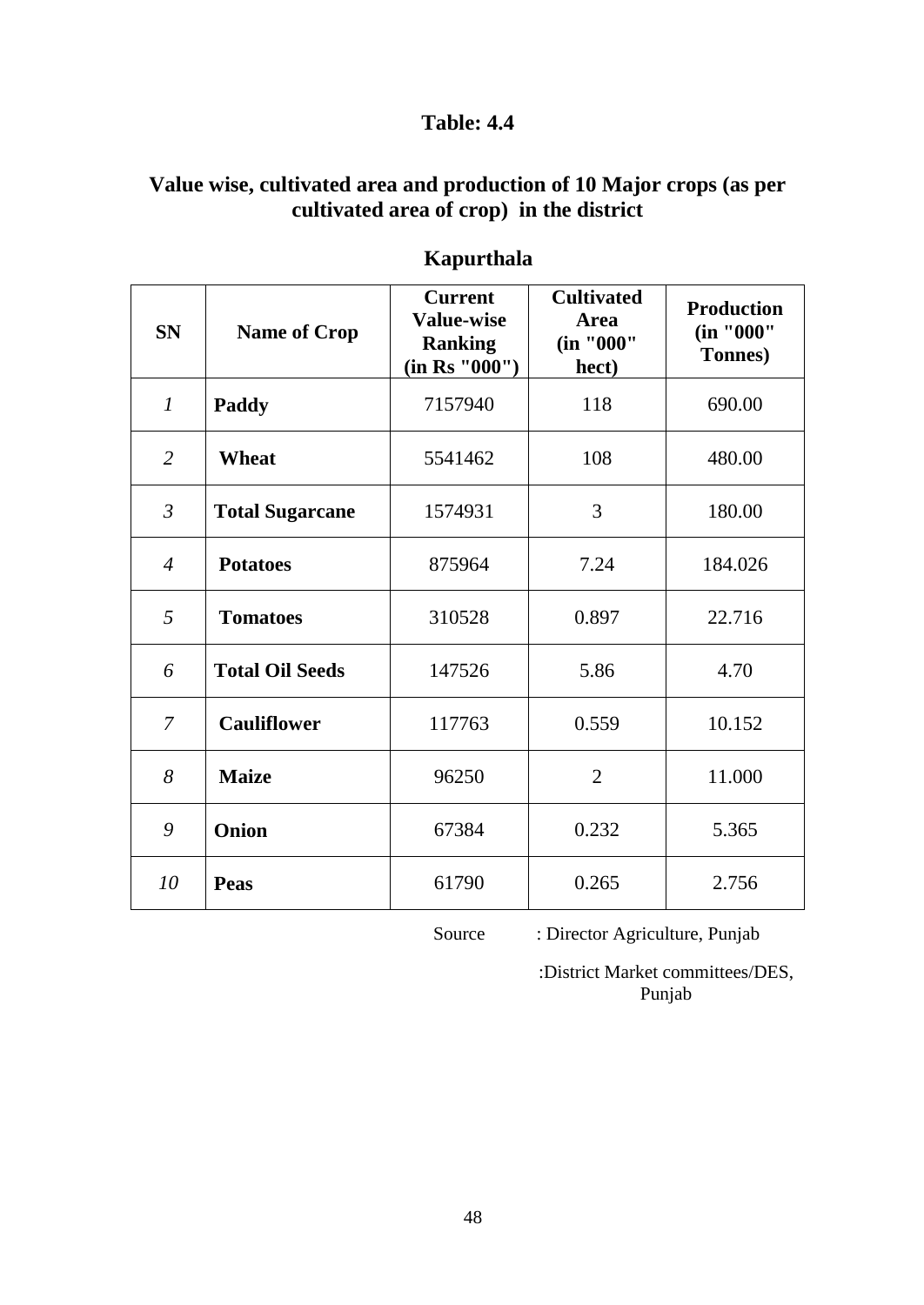## **Value wise, cultivated area and production of 10 Major crops (as per cultivated area of crop) in the district**

| <b>SN</b>      | <b>Name of Crop</b>    | <b>Current</b><br><b>Value-wise</b><br><b>Ranking</b><br>(in Rs "000") | <b>Cultivated</b><br><b>Area</b><br>(in "000"<br>hect) | <b>Production</b><br>(in "000"<br>Tonnes) |
|----------------|------------------------|------------------------------------------------------------------------|--------------------------------------------------------|-------------------------------------------|
| $\mathcal{I}$  | <b>Wheat</b>           | 9154957                                                                | 169                                                    | 793.00                                    |
| $\overline{2}$ | Paddy                  | 9149715                                                                | 163                                                    | 882.00                                    |
| $\mathfrak{Z}$ | <b>Potatoes</b>        | 2092604                                                                | 19.514                                                 | 504.242                                   |
| $\overline{4}$ | <b>Garlic</b>          | 379793                                                                 | 0.786                                                  | 8.753                                     |
| 5              | <b>Total Oil Seeds</b> | 374416                                                                 | 14.270                                                 | 8.000                                     |
| 6              | <b>Maize</b>           | 309050                                                                 | 9.00                                                   | 35.00                                     |
| 7              | <b>Peas</b>            | 183732                                                                 | 0.81                                                   | 8.195                                     |
| 8              | Onion                  | 181341                                                                 | 0.617                                                  | 14.438                                    |
| 9              | <b>Tomatoes</b>        | 169906                                                                 | 0.579                                                  | 14.891                                    |
| 10             | <b>Cauliflower</b>     | 91118                                                                  | 0.43                                                   | 7.855                                     |

#### **Jalandhar**

Source : Director Agriculture, Punjab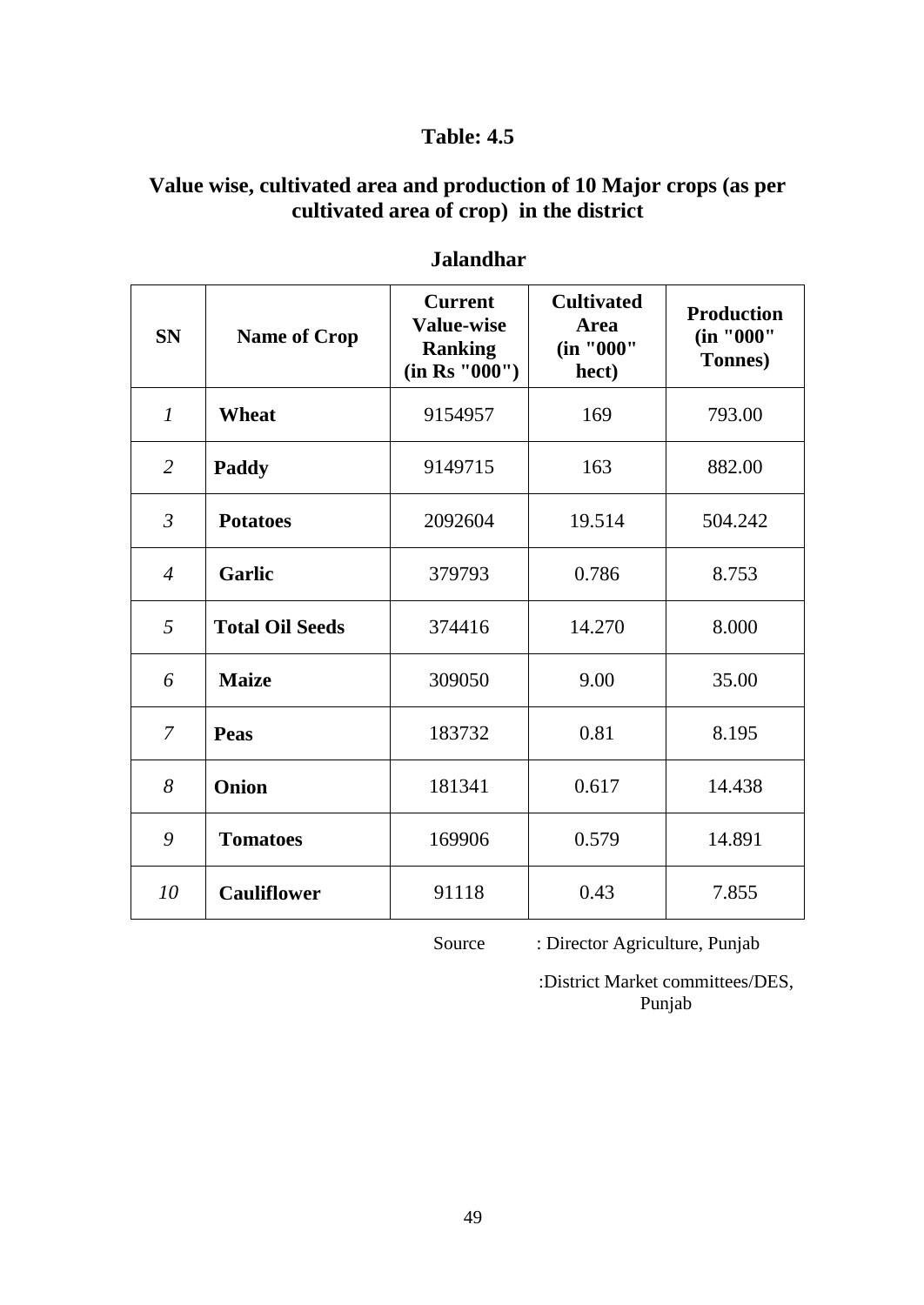# **Value wise, cultivated area and production of 10 Major crops (as per cultivated area of crop) in the district**

| <b>SN</b>        | <b>Name of Crop</b>    | <b>Current</b><br><b>Value-wise</b><br><b>Ranking</b><br>(in Rs "000") | <b>Cultivated</b><br>Area<br>(in "000"<br>hect) | <b>Production</b><br>(in "000"<br>Tonnes) |
|------------------|------------------------|------------------------------------------------------------------------|-------------------------------------------------|-------------------------------------------|
| $\boldsymbol{l}$ | <b>Wheat</b>           | 4024565                                                                | 74                                              | 348.00                                    |
| 2                | <b>Paddy</b>           | 3570267                                                                | 58                                              | 346.50                                    |
| $\mathfrak{Z}$   | <b>Total Sugarcane</b> | 611004                                                                 | 5                                               | 280.00                                    |
| $\overline{4}$   | <b>Maize</b>           | 534660                                                                 | 14.00                                           | 57.00                                     |
| 5                | Peas                   | 458991                                                                 | 1.858                                           | 18.788                                    |
| 6                | <b>Total Oil Seeds</b> | 233050                                                                 | 6.61                                            | 7.00                                      |
| $\overline{7}$   | <b>Potatoes</b>        | 218247                                                                 | 2.248                                           | 55.113                                    |
| 8                | <b>Tomatoes</b>        | 81281                                                                  | 0.209                                           | 5.278                                     |
| 9                | Onion                  | 79966                                                                  | 0.313                                           | 6.017                                     |
| 10               | <b>Garlic</b>          | 63740                                                                  | 0.132                                           | 1.469                                     |

## **Nawan Shahar**

Source : Director Agriculture, Punjab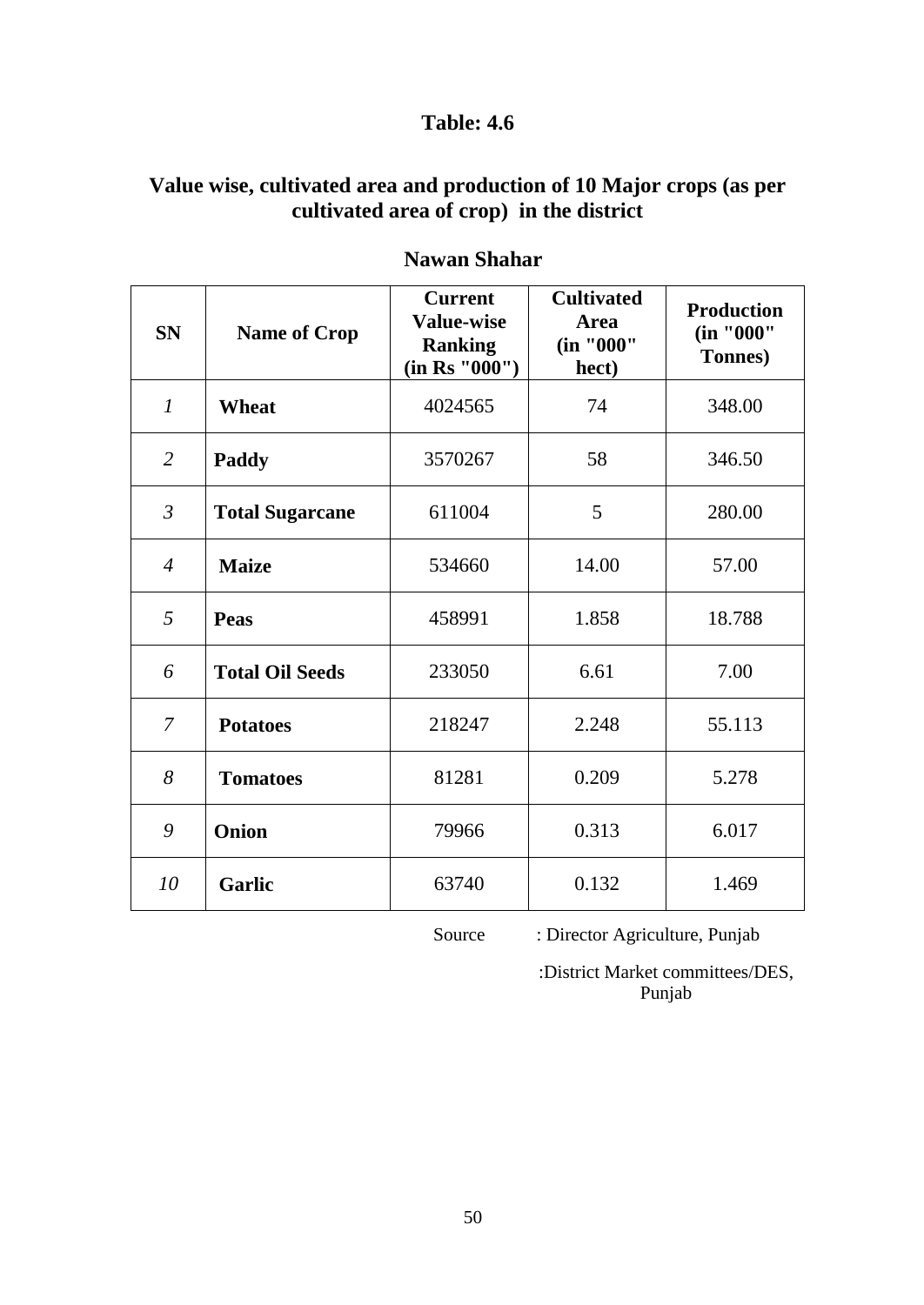## **Value wise, cultivated area and production of 10 Major crops (as per cultivated area of crop) in the district**

| <b>SN</b>        | <b>Name of Crop</b>    | <b>Current</b><br><b>Value-wise</b><br><b>Ranking</b><br>(in Rs "000") | <b>Cultivated</b><br>Area<br>(in "000"<br>hect) | <b>Production</b><br>(in "000"<br><b>Tonnes</b> ) |
|------------------|------------------------|------------------------------------------------------------------------|-------------------------------------------------|---------------------------------------------------|
| $\boldsymbol{l}$ | <b>Wheat</b>           | 7777422                                                                | 154                                             | 661.00                                            |
| $\overline{2}$   | Paddy                  | 4033938                                                                | 73                                              | 391.50                                            |
| $\mathfrak{Z}$   | <b>Maize</b>           | 2851030                                                                | 63                                              | 241.00                                            |
| $\overline{4}$   | <b>Potatoes</b>        | 1848515                                                                | 16.794                                          | 410.781                                           |
| 5                | <b>Total Sugarcane</b> | 1805996                                                                | 16.000                                          | 830.000                                           |
| 6                | <b>Peas</b>            | 1636444                                                                | 6.606                                           | 66.985                                            |
| 7                | <b>Total Oil Seeds</b> | 558472                                                                 | 18.58                                           | 11.800                                            |
| 8                | <b>Cauliflower</b>     | 294895                                                                 | 1.358                                           | 25.422                                            |
| 9                | <b>Garlic</b>          | 55930                                                                  | 0.127                                           | 1.289                                             |
| 10               | Onion                  | 50631                                                                  | 0.195                                           | 4.453                                             |

## **Hoshiarpur**

Source : Director Agriculture, Punjab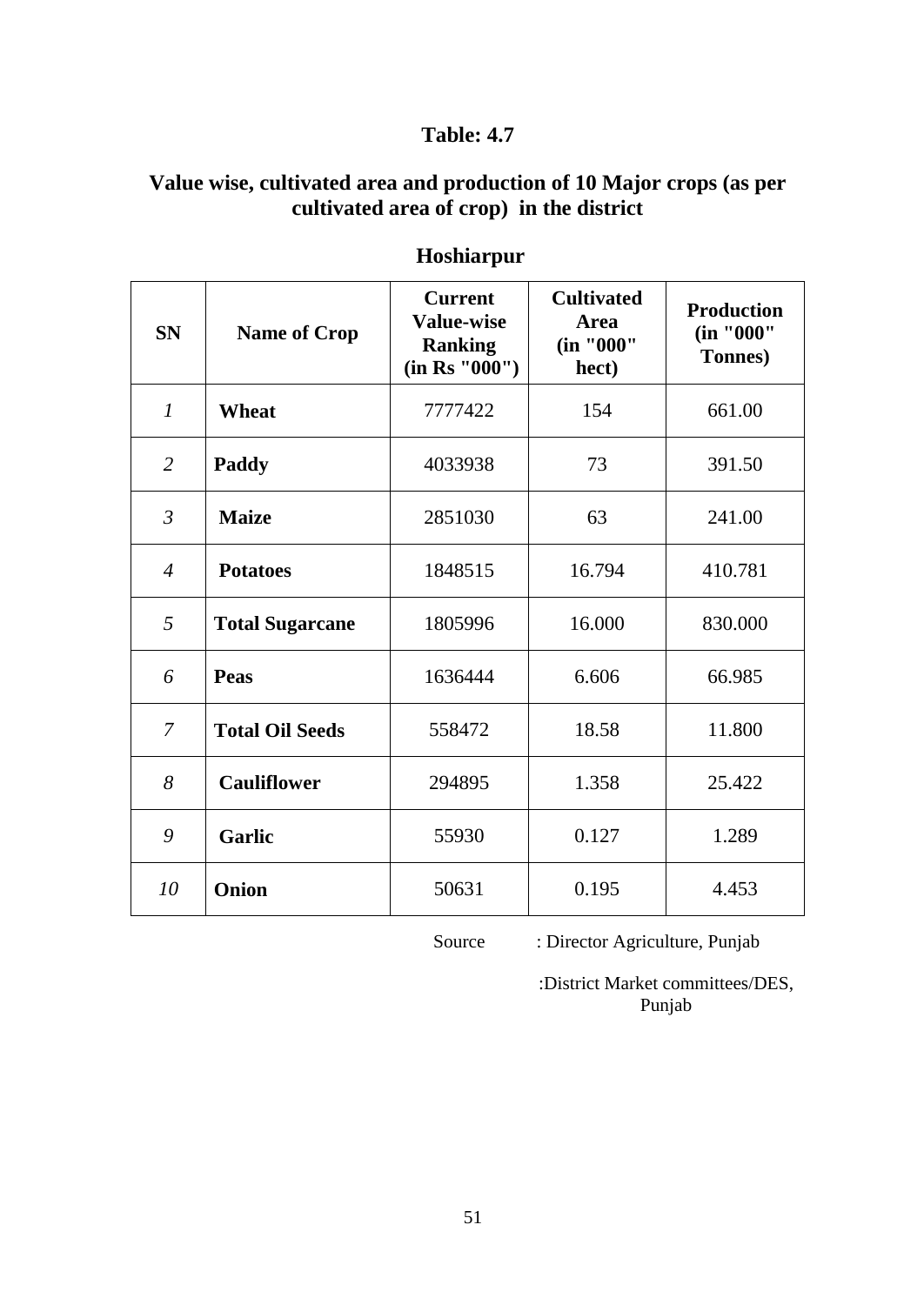## **Value wise, cultivated area and production of 10 Major crops (as per cultivated area of crop) in the district**

| <b>SN</b>        | <b>Name of Crop</b>    | <b>Current</b><br><b>Value-wise</b><br><b>Ranking</b><br>(in Rs "000") | <b>Cultivated</b><br><b>Area</b><br>(in "000"<br>hect) | <b>Production</b><br>(in "000"<br>Tonnes) |
|------------------|------------------------|------------------------------------------------------------------------|--------------------------------------------------------|-------------------------------------------|
| $\boldsymbol{l}$ | <b>Wheat</b>           | 2925905                                                                | 65                                                     | 253.00                                    |
| $\overline{2}$   | <b>Paddy</b>           | 2260959                                                                | 38                                                     | 220.50                                    |
| $\mathfrak{Z}$   | <b>Maize</b>           | 684000                                                                 | 23                                                     | 76.00                                     |
| $\overline{4}$   | <b>Total Sugarcane</b> | 217271                                                                 | 2.00                                                   | 1.00                                      |
| 5                | <b>Potatoes</b>        | 125286                                                                 | 0.894                                                  | 20.986                                    |
| 6                | <b>Total Oil Seeds</b> | 90563                                                                  | 3.77                                                   | 2.00                                      |
| $\overline{7}$   | Onion                  | 54558                                                                  | 0.208                                                  | 4.577                                     |
| 8                | <b>Tomatoes</b>        | 37522                                                                  | 0.13                                                   | 3.009                                     |
| 9                | <b>Total Pulses</b>    | 33126                                                                  | 1.177                                                  | 1.140                                     |
| 10               | <b>Garlic</b>          | 30286                                                                  | 0.066                                                  | 0.698                                     |

# **Rupnagar**

Source : Director Agriculture, Punjab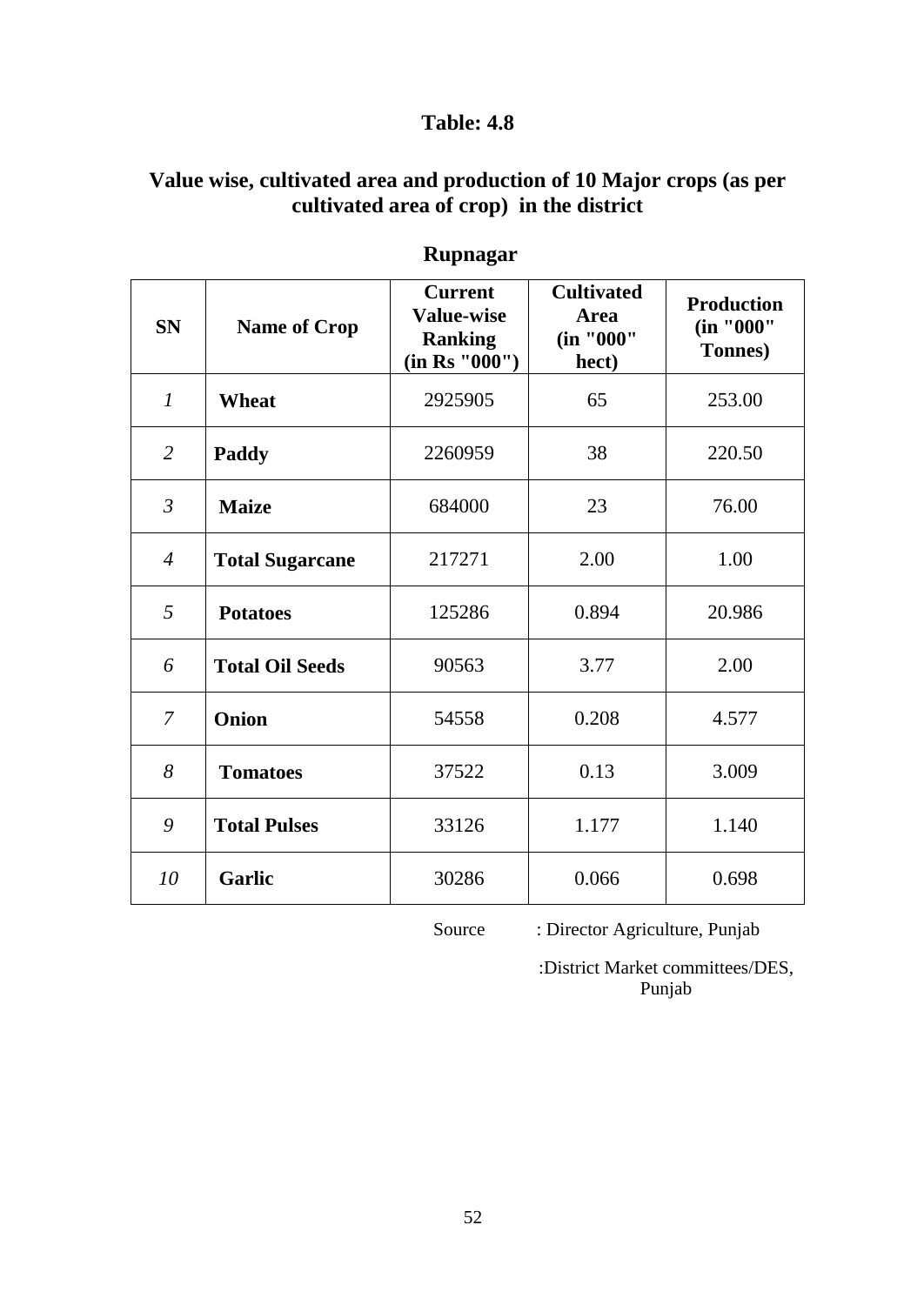## **Value wise, cultivated area and production of 10 Major crops (as per cultivated area of crop) in the district**

| <b>SN</b>      | <b>Name of Crop</b>    | <b>Current</b><br><b>Value-wise</b><br><b>Ranking</b><br>(in Rs "000") | <b>Cultivated</b><br><b>Area</b><br>(in "000"<br>hect) | <b>Production</b><br>(in "000"<br><b>Tonnes</b> ) |
|----------------|------------------------|------------------------------------------------------------------------|--------------------------------------------------------|---------------------------------------------------|
| $\mathcal{I}$  | <b>Wheat</b>           | 2680054                                                                | 53                                                     | 227.00                                            |
| $\overline{2}$ | Paddy                  | 1953345                                                                | 37                                                     | 190.50                                            |
| $\mathfrak{Z}$ | <b>Total Sugarcane</b> | 1669773                                                                | $\mathbf{1}$                                           | 60.00                                             |
| $\overline{4}$ | <b>Maize</b>           | 216000                                                                 | 6.00                                                   | 24.00                                             |
| 5              | <b>Onion</b>           | 198921                                                                 | 0.822                                                  | 16.688                                            |
| 6              | <b>Potatoes</b>        | 189249                                                                 | 1.304                                                  | 31.70                                             |
| $\overline{7}$ | <b>Total Oil Seeds</b> | 95664                                                                  | 3.61                                                   | 2.600                                             |
| 8              | <b>Cauliflower</b>     | 77894                                                                  | 0.419                                                  | 6.715                                             |
| 9              | <b>Tomatoes</b>        | 69570                                                                  | 0.24                                                   | 5.579                                             |
| 10             | <b>Garlic</b>          | 56494                                                                  | 0.127                                                  | 1.302                                             |

## **SAS Nagar**

Source : Director Agriculture, Punjab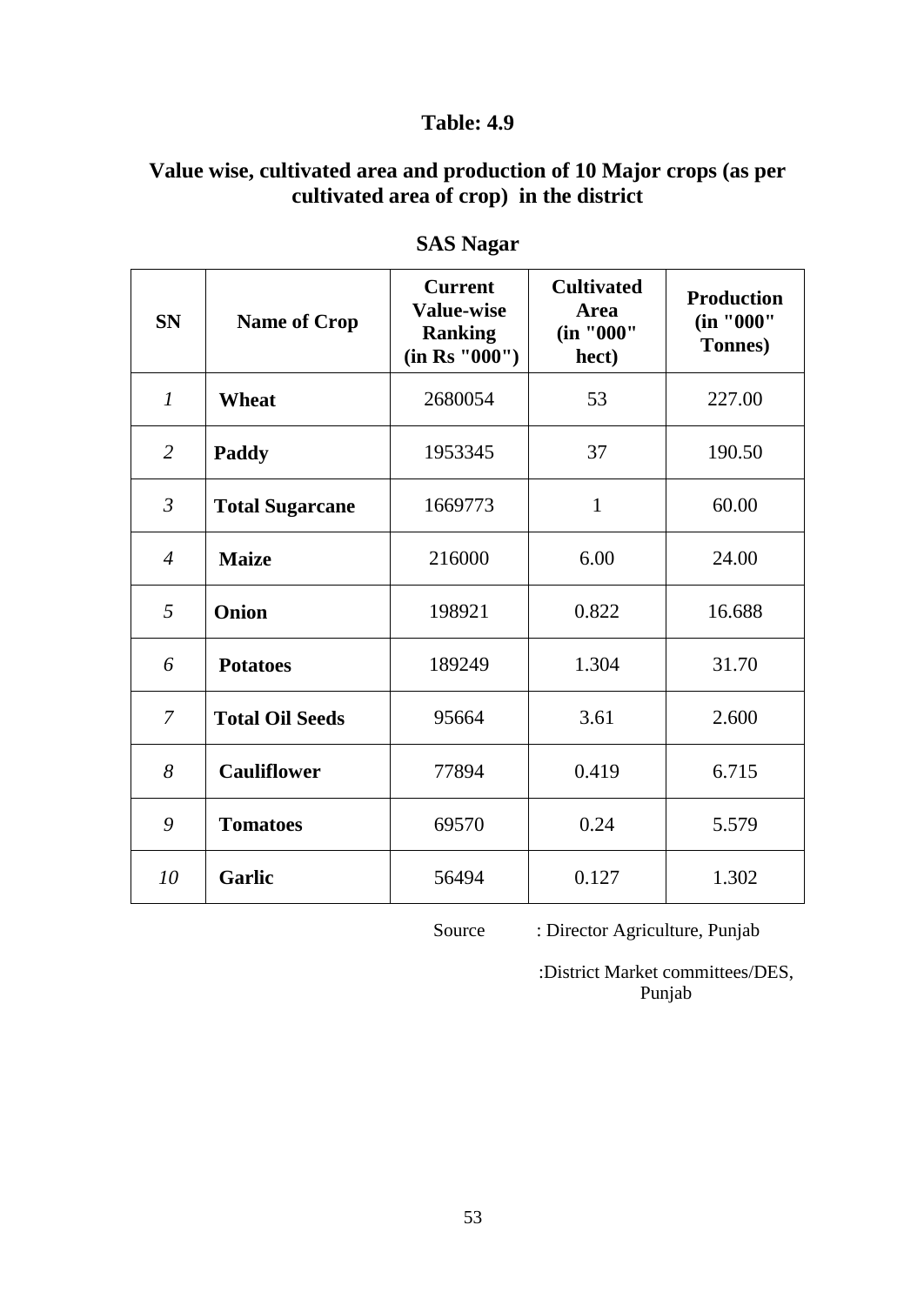## **Value wise, cultivated area and production of 10 Major crops (as per cultivated area of crop) in the district**

| <b>SN</b>      | <b>Name of Crop</b>    | <b>Current</b><br><b>Value-wise</b><br><b>Ranking</b><br>(in Rs "000") | <b>Cultivated</b><br><b>Area</b><br>(in "000"<br>hect) | <b>Production</b><br>(in "000"<br><b>Tonnes</b> ) |
|----------------|------------------------|------------------------------------------------------------------------|--------------------------------------------------------|---------------------------------------------------|
| $\mathcal{I}$  | <b>Paddy</b>           | 17426302                                                               | 257                                                    | 1699.50                                           |
| 2              | Wheat                  | 15064974                                                               | 257                                                    | 1276.00                                           |
| $\mathfrak{Z}$ | <b>Potatoes</b>        | 823908                                                                 | 5.424                                                  | 138.008                                           |
| $\overline{4}$ | <b>Garlic</b>          | 278234                                                                 | 0.482                                                  | 5.025                                             |
| 5              | <b>Total Oil Seeds</b> | 182340                                                                 | 6.300                                                  | 4.200                                             |
| 6              | <b>Cauliflower</b>     | 144234                                                                 | 0.686                                                  | 12.434                                            |
| $\overline{7}$ | Onion                  | 141395                                                                 | 0.505                                                  | 11.862                                            |
| 8              | <b>Peas</b>            | 134536                                                                 | 0.543                                                  | 5.507                                             |
| 9              | <b>Cotton</b>          | 99587                                                                  | $\mathbf{1}$                                           | 1.950                                             |
| 10             | <b>Total Pulses</b>    | 92568                                                                  | 2.824                                                  | 2.54                                              |

#### **Ludhiana**

Source : Director Agriculture, Punjab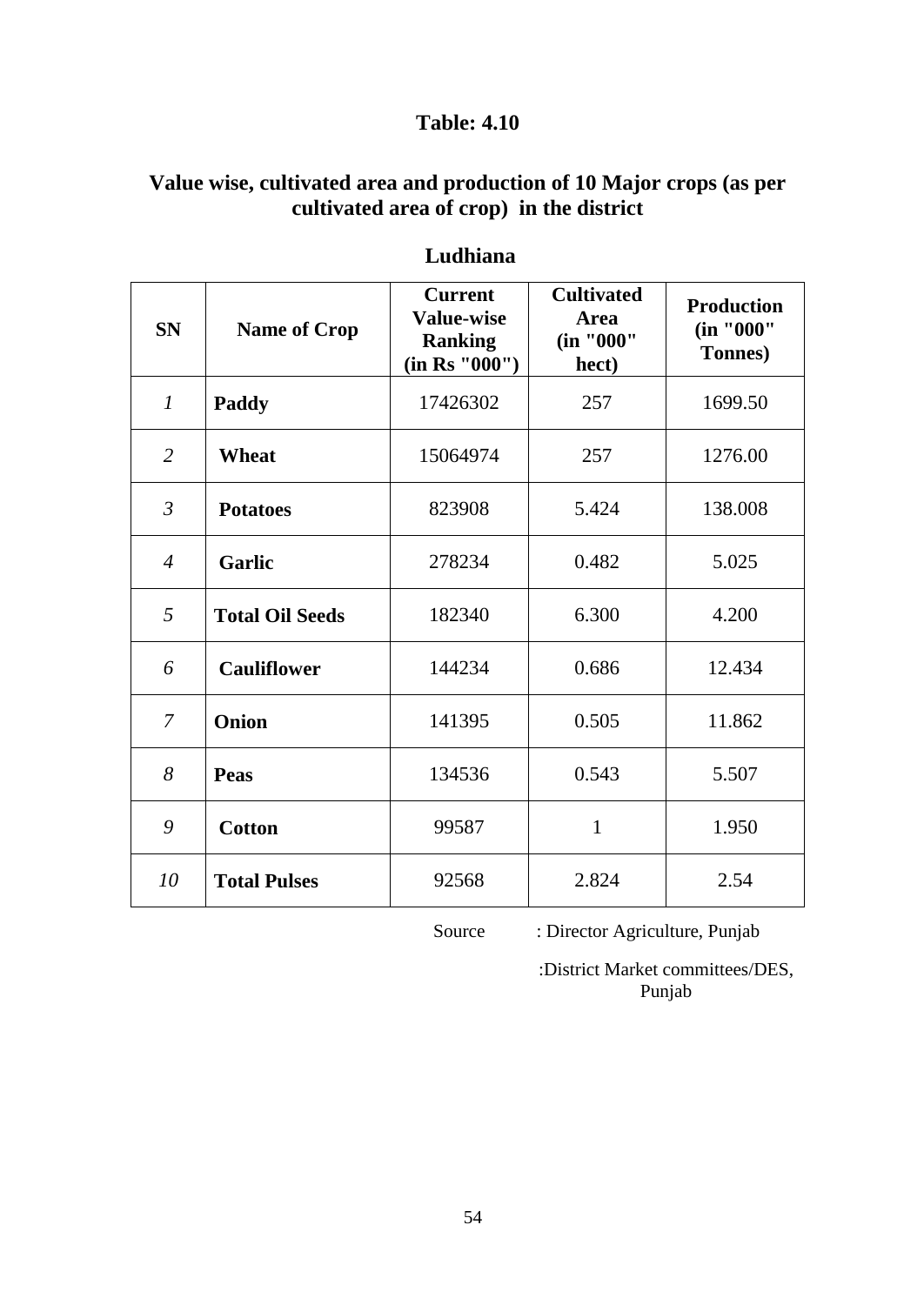## **Value wise, cultivated area and production of 10 Major crops (as per cultivated area of crop) in the district**

| <b>SN</b>      | <b>Name of Crop</b>    | <b>Current</b><br><b>Value-wise</b><br><b>Ranking</b><br>(in Rs '000'') | <b>Cultivated</b><br><b>Area</b><br>(in "000"<br>hect) | <b>Production</b><br>(in "000"<br><b>Tonnes</b> ) |
|----------------|------------------------|-------------------------------------------------------------------------|--------------------------------------------------------|---------------------------------------------------|
| $\mathcal{I}$  | <b>Wheat</b>           | 21674266                                                                | 397                                                    | 1850.00                                           |
| $\overline{2}$ | Paddy                  | 14673162                                                                | 258                                                    | 1431.00                                           |
| $\mathfrak{Z}$ | <b>Cotton</b>          | 7305604                                                                 | 116                                                    | 194.73                                            |
| $\overline{4}$ | <b>Total Oil Seeds</b> | 396221                                                                  | 11.74                                                  | 9.50                                              |
| 5              | <b>Garlic</b>          | 218382                                                                  | 0.441                                                  | 5.033                                             |
| 6              | Onion                  | 164138                                                                  | 0.603                                                  | 13.77                                             |
| 7              | <b>Potatoes</b>        | 136020                                                                  | 0.984                                                  | 22.784                                            |
| 8              | <b>Barley</b>          | 109230                                                                  | 3                                                      | 11.000                                            |
| 9              | <b>Total Pulses</b>    | 98082                                                                   | 2.942                                                  | 3.170                                             |
| 10             | <b>Tomatoes</b>        | 55142                                                                   | 0.176                                                  | 4.42                                              |

# **Ferozepur**

Source : Director Agriculture, Punjab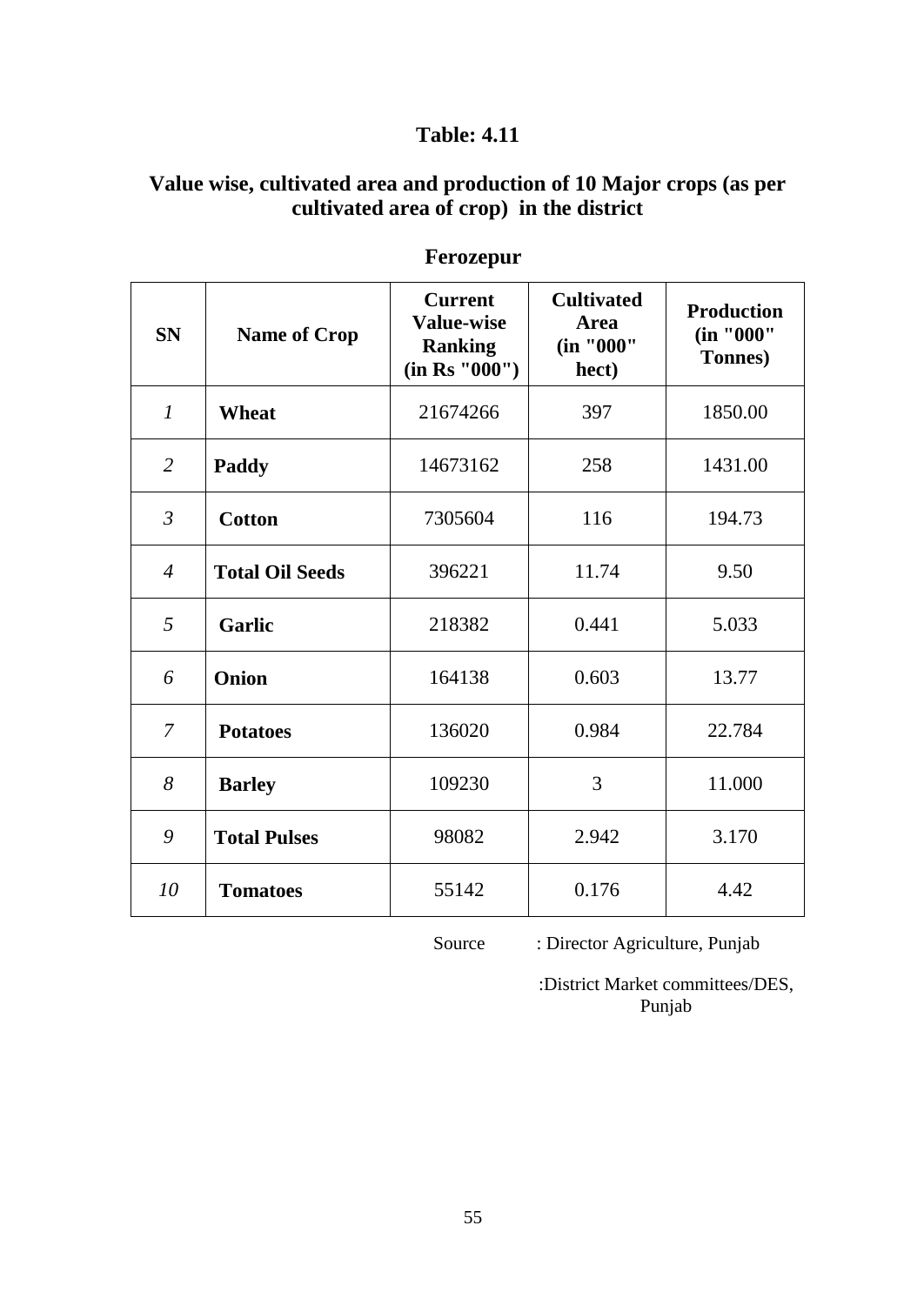# **Value wise, cultivated area and production of 10 Major crops (as per cultivated area of crop) in the district**

| <b>SN</b>      | <b>Name of Crop</b>    | <b>Current</b><br><b>Value-wise</b><br><b>Ranking</b><br>(in Rs "000") | <b>Cultivated</b><br><b>Area</b><br>(in "000"<br>hect) | <b>Production</b><br>(in "000"<br><b>Tonnes</b> ) |
|----------------|------------------------|------------------------------------------------------------------------|--------------------------------------------------------|---------------------------------------------------|
| $\mathcal{I}$  | Wheat                  | 6596006                                                                | 117                                                    | 563.00                                            |
| $\overline{2}$ | Paddy                  | 6290695                                                                | 101                                                    | 613.50                                            |
| $\mathfrak{Z}$ | <b>Cotton</b>          | 1076690                                                                | 15                                                     | 28.74                                             |
| $\overline{4}$ | <b>Potatoes</b>        | 47581                                                                  | 0.354                                                  | 7.97                                              |
| 5              | <b>Garlic</b>          | 29028                                                                  | 0.064                                                  | 0.669                                             |
| 6              | <b>Total Pulses</b>    | 28612                                                                  | 0.824                                                  | 0.76                                              |
| $\overline{7}$ | <b>Tomatoes</b>        | 26274                                                                  | 0.095                                                  | 2.107                                             |
| 8              | <b>Cauliflower</b>     | 20660                                                                  | 0.106                                                  | 1.781                                             |
| 9              | <b>Total Oil Seeds</b> | 9501                                                                   | 0.37                                                   | 0.100                                             |
| 10             | <b>Peas</b>            | 6816                                                                   | 0.027                                                  | 0.279                                             |

#### **Faridkot**

Source : Director Agriculture, Punjab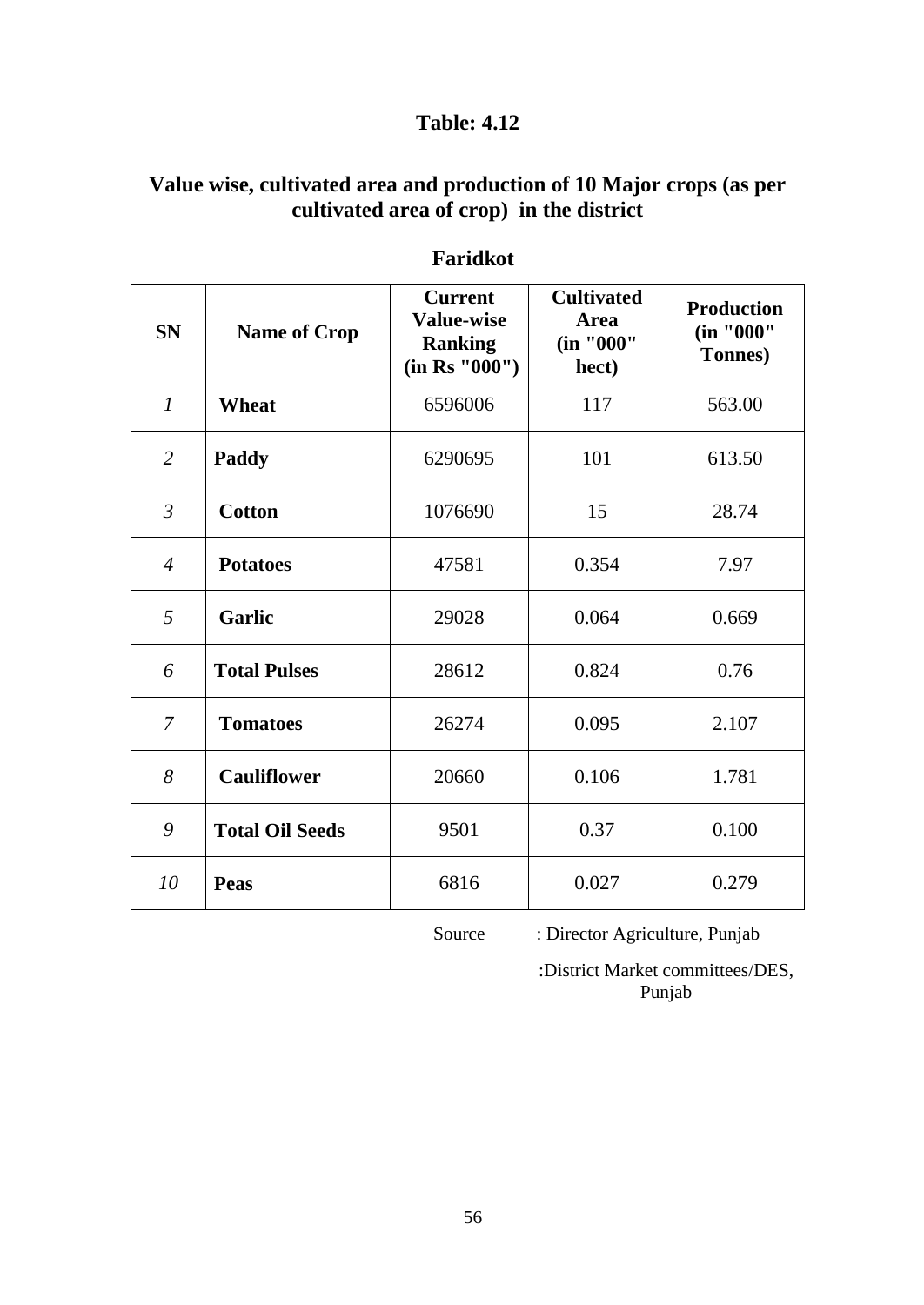## **Value wise, cultivated area and production of 10 Major crops (as per cultivated area of crop) in the district**

| <b>SN</b>      | <b>Name of Crop</b>    | <b>Current</b><br><b>Value-wise</b><br><b>Ranking</b><br>(in Rs "000") | <b>Cultivated</b><br><b>Area</b><br>(in "000"<br>hect) | <b>Production</b><br>(in "000"<br><b>Tonnes</b> ) |
|----------------|------------------------|------------------------------------------------------------------------|--------------------------------------------------------|---------------------------------------------------|
| $\mathcal{I}$  | <b>Wheat</b>           | 11212039                                                               | 192                                                    | 957                                               |
| $\overline{2}$ | Paddy                  | 6644451                                                                | 111                                                    | 648                                               |
| $\mathfrak{Z}$ | <b>Cotton</b>          | 6315806                                                                | 90                                                     | 168.36                                            |
| $\overline{4}$ | <b>Total Oil Seeds</b> | 79873                                                                  | 2.16                                                   | 2.10                                              |
| 5              | <b>Barley</b>          | 39720                                                                  | 1.000                                                  | 4.000                                             |
| 6              | <b>Potatoes</b>        | 24274                                                                  | 0.182                                                  | 4.07                                              |
| $\overline{7}$ | <b>Total Pulses</b>    | 23765                                                                  | 0.588                                                  | 0.76                                              |
| 8              | <b>Peas</b>            | 19813                                                                  | 0.08                                                   | 0.811                                             |
| 9              | <b>Garlic</b>          | 16662                                                                  | 0.035                                                  | 0.384                                             |
| 10             | Onion                  | 11646                                                                  | 0.047                                                  | 0.977                                             |

## **Muktsar**

Source : Director Agriculture, Punjab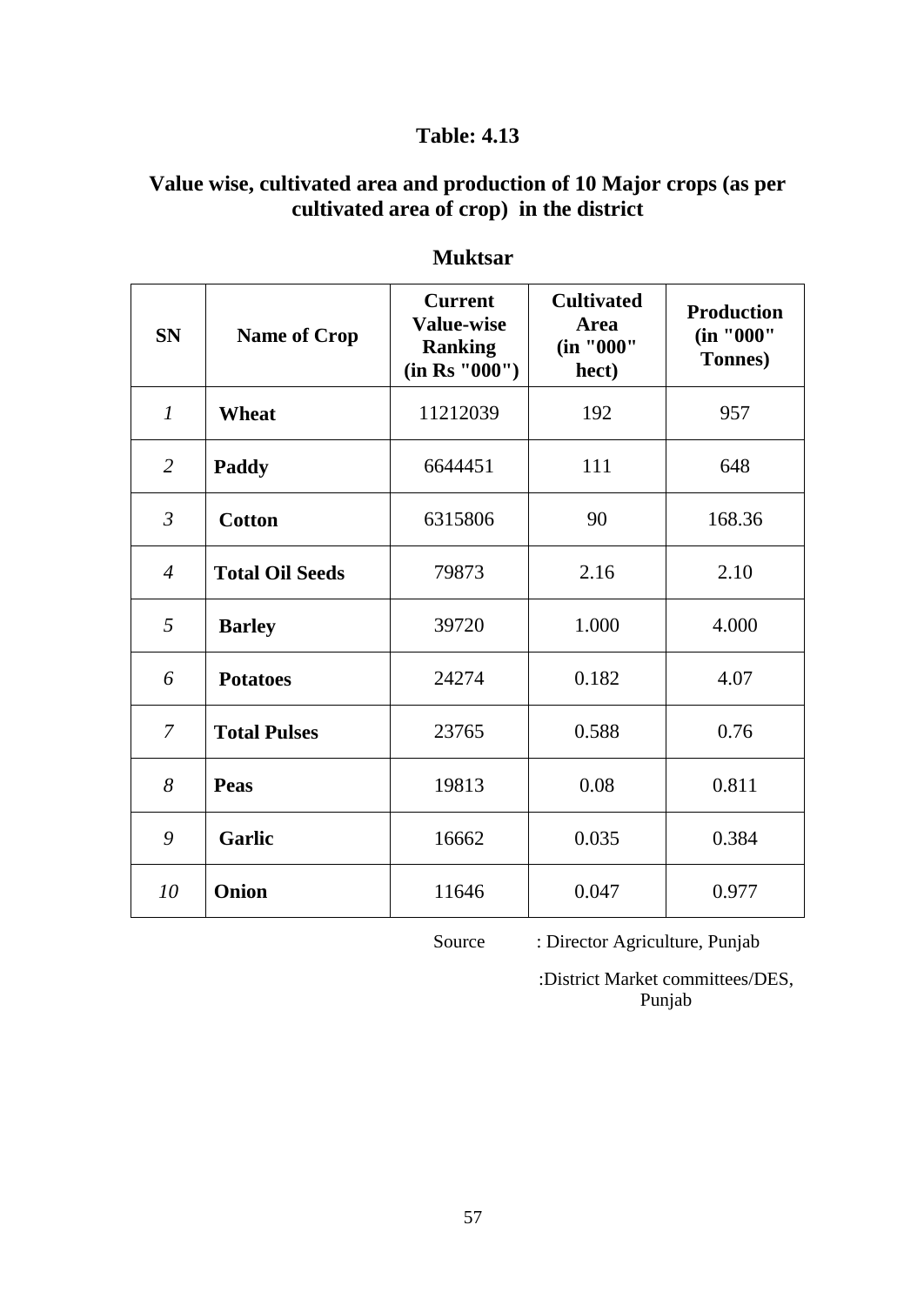# **Value wise, cultivated area and production of 10 Major crops (as per cultivated area of crop) in the district**

| <b>SN</b>      | <b>Name of Crop</b>    | <b>Current</b><br><b>Value-wise</b><br><b>Ranking</b><br>(in Rs "000") | <b>Cultivated</b><br>Area<br>(in "000"<br>hect) | <b>Production</b><br>(in "000"<br><b>Tonnes</b> ) |
|----------------|------------------------|------------------------------------------------------------------------|-------------------------------------------------|---------------------------------------------------|
| $\mathcal{I}$  | Paddy                  | 11693363                                                               | 172                                             | 1117.50                                           |
| $\overline{2}$ | <b>Wheat</b>           | 10391932                                                               | 177                                             | 887.00                                            |
| $\mathfrak{Z}$ | <b>Potatoes</b>        | 871047                                                                 | 5.742                                           | 145.904                                           |
| $\overline{4}$ | <b>Cotton</b>          | 203850                                                                 | 3.00                                            | 4.53                                              |
| 5              | <b>Garlic</b>          | 97460                                                                  | 0.158                                           | 1.772                                             |
| 6              | <b>Total Pulses</b>    | 52217                                                                  | 1.412                                           | 1.52                                              |
| $\overline{7}$ | Onion                  | 44420                                                                  | 0.127                                           | 2.697                                             |
| 8              | <b>Total Oil Seeds</b> | 41711                                                                  | 1.71                                            | 1.000                                             |
| 9              | <b>Cauliflower</b>     | 37520                                                                  | 0.218                                           | 3.523                                             |
| 10             | Cabbage                | 8449                                                                   | 0.08                                            | 1.39                                              |

# **Moga**

Source : Director Agriculture, Punjab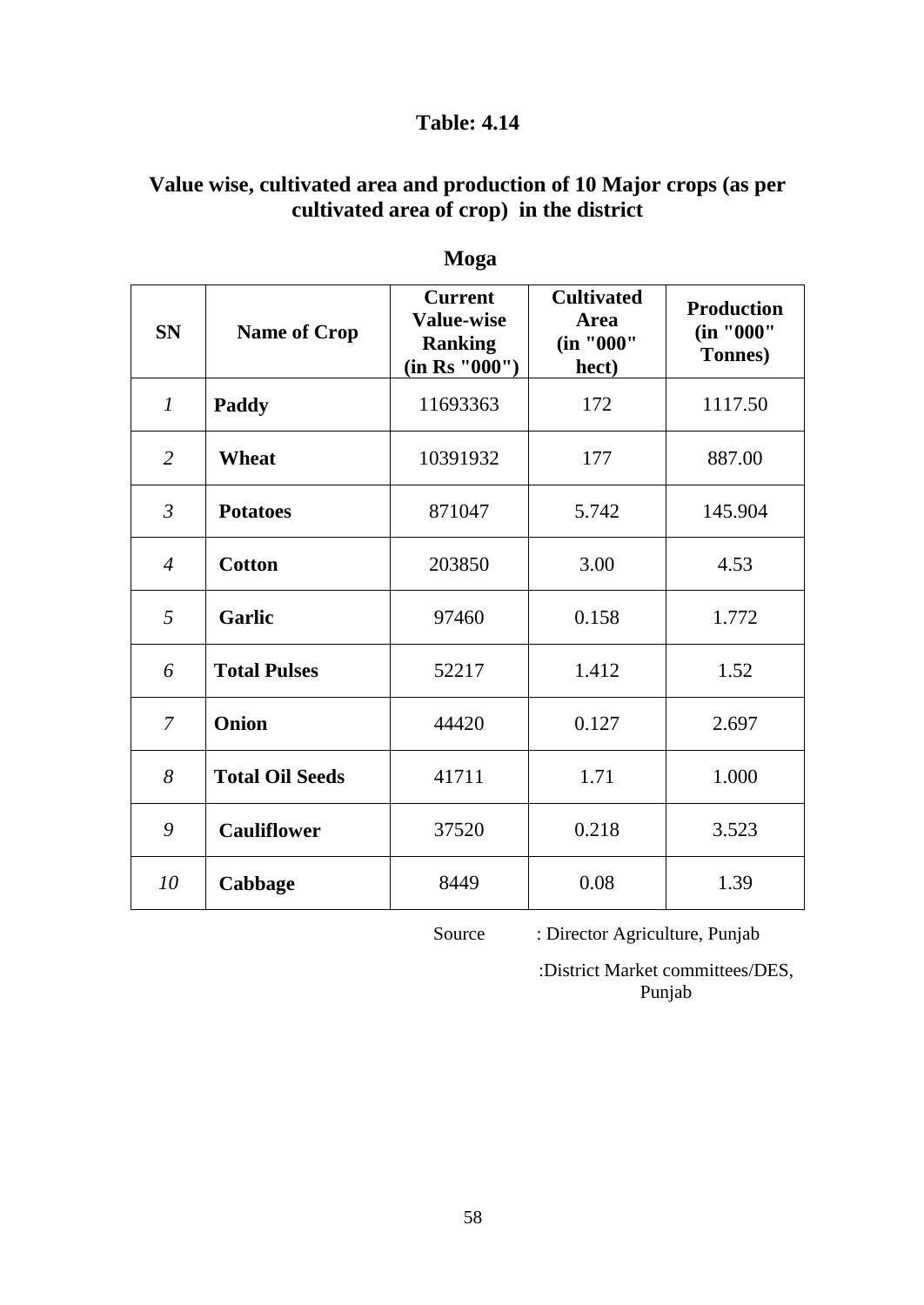## **Value wise, cultivated area and production of 10 Major crops (as per cultivated area of crop) in the district**

| <b>SN</b>      | <b>Name of Crop</b>    | <b>Current</b><br><b>Value-wise</b><br><b>Ranking</b><br>(in Rs "000") | <b>Cultivated</b><br><b>Area</b><br>(in "000"<br>hect) | <b>Production</b><br>(in "000"<br>Tonnes) |
|----------------|------------------------|------------------------------------------------------------------------|--------------------------------------------------------|-------------------------------------------|
| $\mathcal{I}$  | Wheat                  | 13660646                                                               | 253                                                    | 1166.00                                   |
| $\overline{2}$ | <b>Cotton</b>          | 11623841                                                               | 147                                                    | 309.60                                    |
| $\mathfrak{Z}$ | Paddy                  | 6675452                                                                | 107                                                    | 655.50                                    |
| $\overline{4}$ | <b>Potatoes</b>        | 887041                                                                 | 6.084                                                  | 148.583                                   |
| 5              | <b>Total Oil Seeds</b> | 130010                                                                 | 4.370                                                  | 3.000                                     |
| 6              | Garlic                 | 113769                                                                 | 0.232                                                  | 2.622                                     |
| $\overline{7}$ | Onion                  | 75680                                                                  | 0.296                                                  | 6.349                                     |
| 8              | <b>Barley</b>          | 69510                                                                  | $\overline{2}$                                         | 7.000                                     |
| 9              | <b>Tomatoes</b>        | 51900                                                                  | 0.18                                                   | 4.162                                     |
| 10             | <b>Total Pulses</b>    | 30391                                                                  | 1.059                                                  | 1.01                                      |

## **Bathinda**

Source : Director Agriculture, Punjab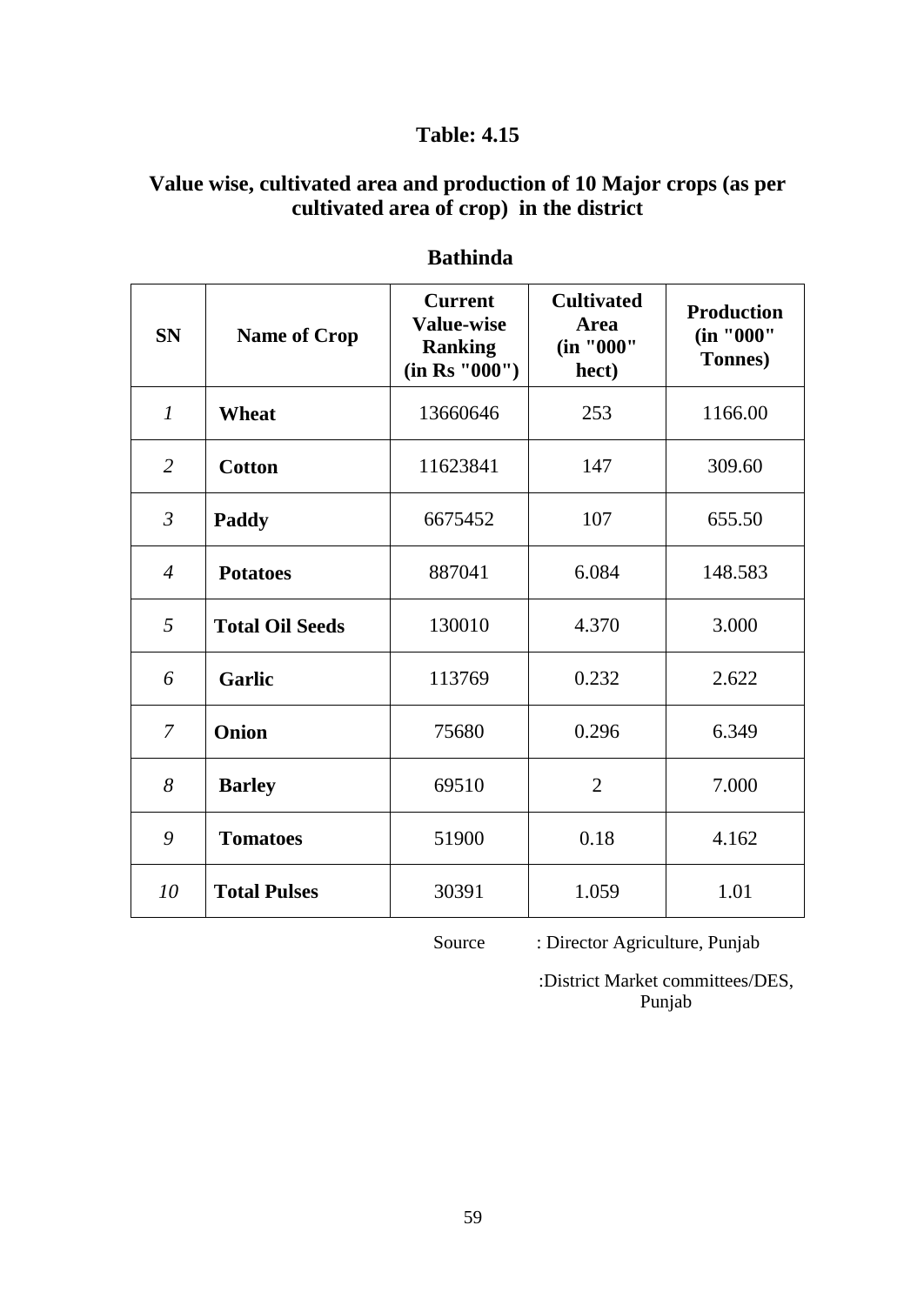# **Value wise, cultivated area and production of 10 Major crops (as per cultivated area of crop) in the district**

| <b>SN</b>        | <b>Name of Crop</b>    | <b>Current</b><br><b>Value-wise</b><br><b>Ranking</b><br>(in Rs "000") | <b>Cultivated</b><br>Area<br>(in "000"<br>hect) | <b>Production</b><br>(in "000"<br>Tonnes) |
|------------------|------------------------|------------------------------------------------------------------------|-------------------------------------------------|-------------------------------------------|
| $\boldsymbol{l}$ | <b>Wheat</b>           | 9573757                                                                | 170                                             | 830.00                                    |
| $\overline{2}$   | <b>Cotton</b>          | 6713330                                                                | 88                                              | 178.80                                    |
| $\mathfrak{Z}$   | <b>Paddy</b>           | 4827100                                                                | 78                                              | 474.00                                    |
| $\overline{4}$   | <b>Total Oil Seeds</b> | 134785                                                                 | 4.60                                            | 3.00                                      |
| 5                | <b>Peas</b>            | 33689                                                                  | 0.135                                           | 1.379                                     |
| 6                | <b>Barley</b>          | 29790                                                                  | 1.00                                            | 3.00                                      |
| $\overline{7}$   | <b>Potatoes</b>        | 23450                                                                  | 0.172                                           | 3.928                                     |
| 8                | <b>Onion</b>           | 17487                                                                  | 0.068                                           | 1.467                                     |
| 9                | <b>Total Pulses</b>    | 16168                                                                  | 0.588                                           | 0.510                                     |
| 10               | <b>Garlic</b>          | 15707                                                                  | 0.035                                           | 0.362                                     |

#### **Mansa**

Source : Director Agriculture, Punjab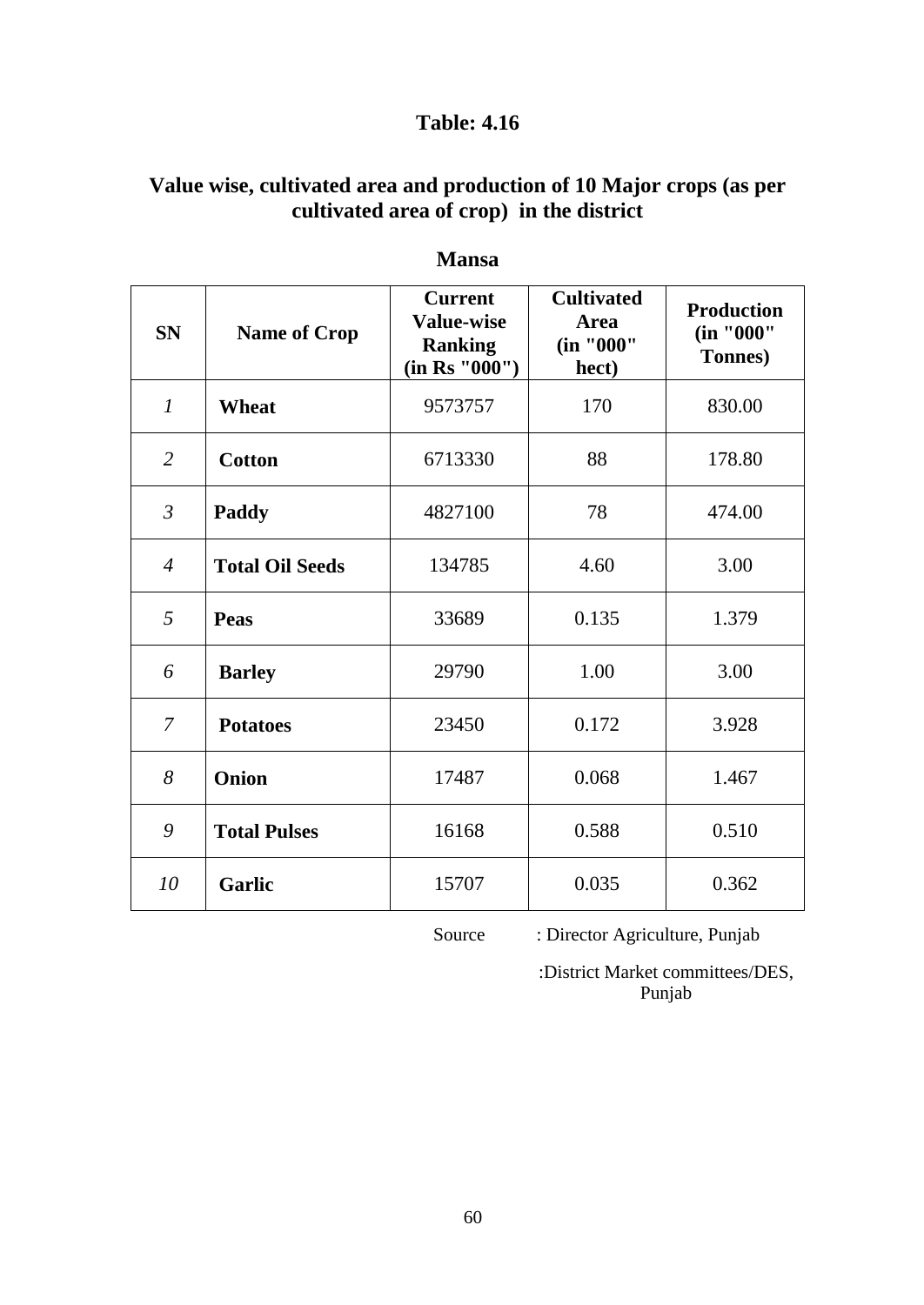## **Value wise, cultivated area and production of 10 Major crops (as per cultivated area of crop) in the district**

| <b>SN</b>      | <b>Name of Crop</b>    | <b>Current</b><br><b>Value-wise</b><br><b>Ranking</b><br>(in Rs "000") | <b>Cultivated</b><br><b>Area</b><br>(in "000"<br>hect) | <b>Production</b><br>(in "000"<br>Tonnes) |
|----------------|------------------------|------------------------------------------------------------------------|--------------------------------------------------------|-------------------------------------------|
| $\mathcal{I}$  | Paddy                  | 18101626                                                               | 272                                                    | 1777.50                                   |
| $\overline{2}$ | <b>Wheat</b>           | 16979001                                                               | 287                                                    | 1472.00                                   |
| $\mathfrak{Z}$ | <b>Cotton</b>          | 819123                                                                 | 11                                                     | 18.18                                     |
| $\overline{4}$ | Onion                  | 516899                                                                 | 1.668                                                  | 36.895                                    |
| 5              | Peas                   | 141059                                                                 | 0.554                                                  | 5.774                                     |
| 6              | <b>Cauliflower</b>     | 102666                                                                 | 0.526                                                  | 9.64                                      |
| 7              | <b>Barley</b>          | 79440                                                                  | $\overline{2}$                                         | 8.000                                     |
| 8              | <b>Garlic</b>          | 63436                                                                  | 0.143                                                  | 1.462                                     |
| 9              | <b>Total Oil Seeds</b> | 57821                                                                  | 2.37                                                   | 1.200                                     |
| 10             | Cabbage                | 45136                                                                  | 0.424                                                  | 7.426                                     |

# **Sangrur**

Source : Director Agriculture, Punjab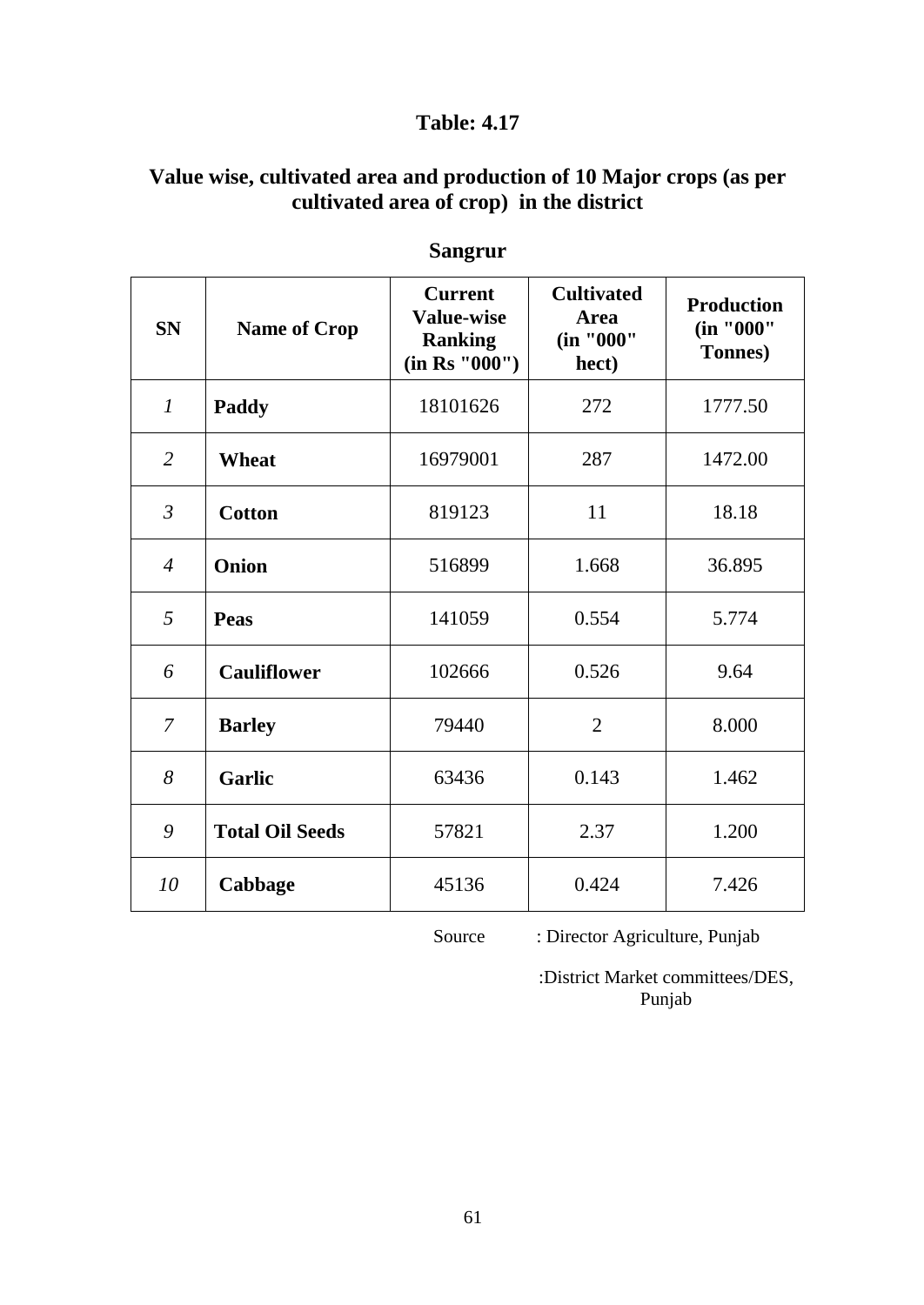## **Value wise, cultivated area and production of 10 Major crops (as per cultivated area of crop) in the district**

| <b>SN</b>      | <b>Name of Crop</b>    | <b>Current</b><br><b>Value-wise</b><br><b>Ranking</b><br>(in Rs "000") | <b>Cultivated</b><br><b>Area</b><br>(in "000"<br>hect) | <b>Production</b><br>(in "000"<br>Tonnes) |
|----------------|------------------------|------------------------------------------------------------------------|--------------------------------------------------------|-------------------------------------------|
| $\mathcal{I}$  | Paddy                  | 7103170                                                                | 105.00                                                 | 697.5                                     |
| $\overline{2}$ | <b>Wheat</b>           | 6597818                                                                | 115.00                                                 | 572                                       |
| $\mathfrak{Z}$ | <b>Cotton</b>          | 776382                                                                 | 10.00                                                  | 20.67                                     |
| $\overline{4}$ | <b>Potatoes</b>        | 135091                                                                 | 1.014                                                  | 22.146                                    |
| 5              | <b>Total Oil Seeds</b> | 42733                                                                  | 1.670                                                  | 1.100                                     |
| 6              | <b>Total Pulses</b>    | 33440                                                                  | 0.824                                                  | 1.01                                      |
| $\overline{7}$ | <b>Barley</b>          | 29790                                                                  | 1.000                                                  | 3                                         |
| 8              | Peas                   | 25236                                                                  | 0.102                                                  | 1.033                                     |
| 9              | <b>Garlic</b>          | 19482                                                                  | 0.040                                                  | 0.449                                     |
| 10             | <b>Tomatoes</b>        | 14002                                                                  | 0.05                                                   | 1.143                                     |

## **Barnala**

Source : Director Agriculture, Punjab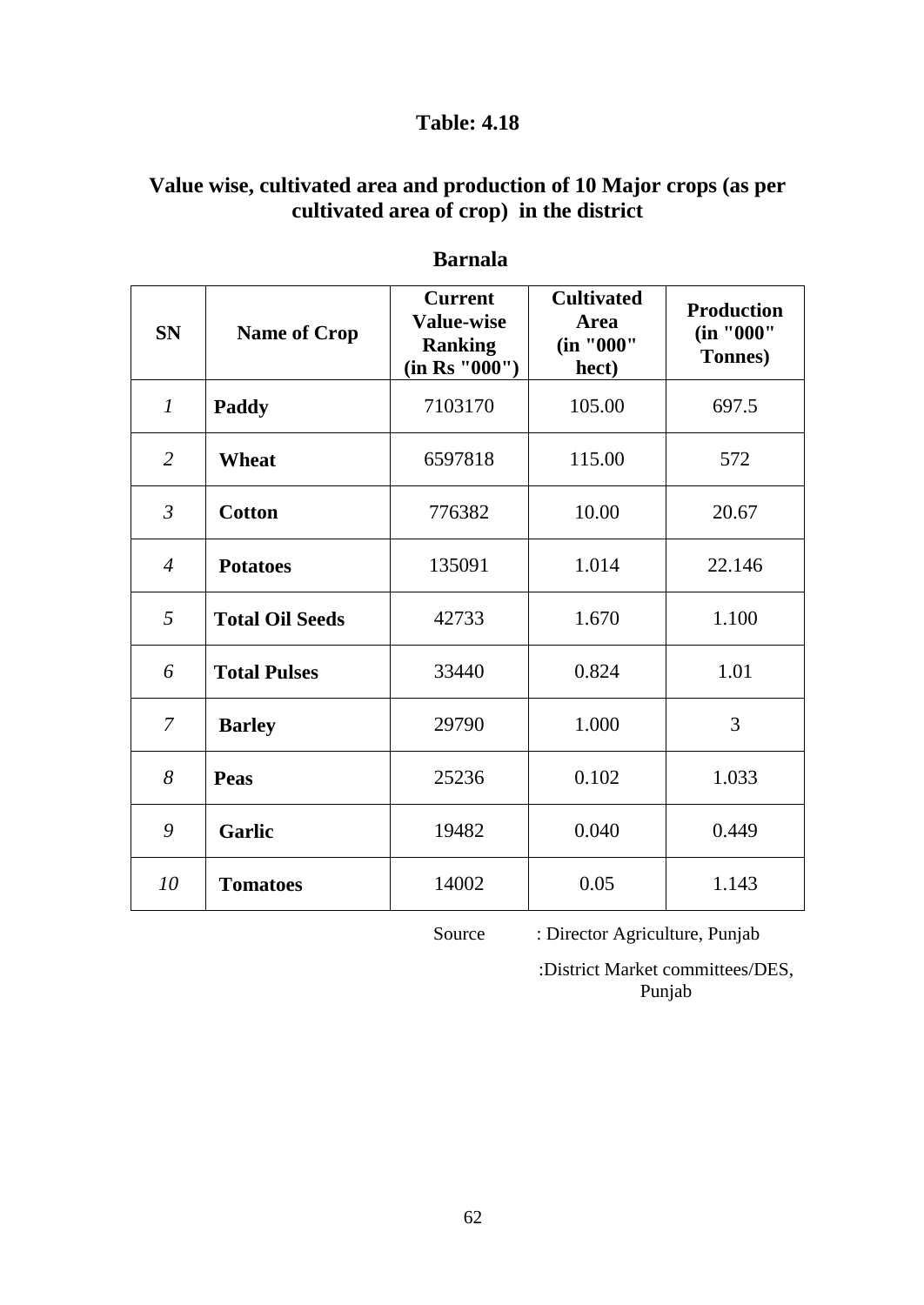## **Value wise, cultivated area and production of 10 Major crops (as per cultivated area of crop) in the district**

| <b>SN</b>      | <b>Name of Crop</b>    | <b>Current</b><br><b>Value-wise</b><br><b>Ranking</b><br>(in Rs "000") | <b>Cultivated</b><br><b>Area</b><br>(in "000"<br>hect) | <b>Production</b><br>(in "000"<br><b>Tonnes</b> ) |
|----------------|------------------------|------------------------------------------------------------------------|--------------------------------------------------------|---------------------------------------------------|
| $\mathcal{I}$  | Paddy                  | 13492826                                                               | 234                                                    | 1309.50                                           |
| $\overline{2}$ | <b>Wheat</b>           | 13000252                                                               | 236                                                    | 1141.00                                           |
| $\mathfrak{Z}$ | Onion                  | 670369                                                                 | 1.95                                                   | 44.278                                            |
| $\overline{4}$ | <b>Potatoes</b>        | 410570                                                                 | 4.244                                                  | 105.005                                           |
| 5              | <b>Peas</b>            | 372875                                                                 | 1.504                                                  | 15.263                                            |
| 6              | <b>Tomatoes</b>        | 285688                                                                 | 0.884                                                  | 21.775                                            |
| 7              | <b>Garlic</b>          | 256014                                                                 | 0.353                                                  | 4.065                                             |
| 8              | <b>Cauliflower</b>     | 151486                                                                 | 0.784                                                  | 14.224                                            |
| 9              | Cabbage                | 87367                                                                  | 0.825                                                  | 14.374                                            |
| 10             | <b>Total Oil Seeds</b> | 81556                                                                  | 3.15                                                   | 2.00                                              |

#### **Patiala**

Source : Director Agriculture, Punjab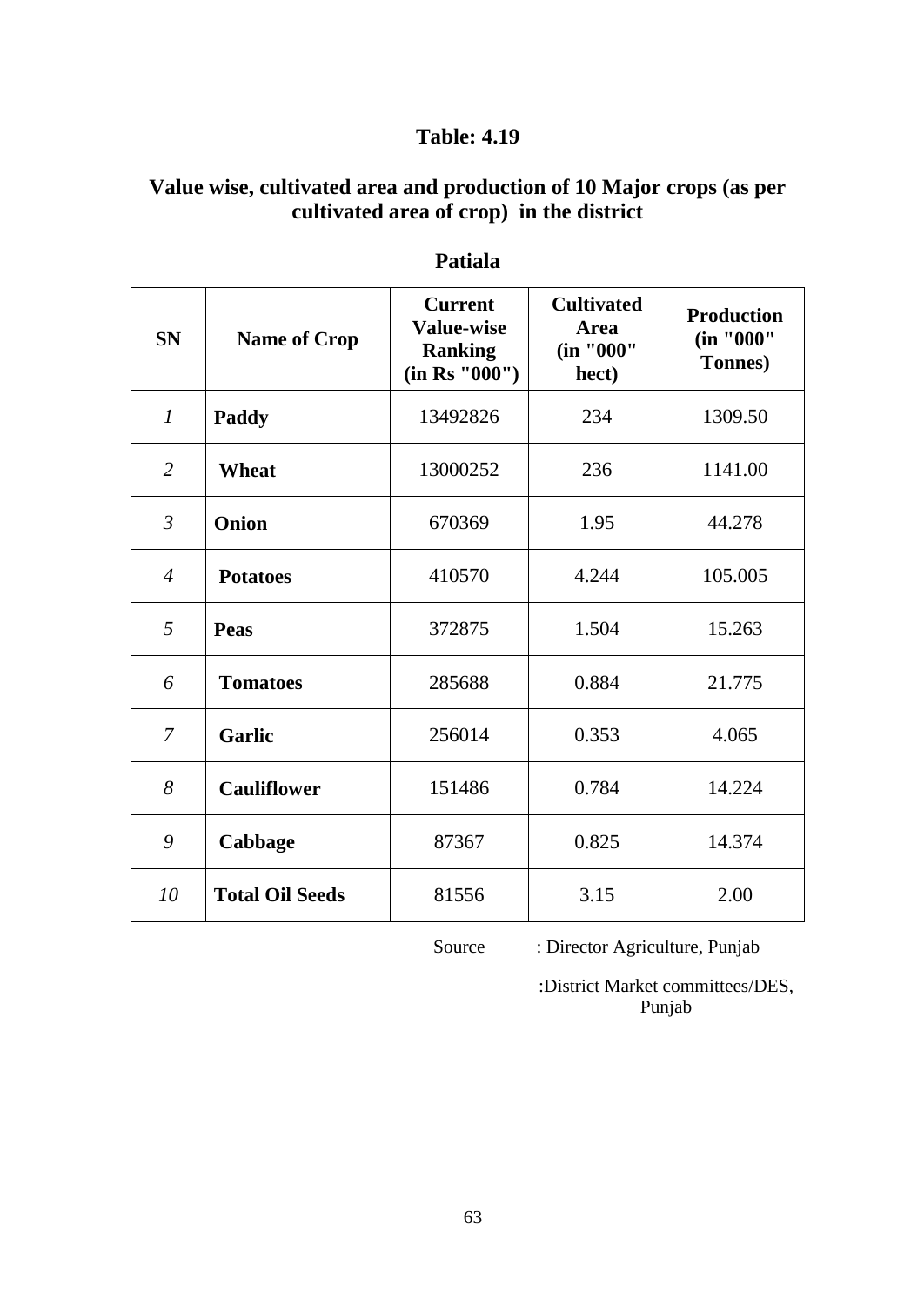## **Value wise, cultivated area and production of 10 Major crops (as per cultivated area of crop) in the district**

| <b>SN</b>      | <b>Name of Crop</b>    | <b>Current</b><br><b>Value-wise</b><br><b>Ranking</b><br>(in Rs "000") | <b>Cultivated</b><br><b>Area</b><br>(in "000"<br>hect) | <b>Production</b><br>(in "000"<br><b>Tonnes</b> ) |
|----------------|------------------------|------------------------------------------------------------------------|--------------------------------------------------------|---------------------------------------------------|
| $\mathcal{I}$  | Paddy                  | 5656786                                                                | 87                                                     | 549.00                                            |
| $\overline{2}$ | <b>Wheat</b>           | 4898088                                                                | 85                                                     | 417.00                                            |
| $\mathfrak{Z}$ | <b>Potatoes</b>        | 587520                                                                 | 3.966                                                  | 98.412                                            |
| $\overline{4}$ | <b>Garlic</b>          | 214901                                                                 | 0.289                                                  | 3.416                                             |
| 5              | <b>Cauliflower</b>     | 168526                                                                 | 0.906                                                  | 15.824                                            |
| 6              | <b>Total Oil Seeds</b> | 88081                                                                  | 2.43                                                   | 3.50                                              |
| $\overline{7}$ | Onion                  | 59074                                                                  | 0.233                                                  | 4.764                                             |
| 8              | <b>Tomatoes</b>        | 45972                                                                  | 0.157                                                  | 3.504                                             |
| 9              | Cabbage                | 40468                                                                  | 0.388                                                  | 6.658                                             |
| 10             | Peas                   | 33127                                                                  | 0.134                                                  | 1.356                                             |

# **Fatehgarh Sahib**

Source : Director Agriculture, Punjab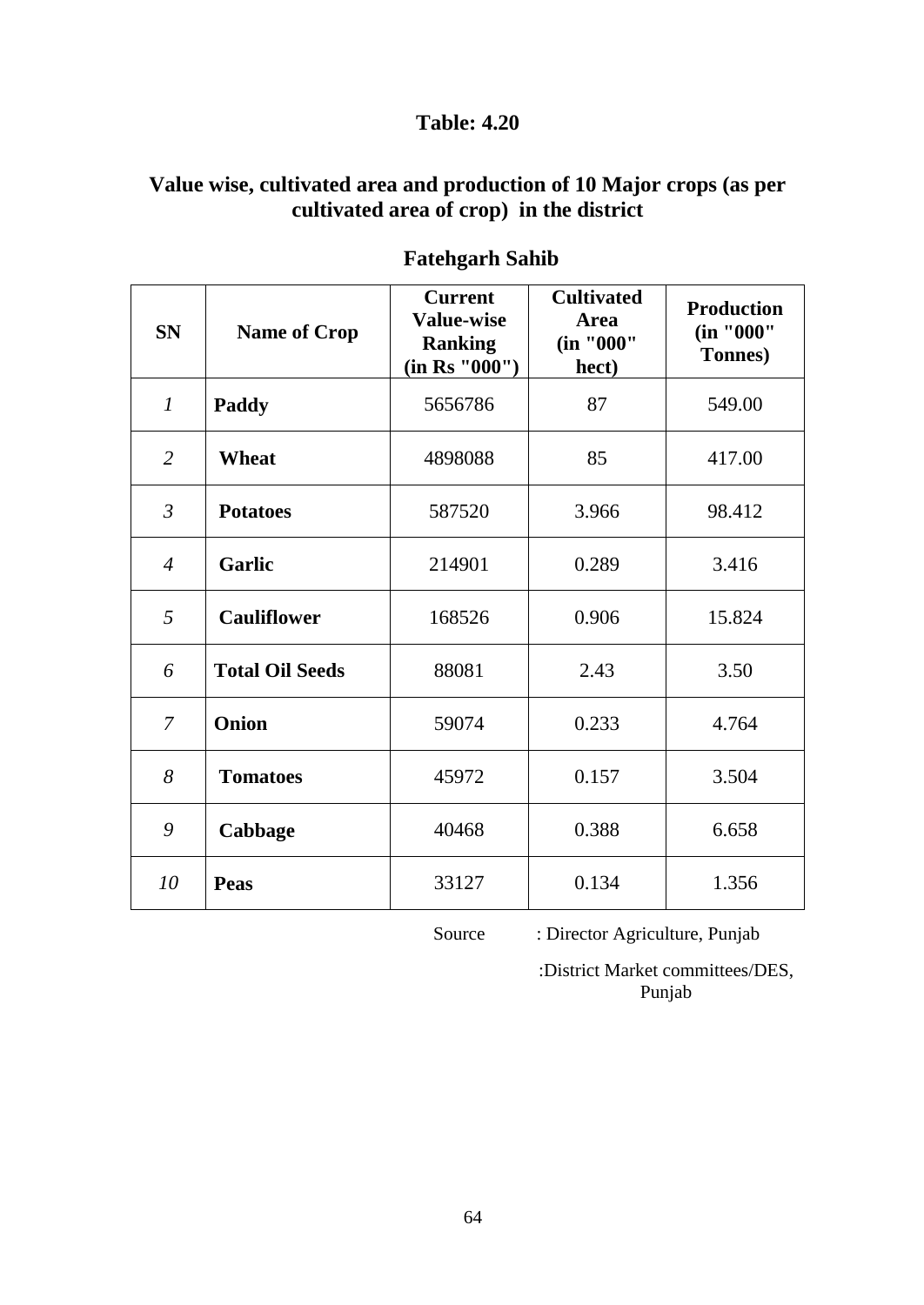## **Value wise, cultivated area and production of 10 Major crops (as per cultivated area of crop) in the stae**

| <b>SN</b>      | <b>Name of Crop</b>    | <b>Current</b><br><b>Value-wise</b><br><b>Ranking</b><br>(in Rs '000'') | <b>Cultivated</b><br><b>Area</b><br>(in "000"<br>hect) | <b>Production</b><br>(in "000"<br>Tonnes) |
|----------------|------------------------|-------------------------------------------------------------------------|--------------------------------------------------------|-------------------------------------------|
| $\mathcal{I}$  | <b>Wheat</b>           | 192098035                                                               | 3510                                                   | 16472                                     |
| $\overline{2}$ | Paddy                  | 167416987                                                               | 2831                                                   | 16255.5                                   |
| $\mathfrak{Z}$ | <b>Cotton</b>          | 35060761                                                                | 483                                                    | 928.920                                   |
| $\overline{4}$ | <b>Potatoes</b>        | 10143465                                                                | 83.573                                                 | 2088.358                                  |
| 5              | <b>Total Sugarcane</b> | 9119272                                                                 | 70.00                                                  | 4170.00                                   |
| 6              | <b>Maize</b>           | 5138040                                                                 | 133.00                                                 | 491.00                                    |
| $\overline{7}$ | <b>Peas</b>            | 4741474                                                                 | 19.664                                                 | 200.562                                   |
| 8              | <b>Total Oil Seeds</b> | 3124085                                                                 | 110.283                                                | 72.500                                    |
| 9              | Onion                  | 2405337                                                                 | 8.221                                                  | 182.273                                   |
| 10             | <b>Tomatoes</b>        | 2029915                                                                 | 6.264                                                  | 154.458                                   |

# **Punjab**

Source : Director Agriculture, Punjab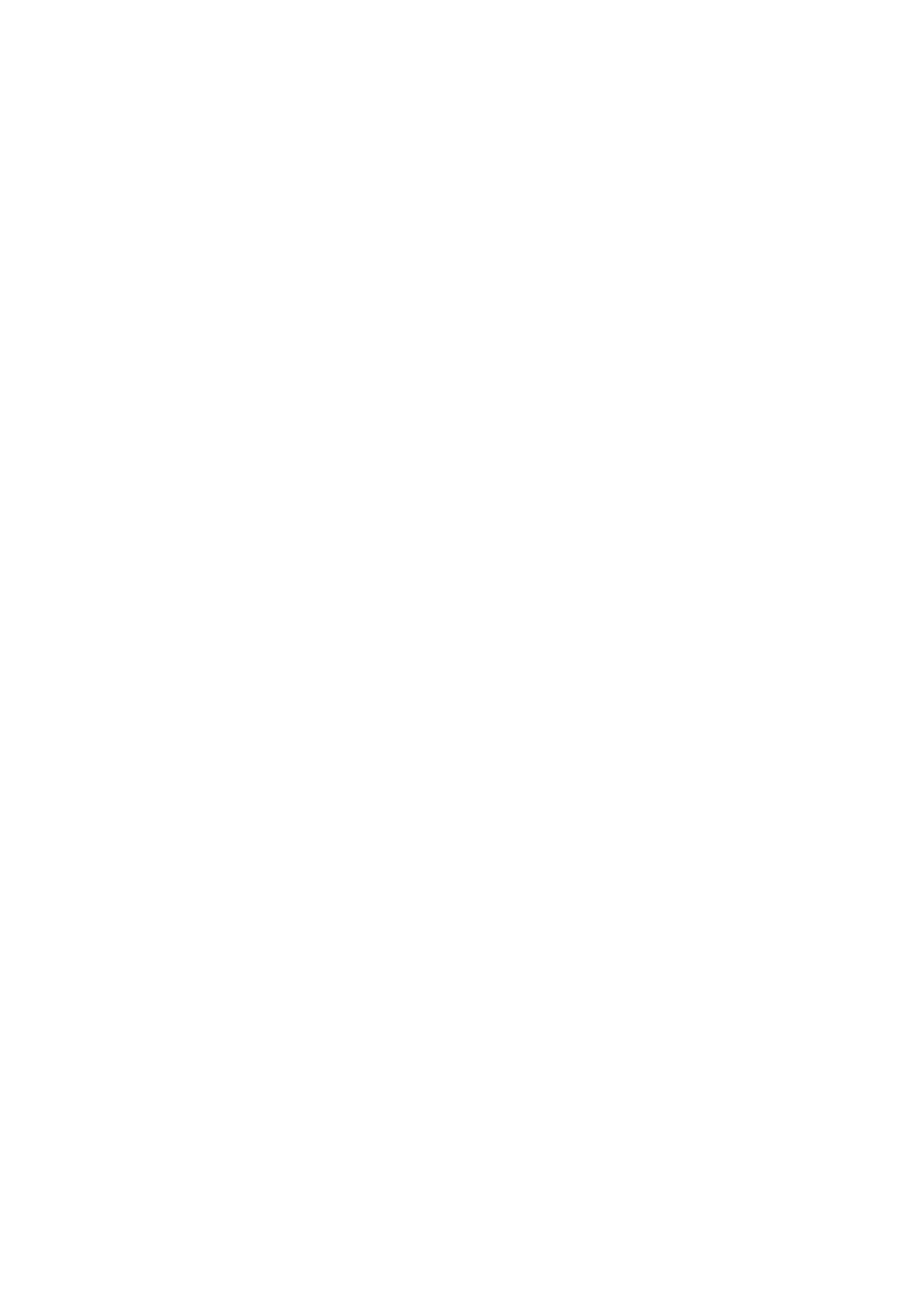# **Part-V**

**District wise Data on Production, cultivated area and peak period arrival prices at primary market for 10 Major crops**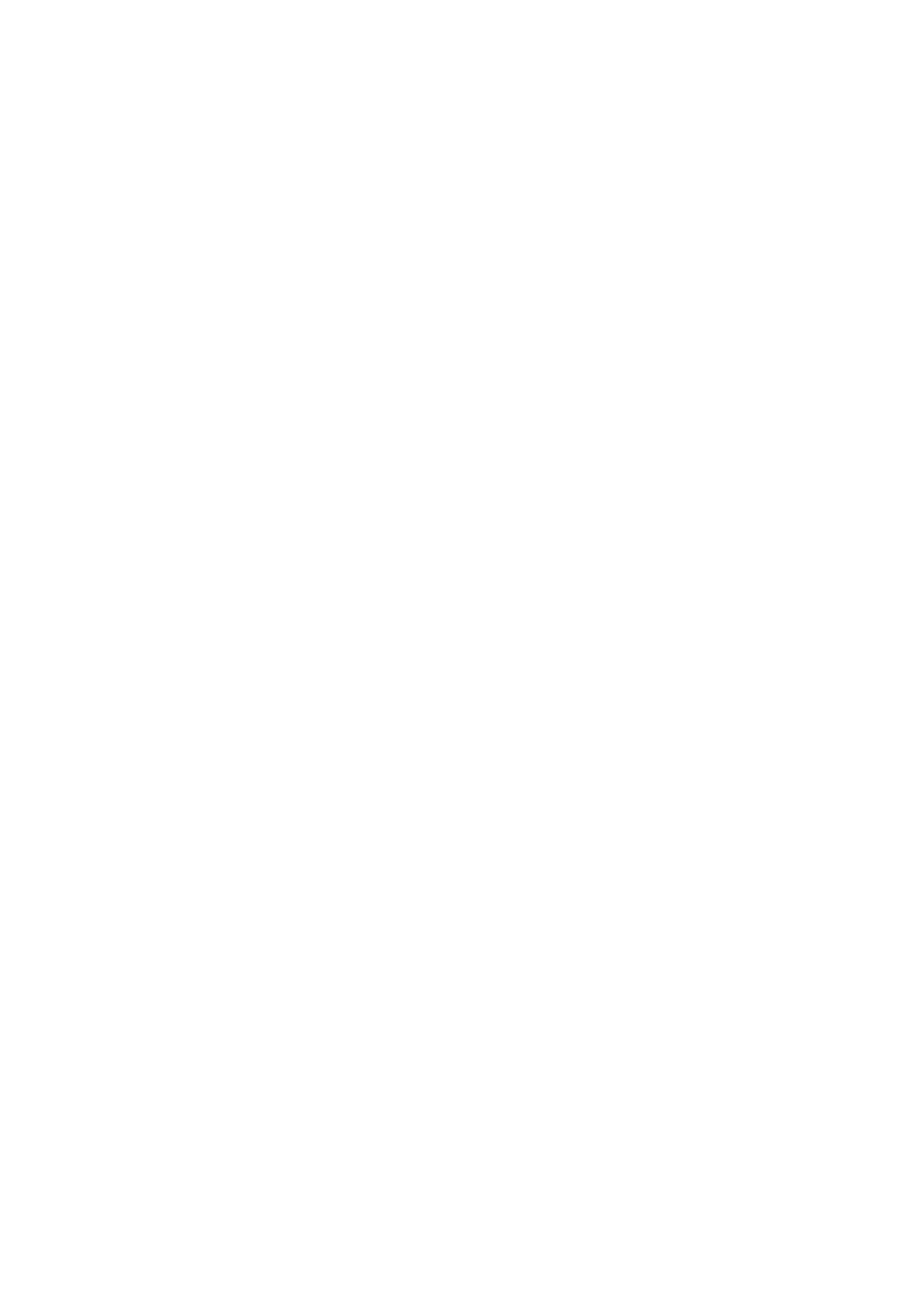## **Production, cultivated area and peak period arrival prices at primary market for 10 Major crops (as per cultivated area of crop) in the district**

| <b>SN</b>              | <b>Name of Crop</b> | <b>Production</b><br>(in "000"<br>Tonnes) | <b>Cultivated</b><br><b>Area</b><br>(in "000"<br>hect) | <b>Peak Period</b><br>arrival Price<br>at Primary<br><b>Market</b><br>(in per<br>Quintal) |
|------------------------|---------------------|-------------------------------------------|--------------------------------------------------------|-------------------------------------------------------------------------------------------|
| $\mathcal{I}$          | <b>Sugarcane</b>    | 1300                                      | 21                                                     | 195.00                                                                                    |
| $\overline{2}$         | Paddy               | 1057.5                                    | 204                                                    | 1042.00                                                                                   |
| $\mathfrak{Z}$         | <b>Wheat</b>        | 919                                       | 226                                                    | 1169.00                                                                                   |
| $\boldsymbol{\Lambda}$ | <b>Maize</b>        | 30.000                                    | 11.00                                                  | 925.00                                                                                    |
| 5                      | <b>Potatoes</b>     | 26.09                                     | 1.114                                                  | 476.00                                                                                    |
| 6                      | <b>Cauliflower</b>  | 19.74                                     | 1.102                                                  | 1160.00                                                                                   |
| $\overline{7}$         | <b>Tomatoes</b>     | 9.911                                     | 0.39                                                   | 1367.00                                                                                   |
| 8                      | Onion               | 4.332                                     | 0.187                                                  | 884.00                                                                                    |
| 9                      | Peas                | 4.175                                     | 0.404                                                  | 2242.00                                                                                   |
| 10                     | <b>Brinjal</b>      | 4.137                                     | 0.193                                                  | 528.00                                                                                    |

## **Gurdaspur**

Source : Director Agriculture, Punjab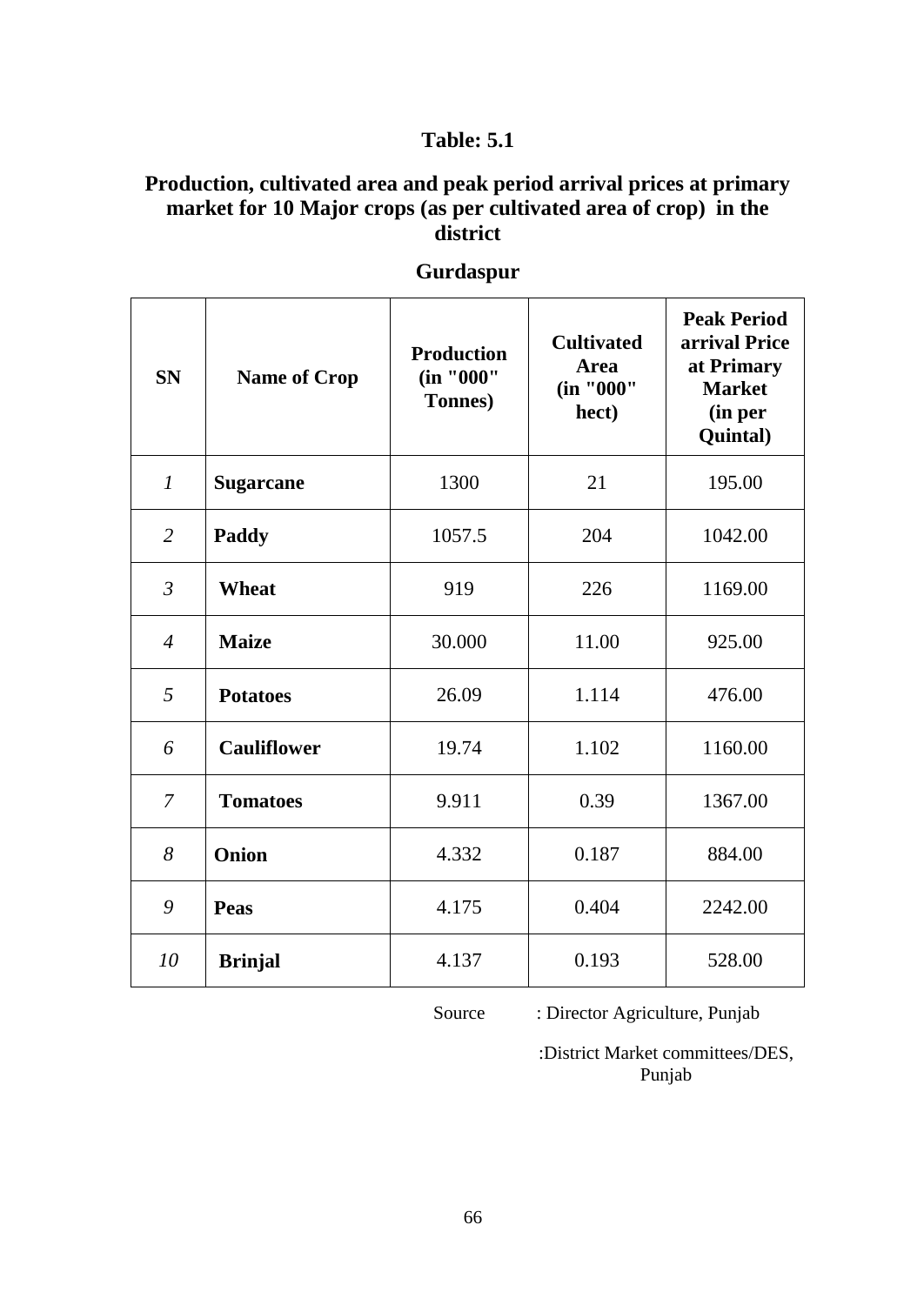## **Production, cultivated area and peak period arrival prices at primary market for 10 Major crops (as per cultivated area of crop) in the district**

| <b>SN</b>      | <b>Name of Crop</b> | <b>Production</b><br>(in "000"<br>Tonnes) | <b>Cultivated</b><br><b>Area</b><br>(in "000"<br>hect) | <b>Peak Period</b><br>arrival Price<br>at Primary<br><b>Market</b><br>(in per<br>Quintal) |
|----------------|---------------------|-------------------------------------------|--------------------------------------------------------|-------------------------------------------------------------------------------------------|
| $\mathcal{I}$  | Wheat               | 810                                       | 189                                                    | 1169.00                                                                                   |
| $\overline{2}$ | Paddy               | 754.5                                     | 186                                                    | 1042.00                                                                                   |
| $\mathfrak{Z}$ | <b>Sugarcane</b>    | 180                                       | 3                                                      | 195.00                                                                                    |
| $\overline{4}$ | <b>Potatoes</b>     | 129.212                                   | 5.076                                                  | 454.00                                                                                    |
| 5              | <b>Peas</b>         | 53.60                                     | 5.197                                                  | 2242.00                                                                                   |
| 6              | <b>Tomatoes</b>     | 25.56                                     | 0.975                                                  | 1367.00                                                                                   |
| $\overline{7}$ | <b>Cauliflower</b>  | 13.229                                    | 0.743                                                  | 1160.00                                                                                   |
| 8              | <b>Brinjal</b>      | 10.726                                    | 0.501                                                  | 528.00                                                                                    |
| 9              | Cabbage             | 6.231                                     | 0.356                                                  | 607.00                                                                                    |
| 10             | <b>Maize</b>        | 3.000                                     | 1.00                                                   | 971.00                                                                                    |

**Amritsar**

Source : Director Agriculture, Punjab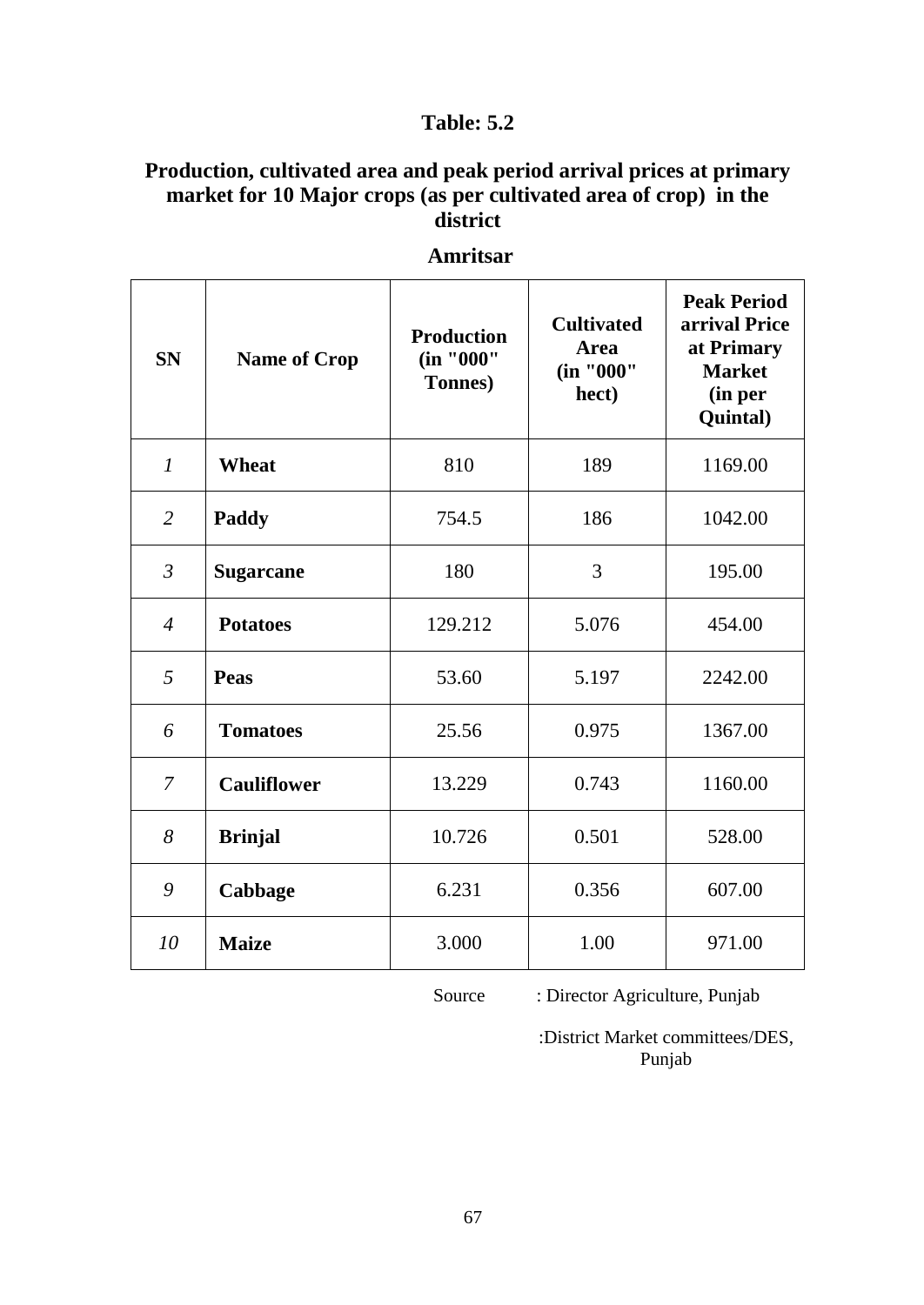## **Production, cultivated area and peak period arrival prices at primary market for 10 Major crops (as per cultivated area of crop) in the district**

| <b>SN</b>        | <b>Name of Crop</b> | <b>Production</b><br>(in "000"<br>Tonnes) | <b>Cultivated</b><br><b>Area</b><br>(in "000"<br>hect) | <b>Peak Period</b><br>arrival Price<br>at Primary<br><b>Market</b><br>(in per<br>Quintal) |
|------------------|---------------------|-------------------------------------------|--------------------------------------------------------|-------------------------------------------------------------------------------------------|
| $\boldsymbol{l}$ | Wheat               | 850                                       | 186                                                    | 1169.00                                                                                   |
| $\overline{2}$   | Paddy               | 750                                       | 172                                                    | 1042.00                                                                                   |
| $\mathfrak{Z}$   | <b>Potatoes</b>     | 21.077                                    | 0.874                                                  | 476.00                                                                                    |
| $\overline{4}$   | <b>Tomatoes</b>     | 15.117                                    | 0.654                                                  | 1367.00                                                                                   |
| 5                | Peas                | 10.01                                     | 0.99                                                   | 2242.00                                                                                   |
| 6                | <b>Maize</b>        | 4.00                                      | $\mathbf{1}$                                           | 925.00                                                                                    |
| $\overline{7}$   | <b>Cauliflower</b>  | 2.067                                     | 0.128                                                  | 1160.00                                                                                   |
| 8                | <b>Cotton</b>       | 1.95                                      | $\mathbf{1}$                                           | 3754.00                                                                                   |
| 9                | <b>Brinjal</b>      | 1.493                                     | 0.071                                                  | 528.00                                                                                    |
| 10               | <b>Total Pulses</b> | 1.395                                     | 1.765                                                  | 3411.00                                                                                   |

**Taran Tarn**

Source : Director Agriculture, Punjab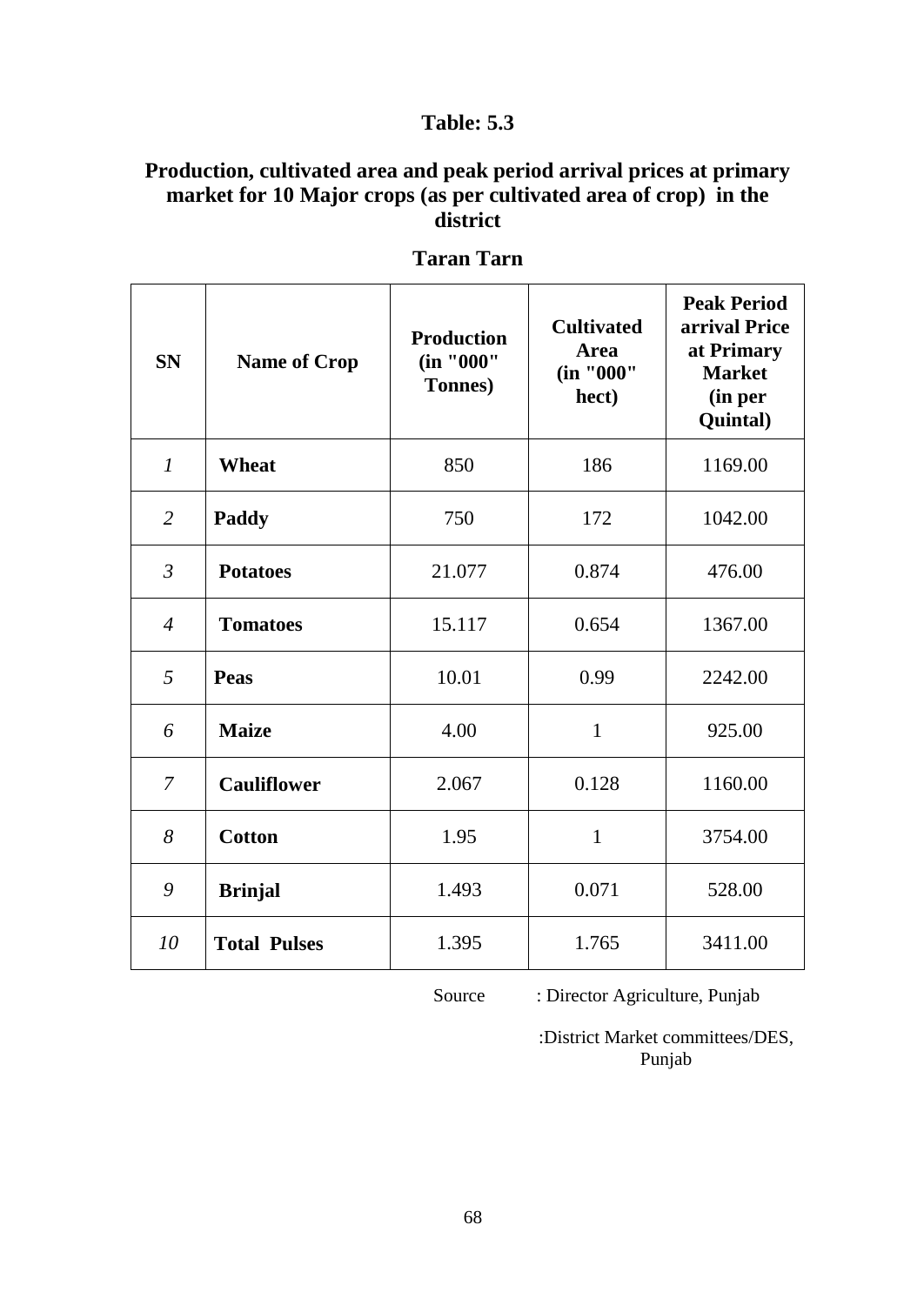## **Production, cultivated area and peak period arrival prices at primary market for 10 Major crops (as per cultivated area of crop) in the district**

| <b>SN</b>      | <b>Name of Crop</b>    | <b>Production</b><br>(in "000"<br>Tonnes) | <b>Cultivated</b><br><b>Area</b><br>(in "000"<br>hect) | <b>Peak Period</b><br>arrival Price<br>at Primary<br><b>Market</b><br>(in per<br>Quintal) |
|----------------|------------------------|-------------------------------------------|--------------------------------------------------------|-------------------------------------------------------------------------------------------|
| $\mathcal{I}$  | Paddy                  | 690                                       | 118                                                    | 1037.00                                                                                   |
| $\overline{2}$ | <b>Wheat</b>           | 480                                       | 108                                                    | 1147.00                                                                                   |
| $\mathfrak{Z}$ | <b>Potatoes</b>        | 184.026                                   | 7.24                                                   | 476.00                                                                                    |
| $\overline{4}$ | <b>Sugarcane</b>       | 180.000                                   | 3.00                                                   | 195.00                                                                                    |
| 5              | <b>Tomatoes</b>        | 22.72                                     | 0.897                                                  | 1367.00                                                                                   |
| 6              | <b>Maize</b>           | 11.00                                     | $\overline{2}$                                         | 875.00                                                                                    |
| $\overline{7}$ | <b>Cauliflower</b>     | 10.152                                    | 0.559                                                  | 1160.00                                                                                   |
| 8              | Onion                  | 5.365                                     | 0.232                                                  | 1256.00                                                                                   |
| 9              | <b>Total Oil Seeds</b> | 4.7                                       | 5.860                                                  | 2918.50                                                                                   |
| 10             | Cabbage                | 4.344                                     | 0.247                                                  | 607.81                                                                                    |

 **Kapurthala**

Source : Director Agriculture, Punjab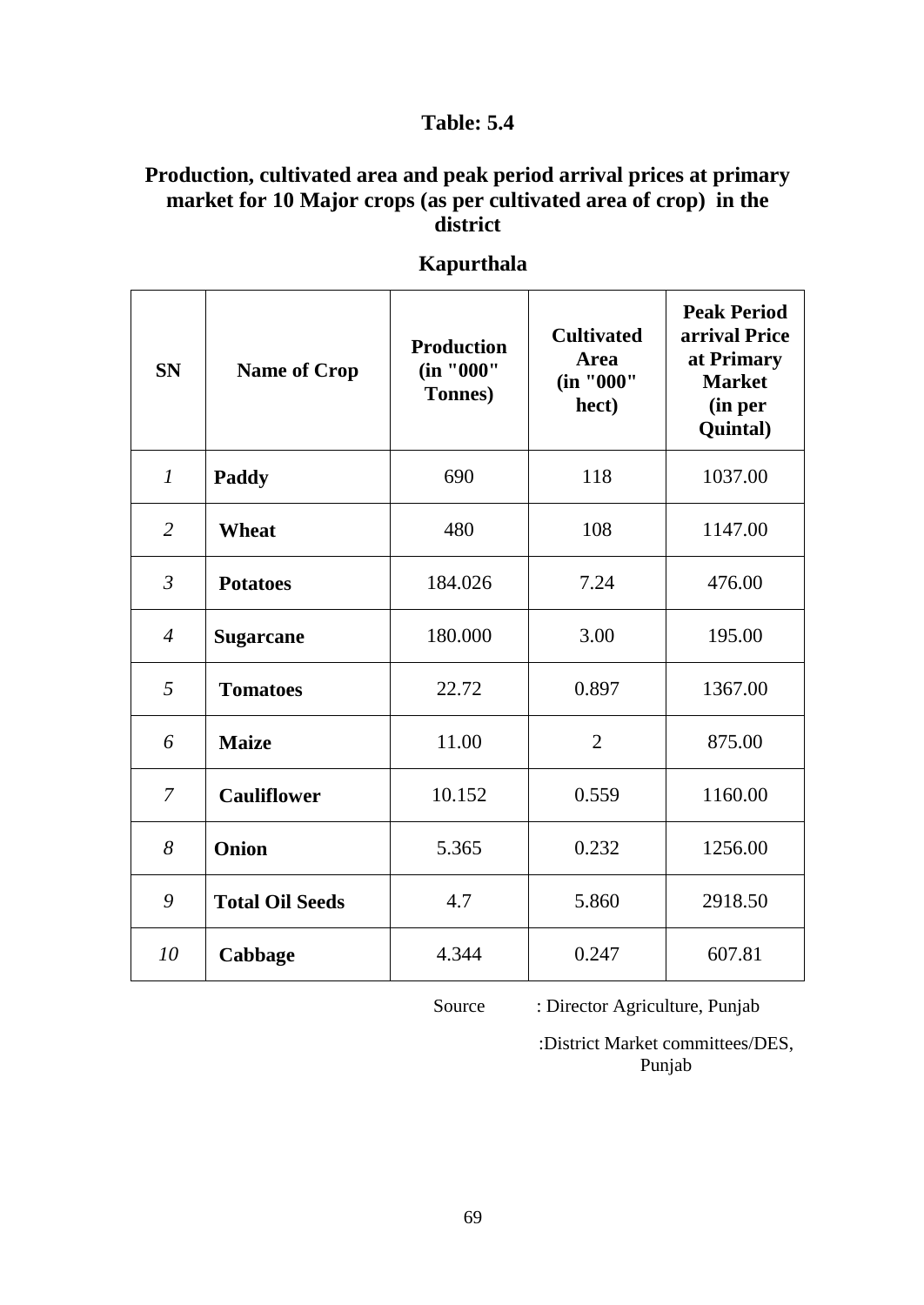## **Production, cultivated area and peak period arrival prices at primary market for 10 Major crops (as per cultivated area of crop) in the district**

| <b>SN</b>      | <b>Name of Crop</b>    | <b>Production</b><br>(in "000"<br><b>Tonnes</b> ) | <b>Cultivated</b><br><b>Area</b><br>(in "000"<br>hect) | <b>Peak Period</b><br>arrival Price<br>at Primary<br><b>Market</b><br>(in per<br>Quintal) |
|----------------|------------------------|---------------------------------------------------|--------------------------------------------------------|-------------------------------------------------------------------------------------------|
| $\mathcal{I}$  | Paddy                  | 882                                               | 163                                                    | 1037.00                                                                                   |
| $\overline{2}$ | <b>Wheat</b>           | 793                                               | 169                                                    | 1147.00                                                                                   |
| $\mathfrak{Z}$ | <b>Sugarcane</b>       | 540                                               | 9                                                      | 195.00                                                                                    |
| $\overline{4}$ | <b>Potatoes</b>        | 504.242                                           | 19.514                                                 | 415.00                                                                                    |
| 5              | <b>Maize</b>           | 35.00                                             | 9                                                      | 883.00                                                                                    |
| 6              | <b>Tomatoes</b>        | 14.89                                             | 0.579                                                  | 1147.00                                                                                   |
| $\overline{7}$ | Onion                  | 14.438                                            | 0.617                                                  | 1256.00                                                                                   |
| 8              | <b>Garlic</b>          | 8.753                                             | 0.786                                                  | 4339.00                                                                                   |
| 9              | Peas                   | 8.195                                             | 0.81                                                   | 2242.00                                                                                   |
| 10             | <b>Total Oil Seeds</b> | 8.000                                             | 14.27                                                  | 2998.30                                                                                   |

**Jalandhar**

Source : Director Agriculture, Punjab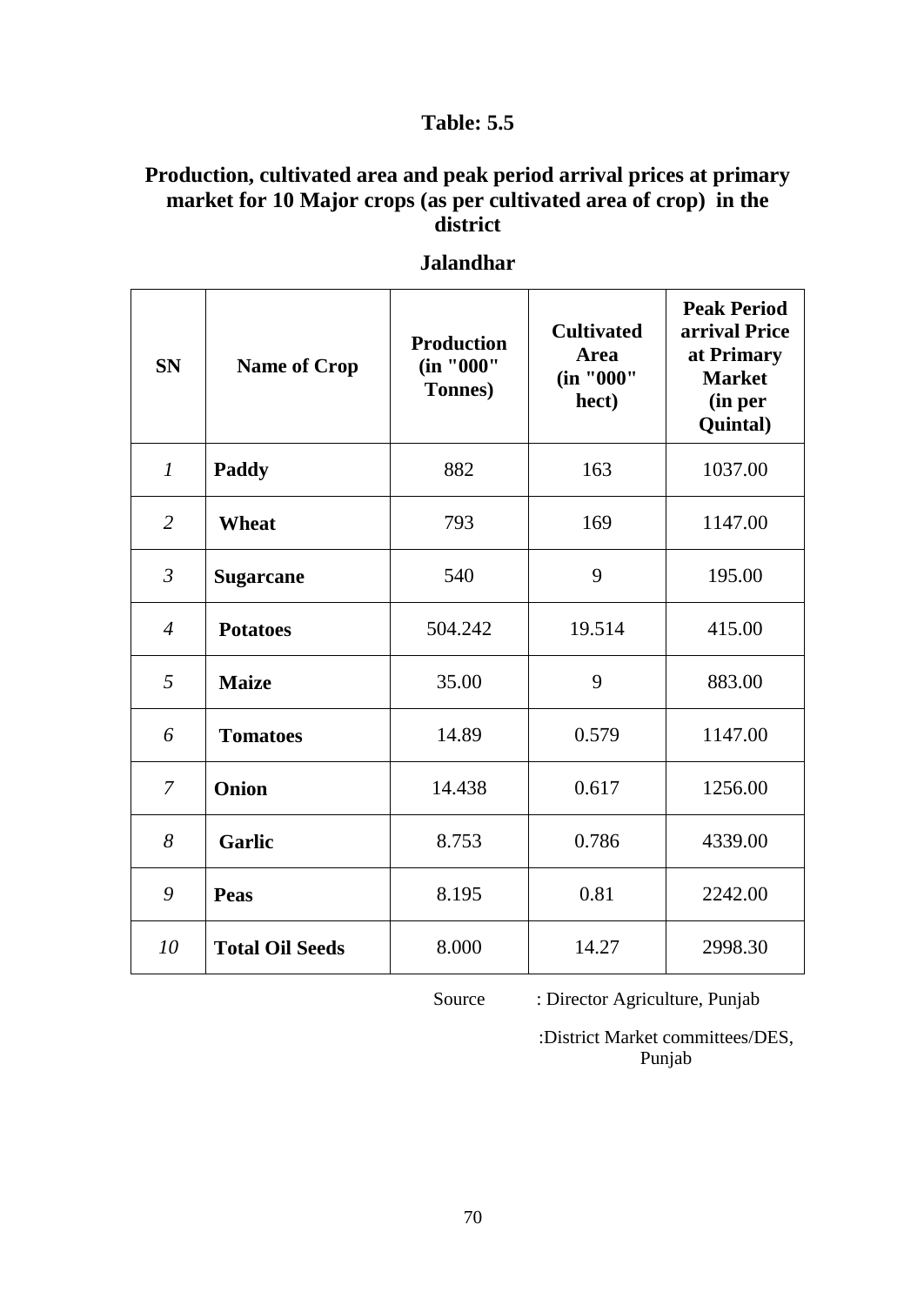## **Production, cultivated area and peak period arrival prices at primary market for 10 Major crops (as per cultivated area of crop) in the district**

| <b>SN</b>      | <b>Name of Crop</b>    | <b>Production</b><br>(in "000"<br><b>Tonnes</b> ) | <b>Cultivated</b><br><b>Area</b><br>(in "000"<br>hect) | <b>Peak Period</b><br>arrival Price<br>at Primary<br><b>Market</b><br>(in per<br>Quintal) |
|----------------|------------------------|---------------------------------------------------|--------------------------------------------------------|-------------------------------------------------------------------------------------------|
| $\mathcal{I}$  | Wheat                  | 348                                               | 74                                                     | 1149.00                                                                                   |
| $\overline{2}$ | Paddy                  | 346.5                                             | 58                                                     | 1030.00                                                                                   |
| $\mathfrak{Z}$ | <b>Sugarcane</b>       | 280                                               | 5                                                      | 195.00                                                                                    |
| $\overline{4}$ | <b>Maize</b>           | 57.000                                            | 14.00                                                  | 938.00                                                                                    |
| 5              | <b>Potatoes</b>        | 55.11                                             | 2.248                                                  | 396.00                                                                                    |
| 6              | <b>Peas</b>            | 18.79                                             | 1.858                                                  | 2443.00                                                                                   |
| $\overline{7}$ | <b>Total Oil Seeds</b> | $\overline{7}$                                    | 6.61                                                   | 2998.30                                                                                   |
| 8              | Onion                  | 6.017                                             | 0.313                                                  | 1329.00                                                                                   |
| 9              | <b>Tomatoes</b>        | 5.278                                             | 0.209                                                  | 1540.00                                                                                   |
| 10             | <b>Brinjal</b>         | 3.900                                             | 0.186                                                  | 767.00                                                                                    |

 **Nawan Shahar**

Source : Director Agriculture, Punjab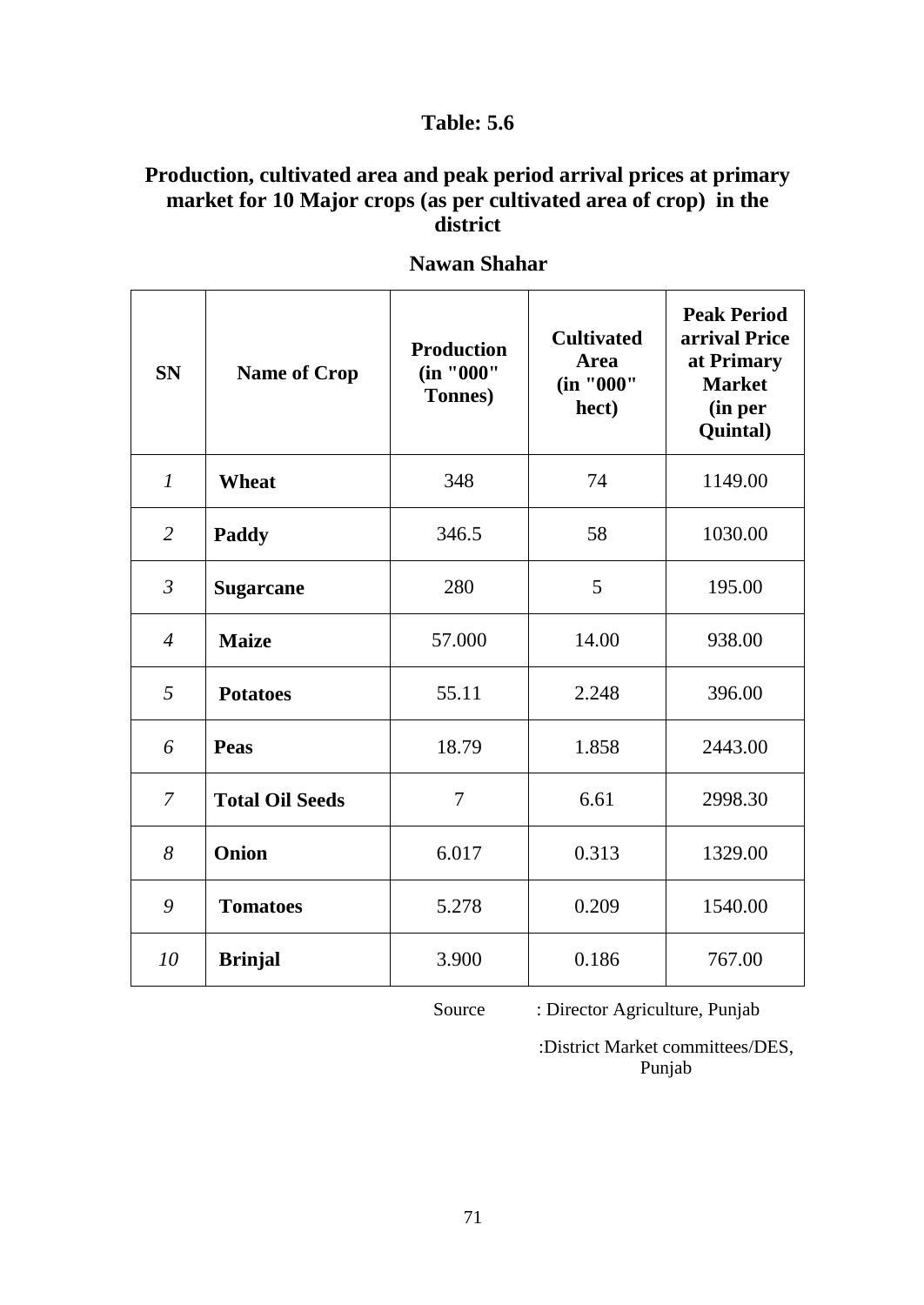## **Production, cultivated area and peak period arrival prices at primary market for 10 Major crops (as per cultivated area of crop) in the district**

| <b>SN</b>        | <b>Name of Crop</b>    | <b>Production</b><br>(in "000"<br>Tonnes) | <b>Cultivated</b><br>Area<br>(in "000"<br>hect) | <b>Peak Period</b><br>arrival Price<br>at Primary<br><b>Market</b><br>(in per<br>Quintal) |
|------------------|------------------------|-------------------------------------------|-------------------------------------------------|-------------------------------------------------------------------------------------------|
| $\boldsymbol{l}$ | <b>Sugarcane</b>       | 830                                       | 16                                              | 195.00                                                                                    |
| $\overline{2}$   | <b>Wheat</b>           | 661                                       | 154                                             | 1169.00                                                                                   |
| $\mathfrak{Z}$   | <b>Potatoes</b>        | 410.781                                   | 16.794                                          | 450.00                                                                                    |
| $\overline{4}$   | Paddy                  | 391.500                                   | 73.00                                           | 1030.00                                                                                   |
| 5                | <b>Maize</b>           | 241.00                                    | 63                                              | 1083.00                                                                                   |
| 6                | <b>Peas</b>            | 66.99                                     | 6.606                                           | 2443.00                                                                                   |
| $\overline{7}$   | <b>Cauliflower</b>     | 25.422                                    | 1.358                                           | 1160.00                                                                                   |
| 8                | <b>Total Oil Seeds</b> | 11.8                                      | 18.58                                           | 2998.30                                                                                   |
| 9                | Onion                  | 4.453                                     | 0.195                                           | 1137.00                                                                                   |
| 10               | <b>Brinjal</b>         | 4.182                                     | 0.197                                           | 767.00                                                                                    |

#### **Hoshiarpur**

Source : Director Agriculture, Punjab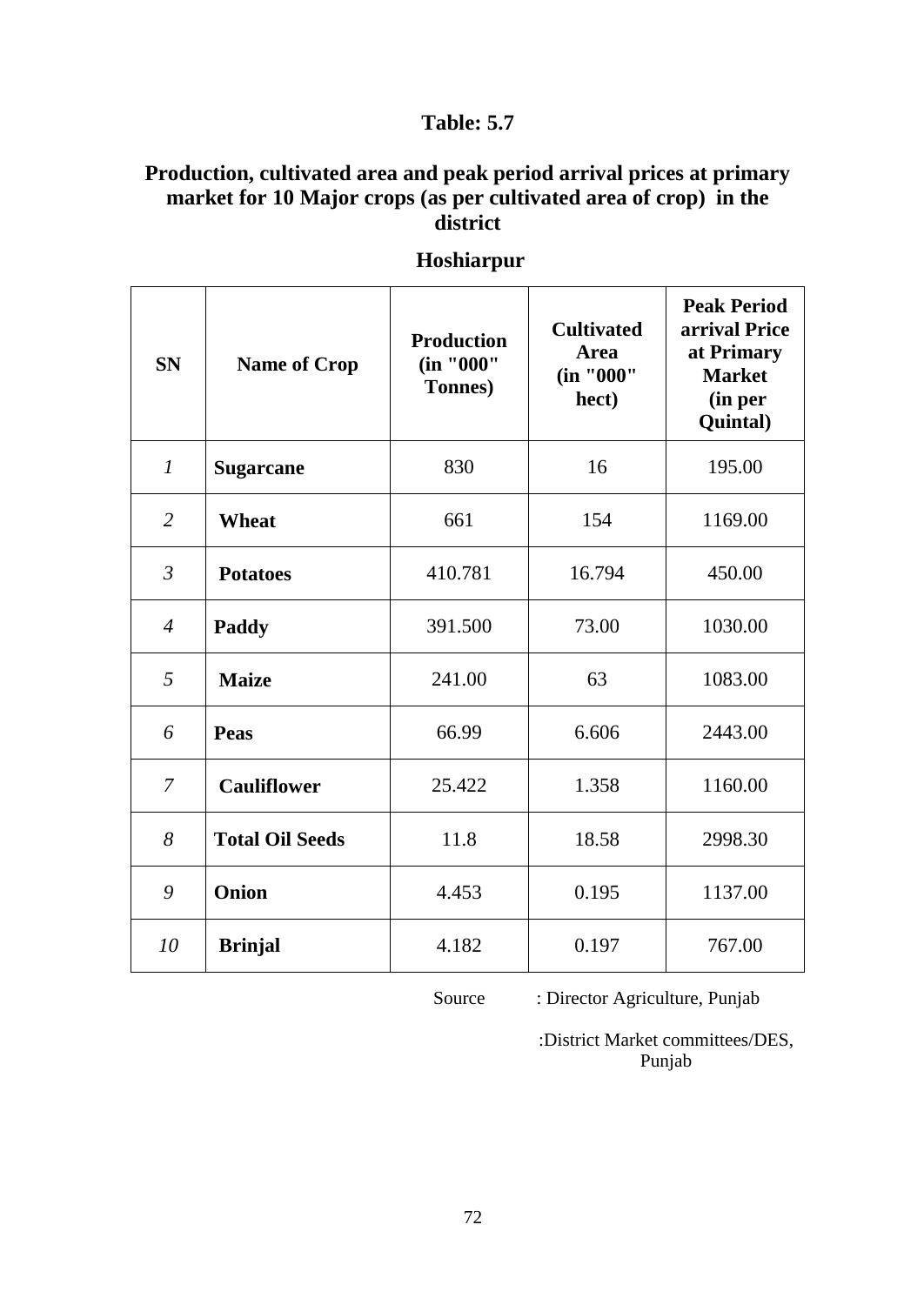#### **Production, cultivated area and peak period arrival prices at primary market for 10 Major crops (as per cultivated area of crop) in the district**

| <b>SN</b>      | <b>Name of Crop</b>    | <b>Production</b><br>(in "000"<br>Tonnes) | <b>Cultivated</b><br><b>Area</b><br>(in "000"<br>hect) | <b>Peak Period</b><br>arrival Price<br>at Primary<br><b>Market</b><br>(in per<br>Quintal) |
|----------------|------------------------|-------------------------------------------|--------------------------------------------------------|-------------------------------------------------------------------------------------------|
| $\mathcal{I}$  | Wheat                  | 253                                       | 65                                                     | 1149.00                                                                                   |
| $\overline{2}$ | Paddy                  | 220.5                                     | 38                                                     | 1025.00                                                                                   |
| $\mathfrak{Z}$ | <b>Sugarcane</b>       | 100                                       | $\overline{2}$                                         | 195.00                                                                                    |
| $\overline{4}$ | <b>Maize</b>           | 76.000                                    | 23.00                                                  | 900.00                                                                                    |
| 5              | <b>Potatoes</b>        | 20.99                                     | 0.894                                                  | 597.00                                                                                    |
| 6              | Onion                  | 4.58                                      | 0.208                                                  | 1192.00                                                                                   |
| $\overline{7}$ | <b>Tomatoes</b>        | 3.009                                     | 0.13                                                   | 1247.00                                                                                   |
| 8              | <b>Cauliflower</b>     | 2.447                                     | 0.138                                                  | 1160.00                                                                                   |
| 9              | <b>Total Oil Seeds</b> | $\overline{2}$                            | 3.77                                                   | 2934.90                                                                                   |
| 10             | <b>Brinjal</b>         | 1.940                                     | 0.091                                                  | 756.00                                                                                    |

 **Rupnagar**

Source : Director Agriculture, Punjab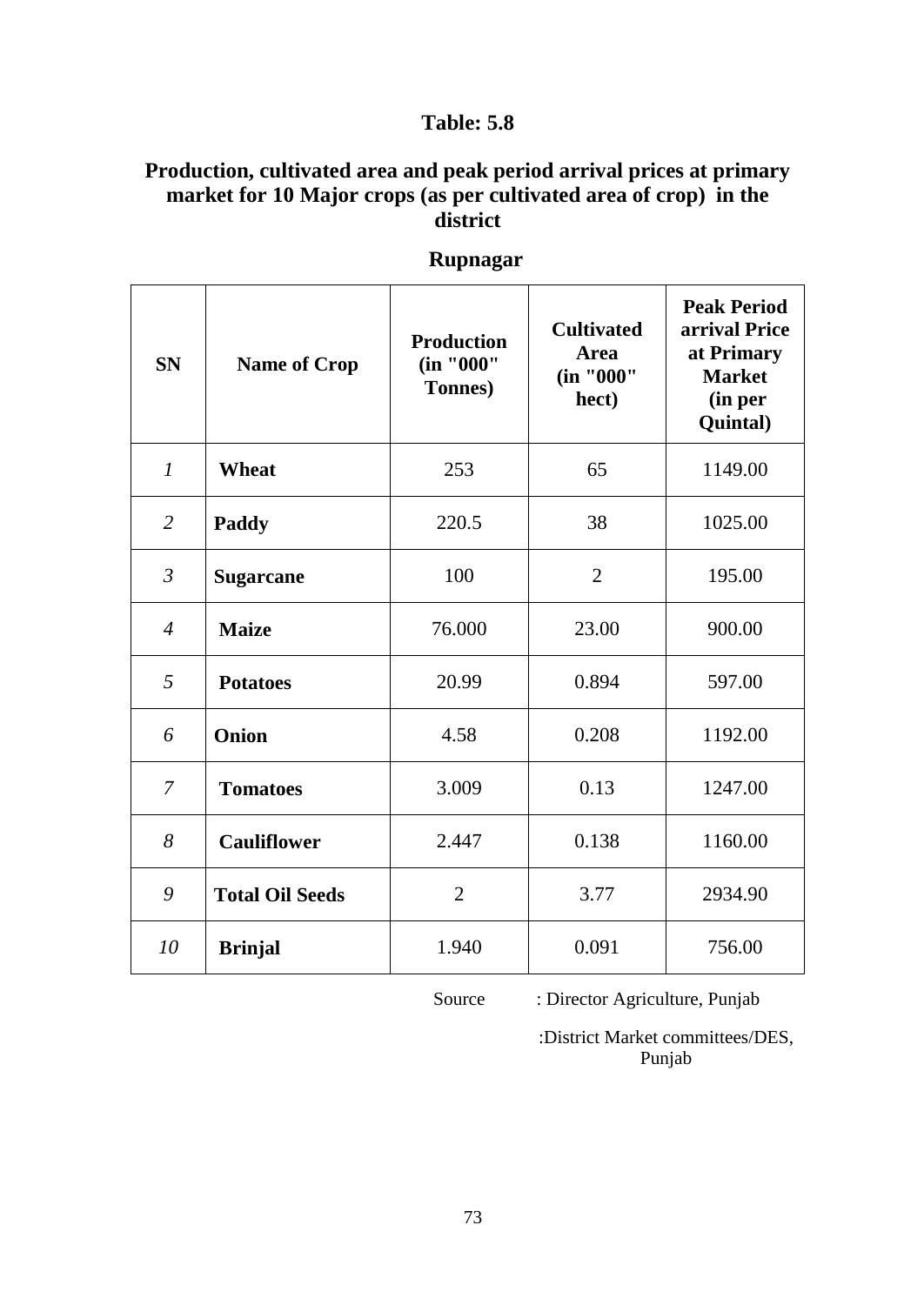## **Production, cultivated area and peak period arrival prices at primary market for 10 Major crops (as per cultivated area of crop) in the district**

| <b>SN</b>                  | <b>Name of Crop</b>    | <b>Production</b><br>(in "000"<br>Tonnes) | <b>Cultivated</b><br><b>Area</b><br>(in "000"<br>hect) | <b>Peak Period</b><br>arrival Price<br>at Primary<br><b>Market</b><br>(in per<br>Quintal) |
|----------------------------|------------------------|-------------------------------------------|--------------------------------------------------------|-------------------------------------------------------------------------------------------|
| $\mathcal{I}$              | <b>Wheat</b>           | 227                                       | 53                                                     | 1173.00                                                                                   |
| 2                          | <b>Paddy</b>           | 190.5                                     | 37                                                     | 1025.00                                                                                   |
| $\mathfrak{Z}$             | <b>Sugarcane</b>       | 60                                        | $\mathbf{1}$                                           | 195.00                                                                                    |
| $\boldsymbol{\mathcal{A}}$ | <b>Potatoes</b>        | 31.700                                    | 1.304                                                  | 597.00                                                                                    |
| 5                          | <b>Maize</b>           | 24.00                                     | 6                                                      | 900.00                                                                                    |
| 6                          | <b>Onion</b>           | 16.69                                     | 0.822                                                  | 1192.00                                                                                   |
| $\overline{7}$             | <b>Cauliflower</b>     | 6.715                                     | 0.419                                                  | 1160.00                                                                                   |
| 8                          | <b>Tomatoes</b>        | 5.579                                     | 0.24                                                   | 1247.00                                                                                   |
| 9                          | <b>Total Oil Seeds</b> | 2.6                                       | 3.61                                                   | 2934.90                                                                                   |
| 10                         | Cabbage                | 2.373                                     | 0.142                                                  | 607.81                                                                                    |

 **SAS Nagar**

Source : Director Agriculture, Punjab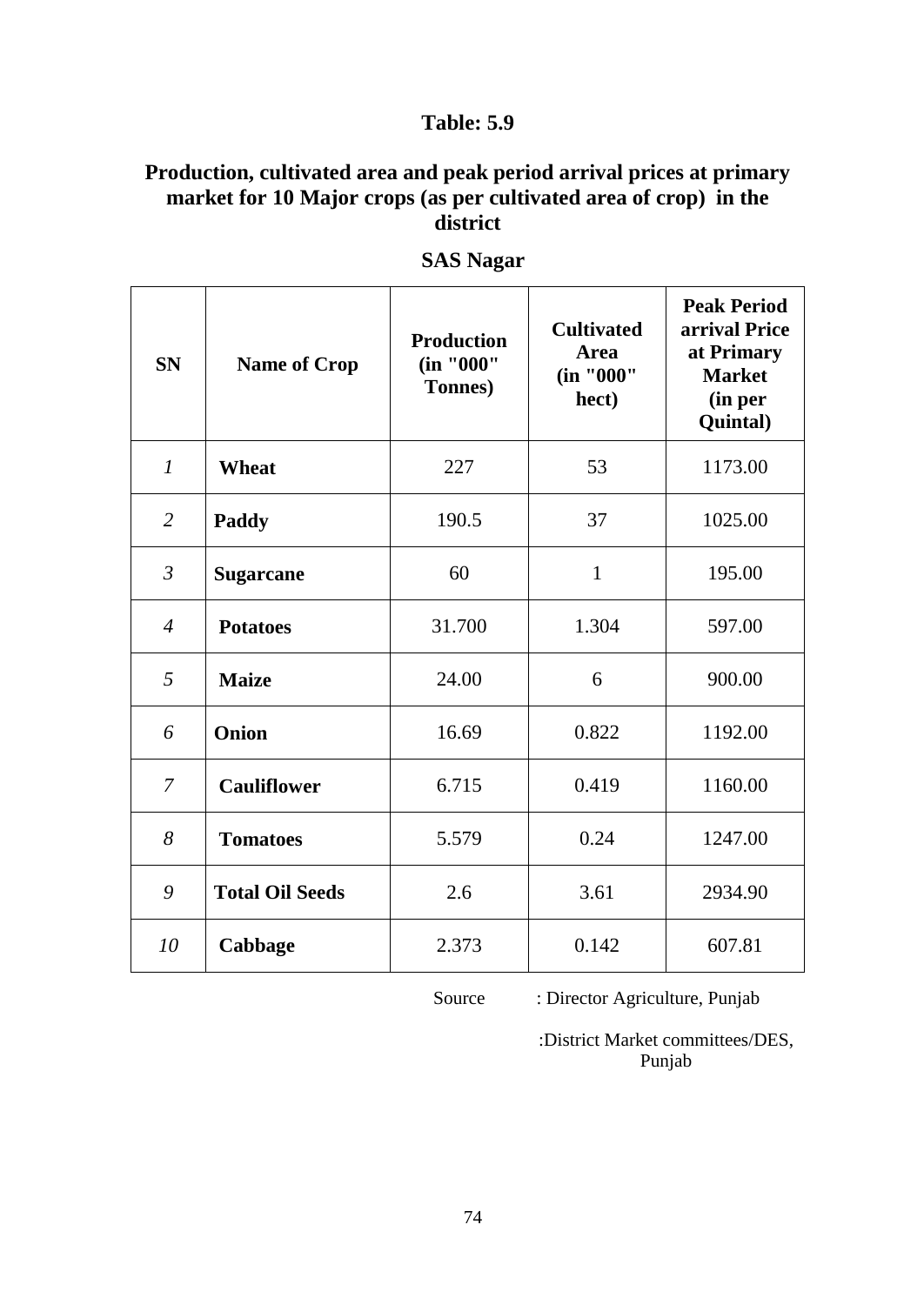## **Production, cultivated area and peak period arrival prices at primary market for 10 Major crops (as per cultivated area of crop) in the district**

| <b>SN</b>      | <b>Name of Crop</b> | <b>Production</b><br>(in "000"<br>Tonnes) | <b>Cultivated</b><br><b>Area</b><br>(in "000"<br>hect) | <b>Peak Period</b><br>arrival Price<br>at Primary<br><b>Market</b><br>(in per<br>Quintal) |
|----------------|---------------------|-------------------------------------------|--------------------------------------------------------|-------------------------------------------------------------------------------------------|
| $\mathcal{I}$  | Paddy               | 1699.5                                    | 257                                                    | 1025.00                                                                                   |
| $\overline{2}$ | Wheat               | 1276                                      | 257                                                    | 1173.00                                                                                   |
| $\mathfrak{Z}$ | <b>Potatoes</b>     | 138.008                                   | 5.424                                                  | 597.00                                                                                    |
| $\overline{4}$ | <b>Sugarcane</b>    | 130.000                                   | 2.00                                                   | 195.00                                                                                    |
| 5              | <b>Cauliflower</b>  | 12.43                                     | 0.686                                                  | 1160.00                                                                                   |
| 6              | Onion               | 11.86                                     | 0.505                                                  | 1192.00                                                                                   |
| 7              | Cabbage             | 8.495                                     | 0.466                                                  | 607.81                                                                                    |
| 8              | <b>Maize</b>        | $\overline{7}$                            | $\overline{2}$                                         | 1012.00                                                                                   |
| 9              | <b>Tomatoes</b>     | 6.935                                     | 0.284                                                  | 1247.00                                                                                   |
| 10             | <b>Brinjal</b>      | 6.099                                     | 0.29                                                   | 756.00                                                                                    |

#### **Ludhiana**

Source : Director Agriculture, Punjab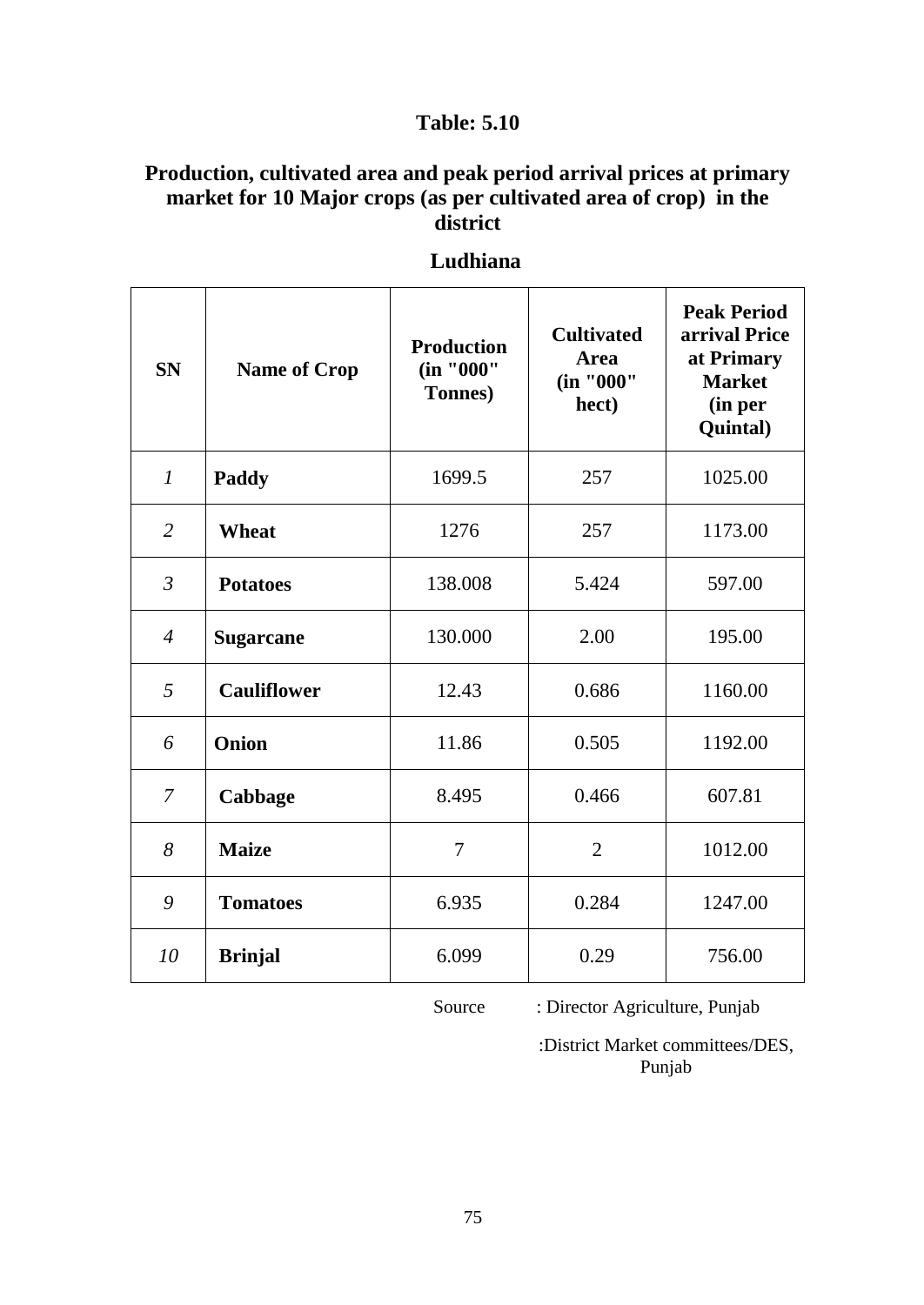## **Production, cultivated area and peak period arrival prices at primary market for 10 Major crops (as per cultivated area of crop) in the district**

| <b>SN</b>        | <b>Name of Crop</b>    | <b>Production</b><br>(in "000"<br>Tonnes) | <b>Cultivated</b><br><b>Area</b><br>(in "000"<br>hect) | <b>Peak Period</b><br>arrival Price<br>at Primary<br><b>Market</b><br>(in per<br>Quintal) |
|------------------|------------------------|-------------------------------------------|--------------------------------------------------------|-------------------------------------------------------------------------------------------|
| $\boldsymbol{l}$ | <b>Wheat</b>           | 1850                                      | 397                                                    | 1164.00                                                                                   |
| $\overline{2}$   | Paddy                  | 1431                                      | 258                                                    | 1025.00                                                                                   |
| $\mathfrak{Z}$   | <b>Cotton</b>          | 194.73                                    | 116                                                    | 3754.20                                                                                   |
| $\overline{4}$   | <b>Sugarcane</b>       | 60.000                                    | 1.00                                                   | 195.00                                                                                    |
| 5                | <b>Potatoes</b>        | 22.78                                     | 0.984                                                  | 597.00                                                                                    |
| 6                | Onion                  | 13.77                                     | 0.603                                                  | 1192.00                                                                                   |
| $\overline{7}$   | <b>Barley</b>          | 11                                        | 3                                                      | 993.00                                                                                    |
| 8                | <b>Total Oil Seeds</b> | 9.5                                       | 11.74                                                  | 2518.50                                                                                   |
| 9                | <b>Garlic</b>          | 5.033                                     | 0.441                                                  | 4339.00                                                                                   |
| 10               | <b>Tomatoes</b>        | 4.422                                     | 0.176                                                  | 1247.00                                                                                   |

#### **Ferozepur**

Source : Director Agriculture, Punjab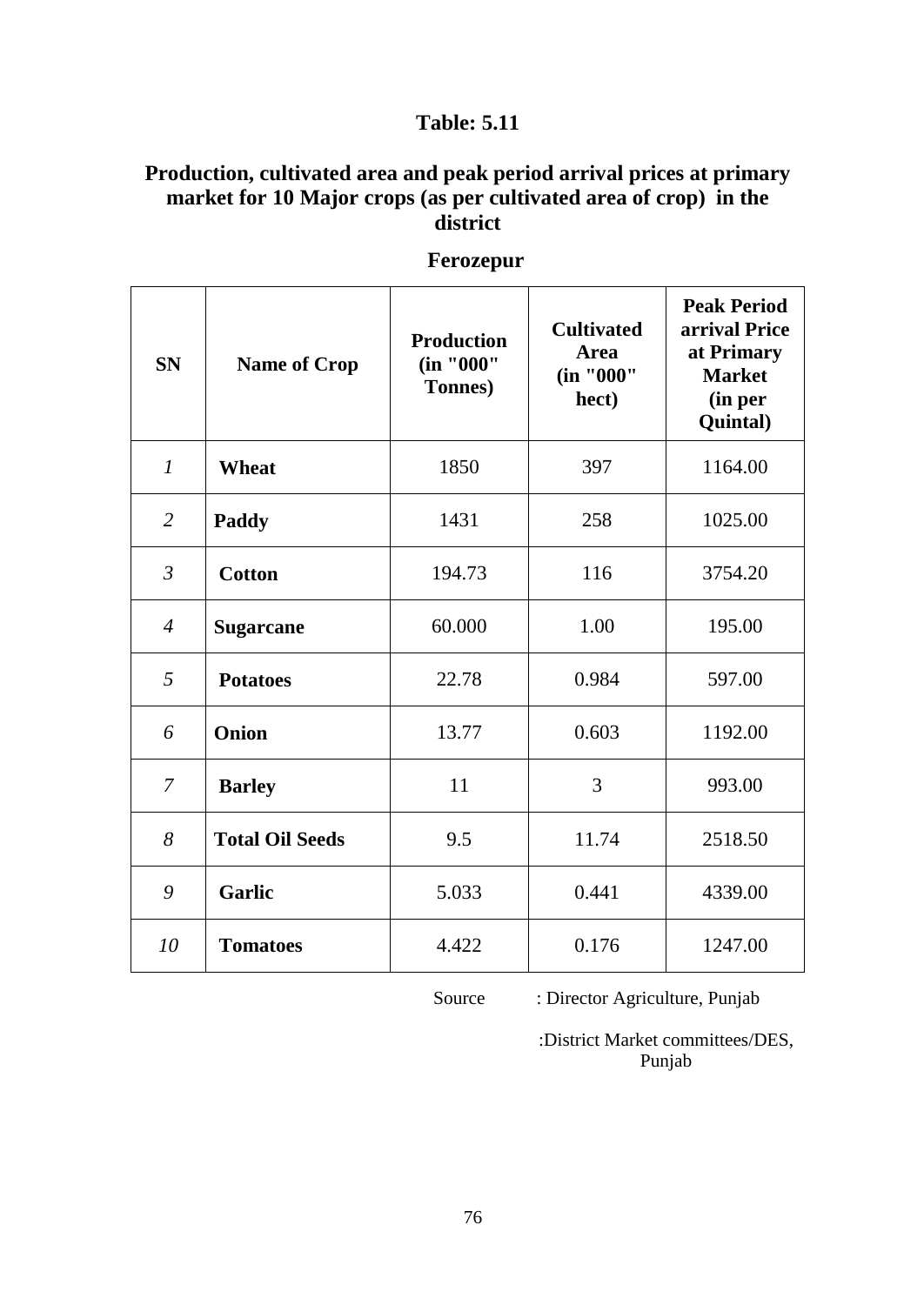## **Production, cultivated area and peak period arrival prices at primary market for 10 Major crops (as per cultivated area of crop) in the district**

| <b>SN</b>      | <b>Name of Crop</b> | <b>Production</b><br>(in "000"<br>Tonnes) | <b>Cultivated</b><br><b>Area</b><br>(in "000"<br>hect) | <b>Peak Period</b><br>arrival Price<br>at Primary<br><b>Market</b><br>(in per<br>Quintal) |
|----------------|---------------------|-------------------------------------------|--------------------------------------------------------|-------------------------------------------------------------------------------------------|
| $\mathcal{I}$  | Paddy               | 613.5                                     | 101                                                    | 1025.00                                                                                   |
| $\overline{2}$ | <b>Wheat</b>        | 563                                       | 117                                                    | 1164.00                                                                                   |
| $\mathfrak{Z}$ | <b>Cotton</b>       | 28.74                                     | 15                                                     | 3754.20                                                                                   |
| $\overline{4}$ | <b>Potatoes</b>     | 7.970                                     | 0.354                                                  | 597.00                                                                                    |
| 5              | <b>Tomatoes</b>     | 2.11                                      | 0.095                                                  | 1247.00                                                                                   |
| 6              | <b>Cauliflower</b>  | 1.78                                      | 0.106                                                  | 1160.00                                                                                   |
| $\overline{7}$ | <b>Brinjal</b>      | 0.864                                     | 0.04                                                   | 756.00                                                                                    |
| 8              | <b>Total Pulses</b> | 0.76                                      | 0.824                                                  | 3798.20                                                                                   |
| 9              | <b>Garlic</b>       | 0.669                                     | 0.064                                                  | 4339.00                                                                                   |
| 10             | <b>Peas</b>         | 0.279                                     | 0.027                                                  | 2443.00                                                                                   |

 **Faridkot**

Source : Director Agriculture, Punjab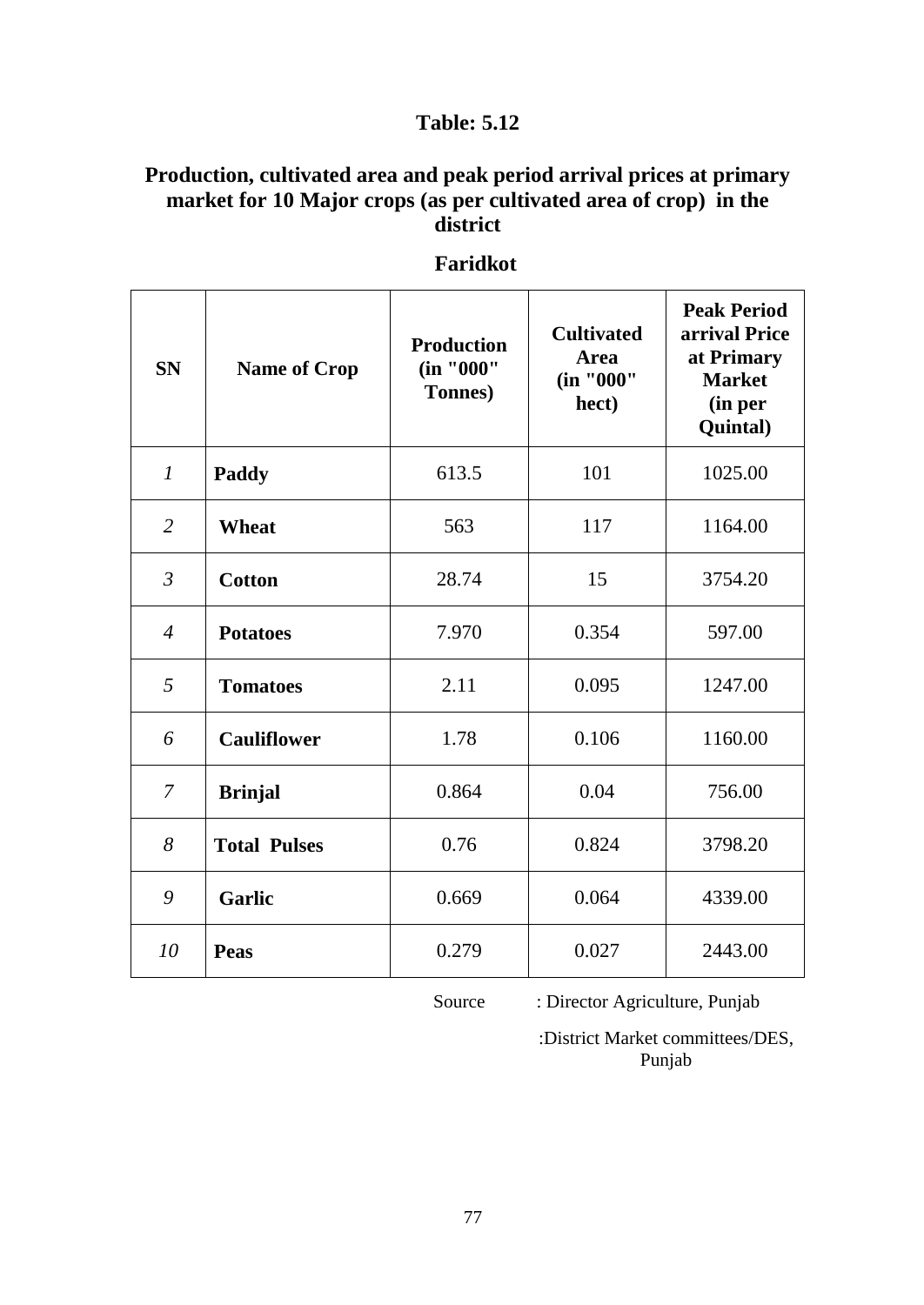## **Production, cultivated area and peak period arrival prices at primary market for 10 Major crops (as per cultivated area of crop) in the district**

| <b>SN</b>      | <b>Name of Crop</b>    | <b>Production</b><br>(in "000"<br>Tonnes) | <b>Cultivated</b><br><b>Area</b><br>(in "000"<br>hect) | <b>Peak Period</b><br>arrival Price<br>at Primary<br><b>Market</b><br>(in per<br>Quintal) |
|----------------|------------------------|-------------------------------------------|--------------------------------------------------------|-------------------------------------------------------------------------------------------|
| $\mathcal{I}$  | <b>Wheat</b>           | 957                                       | 192                                                    | 1164.00                                                                                   |
| $\overline{2}$ | Paddy                  | 648                                       | 111                                                    | 1025.00                                                                                   |
| $\mathfrak{Z}$ | <b>Cotton</b>          | 168.36                                    | 90                                                     | 3754.20                                                                                   |
| $\overline{4}$ | <b>Sugarcane</b>       | 60.000                                    | 1.00                                                   | 195.00                                                                                    |
| 5              | <b>Potatoes</b>        | 4.07                                      | 0.182                                                  | 597.00                                                                                    |
| 6              | <b>Barley</b>          | 4.00                                      | $\mathbf{1}$                                           | 993.00                                                                                    |
| $\overline{7}$ | <b>Total Oil Seeds</b> | 2.1                                       | 2.16                                                   | 2518.50                                                                                   |
| 8              | <b>Brinjal</b>         | 1.238                                     | 0.059                                                  | 756.00                                                                                    |
| 9              | Onion                  | 0.977                                     | 0.047                                                  | 1192.00                                                                                   |
| 10             | <b>Peas</b>            | 0.811                                     | 0.080                                                  | 2443.00                                                                                   |

 **Muktsar**

Source : Director Agriculture, Punjab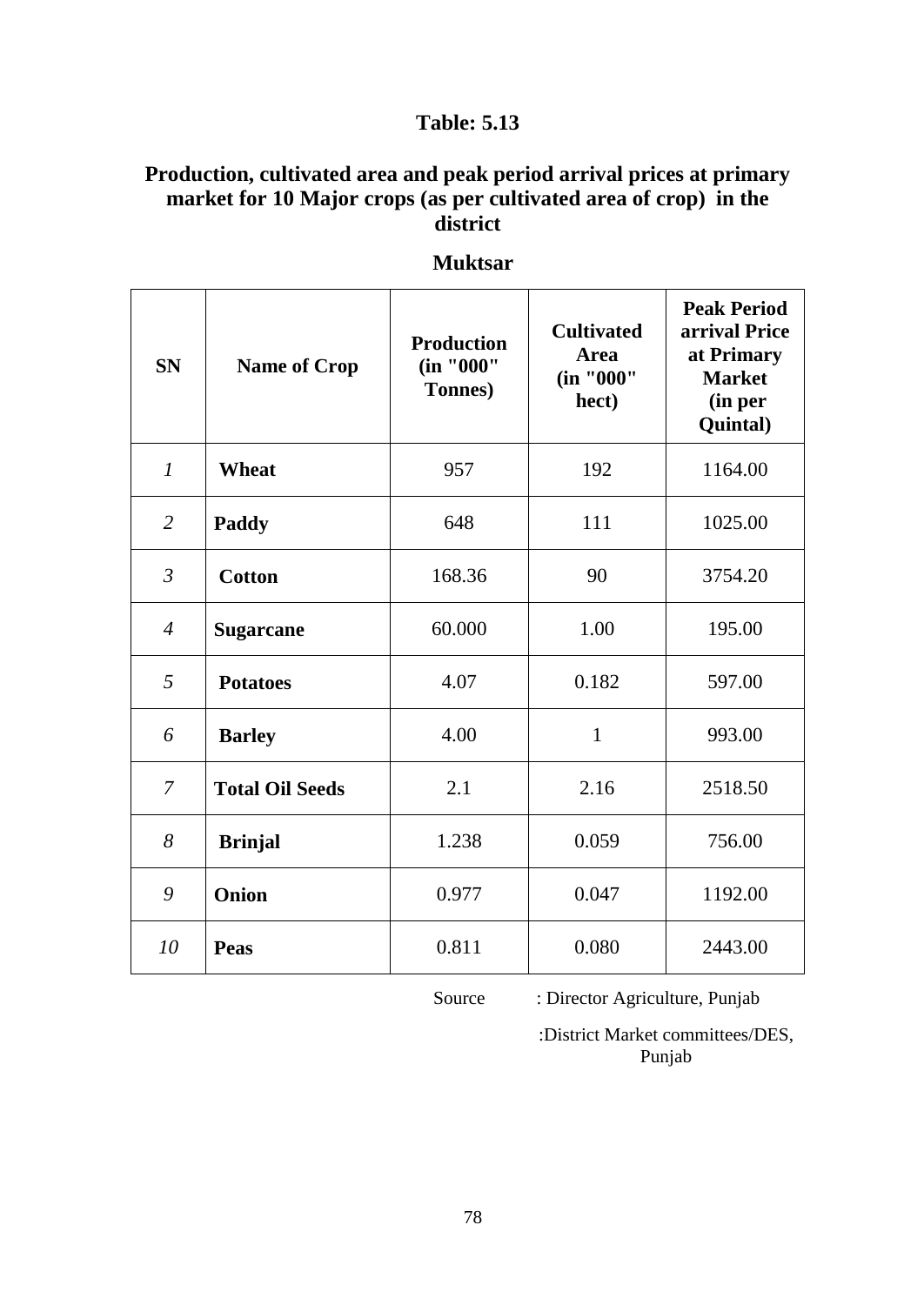## **Production, cultivated area and peak period arrival prices at primary market for 10 Major crops (as per cultivated area of crop) in the district**

| <b>SN</b>      | <b>Name of Crop</b>    | <b>Production</b><br>(in "000"<br><b>Tonnes</b> ) | <b>Cultivated</b><br><b>Area</b><br>(in "000"<br>hect) | <b>Peak Period</b><br>arrival Price<br>at Primary<br><b>Market</b><br>(in per<br>Quintal) |
|----------------|------------------------|---------------------------------------------------|--------------------------------------------------------|-------------------------------------------------------------------------------------------|
| $\mathcal{I}$  | Paddy                  | 1117.5                                            | 172                                                    | 1046.00                                                                                   |
| $\overline{2}$ | Wheat                  | 887                                               | 177                                                    | 1164.00                                                                                   |
| $\mathfrak{Z}$ | <b>Potatoes</b>        | 145.904                                           | 5.742                                                  | 597.00                                                                                    |
| $\overline{4}$ | <b>Cotton</b>          | 4.530                                             | 3.00                                                   | 4500.00                                                                                   |
| 5              | <b>Cauliflower</b>     | 3.52                                              | 0.218                                                  | 1065.00                                                                                   |
| 6              | Onion                  | 2.70                                              | 0.127                                                  | 1647.00                                                                                   |
| $\overline{7}$ | <b>Garlic</b>          | 1.772                                             | 0.158                                                  | 5500.00                                                                                   |
| 8              | <b>Total Pulses</b>    | 1.52                                              | 1.412                                                  | 3687.40                                                                                   |
| 9              | Cabbage                | 1.39                                              | 0.080                                                  | 607.81                                                                                    |
| 10             | <b>Total Oil Seeds</b> | 1.000                                             | 1.71                                                   | 2518.50                                                                                   |

 **Moga**

Source : Director Agriculture, Punjab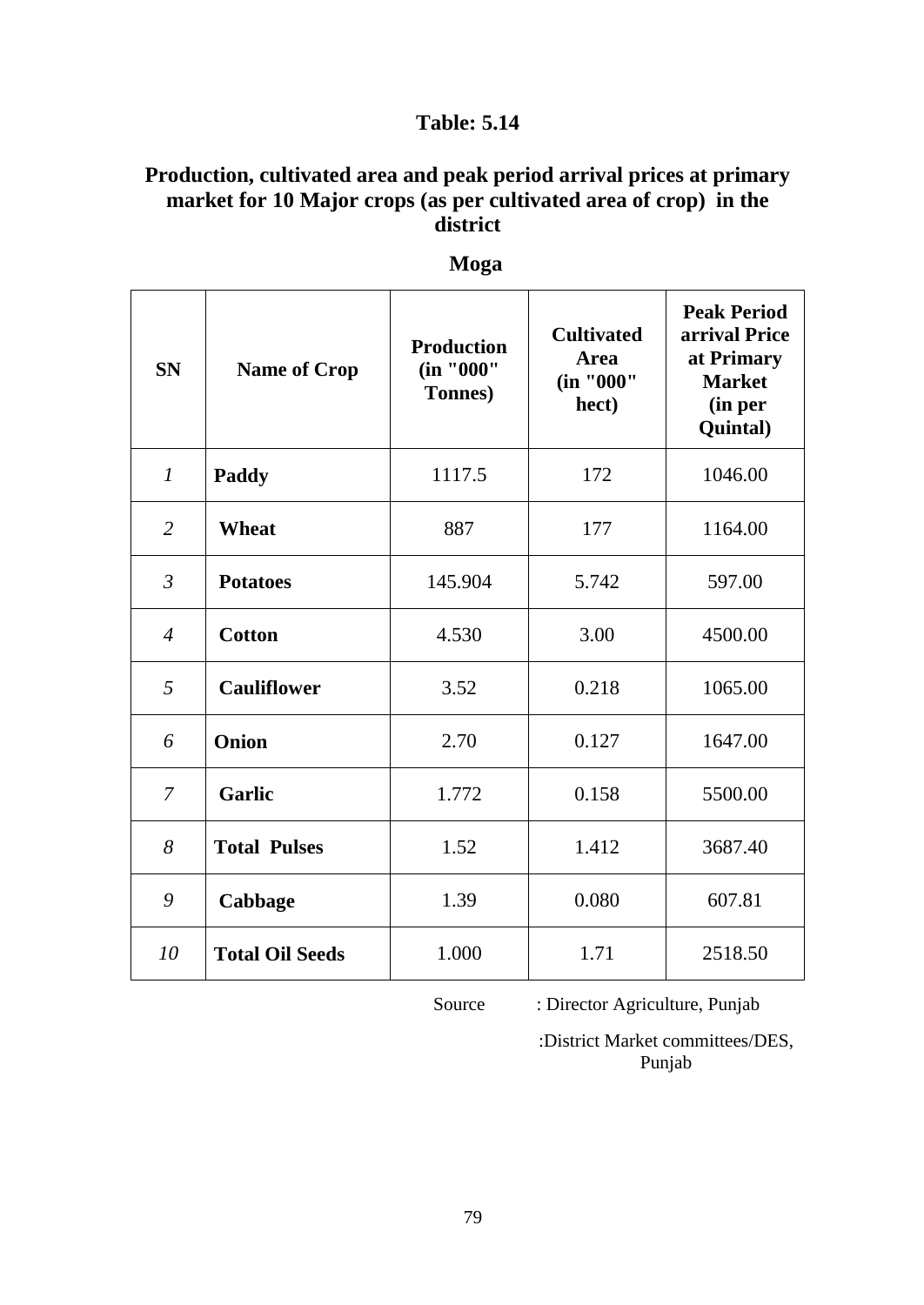## **Production, cultivated area and peak period arrival prices at primary market for 10 Major crops (as per cultivated area of crop) in the district**

| <b>SN</b>      | <b>Name of Crop</b>    | <b>Production</b><br>(in "000"<br>Tonnes) | <b>Cultivated</b><br><b>Area</b><br>(in "000"<br>hect) | <b>Peak Period</b><br>arrival Price<br>at Primary<br><b>Market</b><br>(in per<br>Quintal) |
|----------------|------------------------|-------------------------------------------|--------------------------------------------------------|-------------------------------------------------------------------------------------------|
| $\mathcal{I}$  | <b>Wheat</b>           | 1166                                      | 253                                                    | 1164.00                                                                                   |
| $\overline{2}$ | Paddy                  | 655.5                                     | 107                                                    | 1018.00                                                                                   |
| $\mathfrak{Z}$ | <b>Cotton</b>          | 309.6                                     | 147                                                    | 3754.20                                                                                   |
| $\overline{4}$ | <b>Potatoes</b>        | 148.583                                   | 6.084                                                  | 597.00                                                                                    |
| 5              | <b>Barley</b>          | 7.00                                      | $\overline{2}$                                         | 993.00                                                                                    |
| 6              | Onion                  | 6.35                                      | 0.296                                                  | 1192.00                                                                                   |
| 7              | <b>Tomatoes</b>        | 4.162                                     | 0.18                                                   | 1247.00                                                                                   |
| 8              | <b>Total Oil Seeds</b> | 3                                         | 4.37                                                   | 2518.50                                                                                   |
| 9              | <b>Garlic</b>          | 2.622                                     | 0.232                                                  | 4339.00                                                                                   |
| 10             | <b>Cauliflower</b>     | 1.752                                     | 0.095                                                  | 1065.00                                                                                   |

#### **Bathinda**

Source : Director Agriculture, Punjab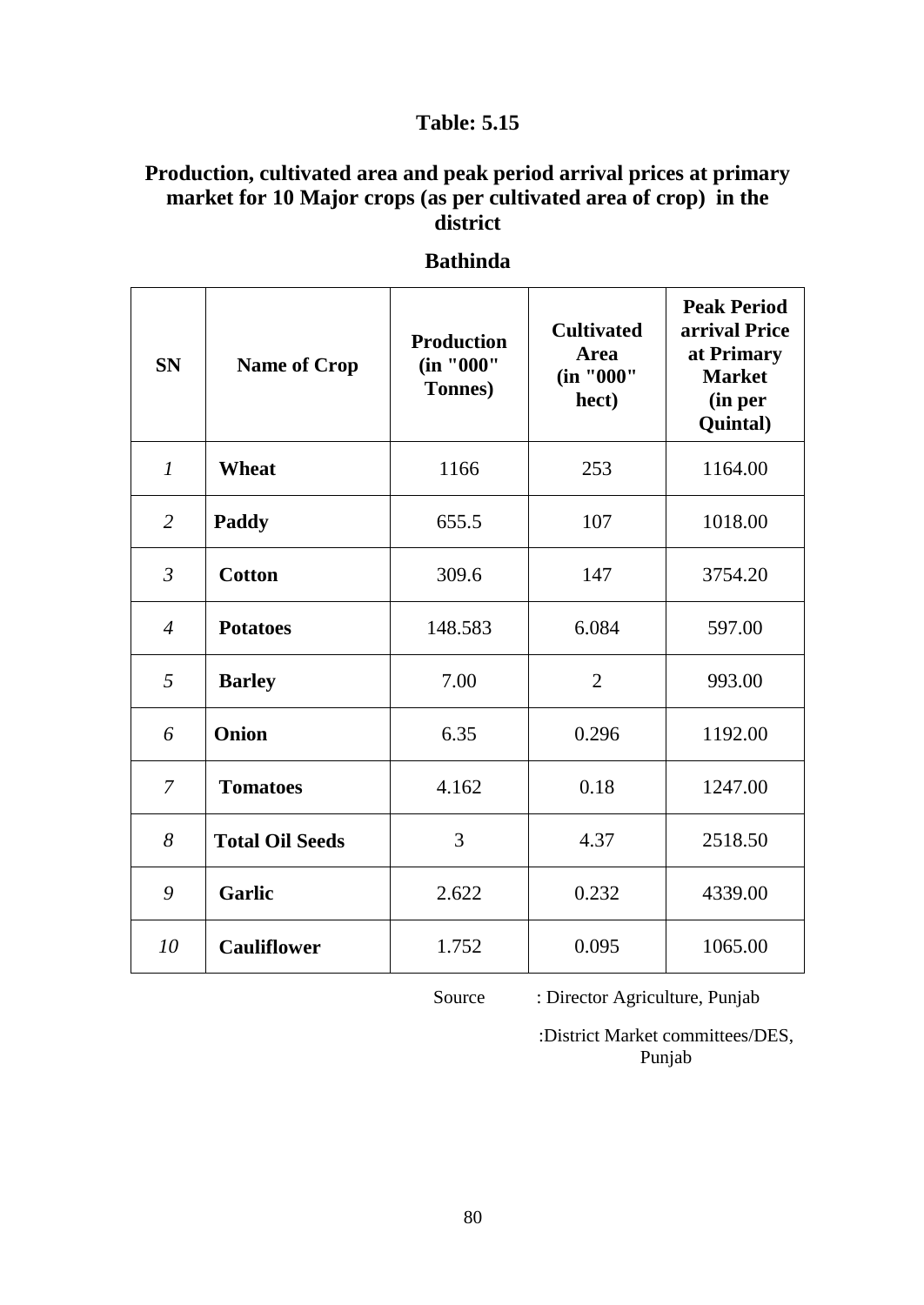## **Production, cultivated area and peak period arrival prices at primary market for 10 Major crops (as per cultivated area of crop) in the district**

| <b>SN</b>      | <b>Name of Crop</b>    | <b>Production</b><br>(in "000"<br><b>Tonnes</b> ) | <b>Cultivated</b><br><b>Area</b><br>(in "000"<br>hect) | <b>Peak Period</b><br>arrival Price<br>at Primary<br><b>Market</b><br>(in per<br>Quintal) |
|----------------|------------------------|---------------------------------------------------|--------------------------------------------------------|-------------------------------------------------------------------------------------------|
| $\mathcal{I}$  | <b>Wheat</b>           | 830                                               | 170                                                    | 1146.00                                                                                   |
| $\overline{2}$ | Paddy                  | 474                                               | 78                                                     | 1018.00                                                                                   |
| $\mathfrak{Z}$ | <b>Cotton</b>          | 178.8                                             | 88                                                     | 3754.20                                                                                   |
| $\overline{4}$ | <b>Potatoes</b>        | 3.928                                             | 0.17                                                   | 597.00                                                                                    |
| 5              | <b>Barley</b>          | 3.00                                              | $\mathbf{1}$                                           | 993.00                                                                                    |
| 6              | <b>Total Oil Seeds</b> | 3.00                                              | 4.60                                                   | 2518.50                                                                                   |
| $\overline{7}$ | Onion                  | 1.467                                             | 0.068                                                  | 1192.00                                                                                   |
| 8              | Peas                   | 1.379                                             | 0.135                                                  | 2443.00                                                                                   |
| 9              | <b>Bajra</b>           | $\mathbf{1}$                                      | $\mathbf{1}$                                           | 1127.00                                                                                   |
| 10             | <b>Cauliflower</b>     | 0.919                                             | 0.051                                                  | 1065.00                                                                                   |

 **Mansa**

Source : Director Agriculture, Punjab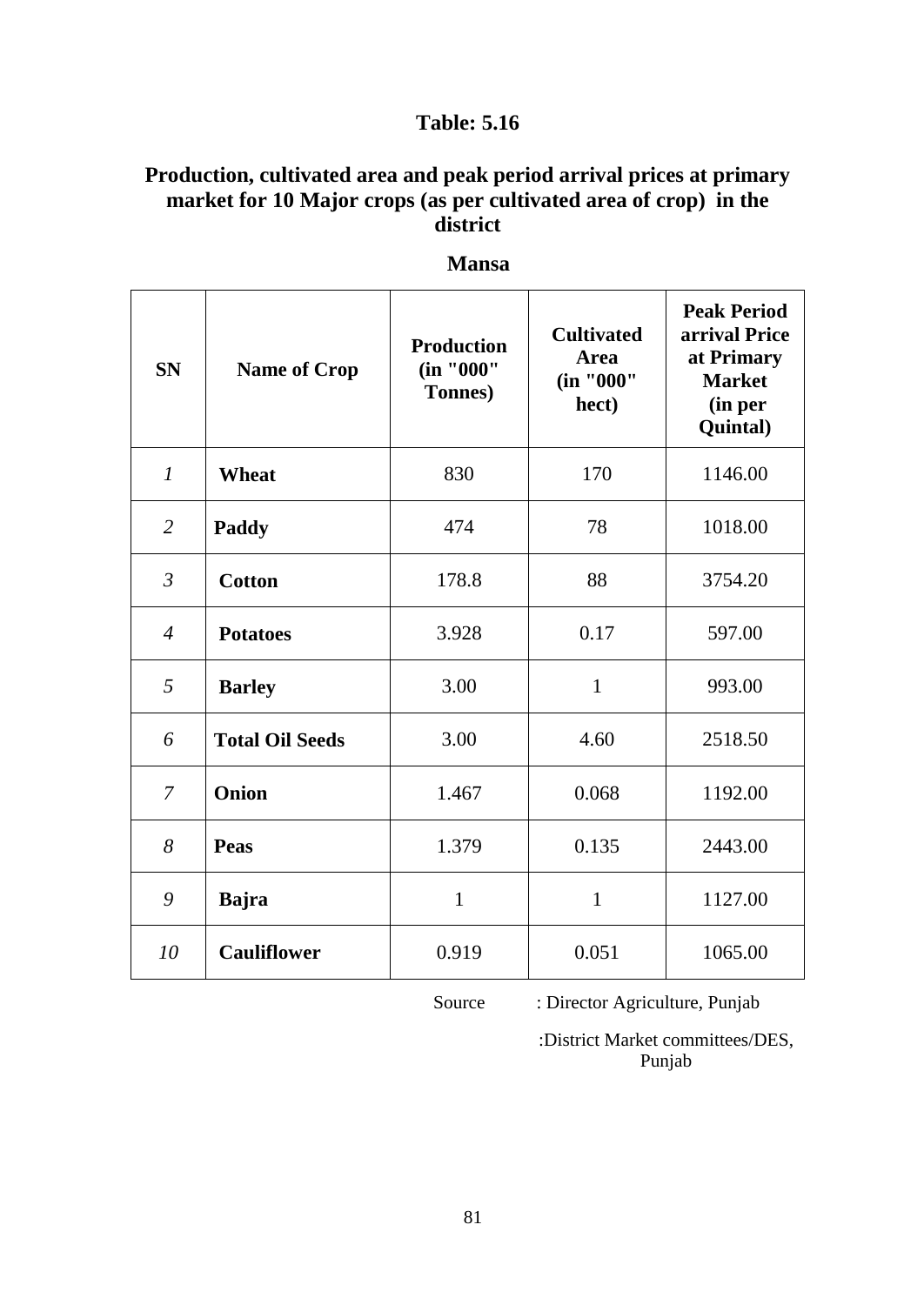## **Production, cultivated area and peak period arrival prices at primary market for 10 Major crops (as per cultivated area of crop) in the district**

| <b>SN</b>      | <b>Name of Crop</b> | <b>Production</b><br>(in "000"<br>Tonnes) | <b>Cultivated</b><br><b>Area</b><br>(in "000"<br>hect) | <b>Peak Period</b><br>arrival Price<br>at Primary<br><b>Market</b><br>(in per<br>Quintal) |
|----------------|---------------------|-------------------------------------------|--------------------------------------------------------|-------------------------------------------------------------------------------------------|
| $\mathfrak{1}$ | <b>Paddy</b>        | 1777.5                                    | 272                                                    | 1018.00                                                                                   |
| $\overline{2}$ | <b>Wheat</b>        | 1472                                      | 287                                                    | 1146.00                                                                                   |
| $\mathfrak{Z}$ | <b>Sugarcane</b>    | 150                                       | $\overline{2}$                                         | 195.00                                                                                    |
| $\overline{4}$ | Onion               | 36.895                                    | 1.668                                                  | 1401.00                                                                                   |
| 5              | <b>Cotton</b>       | 18.18                                     | 11                                                     | 4600.00                                                                                   |
| 6              | <b>Cauliflower</b>  | 9.64                                      | 0.526                                                  | 1065.00                                                                                   |
| 7              | <b>Potatoes</b>     | 8.33                                      | 0.349                                                  | 432.00                                                                                    |
| 8              | <b>Barley</b>       | 8                                         | $\overline{2}$                                         | 993.00                                                                                    |
| 9              | Cabbage             | 7.426                                     | 0.424                                                  | 607.81                                                                                    |
| 10             | <b>Peas</b>         | 5.774                                     | 0.554                                                  | 2443.00                                                                                   |

 **Sangrur**

Source : Director Agriculture, Punjab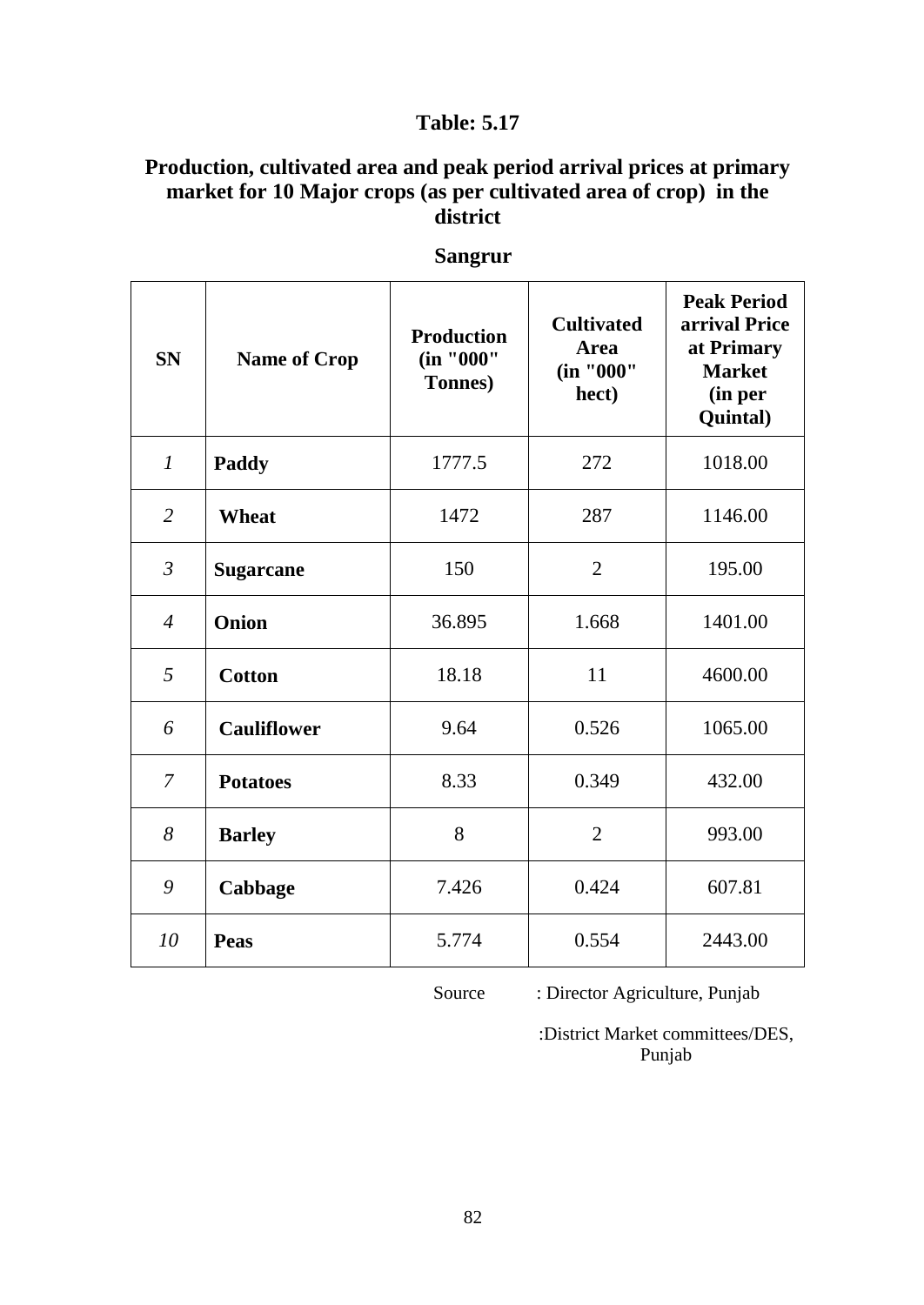## **Production, cultivated area and peak period arrival prices at primary market for 10 Major crops (as per cultivated area of crop) in the district**

| <b>SN</b>      | <b>Name of Crop</b>    | <b>Production</b><br>(in "000"<br><b>Tonnes</b> ) | <b>Cultivated</b><br><b>Area</b><br>(in "000"<br>hect) | <b>Peak Period</b><br>arrival Price<br>at Primary<br><b>Market</b><br>(in per<br>Quintal) |
|----------------|------------------------|---------------------------------------------------|--------------------------------------------------------|-------------------------------------------------------------------------------------------|
| $\mathcal{I}$  | Paddy                  | 697.5                                             | 105                                                    | 1018.00                                                                                   |
| $\overline{2}$ | Wheat                  | 572                                               | 115                                                    | 1146.00                                                                                   |
| $\mathfrak{Z}$ | <b>Potatoes</b>        | 22.146                                            | 1.014                                                  | 610.00                                                                                    |
| $\overline{4}$ | <b>Cotton</b>          | 20.670                                            | 10.00                                                  | 3754.20                                                                                   |
| 5              | <b>Barley</b>          | 3.00                                              | $\mathbf{1}$                                           | 993.00                                                                                    |
| 6              | <b>Tomatoes</b>        | 1.14                                              | 0.05                                                   | 1225.00                                                                                   |
| 7              | <b>Total Oil Seeds</b> | 1.1                                               | 1.67                                                   | 2970.90                                                                                   |
| 8              | Peas                   | 1.033                                             | 0.102                                                  | 2443.00                                                                                   |
| 9              | <b>Total Pulses</b>    | 1.01                                              | 0.824                                                  | 3687.40                                                                                   |
| 10             | Onion                  | 0.906                                             | 0.04                                                   | 1192.00                                                                                   |

**Barnala**

Source : Director Agriculture, Punjab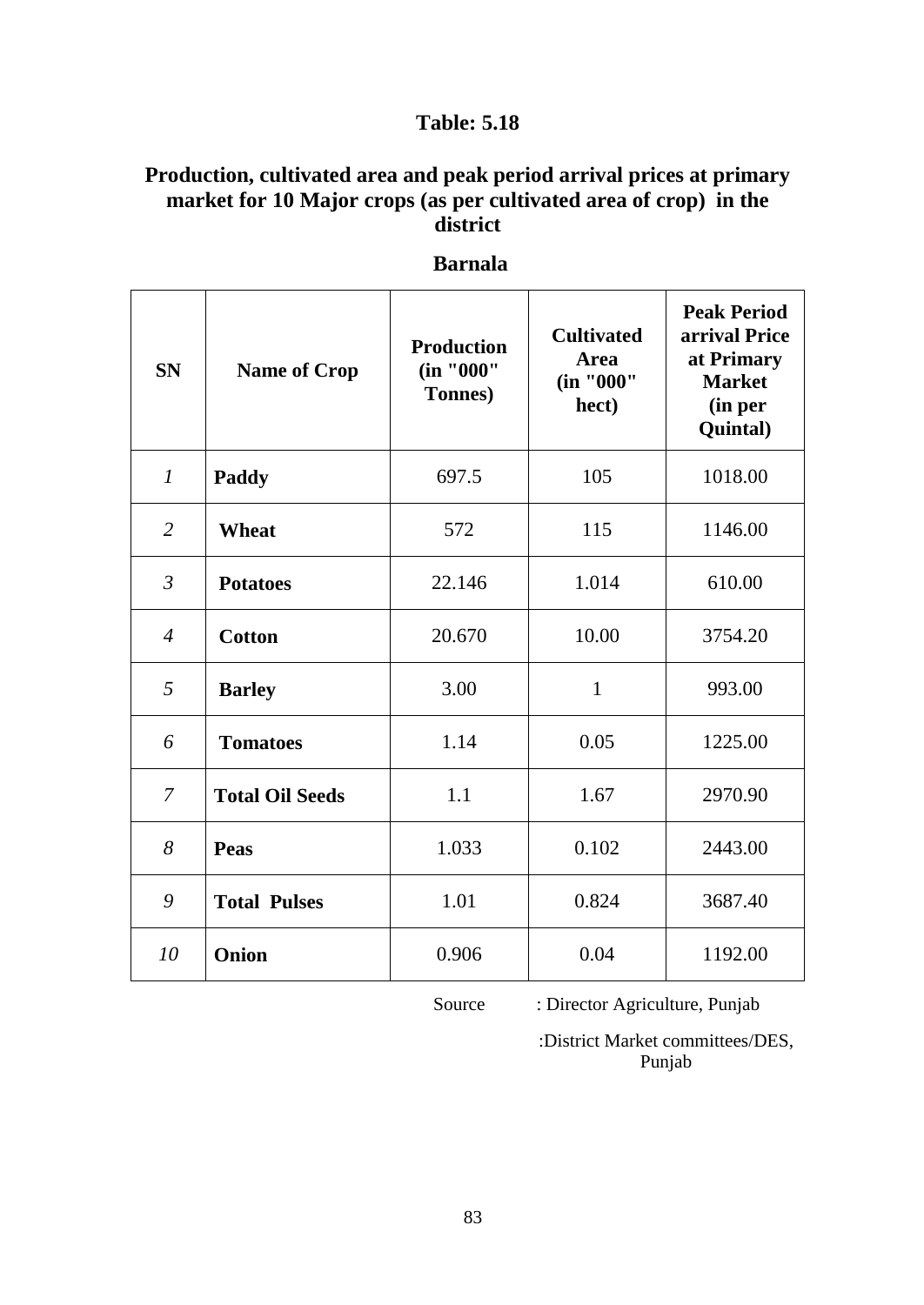## **Production, cultivated area and peak period arrival prices at primary market for 10 Major crops (as per cultivated area of crop) in the district**

| <b>SN</b>              | <b>Name of Crop</b> | <b>Production</b><br>(in "000"<br>Tonnes) | <b>Cultivated</b><br><b>Area</b><br>(in "000"<br>hect) | <b>Peak Period</b><br>arrival Price<br>at Primary<br><b>Market</b><br>(in per<br>Quintal) |
|------------------------|---------------------|-------------------------------------------|--------------------------------------------------------|-------------------------------------------------------------------------------------------|
| $\boldsymbol{l}$       | Paddy               | 1309.5                                    | 234                                                    | 1030.00                                                                                   |
| $\overline{2}$         | Wheat               | 1141                                      | 236                                                    | 1132.00                                                                                   |
| $\mathfrak{Z}$         | <b>Sugarcane</b>    | 150                                       | $\overline{2}$                                         | 195.00                                                                                    |
| $\boldsymbol{\Lambda}$ | <b>Potatoes</b>     | 105.005                                   | 4.244                                                  | 391.00                                                                                    |
| 5                      | Onion               | 44.28                                     | 1.95                                                   | 1514.00                                                                                   |
| 6                      | <b>Tomatoes</b>     | 21.78                                     | 0.884                                                  | 1312.00                                                                                   |
| $\overline{7}$         | Peas                | 15.263                                    | 1.504                                                  | 2443.00                                                                                   |
| 8                      | Cabbage             | 14.374                                    | 0.825                                                  | 607.81                                                                                    |
| 9                      | <b>Cauliflower</b>  | 14.224                                    | 0.784                                                  | 1065.00                                                                                   |
| 10                     | <b>Brinjal</b>      | 10.525                                    | 0.494                                                  | 751.00                                                                                    |

#### **Patiala**

Source : Director Agriculture, Punjab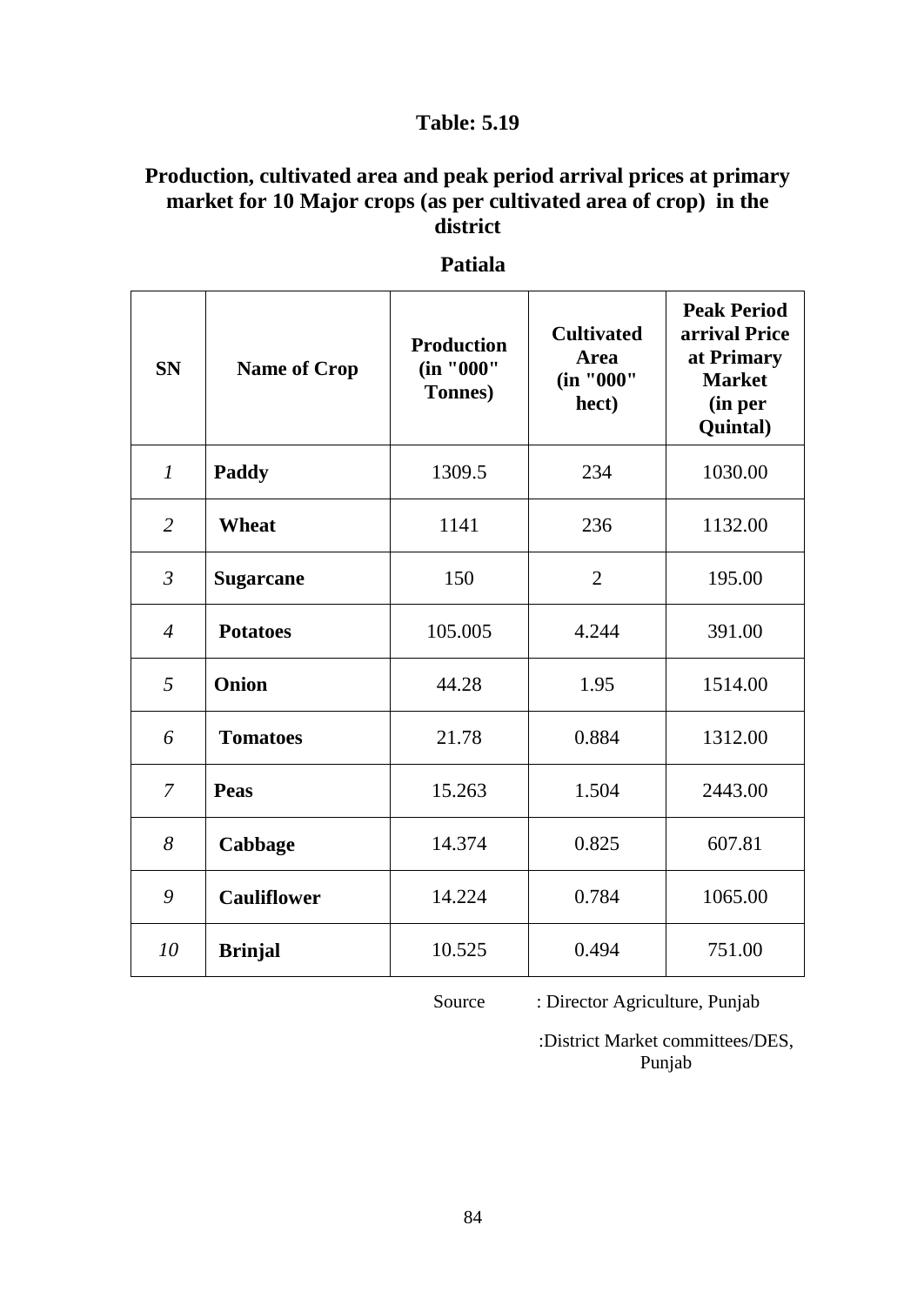## **Production, cultivated area and peak period arrival prices at primary market for 10 Major crops (as per cultivated area of crop) in the district**

| <b>SN</b>      | <b>Name of Crop</b>    | <b>Production</b><br>(in "000"<br>Tonnes) | <b>Cultivated</b><br>Area<br>(in "000"<br>hect) | <b>Peak Period</b><br>arrival Price<br>at Primary<br><b>Market</b><br>(in per<br>Quintal) |
|----------------|------------------------|-------------------------------------------|-------------------------------------------------|-------------------------------------------------------------------------------------------|
| $\mathcal{I}$  | Paddy                  | 549                                       | 87                                              | 1030.00                                                                                   |
| $\overline{2}$ | <b>Wheat</b>           | 417                                       | 85                                              | 1167.00                                                                                   |
| $\mathfrak{Z}$ | <b>Sugarcane</b>       | 150                                       | $\overline{2}$                                  | 195.00                                                                                    |
| $\overline{4}$ | <b>Potatoes</b>        | 98.412                                    | 3.966                                           | 597.00                                                                                    |
| 5              | <b>Cauliflower</b>     | 15.82                                     | 0.906                                           | 1065.00                                                                                   |
| 6              | Cabbage                | 6.66                                      | 0.388                                           | 607.81                                                                                    |
| $\overline{7}$ | Onion                  | 4.764                                     | 0.233                                           | 1240.00                                                                                   |
| 8              | <b>Tomatoes</b>        | 3.504                                     | 0.157                                           | 1312.00                                                                                   |
| 9              | <b>Total Oil Seeds</b> | 3.5                                       | 2.43                                            | 4229.10                                                                                   |
| 10             | <b>Garlic</b>          | 3.416                                     | 0.289                                           | 6291.00                                                                                   |

 **Fatehgarh Sahib**

Source : Director Agriculture, Punjab